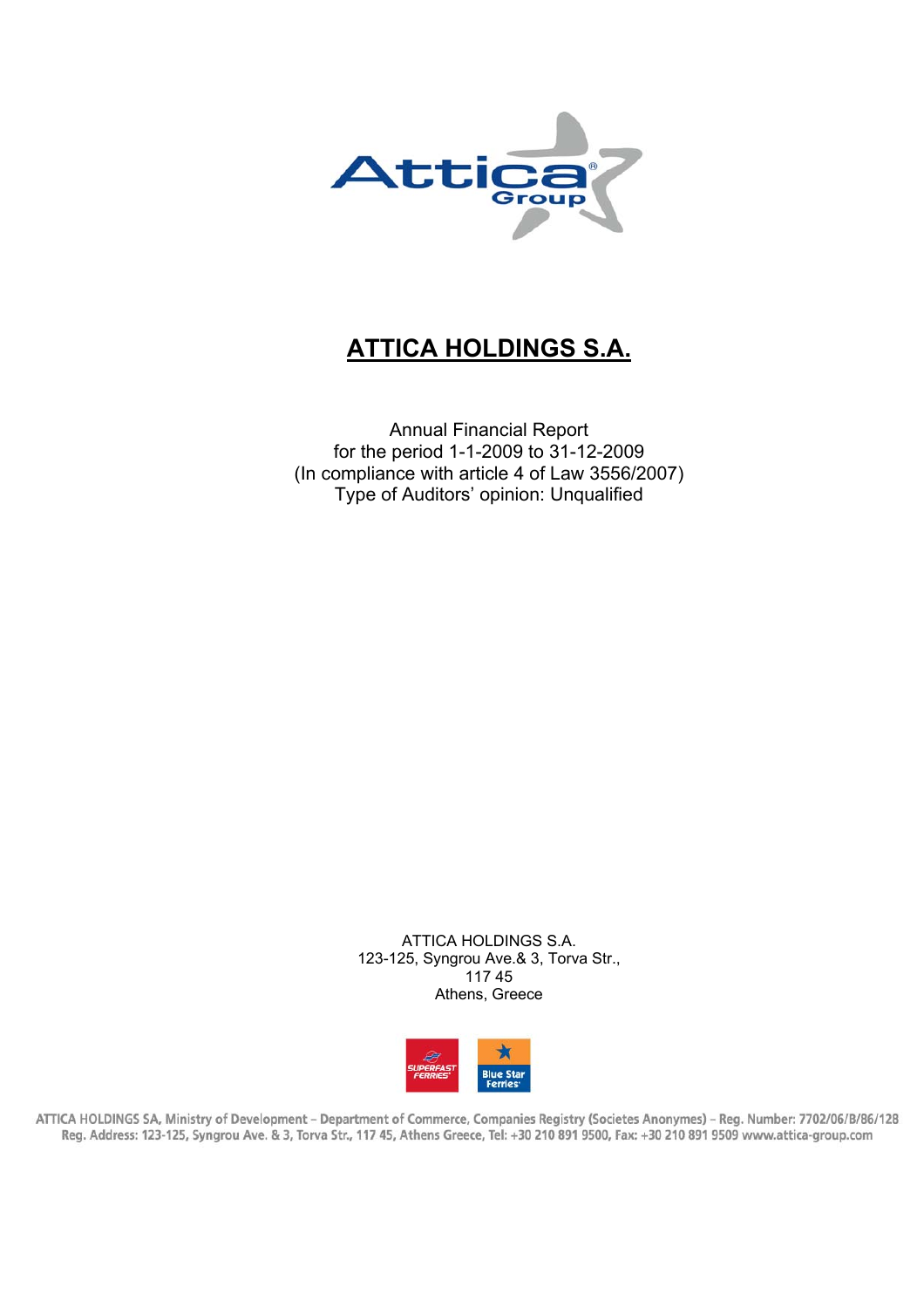

|                          | <b>CONTENTS</b>                                                                | Page                    |
|--------------------------|--------------------------------------------------------------------------------|-------------------------|
|                          | <b>Statement of the Board of Directors' Members</b>                            | $\overline{\mathbf{5}}$ |
|                          | <b>Independent Auditors' Report</b>                                            | $6 - 7$                 |
|                          | <b>Annual Report of the Board of Directors</b>                                 | $8 - 10$                |
|                          | Annual Consolidated and Company Financial Statements for the fiscal            |                         |
| year 2009                |                                                                                | $11 - 82$               |
|                          | Statement of comprehensive income of the Group and the Company                 | 12                      |
|                          | Statement of financial position as at 31 <sup>st</sup> of December 2009 and at |                         |
| <b>December 31, 2008</b> |                                                                                | 13                      |
|                          | Statement of Changes in Equity of the Group (period 1-1 to 31-12-2009)         | 14                      |
|                          | Statement of Changes in Equity of the Group (period 1-1 to 31-12-2008)         | 15                      |
|                          | Statement of Changes in Equity of the Parent (period 1-1 to 31-12-2009)        | 16                      |
|                          | Statement of Changes in Equity of the Parent (period 1-1 to 31-12-2008)        | 17                      |
|                          | Cash Flow Statement (period 1-1 to 31-12 2009 and 2008)                        | 18                      |
|                          | <b>Notes to the Financial Statements</b>                                       | 19                      |
| 1.                       | <b>General Information</b>                                                     | 19                      |
| 2.                       | <b>Significant Group accounting policies</b>                                   | 19                      |
| 2.1.                     | Basis of preparation of financial statements                                   | $19 - 20$               |
| 2.1.1.                   | Major accounting judgments and main sources                                    |                         |
|                          | of uncertainty for accounting estimations                                      | $20 - 21$               |
| 2.2.                     | Consolidation                                                                  | 21                      |
| 2.2.1.                   | <b>Basis of consolidation</b>                                                  | 21                      |
| 2.2.2.                   | <b>Subsidiaries</b>                                                            | 21                      |
| 2.2.3.                   | <b>Consolidated financial statements</b>                                       | 21                      |
| 2.3.                     | Investments                                                                    | 22                      |
| 2.4.                     | Tangible assets                                                                | $22 - 23$               |
| 2.5.                     | Intangible assets                                                              | 23                      |
| 2.6.                     | Impairment of assets                                                           | 23                      |
| 2.7.                     | Inventories                                                                    | 24                      |
| 2.8.                     | Trade receivables                                                              | 24                      |
| 2.9.                     | Cash and cash equivalents                                                      | 24                      |
| 2.10.                    | Share capital                                                                  | 24                      |
| 2.11.                    | <b>Dividends</b>                                                               | 24                      |
| 2.12.                    | Revenue                                                                        | 24                      |
| 2.12.1                   | Revenue from fares                                                             | $24 - 25$               |
| 2.12.2.                  | Revenue from on board sales                                                    | 25                      |
| 2.12.3.                  | Revenue from travel agency services                                            | 25                      |
| 2.12.4.                  | Interest income                                                                | 25                      |
| 2.12.5.                  | Dividend income                                                                | 25                      |
| 2.13.                    | Accounting for Government grants and disclosure of                             |                         |
|                          | <b>Government Assistance</b>                                                   | 25                      |
| 2.13.1.                  | Government grants related to assets                                            | 25                      |
| 2.13.2.                  | Government grants related to income                                            | 25                      |
| 2.14.                    | Segment reporting                                                              | 26                      |
| 2.15.                    | <b>Expenses</b>                                                                | 26                      |
| 2.15.1.                  | Borrowing costs                                                                | 26                      |
| 2.15.2.                  | <b>Employee benefits</b>                                                       | 26                      |
| $2.15.2.1$ .             | Short-term benefits                                                            | 26                      |
| 2.15.2.2.                | Defined benefit plans                                                          | 27                      |
| 2.15.3.                  | Leases                                                                         | 27                      |
| 2.15.3.1.                | <b>Finance leases</b>                                                          | 27                      |
| 2.15.3.2.                | <b>Operating leases</b>                                                        | 27                      |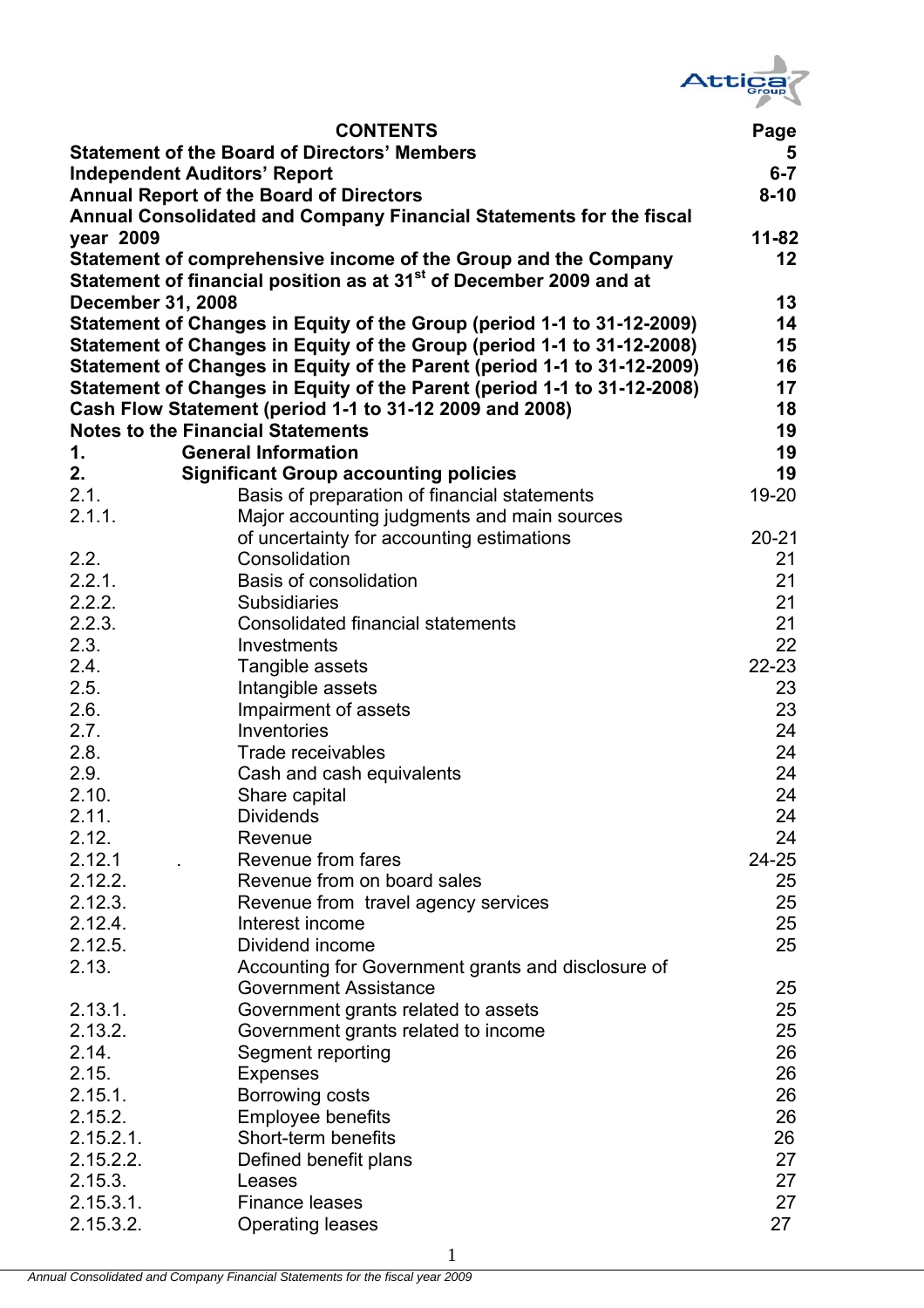

|              |                                                               | ⊸         |
|--------------|---------------------------------------------------------------|-----------|
| 2.15.4.      | Provisions, contingent liabilities and contingent assets      | 27        |
| 2.15.5.      | Allocation of revenue and expenses                            | 27        |
| $2.15.5.1$ . | Allocation of joint revenue and expenses                      | 27        |
| 2.15.5.2.    | Allocation of expenses on a monthly basis                     | 28        |
| 2.16.        | Current and deferred income taxes                             | 28        |
| 2.16.1.      | Income tax on profit from shipping activities                 | 28        |
| 2.16.2.      | Income tax on profit from financial revenues                  | 28        |
| 2.16.3.      | Income tax on profit from non-shipping activities             | 28        |
| 2.17.        | The effect of changes in foreign exchange rates               | 28        |
| 2.18.        | <b>Financial instruments</b>                                  | 29        |
| 2.19.        | Earnings per share                                            | 30        |
| 2.20.        | Changes in Accounting Principles during the fiscal year 2009  | 30        |
| 2.20.1.      | Adoption of the revised IAS 1 "Presentation of Financial      |           |
|              | Statements"                                                   | 30        |
| 2.20.2.      | Adoption of the revised IFRS 8 "Operating segments"           | 30-31     |
| 2.20.3.      | IFRS 7 (Amendment) "Improving Disclosures about               |           |
|              | <b>Financial Instruments"</b>                                 | $31 - 32$ |
|              |                                                               |           |
| 2.20.4.      | Adoption of Annual Improvements for 2008                      | 32        |
| 2.21.        | Additionally, the following standards, amendments and         |           |
|              | revisions entered in force during 2009 but do not apply to    |           |
|              | the Group                                                     | 32        |
| 2.21.1.      | <b>IFRIC 13: Customer Loyalty Programmes</b>                  | 32        |
| 2.21.2.      | The Group has adopted the revised I.A.S. 23 "Borrowing Cost"  | 33        |
| 2.21.3.      | IAS 39: "Financial instruments: Recognition and Measurement"  |           |
|              | - Amendment to IAS 39 for embedded derivatives in the event   |           |
|              | of reclassification of financial instruments                  | 33        |
| 2.21.4.      | IFRS 2 (Amendment) "Share-based Payment"- Vesting             |           |
|              | <b>Conditions and Cancellations</b>                           | 33        |
| 2.21.5.      | IAS 32 (Amendment) "Financial Instruments: Presentation"      |           |
|              | and IAS 1 (Amendment) "Presentation of Financial Statements"  |           |
|              | - Puttable Financial Instruments available by the holder (or  |           |
|              | "puttable" instrument)                                        | 33        |
| 2.21.5.      | Amendment to IAS 27: "Consolidated and Separate               |           |
|              | Financial Statements", to IFRS 1"First-Time Adoption of       |           |
|              | International Financial Reporting Standards" with respect to  |           |
|              | the cost of investments in subsidiaries, jointly-controlled   |           |
|              | or associated companies and adoption of revised               |           |
|              | IAS 28: "Consolidated and Separate Financial Statements       |           |
|              | and accounting for investments in associated companies"       | 33        |
| 2.21.6       | Amendment to IAS 27: "Consolidated and Separate               |           |
|              | Financial Statements", to IFRS 1"First-Time Adoption          |           |
|              | of International Financial Reporting Standards"               |           |
|              | with respect to the cost of investments in subsidiaries,      |           |
|              |                                                               |           |
|              | jointly-controlled or associated companies and adoption       |           |
|              | of revised IAS 28: "Consolidated and Separate Financial       |           |
|              | Statements and accounting for investments in                  |           |
|              | associated companies"                                         | 34        |
| 2.22.        | Accounting standards, amendments and interpretations in       |           |
|              | existing accounting standards which are not yet in effect and |           |
|              | have not been adopted                                         | 34        |

2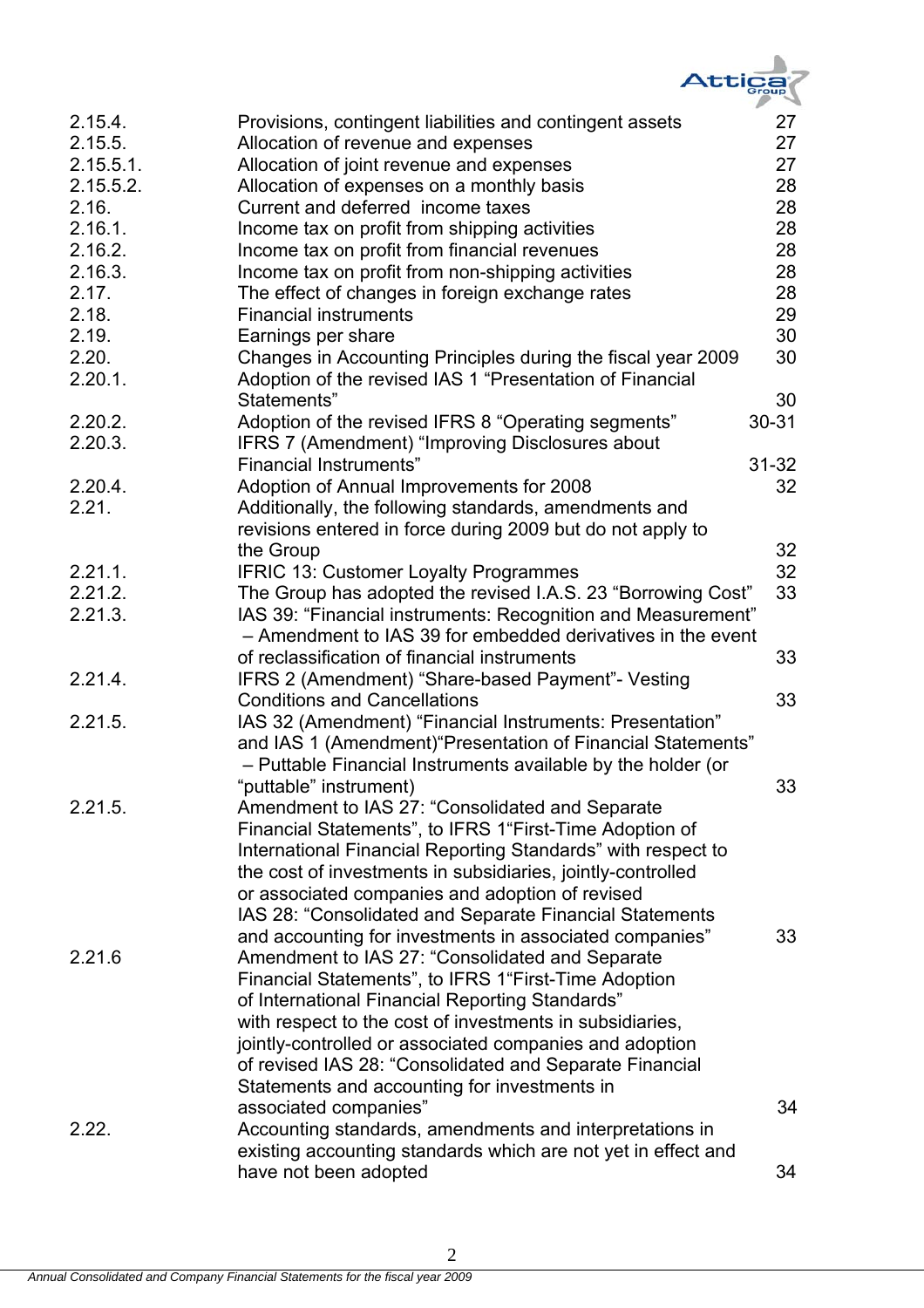

| 2.22.1. | Adoption of the revised IFRS 3: "Business Combinations" and a<br>revised IAS 27: "Consolidated and Separate Financia |       |
|---------|----------------------------------------------------------------------------------------------------------------------|-------|
|         | I Statements and accounting for investments in subsidiaries"                                                         | 35    |
| 2.22.2. | I.A.S. 39: " Financial Instruments: recognition and valuation" -                                                     |       |
|         | Amendment to IAS 39 for financial instruments that meet the                                                          |       |
|         | hedge accounting requirements                                                                                        | 35    |
| 2.22.3. | IAS 32 (Amendment) "Financial Instruments: Presentation" -                                                           |       |
|         | <b>Classification of Rights Issues</b>                                                                               | 35    |
| 2.22.4. | IFRIC 15: Agreements for the Construction of Real Estate                                                             | 35-36 |
| 2.22.5. | IFRIC 16: Hedges of a Net Investment in a foreign operation                                                          | 36    |
| 2.22.6. | <b>IFRIC 17: Distributions of Non-cash Assets to Owners</b>                                                          | 36    |
| 2.22.7. | <b>IFRIC 18: Transfers of Assets from Customers</b>                                                                  | 37    |
| 2.23.   | Accounting standards, amendments and interpretations in                                                              |       |
|         | existing accounting standards which are not yet in effect and                                                        |       |
|         | have not been adopted                                                                                                | 37    |
| 2.23.1. | IFRS 9: "Financial instruments"                                                                                      | 37-38 |
| 2.23.2. | Amendments to IFRS 2: "Share-based payments"                                                                         | 38    |
|         |                                                                                                                      |       |
| 2.23.3. | Amendment to IFRS 1 "IFRS First Adoption" – Additional                                                               |       |
|         | <b>Exemptions for first-time Adopters</b>                                                                            | 38    |
| 2.23.4. | Amendment to IFRS 1 "IFRS First Adoption" – Limited                                                                  |       |
|         | Exemptions from Comparative Information for IFRS 7                                                                   |       |
|         | Disclosures of first-time Adopters of IFRS                                                                           | 38    |
| 2.23.5. | IAS 24 "Related-Party Disclosures (revision)"                                                                        | 38    |
| 2.23.6. | IFRIC 14 (Amendment) – "Advance payment of minimum                                                                   |       |
|         | capital requirements"                                                                                                | 39    |
| 2.23.7. | IFRIC 19: Extinguishing Financial Liabilities with Equity                                                            | 39    |
| 2.23.8. | Annual Improvements in 2009                                                                                          | 39    |
| 3.      | <b>Financial risk management</b>                                                                                     | 40    |
| 3.1.    | <b>Financial risk factors</b>                                                                                        | 40    |
| 3.1.1.  | Foreign currency risk                                                                                                | 40-41 |
| 3.1.2.  | Credit risk                                                                                                          | 41-42 |
| 3.1.3.  | Liquidity risk                                                                                                       | 42-43 |
| 3.1.4.  | Interest rate risk                                                                                                   | 43-44 |
| 3.1.5.  | Capital structure management                                                                                         | 45    |
| 3.1.6.  | Fuel oil prices fluctuation risk                                                                                     | 45    |
| 3.1.7.  | Competition                                                                                                          | 45    |
| 3.2.    | Determination of fair values                                                                                         | 45    |
| 4.      | <b>Related party disclosures</b>                                                                                     | 45    |
| 4.1.    | Intercompany transactions                                                                                            | 45-50 |
| 4.1.1.  | Intercompany relations with other companies of                                                                       |       |
|         | <b>MARFIN INVESTMENT GROUP</b>                                                                                       | 50    |
| 4.1.2.  | Intercompany relations with other companies of MARFIN                                                                |       |
|         | <b>INVESTMENT GROUP</b>                                                                                              | 50    |
| 4.2.    | Participation of the members of the Board of Directors                                                               |       |
|         | to the Board of Directors of other companies as at 31/12/2008                                                        | 51    |
| 4.3.    | Guarantees                                                                                                           | 51    |
| 4.4.    | Board of Directors and Executive Directors' Fees                                                                     | 52    |
| 5.      | <b>Financial Statements Analysis</b>                                                                                 | 52    |
| 5.1.    | Revenue analysis and geographical segment report                                                                     | 52-56 |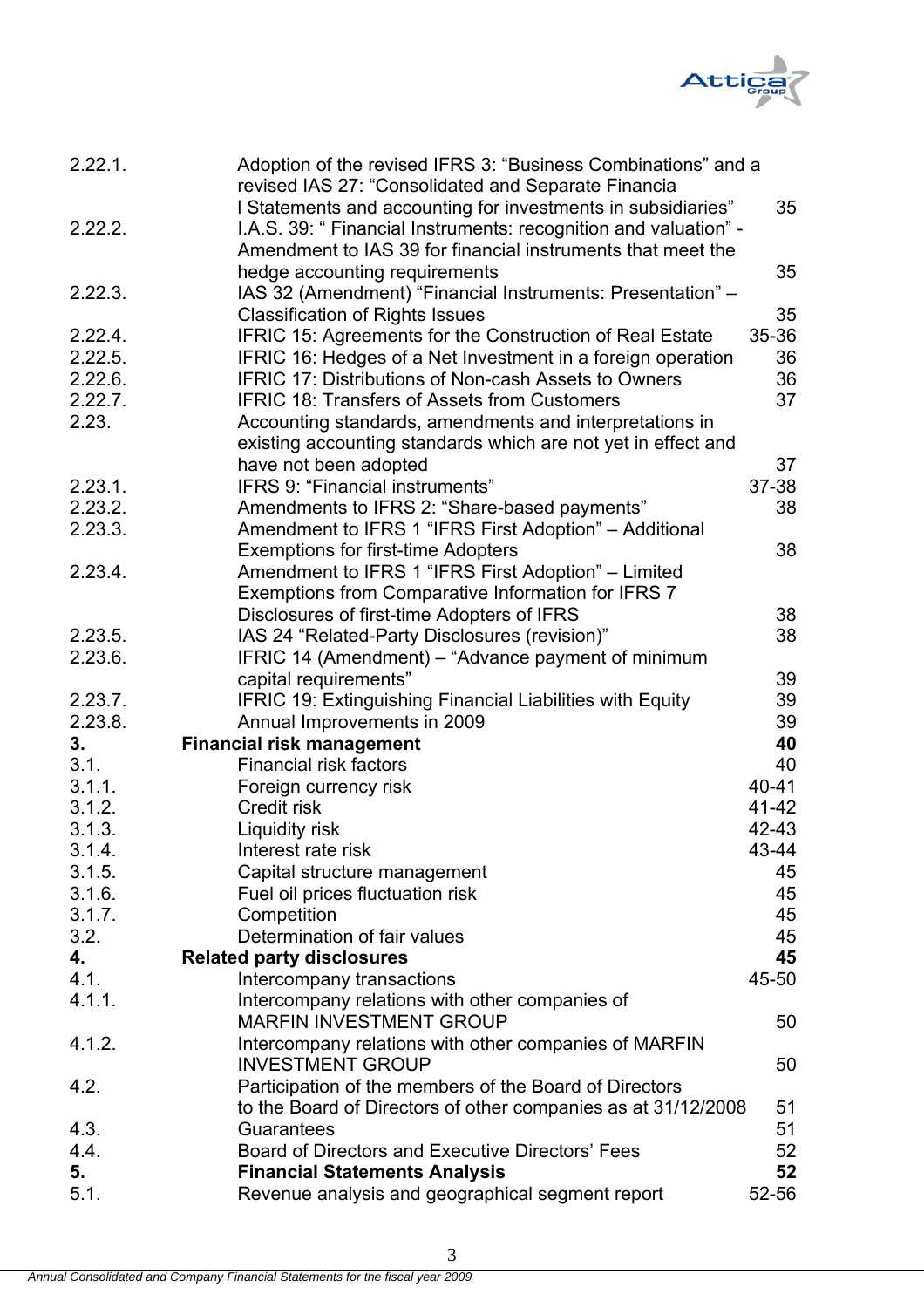

| 5.2.  | Cost of sales - Administrative Expenses - Distribution                     |           |
|-------|----------------------------------------------------------------------------|-----------|
|       | <b>Expenses</b>                                                            | 56-57     |
| 5.3.  | <b>Other Operating Income</b>                                              | 57        |
| 5.4.  | <b>Other Financial Results</b>                                             | 58        |
| 5.5.  | <b>Financial Expenses</b>                                                  | 58        |
| 5.6.  | <b>Financial Income</b>                                                    | 59        |
| 5.7.  | Dividends Income                                                           | 59        |
| 5.8.  | Profit/ (Loss) from sale of tangible assets                                | 59        |
| 5.9.  | Income taxes                                                               | 59-60     |
| 5.10. | Earning per share - basic                                                  | 60        |
| 5.11. | Tangible assets                                                            | 60-64     |
| 5.12. | Intangible assets                                                          | 65-66     |
| 5.13. | Investments in subsidiaries                                                | 66-69     |
| 5.14. | Other Non - Current Assets                                                 | 69-70     |
| 5.15. | Deferred Tax Assets - Liabilities                                          | 70        |
| 5.16. | Inventories                                                                | 70        |
| 5.17. | Trade and other receivables                                                | 70-71     |
| 5.18. | Other current assets                                                       | 71        |
| 5.19. | Cash and cash equivalents                                                  | $71 - 72$ |
| 5.20. | Non - Current Assets classified as held for sale                           | 72        |
| 5.21. | Share capital - Reserves - Other reserves                                  | $72 - 75$ |
| 5.22. | Deferred tax liabilities                                                   | 75        |
| 5.23. | Accrued pension and retirement obligations                                 | 75-77     |
| 5.24. | Long-term borrowings                                                       | 78-79     |
| 5.25. | <b>Derivatives</b>                                                         | 79        |
| 5.26. | <b>Non-Current Provisions</b>                                              | 80        |
| 5.27. | Trade and other payables                                                   | 80        |
| 5.28. | <b>Tax liabilities</b>                                                     | 80        |
| 5.29. | Other current liabilities                                                  | 81        |
| 5.30. | Liabilities related to Assets held for sale                                | 81        |
| 6.    | <b>Contingent assets and liabilities</b>                                   | $81 - 82$ |
| 7.    | Events after the balance sheet date                                        | 82        |
| 8.    | <b>Proposed Dividend Payable</b>                                           | 82        |
|       | Figures and Information for the period from January 1 to December 31, 2009 | 83        |
| 9.    | Information as per Article 10 of law 3401/2005                             |           |
|       | <b>Availability of the Annual Financial Statements</b>                     | 84-92     |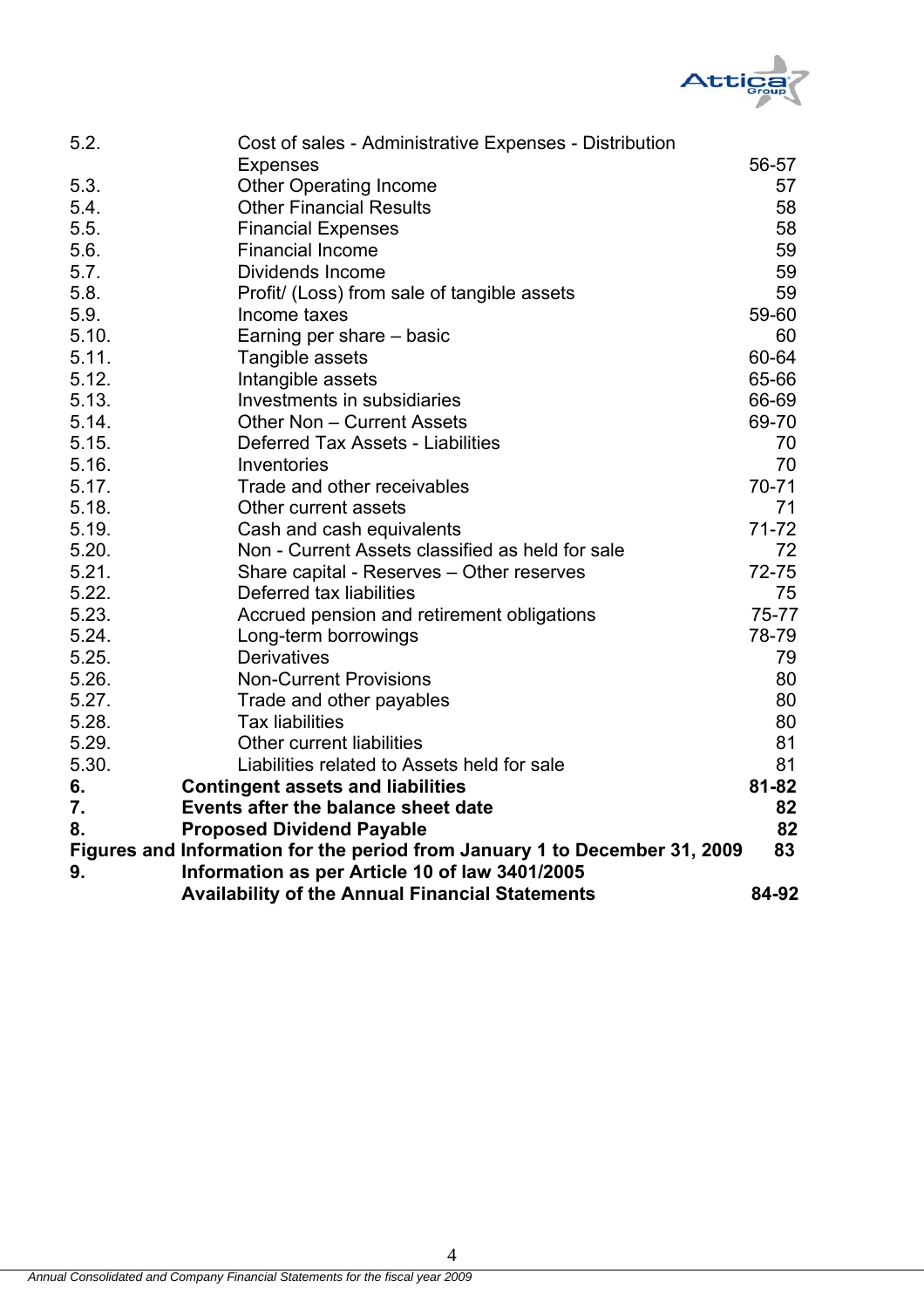

# **STATEMENT OF THE BOARD OF DIRECTORS' MEMBERS (In accordance with article 5, par. 2 of Law 3556/2007)**

The members of the Board of Directors of ATTICA HOLDINGS S.A. :

- 1. Charalambos Paschalis, Chairman,
- 2. Petros Vettas, Managing Director and
- 3. Spiros Paschalis, Director, having been specifically assigned by the Board of Directors,

In our above mentioned capacity declare that:

a) the enclosed financial statements of ATTICA HOLDINGS S.A. for the period of 1.1.2009 to 31.12.2009 drawn up in accordance with the applicable accounting standards, reflect in a true manner the assets and liabilities, equity and results of ATTICA HOLDINGS S.A. as well as of the businesses included in Group consolidation, taken as a whole.

b) the enclosed report of the Board of Directors reflects in a true manner the development, performance and financial position of ATTICA HOLDINGS S.A., and of the businesses included in Group consolidation, taken as a whole, including the description of the principal risks and uncertainties.

Athens, 18 March 2010

Confirmed by

| <b>Charalambos S. Paschalis</b> | <b>Petros M. Vettas</b>  | <b>Spiros Ch. Paschalis</b> |
|---------------------------------|--------------------------|-----------------------------|
| Chairman of the B.O.D.          | <b>Managing Director</b> | Member of the B.O.D.        |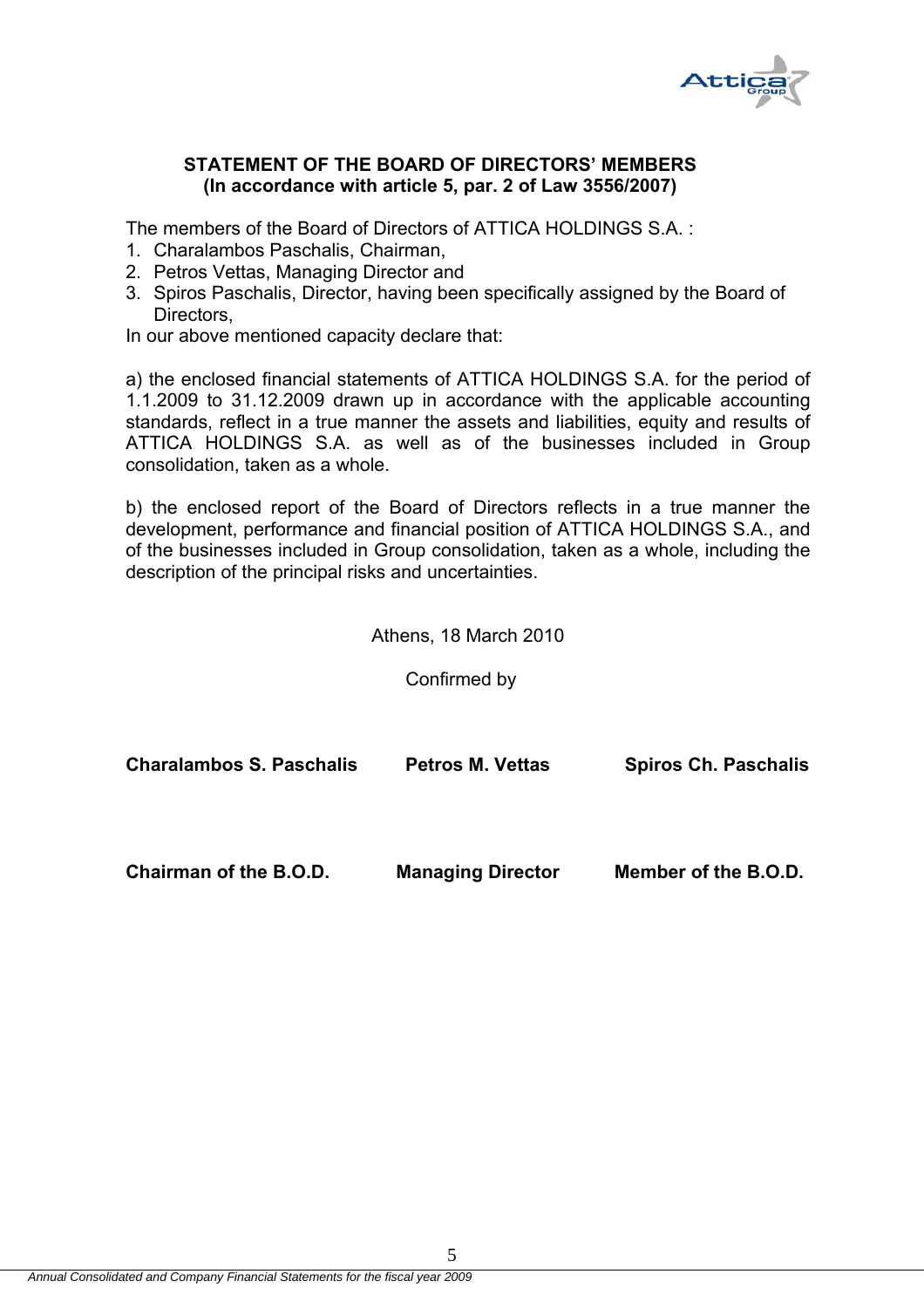

# **INDEPENDENT AUDITOR'S REPORT**

# To the Shareholders of **ATTICA HOLDINGS S.A**

# **Report on the Financial Statements**

We have audited the accompanying financial statements of Company ATTICA HOLDINGS SA. as well as the consolidated Financial Statements of the Company and its subsidiaries, which comprise of the individual and consolidated Statement of Financial Position as at December 31, 2009, and the Statement of Comprehensive Income, changes in equity and cash flows for the year then ended and a summary of significant accounting policies and other explanatory information.

### *Management's Responsibility for the Financial Statements*

Management is responsible for the preparation and fair presentation of these individual and consolidated financial statements in accordance with International Financial Reporting Standards as adopted by European Union, and for such internal control as management determines is necessary to enable the preparation of individual and consolidated financial statements that are free from material misstatement, whether due to fraud or error.

#### *Auditor's Responsibility*

Our responsibility is to express an opinion on these individual and consolidated financial statements based on our audit. We conducted our audit in accordance with International Standards on Auditing. Those standards require that we comply with ethical requirements and plan and perform the audit to obtain reasonable assurance about whether the individual and consolidated financial statements are free from material misstatement. An audit involves performing procedures to obtain audit evidence about the amounts and disclosures in the individual and consolidated financial statements. The procedures selected depend on the auditor's judgment, including the assessment of the risks of material misstatement of the individual and consolidated financial statements, whether due to fraud or error. In making those risk assessments, the auditor considers internal control relevant to the entity's preparation and fair presentation of the individual and consolidated financial statements in order to design audit procedures that are appropriate in the circumstances but not for the purpose of expressing an opinion on the effectiveness of the company's internal control. An audit also includes evaluating the appropriateness of accounting policies used and the reasonableness of accounting estimates made by management, as well as evaluating the overall presentation of the individual and consolidated financial statements.

We believe that the audit evidence we have obtained is sufficient and appropriate to provide a basis for our audit opinion.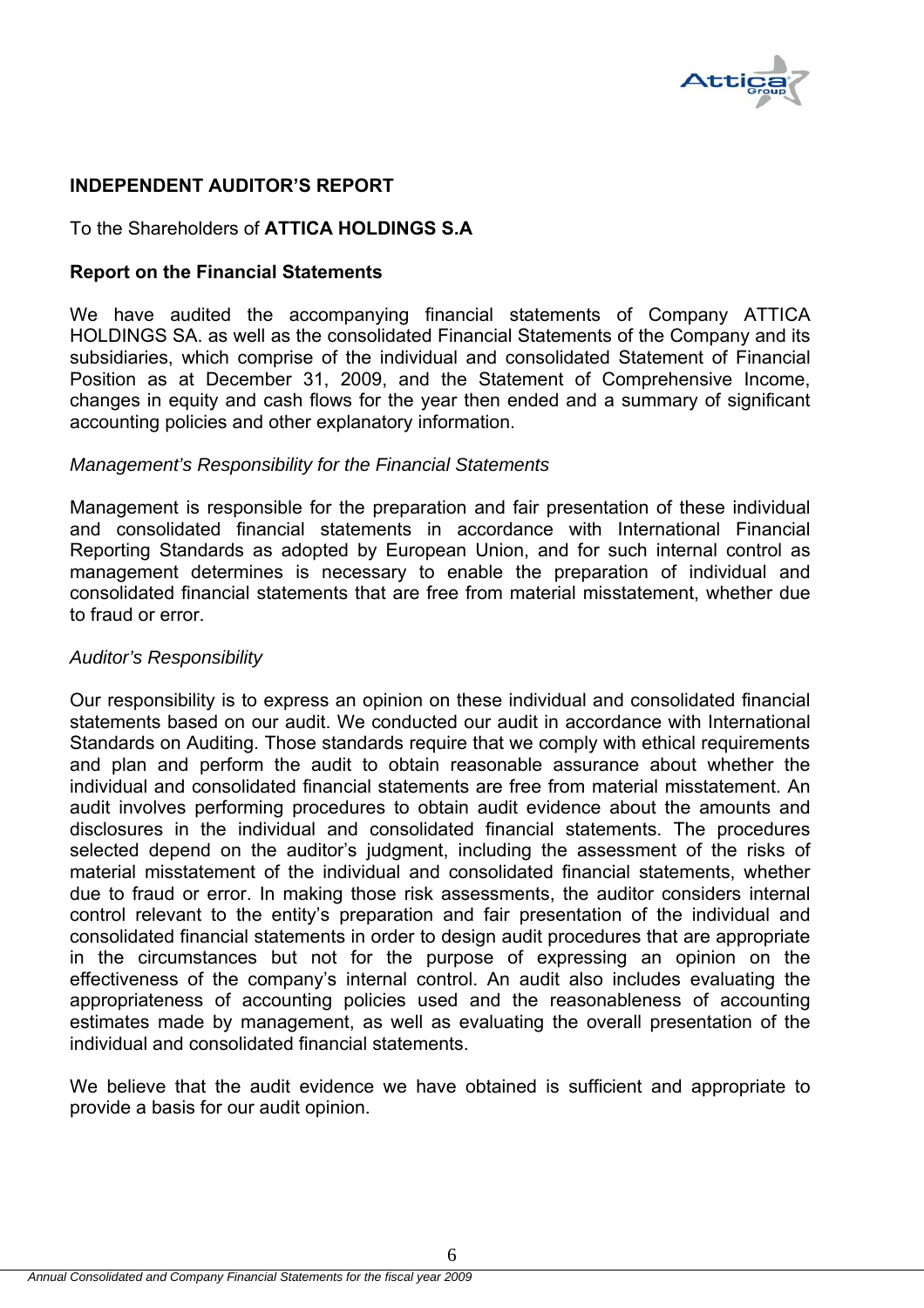

### *Opinion*

In our opinion, the individual and consolidated financial statements present fairly, in all material respects, the financial position of the Company and its subsidiaries as at December 31, 2009, and the financial performance and the cash flows of the Company and its subsidiaries for the year then ended in accordance with International Financial Reporting Standards that have been adopted by the European Union.

# **Report on Other Legal and Regulatory Requirements**

We verified the agreement and correspondence of the content of the Board of Directors' Report with the above mentioned individual and consolidated Financial Statements, in the scope of the requirements of Articles 43a, 107 and 37 of Law 2190/1920.

Athens,  $26<sup>th</sup>$  March, 2010

The Chartered Accountant

The Chartered Accountant

Konstantinou A. Sotiris SOEL . Reg. No.: 13671

Manolis Michalios SOEL Reg. No. 25131



**Chartered Accountants Management Consultants** 56, Zefirou str., 175 64, Palaio Faliro, Greece Registry Number SOEL 127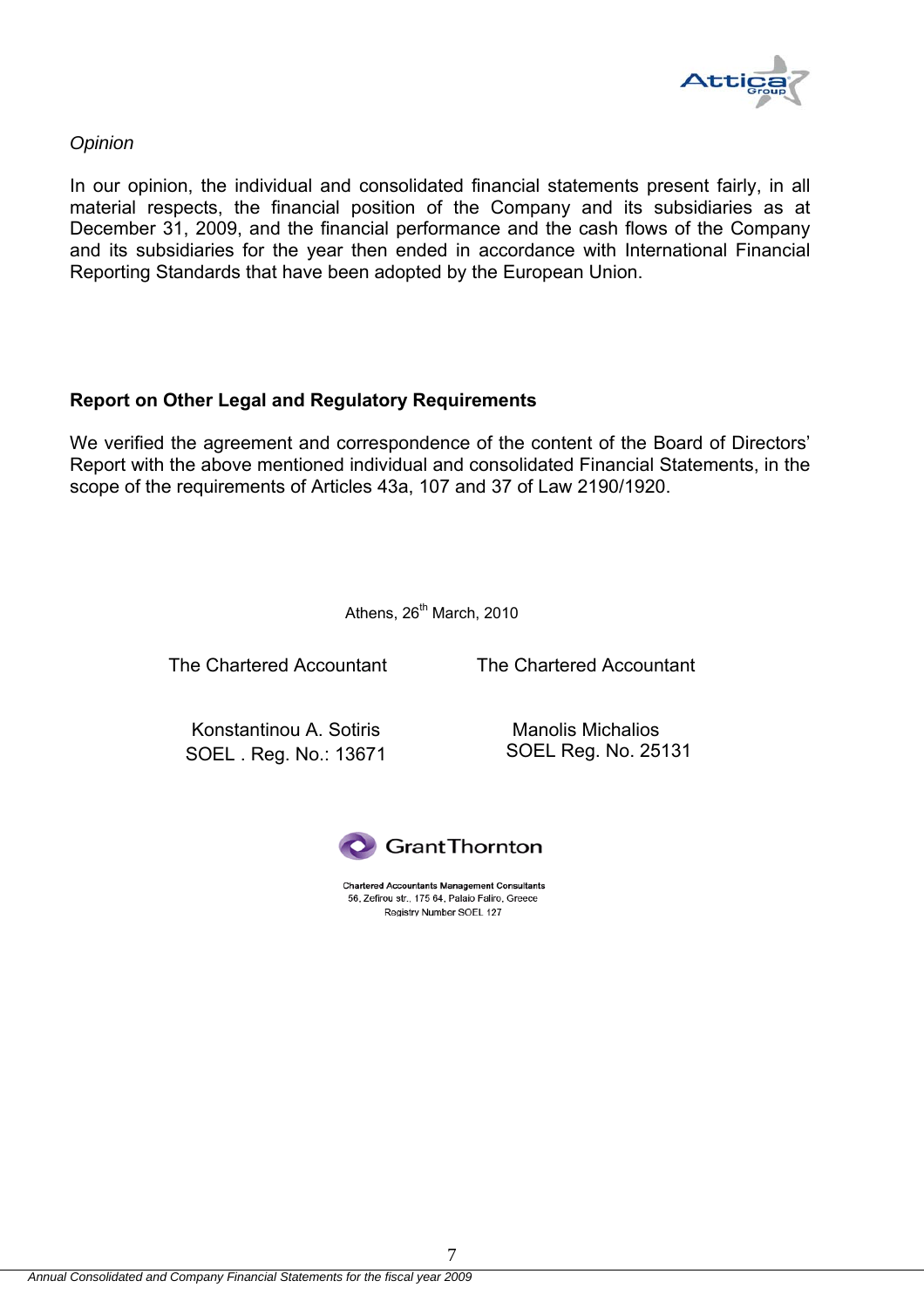

# **REPORT OF THE BOARD OF DIRECTORS OF ATTICA HOLDINGS S.A. FOR THE PERIOD 1.1.2009 - 31.12.2009**

The Group's full year 2009 financial results show consolidated Revenues of Euro 302.48mln (Euro 325.91mln in 2008), reduced by 7.2%, and Earnings before taxes, investing and financial results, depreciation and amortisation (EBITDA) of Euro 29.07mln (Euro 47.67mln).

Attica's consolidated results which include extraordinary losses of Euro 6.4mln from interest rate hedging, one-off losses of Euro 4.38 from fuel hedging, a one-off capital loss of Euro 3.53mln from the sale of Superfast V and an extraordinary expense of Euro 2.91mln from special social responsibility taxes, show after tax annual Losses of Euro 27.45mln against Consolidated after Tax Profits of Euro 22.26mln in the period January to December 2008. The 2008 annual results include extraordinary Profits of Euro 9.65mln from the sale of four RoRo vessels (RoRos Marin, Challenge, Shield and Nordia) and positive foreign exchange differences of Euro 2.2mln versus Euro 0.2mln in 2009. It must be noted that following the merger of Blue Star Maritime S.A. into Attica Group in December 2008, there are no minoritiy rights in the Group's results.

For more than a year, the world financial crisis has affected the traffic movements in the Adriatic Sea and in the domestic market which show reduced volumes in all categories of traffic. In this environment, and despite the drop in volumes, Attica has managed to increase its market shares in the Greece-Italy routes both in passenger and cargo traffic and has strengthened its presence in the domestic waters with the addition of two vessels, one in the Piraeus-Rhodes route in the Dodekanese and one in the new route between Piraeus and Heraklion which started on 12th March, 2009.

Attica's 2009 results as well as those of the corresponding period in 2008, are reported under International Financial Reporting Standards (IFRS) and as at 31<sup>st</sup> December, 2009, show Total Equity Euro 471.10mln (Euro 502.83mln as at 31<sup>st</sup> December, 2008) and Fixed Assets (ships) at Euro 819.56mln (Euro 744.72mln as at 31<sup>st</sup> December, 2008) due to the addition of Superfast II in the Group's fleet, acquired for Euro 76mln in October 2009. As at 31st December 2009,Attica's cash balances stood at Euro 16.87mln (Euro 119.12mln).

The drop in the cash balances of the Group as at  $31<sup>st</sup>$  December 2009 is largely due to the advance equity payment of Euro 25.9mln for the two Korean newbuildings, to the equity participation of Euro 30.4mln for the acquisition of Superfast II, to the long-term debt repayments of Euro 38.8mln and to dividend payments of Euro 9.9mln. It must be noted that following the sale of Superfast V and the completion of the recent share capital increase, the Group's cash balances as at end February 2010 stood at Euro 70.3mln.

The Group's annual results include Interest Expenses of Euro 15.98mln against Euro 20.61mln and depreciation charges of Euro 28.41mln against Euro 26.32mln in 2008. Interest earned in the year amounted to Euro 1.32mln versus Euro 6.25mln in 2008.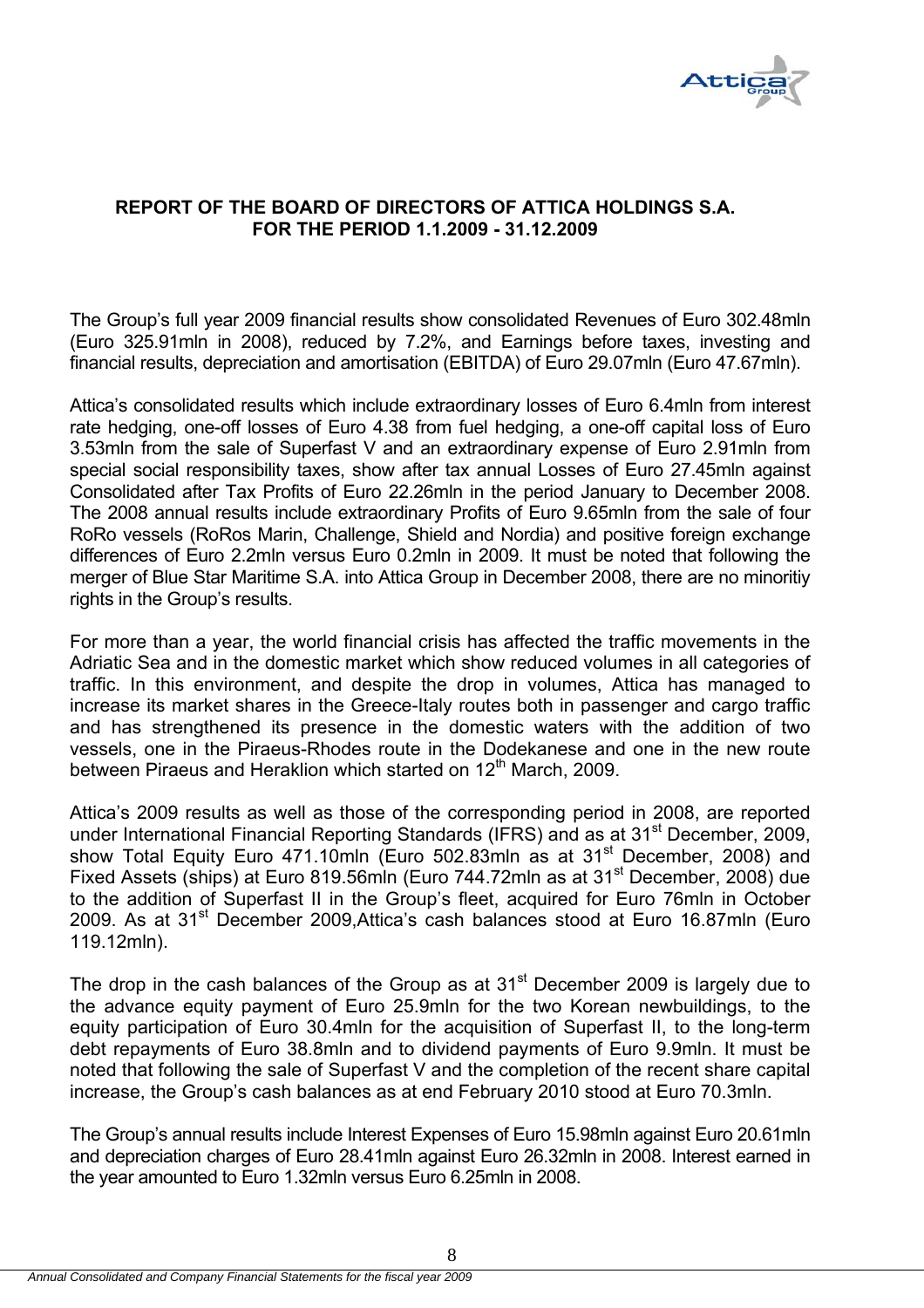

The Board will propose to the Annual General Meeting no dividend payout for the fiscal year 2009.

# **TRAFFIC VOLUMES – MARKET SHARES**

During the past year, Attica Group operated in the Greece-Italy routes in the Adriatic Sea and in the Greek domestic sea routes with five (six as of October 2009) Superfast vessels and eight Blue Star vessels. According to traffic data derived from the Greek Port Authorities, the total passenger in the Greece-Italy routes fell by 3%, and the total freight unit traffic dropped by 16% compared to the year before. The private vehicle traffic grew by 3%. In the Greece-Italy routes, Attica's vessels Superfast V, Superfast VI, Superfast XI, Superfast XII (until the beginning of March), the Blue Horizon, Superfast I and the newly acquired Superfast II carried 703,471 passengers (1.9% decrease), 136,476 freight units (8.4% decrease) and 148,212 private vehicles (7.9% increase) maintaining the leading position in all categories of traffic with market shares of 33.7% in passengers, 33.0% in freight units and 29.0% in private vehicles on the total passenger, freight unit and private vehicle traffic in the Greece-Italy routes in the Adriatic Sea in 2009. The market shares are derived from statistical data of the Greek Port Authorities.

In the domestic ferry routes to the islands, (Piraeus and Rafina to the Cycladic islands, Piraeus to the Dodekanese islands and Piraeus to Herakleion, Crete), the Group's vessels, Blue Star 1, Blue Star 2, Blue Star Paros, Blue Star Naxos, Blue Star Ithaki, Superferry II, Diagoras and Superfast XII, carried 3,658,362 passengers, (11.2% increase), 145,351 freight units (29.2% increase) and 477,285 private vehicles (13.4% increase) in 25% more sailings compared to 2008 mainly due to the rerouting to the domestic market of Blue Star 1 in autumn 2008 and Superfast XII (as of 12th March, 2009) from the North Sea and the Adriatic Sea respectively.

# **RECENT DEVELOPMENTS**

# **NEW ROUTE TO CRETE**

As of 12<sup>th</sup> March, 2009, Superfast XII commenced trading between Piraeus and Heraklion, Crete. In the period  $13<sup>th</sup>$  March –  $31<sup>st</sup>$  December 2009, Attica has captured 19% market share in passengers, 15% market share in private vehicle traffic and 17% market share in freight units on 29% of the route's sailings.

# **ATTICA GROUP ORDERS TWO NEW VESSELS FOR THE GREEK MARKET AT DAEWOO, KOREA**

On 25<sup>th</sup> June, 2009, Attica Group signed an agreement with Daewoo Shipbuilding and Marine Engineering Co. (DSME), Korea for the building of two monohull-type, fast carpassenger ferries at a price of Euro 68.50mln a piece. The delivery of the first vessel will take place in spring 2011 and of the second vessel in the first quarter of 2012. Both ships are designed to operate in the Greek domestic waters. The ships will have overall length 145.5 meters and speed of 25.5 knots and the capacity to carry 2,400 passengers and 450 private vehicles or 50 freight units and 150 private vehicles.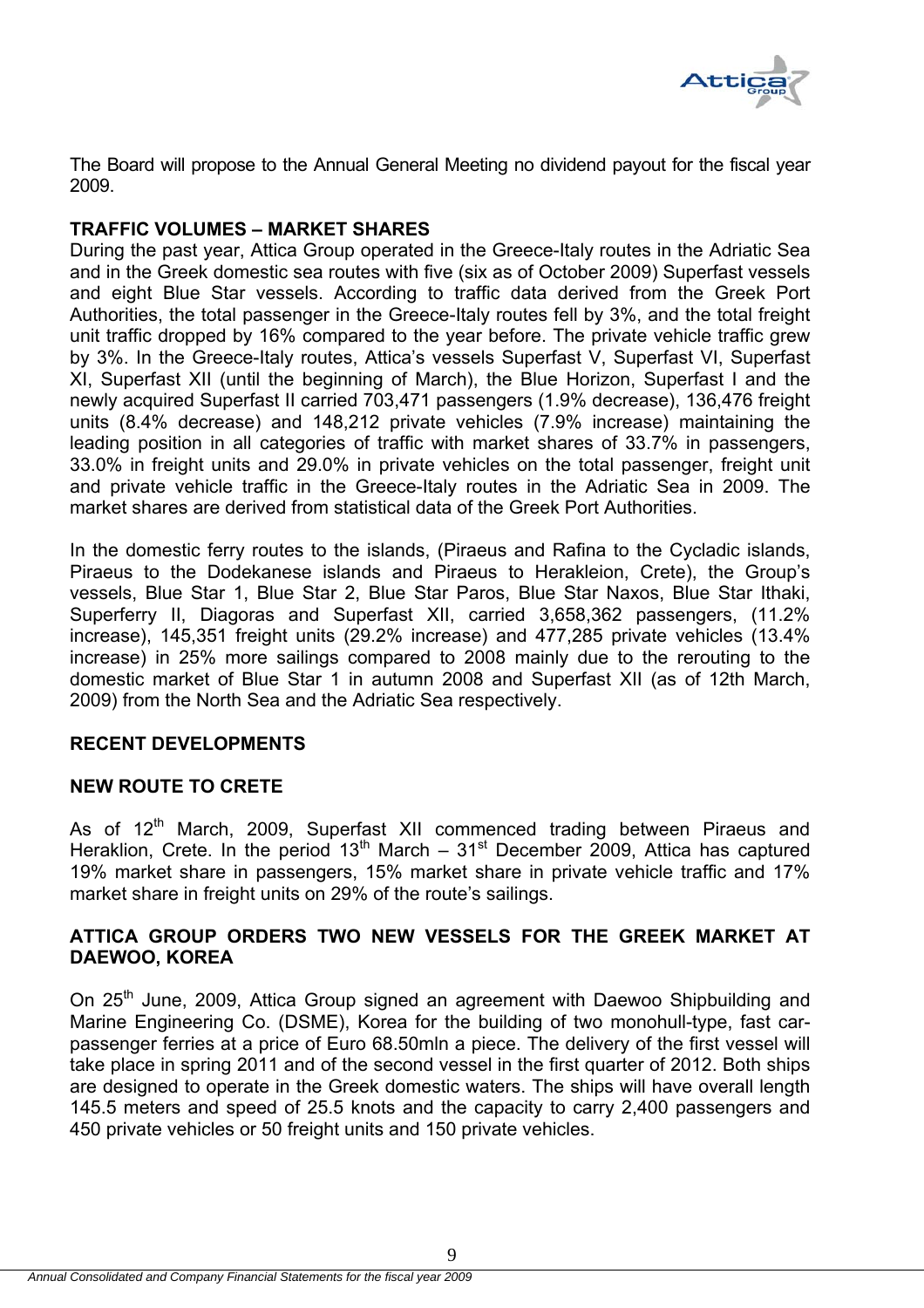

# **DELIVERY OF SUPERFAST II**

The delivery of the brand new car passenger ferry Superfast II took place on  $2<sup>nd</sup>$  October, 2009. The new vessel is employed in the Patras-Igoumenitsa-Bari route along with her sistership Superfast I which operates in the same route since October 2008.

# **SALE OF SUPERFAST V**

On 17<sup>th</sup> December 2009, Attica Holdings S.A. came to an agreement to sell to BRETAGNE ANGLETERRE IRLANDE S.A., France, the RoPax vessel Superfast V for a total cash consideration of Euro 81.50mln. The completion of the transaction and the delivery of Superfast V to her new owners took place on  $16<sup>th</sup>$  February, 2010.

From the sale of Superfast V, Attica Group booked capital losses of approximately Euro 3.5mln in the 2009 accounts and generated additional cash of Euro 38.5mln.

### **SHARE CAPITAL INCREASE**

Attica's recent rights issue increase was completed at the beginning of January 2010. The proceeds of the share capital increase amounted to Euro 41.62mln (92% coverage). Following the above, Attica's share capital consists of 162,424,000 shares, with nominal value Euro 0.83/share with the main shareholders MIG Shipping S.A. and Marfin Investment Group Holding S.A. owning 88.7% of the shares of Attica Holdings SA.

The proceeds of the share capital increase will be used partly to finance the building of two car-passenger ferries currently under construction at DSME, Korea and as working capital of the Group. Attica's strategy to provide first class sea transportation services in domestic and international waters with modern, new and fast ships is further enhanced with the addition of these two units.

The Board of Directors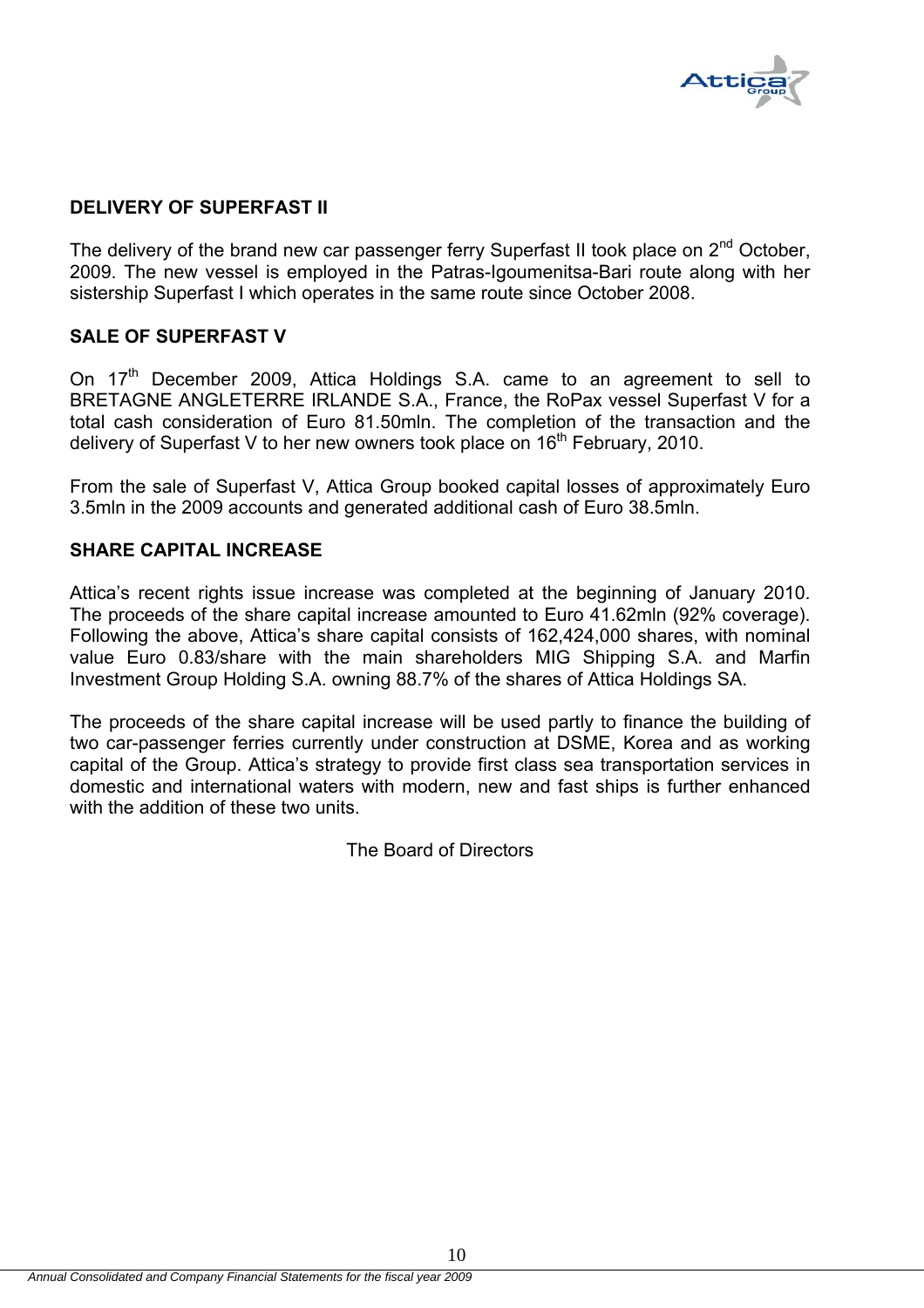

#### **ANNUAL CONSOLIDATED AND COMPANY FINANCIAL STATEMENTS FOR THE FISCAL YEAR 2009**

The Annual Financial Report for the fiscal year 2009 was compiled in compliance with Article 4 of Law 3556/2007, was approved by the Board of Directors of Attica Holdings S.A. on March 24 , 2010 and is available in the internet on the web address www.attica-group.com.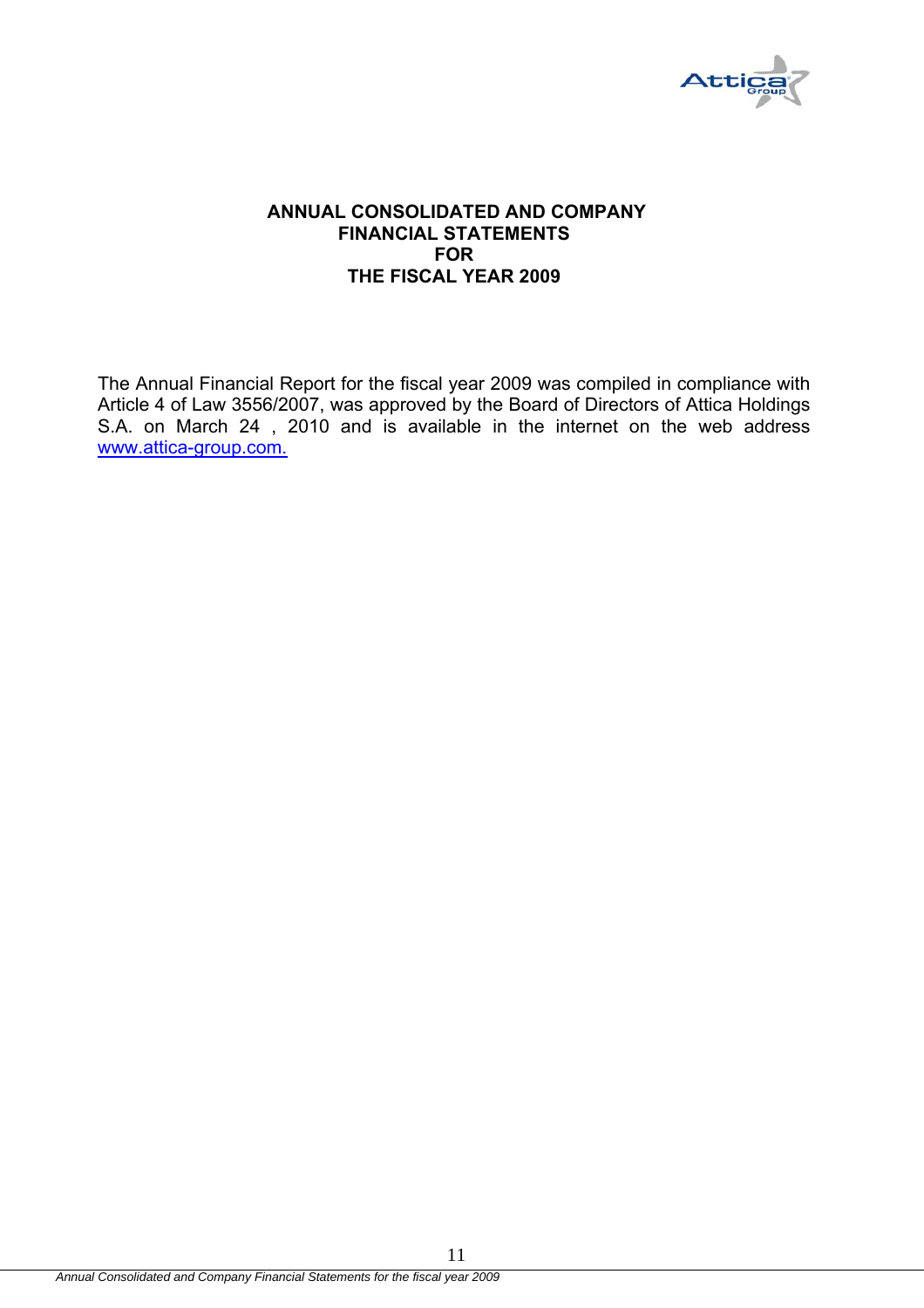

### **STATEMENT OF COMPREHENSIVE INCOME**

For the period ended December 31 2009 & 2008

|                                                         |      | <b>GROUP</b>    |                 | <b>COMPANY</b>  |                 |  |
|---------------------------------------------------------|------|-----------------|-----------------|-----------------|-----------------|--|
|                                                         |      | 1.01-31.12.2009 | 1.01-31.12.2008 | 1.01-31.12.2009 | 1.01-31.12.2008 |  |
| Sales                                                   | 5.1  | 302.478         | 325,910         |                 | 80              |  |
| Cost of sales                                           | 5.2  | $-246,183$      | -250,498        |                 | $-102$          |  |
| <b>Gross profit</b>                                     |      | 56,295          | 75,412          | $\mathbf{0}$    | $-22$           |  |
| Administrative expenses                                 | 5.2  | $-26,492$       | $-27,704$       | $-1,615$        | $-4,676$        |  |
| Distribution expenses                                   | 5.2  | $-30,154$       | $-28,069$       |                 | $-92$           |  |
| Other operating income                                  | 5.3  | 1,015           | 1.712           | 126             | 281             |  |
| Other operating expenses                                |      |                 |                 |                 |                 |  |
| Profit / (loss) before taxes, financing and             |      | 664             |                 |                 |                 |  |
| investment activities                                   |      |                 | 21,351          | $-1,488$        | $-4,509$        |  |
| Other financial results                                 | 5.4  | $-6,233$        | 5,696           | $-21,019$       | 2,222           |  |
| <b>Financial expenses</b>                               | 5.5  | $-16,098$       | $-20,687$       | $-26$           | -46             |  |
| Financial income                                        | 5.6  | 1,321           | 6,252           | 659             | 3,021           |  |
| Income from dividends                                   | 5.7  |                 |                 | 45,292          | 33,741          |  |
| Share in net profit (loss) of companies consolidated    |      |                 |                 |                 |                 |  |
| with the equity method                                  |      |                 |                 |                 |                 |  |
| Profit/ (loss) from sale of assets                      | 5.8  | $-3,534$        | 9,650           |                 |                 |  |
| Profit before income tax                                |      | $-23,880$       | 22,262          | 23,419          | 34,429          |  |
| Income taxes                                            | 5.9  | $-3,569$        |                 | $-2.987$        |                 |  |
| Profit for the period                                   |      | $-27,449$       | 22,262          | 20,431          | 34,429          |  |
|                                                         |      |                 |                 |                 |                 |  |
| Attributable to:                                        |      |                 |                 |                 |                 |  |
| Equity holders of the parent                            |      | $-27,449$       | 22,262          | 20,431          | 34,429          |  |
| Minority interest                                       |      |                 |                 |                 |                 |  |
| Earnings After Taxes per Share - Basic (in $\epsilon$ ) | 5.10 | $-0.1938$       | 0.1809          | 0.1443          | 0.2798          |  |
| Proposed dividend payable per share (in $\epsilon$ )    |      |                 |                 |                 | 0.0700          |  |
|                                                         |      |                 |                 |                 |                 |  |
| Net profit for the period                               |      | $-27,449$       | 22,262          | 20,431          | 34,429          |  |
| Other comprehensive income:                             |      |                 |                 |                 |                 |  |
| Cash flow hedging:                                      |      |                 |                 |                 |                 |  |
| - current period gains /(losses)                        | 5.4  | $-5,327$        | $-15,187$       | $-2,998$        | $-1,604$        |  |
| - reclassification to profit or loss                    | 5.4  | 10,821          | 2,914           | 4,887           | $-285$          |  |
|                                                         |      |                 |                 |                 |                 |  |
| Exchange differences on translating foreign             | 5.4  | 85              | $-129$          |                 |                 |  |
| operations                                              |      |                 |                 |                 |                 |  |
| Fair value's measurement transfer to earnings           |      |                 |                 | 15,873          |                 |  |
| Related parties' measurement using the fair value       |      |                 |                 | $-81,005$       | 6,719           |  |
| method                                                  |      |                 |                 |                 |                 |  |
| Other comprehensive income for the period               |      |                 |                 |                 |                 |  |
| before tax                                              |      | 5,579           | $-12,402$       | $-63,243$       | 4,830           |  |
| Income tax relating to components of other              |      |                 |                 |                 |                 |  |
| comprehensive income                                    |      |                 |                 |                 |                 |  |
| Other comprehensive income for the period, net          |      | 5,579           | $-12,402$       | $-63,243$       | 4,830           |  |
| of tax                                                  |      |                 |                 |                 |                 |  |
| Total comprehensive income for the period after         |      | $-21,870$       | 9,860           | -42,812         | 39,259          |  |
| tax                                                     |      |                 |                 |                 |                 |  |
|                                                         |      |                 |                 |                 |                 |  |
| Attributable to:                                        |      |                 |                 |                 |                 |  |
| Owners of the parent                                    |      | $-21,870$       | 9,860           | $-42,812$       | 39,259          |  |
| Non-controlling interests                               |      |                 |                 |                 |                 |  |

The Notes on pages 19 to 89 are an integral part of these Annual Financial Statements.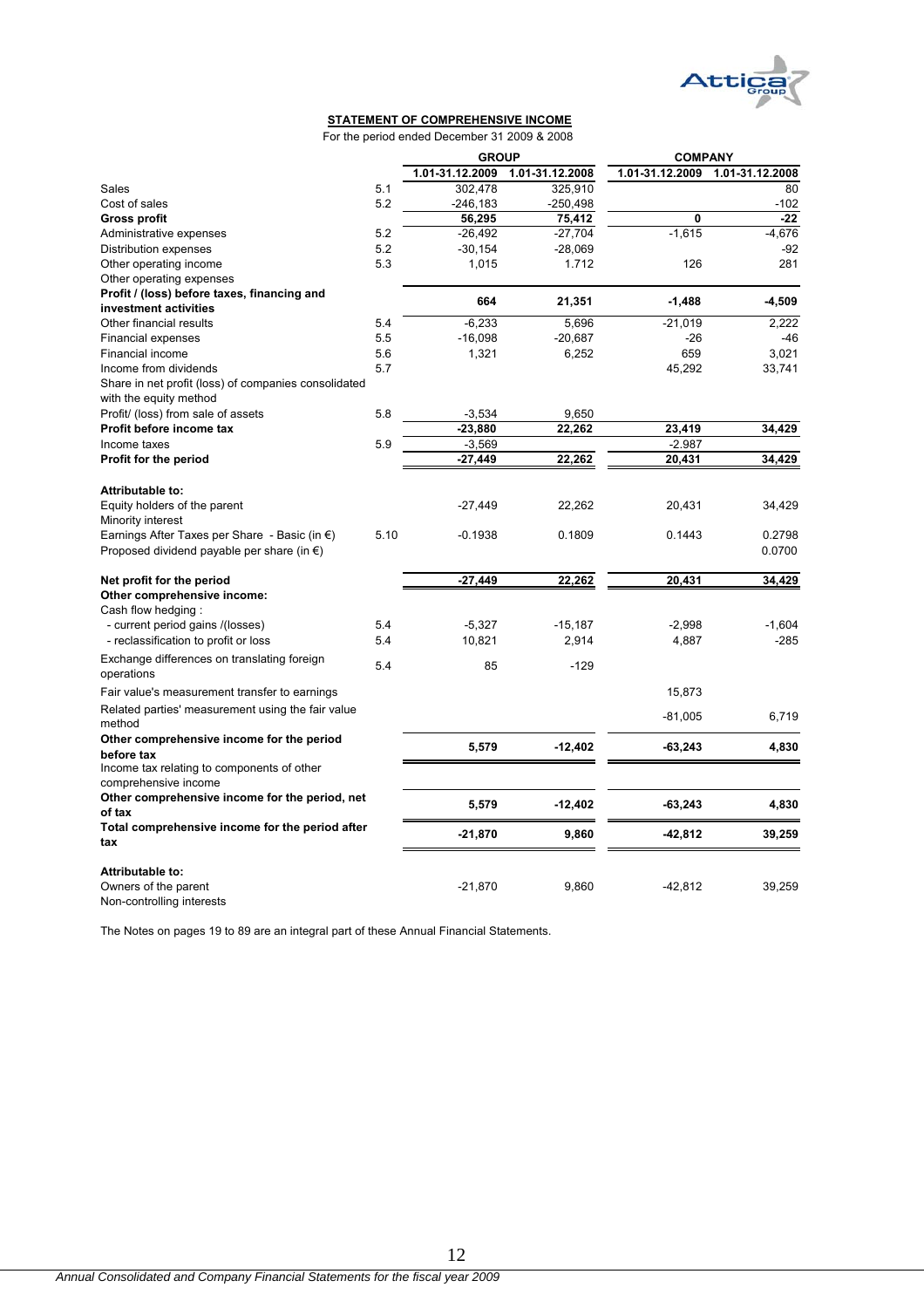

#### **STATEMENT OF FINANCIAL POSITION**

As at 31st of December 2009 and at December 31, 2008

|                                                |              | <b>GROUP</b> |            | <b>COMPANY</b> |            |
|------------------------------------------------|--------------|--------------|------------|----------------|------------|
|                                                | <b>Notes</b> | 31/12/2009   | 31/12/2008 | 31/12/2009     | 31/12/2008 |
| <b>ASSETS</b>                                  |              |              |            |                |            |
| <b>Non-current assets</b>                      |              |              |            |                |            |
| Tangible assets                                | 5.11         | 738,055      | 744,720    | 272            | 227        |
| Intangible assets                              | 5.12         | 1,595        | 1,798      | 122            | 147        |
| Investments in subsidiaries                    | 5.13         |              |            | 508,671        | 515,846    |
| Derivatives                                    |              |              |            |                |            |
| Other non current assets                       | 5.14         | 2,071        | 1,348      | 1,284          | 1,284      |
| Deferred tax assets                            | 5.15         | 288          | 296        |                |            |
| <b>Total</b>                                   |              | 742,009      | 748,162    | 510,349        | 517,504    |
| <b>Current assets</b>                          |              |              |            |                |            |
| Inventories                                    | 5.16         | 4,874        | 3,712      |                |            |
| Trade and other receivables                    | 5.17         | 57,438       | 55,973     | 18             | 17         |
| Other current assets                           | 5.18         | 25,301       | 19,584     | 538            | 1,328      |
| Derivatives                                    |              |              |            |                |            |
| Cash and cash equivalents                      | 5.19         | 16,870       | 119,124    | 7,391          | 51,429     |
| <b>Total</b>                                   |              | 104,483      | 198,393    | 7,947          | 52,774     |
| Non-current assets classified as held for sale | 5.20         | 81,500       |            |                |            |
| <b>Total assets</b>                            |              | 927,992      | 946,555    | 518,296        | 570,278    |
| <b>EQUITY AND LIABILITIES</b>                  |              |              |            |                |            |
| <b>Equity</b>                                  |              |              |            |                |            |
| Share capital                                  | 5.21         | 117,539      | 117,539    | 117,539        | 117,539    |
| Share premium                                  | 5.21         | 266,560      | 266,560    | 266,560        | 266,560    |
| Fair value reserves                            | 5.21         | $-3,430$     | $-8,924$   | 65,569         | 128,812    |
| Other reserves                                 | 5.21         | 87,286       | 62,250     | 3,221          | $-21,045$  |
| Retained earnings                              |              | 3,094        | 65,407     | 30,381         | 44,129     |
| Equity attributable to parent's shareholders   |              | 471,049      | 502,832    | 483,270        | 535,995    |
| <b>Minority interests</b>                      |              |              |            |                |            |
| <b>Total equity</b>                            |              | 471,049      | 502,832    | 483,270        | 535,995    |
| <b>Non-current liabilities</b>                 |              |              |            |                |            |
| Deferred tax liability                         | 5.22         | 288          | 295        | 271            | 271        |
| Accrued pension and retirement obligations     | 5.23         | 1,881        | 1,404      | 104            | 83         |
| Long-term borrowings                           | 5.24         | 328,491      | 356,439    |                |            |
| Derivatives                                    | 5.25         | 1,113        | 2,810      |                | 1,889      |
| <b>Non-Current Provisions</b>                  | 5.26         | 589          | 589        | 128            | 128        |
| <b>Total</b>                                   |              | 332,362      | 361,537    | 503            | 2,371      |
| <b>Current liabilities</b>                     |              |              |            |                |            |
| Trade and other payables                       | 5.27         | 23,857       | 19,130     | 26,800         | 30,242     |
| <b>Tax liabilities</b>                         | 5.28         | 143          | 198        | 20             | 30         |
| Short-term debt                                | 5.24         | 35,025       | 39,130     |                |            |
| Derivatives                                    | 5.25         | 5,431        | 5,402      | 3,725          |            |
| Other current liabilities                      | 5.29         | 18,923       | 18,326     | 3,978          | 1,640      |
| <b>Total</b>                                   |              | 83,379       | 82,186     | 34,523         | 31,912     |
| Liabilities related to Assets held for sale    | 5.30         | 41,202       |            |                |            |
| <b>Total liabilities</b>                       |              | 456,943      | 443,723    | 35,026         | 34,283     |
| <b>Total equity and liabilities</b>            |              | 927,992      | 946,555    | 518,296        | 570,278    |

The Notes on pages 19 to 89 are an integral part of these Annual Financial Statements.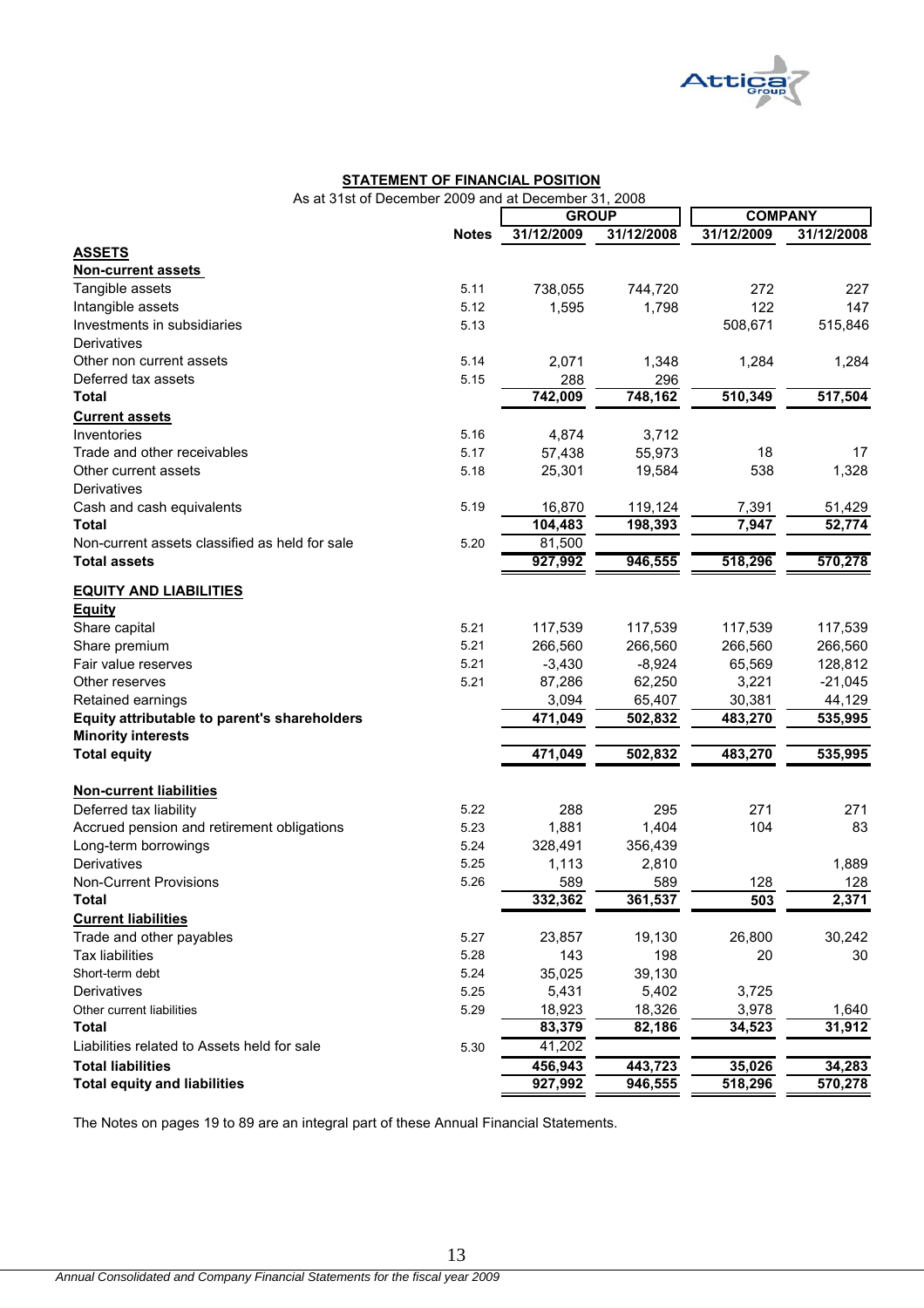

For the Period 1/01-31/12/2009

#### **GROUP**

|                                                 | Number of<br>shares | <b>Share</b><br>capital | <b>Share</b><br>premium | <b>Revaluation</b><br>of financial<br><b>instruments</b> | <b>Other</b><br><b>reserves</b> | <b>Retained</b><br>earnings | <b>Total Equity</b> |
|-------------------------------------------------|---------------------|-------------------------|-------------------------|----------------------------------------------------------|---------------------------------|-----------------------------|---------------------|
| <b>Balance at 1/1/2009</b>                      | 141,613,700         | 117,539                 | 266,560                 | $-8,924$                                                 | 62,250                          | 65,407                      | 502,832             |
| Changes in accounting policies                  |                     |                         |                         |                                                          |                                 |                             |                     |
| <b>Restated balance</b>                         | 141,613,700         | 117,539                 | 266,560                 | $-8,924$                                                 | 62,250                          | 65,407                      | 502,832             |
| Profit for the period                           |                     |                         |                         |                                                          |                                 | $-27,449$                   | $-27,449$           |
| Other comprehensive income                      |                     |                         |                         |                                                          |                                 |                             |                     |
| <b>Cash flow hedges:</b>                        |                     |                         |                         |                                                          |                                 |                             |                     |
| current period gains/(losses)                   |                     |                         |                         | $-5,327$                                                 |                                 |                             | $-5,327$            |
| reclassification to profit or loss              |                     |                         |                         | 10,821                                                   |                                 |                             | 10,821              |
| Available-for-sale financial assets             |                     |                         |                         |                                                          |                                 |                             |                     |
| Exchange differences on translating foreign     |                     |                         |                         |                                                          |                                 |                             |                     |
| operations                                      |                     |                         |                         |                                                          | 85                              |                             | 85                  |
| Other comprehensive income after tax            |                     |                         |                         | 5,494                                                    | 85                              | $-27,449$                   | $-21,870$           |
| <b>Dividends</b>                                |                     |                         |                         |                                                          |                                 | $-9,913$                    | $-9,913$            |
| Transfer between reserves and retained earnings |                     |                         |                         |                                                          | 24,951                          | $-24,951$                   |                     |
| <b>Balance at 31/12/2009</b>                    | 141,613,700         | 117,539                 | 266,560                 | $-3,430$                                                 | 87,286                          | 3,094                       | 471,049             |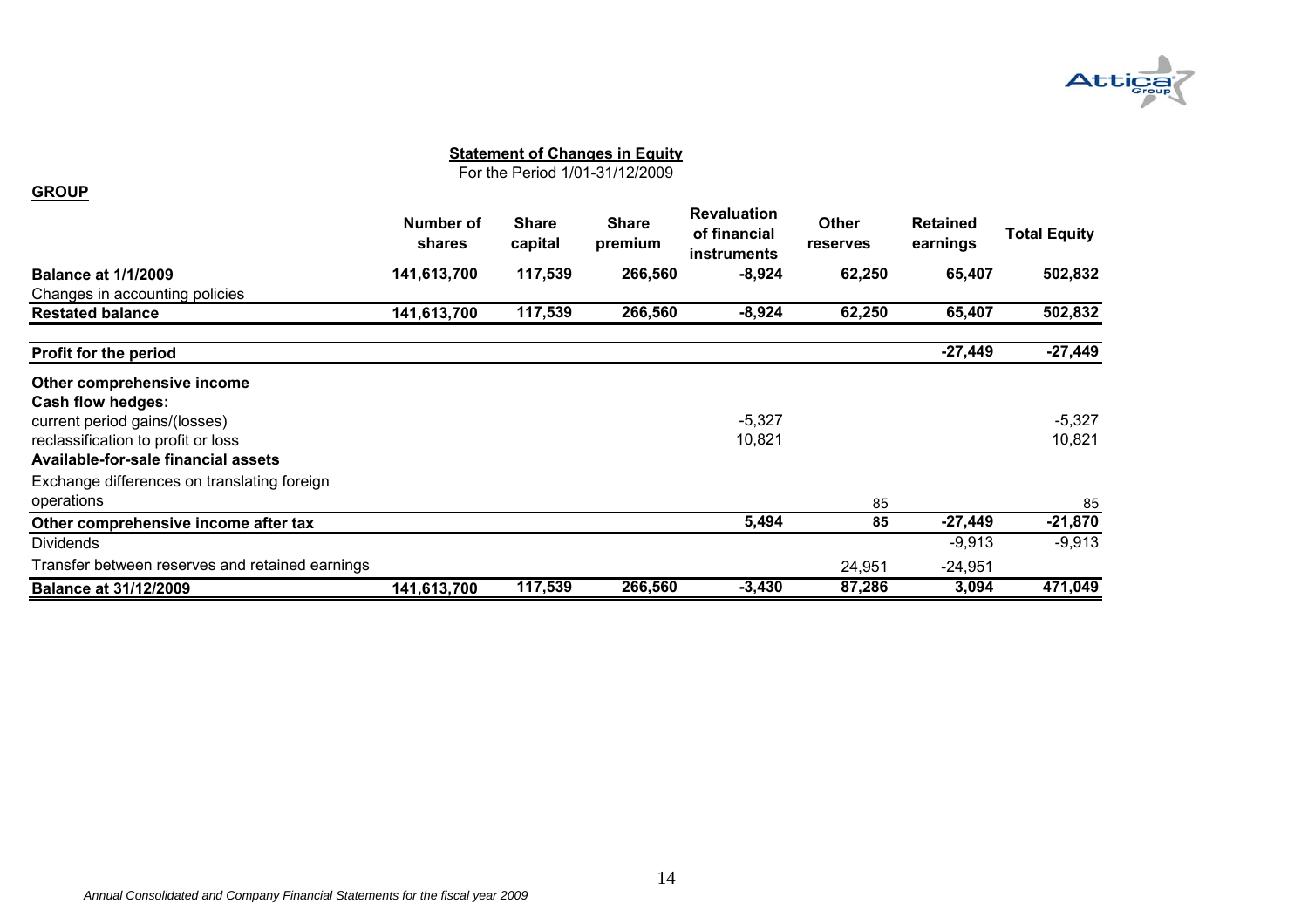

For the Period 1/01-31/12/2008

|                                                                   | Number of<br>shares | <b>Share</b><br>capital | <b>Share</b><br>premium | <b>Revaluation of</b><br>financial<br>instruments | Other<br>reserves | <b>Retained</b><br>earnings | <b>Total equity</b><br>attributable to<br>equity holders of<br>the parent | <b>Minority</b><br>interests | <b>Total</b><br><b>Equity</b> |
|-------------------------------------------------------------------|---------------------|-------------------------|-------------------------|---------------------------------------------------|-------------------|-----------------------------|---------------------------------------------------------------------------|------------------------------|-------------------------------|
| <b>Balance at 1/1/2008</b>                                        | 104,173,680         | 62,504                  | 207,648                 | 2,569                                             | 15,603            | 100,794                     | 389,118                                                                   | 117,027                      | 506,145                       |
| Changes in accounting policies                                    |                     |                         |                         |                                                   |                   |                             |                                                                           |                              |                               |
| <b>Restated balance</b>                                           | 104,173,680         | 62,504                  | 207,648                 | 2,569                                             | 15,603            | 100,794                     | 389,118                                                                   | 117,027                      | 506,145                       |
| Profit for the period                                             |                     |                         |                         |                                                   |                   | 22,262                      | 22,262                                                                    |                              | 22,262                        |
| Other comprehensive income                                        |                     |                         |                         |                                                   |                   |                             |                                                                           |                              |                               |
| Cash flow hedges:                                                 |                     |                         |                         |                                                   |                   |                             |                                                                           |                              |                               |
| Gains/(losses) taken to equity                                    |                     |                         |                         | $-14,407$                                         |                   |                             | $-14,407$                                                                 | $-780$                       | $-15,187$                     |
| reclassification to profit or loss                                |                     |                         |                         | 2,914                                             |                   |                             | 2,914                                                                     |                              | 2,914                         |
| Available-for-sale financial assets:                              |                     |                         |                         |                                                   |                   |                             |                                                                           |                              |                               |
| current period gains/(losses)                                     |                     |                         |                         |                                                   |                   |                             |                                                                           |                              |                               |
| reclassification to profit or loss                                |                     |                         |                         |                                                   |                   |                             |                                                                           |                              |                               |
| Exchange differences on translating foreign operations            |                     |                         |                         |                                                   | $-129$            |                             | $-129$                                                                    |                              | $-129$                        |
| Total recognised income and expense for the period                |                     |                         |                         | $-11,493$                                         | $-129$            | 22,262                      | 10,640                                                                    | $-780$                       | 9,860                         |
| Capitalisation of share premium                                   |                     | 1,270                   | $-1,270$                |                                                   |                   |                             |                                                                           |                              |                               |
| Issue of share capital                                            | 37,440,020          | 53,765                  |                         |                                                   |                   |                             | 53,765                                                                    | $-53,765$                    |                               |
| <b>Dividends</b>                                                  |                     |                         |                         |                                                   |                   | $-8,334$                    | $-8.334$                                                                  | $-4,839$                     | $-13,173$                     |
| Transfer between reserves and retained earnings                   |                     |                         |                         |                                                   | 69,595            | $-69,595$                   |                                                                           |                              |                               |
| Increase/ (Decrease) in Minorities due to purchase of interest in |                     |                         |                         |                                                   |                   |                             |                                                                           |                              |                               |
| subsidiaries                                                      |                     |                         | 60,182                  |                                                   | $-22,819$         | 20,280                      | 57,643                                                                    | $-57,643$                    |                               |
| <b>Balance at 31/12/2008</b>                                      | 141,613,700         | 117,539                 | 266,560                 | $-8,924$                                          | 62,250            | 65,407                      | 502,832                                                                   | 0                            | 502,832                       |

**GROUP**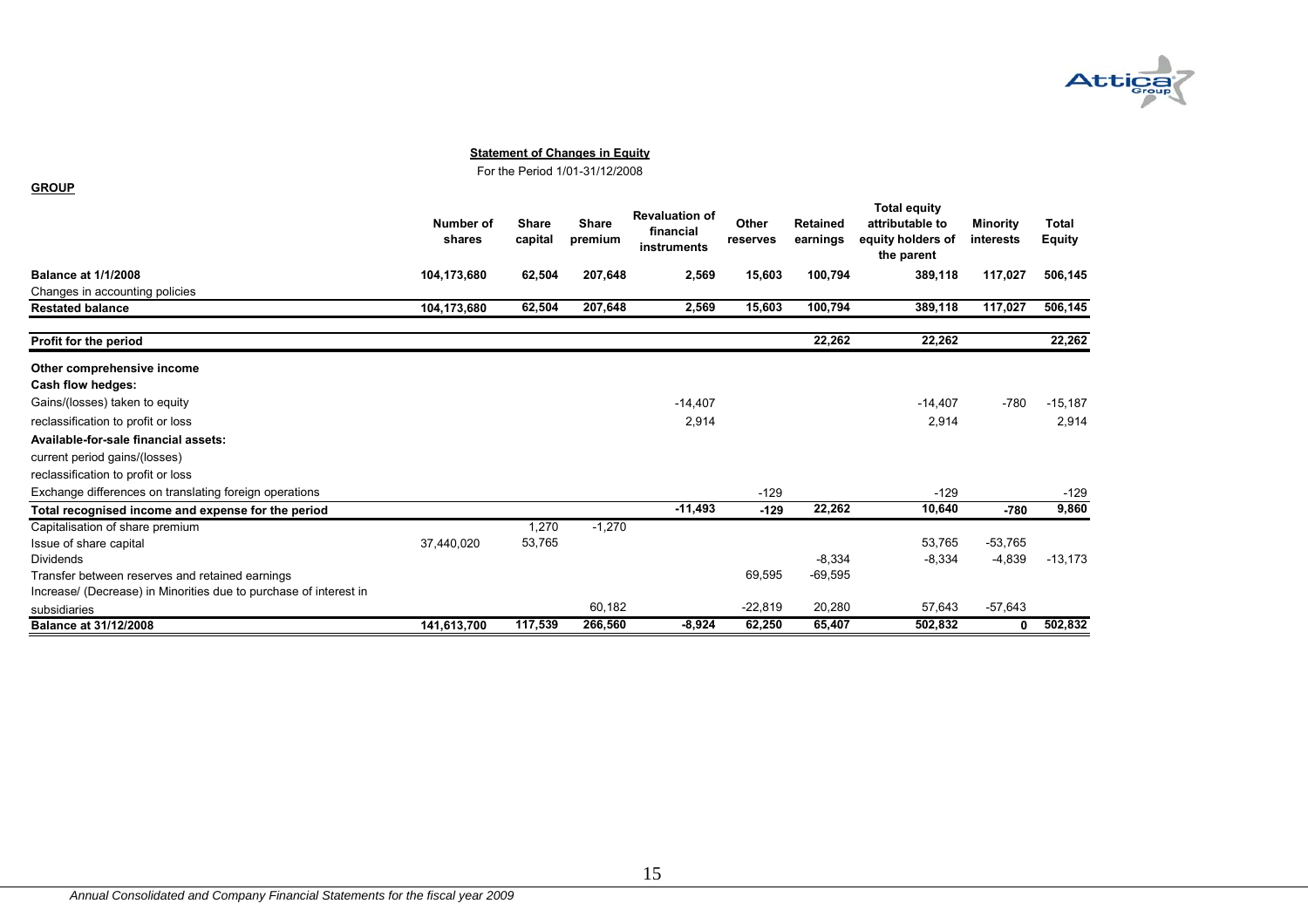

For the Period 1/01-31/12/2009

#### **COMPANY**

|                                                          | Number of<br>shares | <b>Share</b><br>capital | <b>Share</b><br>premium | non-current<br>assets | <b>Revaluation of Revaluation of</b><br>financial<br>instruments | <b>Other</b><br>reserves | Retained<br>earnings | Total<br>Equity |
|----------------------------------------------------------|---------------------|-------------------------|-------------------------|-----------------------|------------------------------------------------------------------|--------------------------|----------------------|-----------------|
| <b>Balance at 1/1/2009</b>                               | 141,613,700         | 117,539                 | 266,560                 | 130,701               | $-1,889$                                                         | $-21,045$                | 44,129               | 535,995         |
| Changes in accounting policies                           |                     |                         |                         |                       |                                                                  |                          |                      |                 |
| <b>Restated balance</b>                                  | 141,613,700         | 117,539                 | 266,560                 | 130,701               | $-1,889$                                                         | $-21,045$                | 44,129               | 535,995         |
| Profit for the period                                    |                     |                         |                         |                       |                                                                  |                          | 20,431               | 20,431          |
| Other comprehensive income                               |                     |                         |                         |                       |                                                                  |                          |                      |                 |
| Cash flow hedges:                                        |                     |                         |                         |                       |                                                                  |                          |                      |                 |
| current period gains/(losses)                            |                     |                         |                         |                       | $-2,998$                                                         |                          |                      | $-2,998$        |
| reclassification to profit or loss                       |                     |                         |                         |                       | 4,887                                                            |                          |                      | 4,887           |
| Available-for-sale financial assets                      |                     |                         |                         |                       |                                                                  |                          |                      |                 |
| current period gains/(losses)                            |                     |                         |                         |                       |                                                                  |                          |                      |                 |
| Fair value's measurement                                 |                     |                         |                         |                       |                                                                  |                          |                      |                 |
| Transfer to earnings                                     |                     |                         |                         | 15,873                |                                                                  |                          |                      | 15,873          |
| related parties' measurement using the fair value method |                     |                         |                         | $-81,005$             |                                                                  |                          |                      | $-81,005$       |
| Other comprehensive income after tax                     |                     |                         |                         | $-65,132$             | 1,889                                                            |                          | 20,431               | $-42,812$       |
| <b>Dividends</b>                                         |                     |                         |                         |                       |                                                                  |                          | $-9,913$             | $-9,913$        |
| Transfer between reserves and retained earnings          |                     |                         |                         |                       |                                                                  | 24,266                   | $-24,266$            |                 |
| <b>Balance at 31/12/2009</b>                             | 141,613,700         | 117,539                 | 266,560                 | 65,569                |                                                                  | 3,221                    | 30,381               | 483,270         |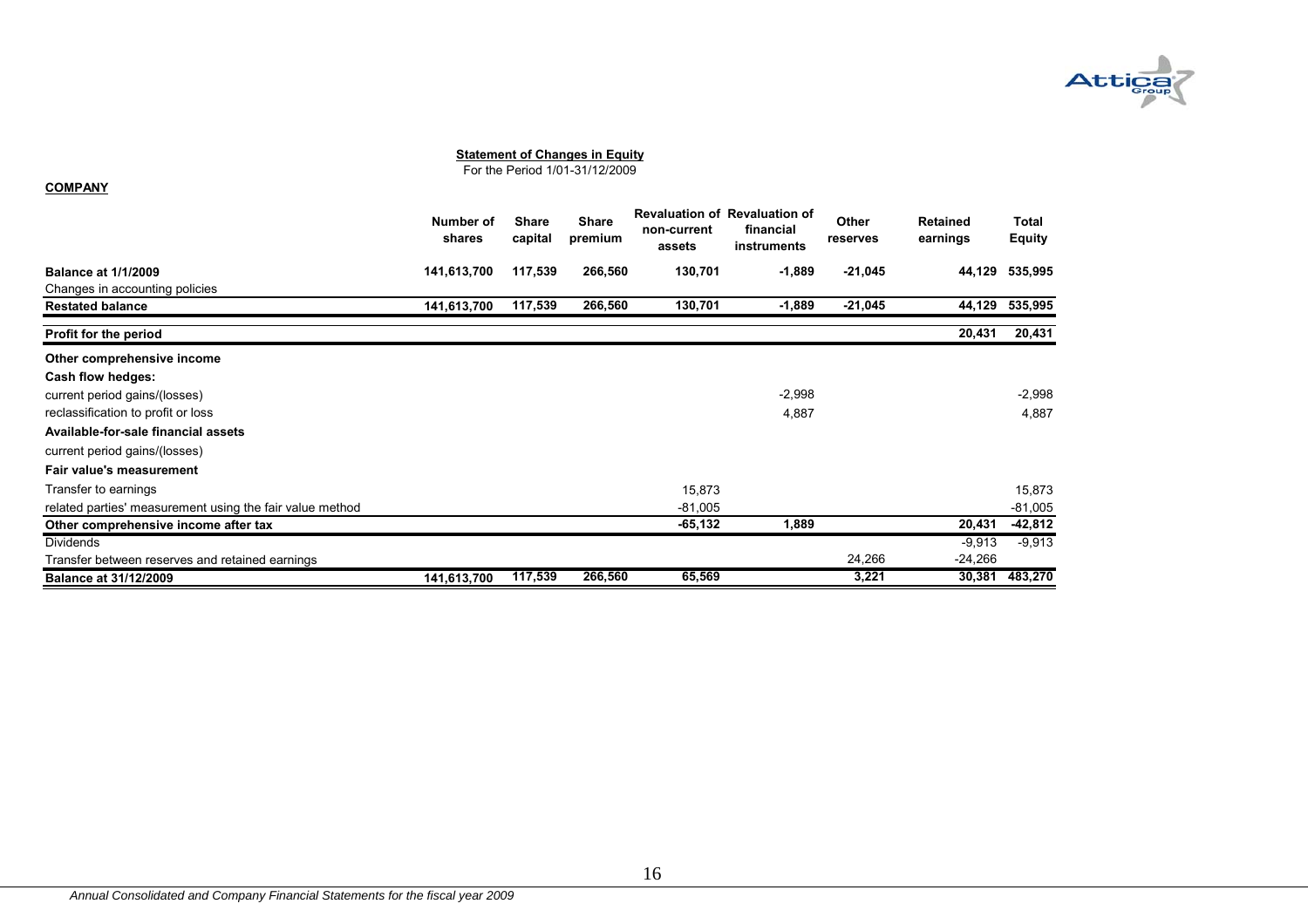

For the Period 1/01-31/12/2008

**COMPANY**

|                                                                   | Number of<br>shares | <b>Share</b><br>capital | <b>Share</b><br>premium | non-current<br>assets | <b>Revaluation of Revaluation of</b><br>financial<br>instruments | Other<br>reserves | <b>Retained</b><br>earnings | Total<br><b>Equity</b> |
|-------------------------------------------------------------------|---------------------|-------------------------|-------------------------|-----------------------|------------------------------------------------------------------|-------------------|-----------------------------|------------------------|
| <b>Balance at 1/1/2008</b>                                        | 104,173,680         | 62,504                  | 194,340                 | 123,982               |                                                                  | 30,915            | 61,345                      | 473,086                |
| Changes in accounting policies                                    |                     |                         |                         |                       |                                                                  |                   |                             |                        |
| <b>Restated balance</b>                                           | 104,173,680         | 62,504                  | 194,340                 | 123,982               |                                                                  | 30,915            | 61,345                      | 473,086                |
| Profit for the period                                             |                     |                         |                         |                       |                                                                  |                   | 34,429                      | 34,429                 |
| Other comprehensive income                                        |                     |                         |                         |                       |                                                                  |                   |                             |                        |
| Cash flow hedges:                                                 |                     |                         |                         |                       |                                                                  |                   |                             |                        |
| Gains/(losses) taken to equity                                    |                     |                         |                         | 6,719                 | $-1,889$                                                         |                   |                             | 4.830                  |
| reclassification to profit or loss                                |                     |                         |                         |                       |                                                                  |                   |                             |                        |
| Exchange differences on translating foreign operations            |                     |                         |                         |                       |                                                                  |                   |                             |                        |
| Tax on items taken directly to or transferred from equity         |                     |                         |                         |                       |                                                                  |                   |                             |                        |
| Total recognised income and expense for the period                |                     |                         |                         | 6,719                 | $-1,889$                                                         |                   | 34,429                      | 39,259                 |
| Capitalisation of share premium                                   |                     | 1,270                   | $-1,270$                |                       |                                                                  |                   |                             |                        |
| Dividends                                                         |                     |                         |                         |                       |                                                                  |                   | $-13.174$                   | $-13,174$              |
| Transfer between reserves and retained earnings                   |                     |                         |                         |                       |                                                                  | 50.418            | $-50.418$                   |                        |
| Issue of share capital                                            | 37,440,020          | 53,765                  |                         |                       |                                                                  |                   |                             | 53,765                 |
| Increase/ (Decrease) in Minorities due to purchase of interest in |                     |                         |                         |                       |                                                                  |                   |                             |                        |
| subsidiaries                                                      |                     |                         | 73,490                  |                       |                                                                  | $-102,378$        | 11,947                      | $-16,941$              |
| <b>Balance at 31/12/2008</b>                                      | 141,613,700         | 117,539                 | 266,560                 | 130,701               | $-1,889$                                                         | -21,045           | 44,129                      | 535,995                |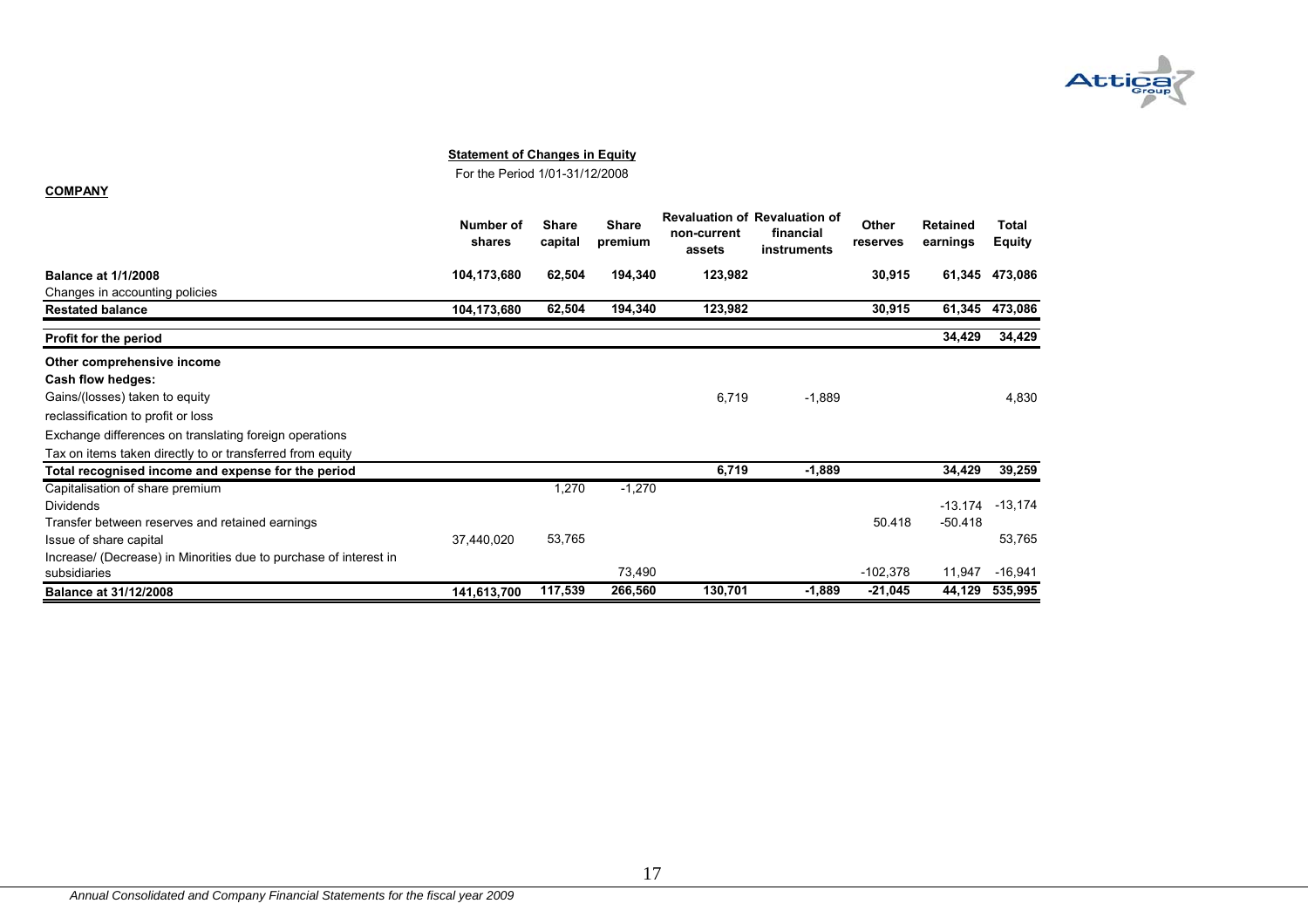

#### **CASH FLOW STATEMENT**

For the period 1/1-31/12 2009 & 2008

|                                                           |               | <b>GROUP</b>                        |           | <b>COMPANY</b> |                |  |  |
|-----------------------------------------------------------|---------------|-------------------------------------|-----------|----------------|----------------|--|--|
|                                                           |               | Notes 1/1-31/12/2009 1/1-31/12/2008 |           | 1/1-31/12/2009 | 1/1-31/12/2008 |  |  |
| <b>Cash flow from Operating Activities</b>                |               |                                     |           |                |                |  |  |
| Profit/(Loss) Before Taxes                                |               | $-23,880$                           | 22,262    | 23,419         | 34,429         |  |  |
| <b>Adjustments for:</b>                                   |               |                                     |           |                |                |  |  |
| Depreciation & amortization                               | 5.11          | 28,407                              | 26,322    | 78             | 72             |  |  |
| Devaluation of investments                                |               | 2,034                               |           |                |                |  |  |
| Deferred tax expense                                      |               |                                     |           |                |                |  |  |
| Provisions                                                |               | 1,354                               | 454       | 15             | 16             |  |  |
| Foreign exchange differences                              | 5.4           | $-207$                              | $-2,247$  | 258            | $-1,033$       |  |  |
| Net (profit)/Loss from investing activities               |               | 6,619                               | $-19,351$ | $-24,532$      | $-37,951$      |  |  |
| Interest and other financial expenses                     | 5.5           | 15,981                              | 20,610    | $-633$         | 46             |  |  |
| Plus or minus for Working Capital changes:                |               |                                     |           |                |                |  |  |
| Decrease/(increase) in Inventories                        |               | $-1,162$                            | 516       |                |                |  |  |
| Decrease/(increase) in Receivables                        |               | $-7,253$                            | $-8,888$  | 789            | $-3,606$       |  |  |
| (Decrease)/increase in Payables (excluding banks)         |               | $-977$                              | $-8,364$  | $-5,236$       | $-9,183$       |  |  |
| Less:                                                     |               |                                     |           |                |                |  |  |
| Interest and other financial expenses paid                |               | $-15,796$                           | $-22,801$ | $-19$          | $-34$          |  |  |
| Taxes paid                                                |               | $-235$                              | $-159$    | $-39$          |                |  |  |
| Operating cash flows of discontinued operations           |               |                                     |           |                |                |  |  |
| Total cash inflow/(outflow) from operating activities (a) |               | 4,885                               | 8,354     | $-5,900$       | $-17,244$      |  |  |
|                                                           |               |                                     |           |                |                |  |  |
| <b>Cash flow from Investing Activities</b>                |               |                                     |           |                |                |  |  |
| Acquisition of subsidiaries, associated companies, joint  |               |                                     |           |                |                |  |  |
| ventures and other investments                            | 5.13          |                                     |           | $-106,525$     | $-35,120$      |  |  |
| Purchase of tangible and intangible assets                | $5.11 + 5.12$ | $-105,073$                          | $-86,986$ | -98            | $-261$         |  |  |
| Proceeds from sale of tangible and intangible assets      |               |                                     | 52,475    |                | 65             |  |  |
| Derivatives settlement                                    |               |                                     | 4,018     |                | 1,189          |  |  |
| Acquisition /Sale of subsidiaries (less cash)             |               |                                     |           |                | 1,440          |  |  |
| Interest received                                         |               | 1,321                               | 6,253     | 659            | 3,021          |  |  |
| Dividends received                                        | $4.1 + 5.7$   |                                     |           | 45,292         | 33,741         |  |  |
| Investing cash flows of discontinued operations           |               |                                     |           |                |                |  |  |
| Total cash inflow/(outflow) from investing activities (b) |               | $-103,752$                          | $-24,240$ | $-60,672$      | 4,075          |  |  |
| <b>Cash flow from Financing Activities</b>                |               |                                     |           |                |                |  |  |
| Proceeds from issue of Share Capital                      |               |                                     |           |                |                |  |  |
| Payments of Share Capital decrease                        |               |                                     |           |                |                |  |  |
| Proceeds from Borrowings                                  |               | 53,600                              | 48,000    | 8,000          |                |  |  |
| Proceeds from capital return of subsidiary companies      |               |                                     |           | 32,704         |                |  |  |
| Payments of Borrowings                                    | 5.19          | $-46,775$                           | $-73,461$ | $-8,000$       |                |  |  |
| Payments of finance lease liabilities                     | 5.19          | $-356$                              | $-326$    |                | $-119$         |  |  |
| Dividends paid                                            | 5.19          | $-9,913$                            | $-13,173$ | $-9.913$       | $-13,173$      |  |  |
| Equity return to shareholders                             |               |                                     |           |                |                |  |  |
| Financing cash flows of discontinued operations           |               |                                     |           |                |                |  |  |
| Total cash inflow/(outflow) from financing activities (c) |               | $-3,444$                            | $-38,960$ | 22,791         | $-13,292$      |  |  |
| Net increase/(decrease) in cash and cash equivalents      |               |                                     |           |                |                |  |  |
| $(a)+(b)+(c)$                                             |               | $-102,311$                          | $-54,846$ | -43,781        | $-26,461$      |  |  |
| Cash and cash equivalents at beginning of period          |               | 119,124                             | 171,873   | 51,429         | 76,878         |  |  |
| Exchange differences in cash and cash equivalents         |               | 57                                  | 2,097     | $-258$         | 1,012          |  |  |
| Cash and cash equivalents at end of period                |               | 16,870                              | 119,124   | 7,390          | 51,429         |  |  |

The method used for the preparation of the above Cash Flow Statement is the Indirect Method. The Notes on pages 19 to 89 are an integral part of these Annual Financial Statements.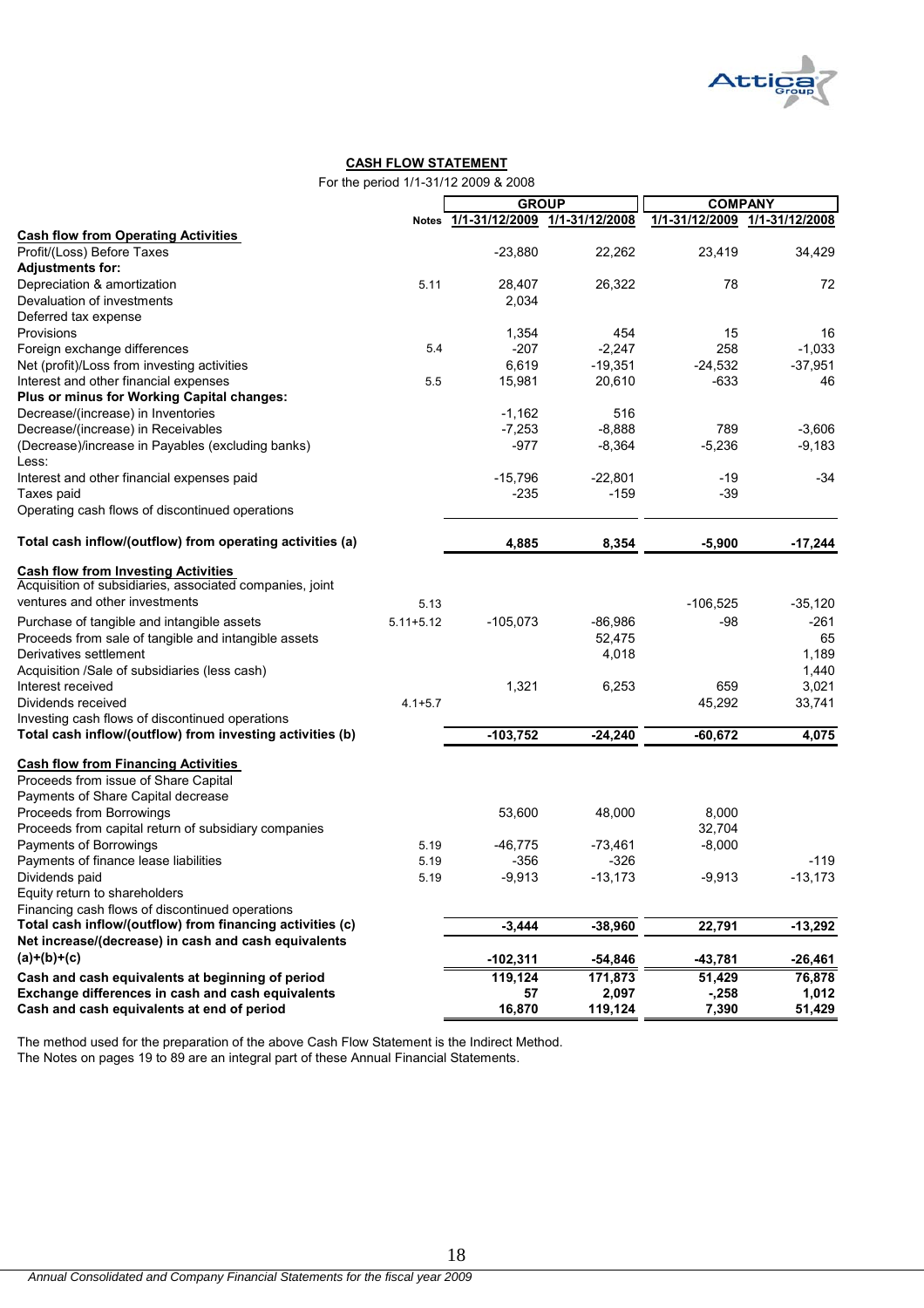

# **NOTES TO THE FINANCIAL STATEMENTS**

# **1. General information**

ATTICA HOLDINGS S.A. ("ATTICA GROUP") is a Holding Company and as such does not have trading activities of its own. The Company, through its subsidiaries, mainly operates in passenger shipping and in travel agency services.

The headquarters of the Company are in Athens, Greece, 123-125, Syngrou Avenue & 3, Torva Street, 11745.

The number of employees, at period end, was 6 for the parent company and 1,313 for the Group, while at 31/12/2008 was 6 and 1,225 respectively.

Attica Holdings S.A. shares are listed in the Athens Stock Exchange under the ticker symbol ATTICA.

The corresponding ticker symbol for Bloomberg is ATTEN GA and for Reuters is EPA.AT.

The total number of common registered voting shares as well as the weighted average number of shares, outstanding as at 31 December 2009 was 141,613,700 (see § 5.10). Each share carries one voting right. The total market capitalization was € 270,482 thousand approximately.

The financial statements of Attica Holdings S.A. are included, directly, in the consolidated financial statements of MARFIN INVESTMENT GROUP HOLDINGS S.A. whose total participation in the Group (directly & indirectly) was 87.6%.

The financial statements of the Company and the Group for the fiscal year 2009 were approved by the Board of Directors on March 24, 2010.

*Due to rounding there may be minor differences in some amounts.* 

#### **2. Significant Group accounting policies**

The accounting policies used by the Group for the preparation of the financial statements for the period 1/1 – 31/12/2009 are the same with those used for the preparation of the financial statements for the fiscal year 2008.

#### 2.1. Basis of preparation of financial statements

Accounting estimations are required to be used for the preparation of the financial statements in accordance with the International Financial Reporting Standards (IFRS). Furthermore, requires judgements to be made by management when formulating the Group's accounting policies. Cases which concern a greater point of judgement and complexity or cases where the accounting estimates and assumptions could materially affect the consolidated financial statements are provided in note 2.1.1.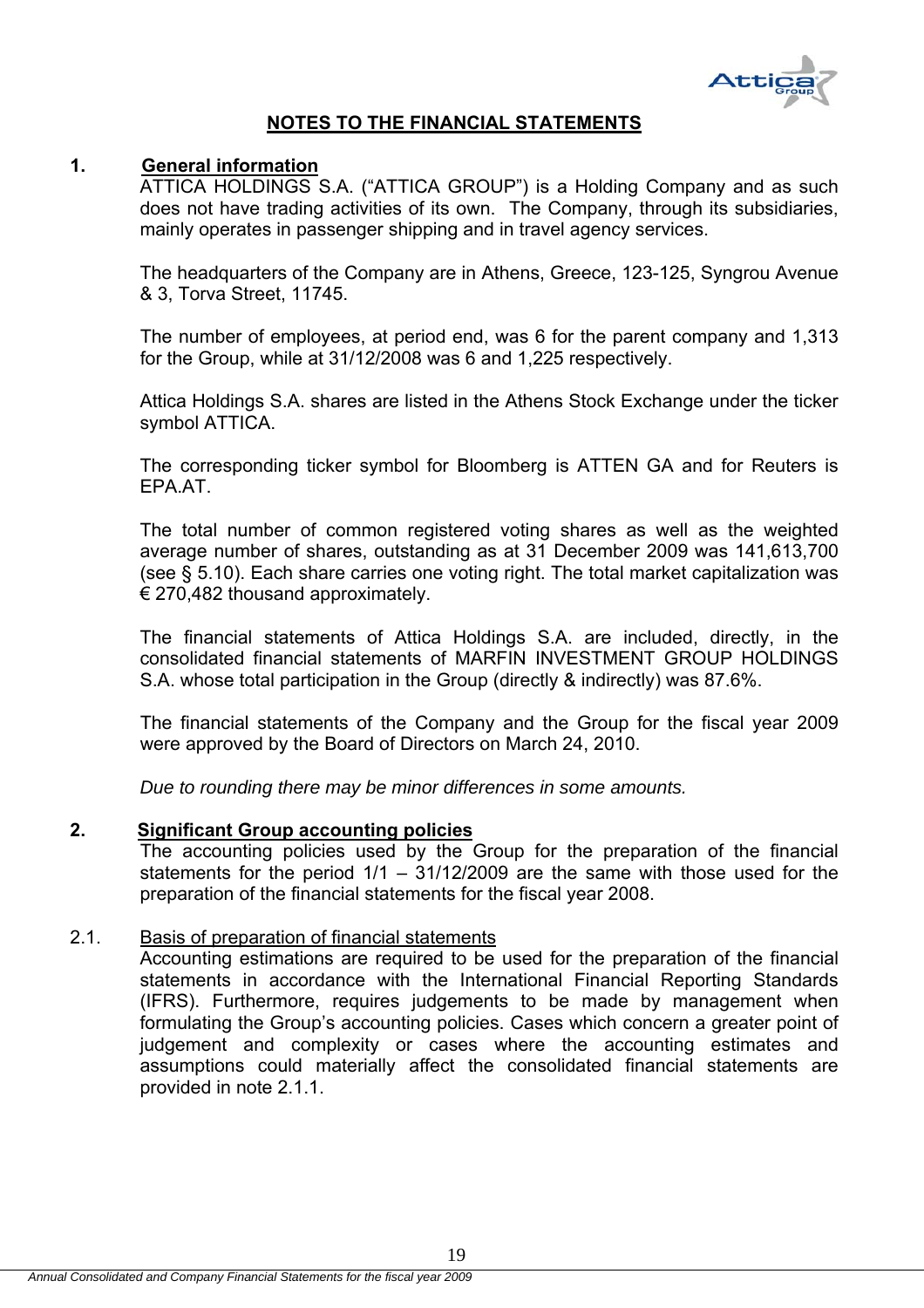

In 2003 and 2004, the International Accounting Standards Board (IASB) established the "IFRS Stable Platform 2005" of new International Financial Reporting Standards (IFRS) and revised International Accounting Standards (IAS) in relation with non revised International Accounting Standards (IAS) which have been established from International Accounting Committee. The "IFRS Stable Platform 2005" is applicable by the Group from 1 January 2005.

The Group has prepared the financial statements in compliance with the historical cost principle, the going concern principle, the accrual basis principle, the consistency principle, the materiality principle and the accrual basis of accounting.

The recognition of sales and purchases is effected at the transaction date and not at the settlement date.

The expenses are recognized in the income statement based on the direct relation of the expense to the specific income that is recognized.

In preparing its financial statements for the period ending 31 December 2009, the Group has chosen to apply accounting policies which secure that the financial statements comply with all the requirements of each applicable Standard or Interpretation.

The Management of the Group considers that the financial statements present fairly the company's financial position, financial performance and cash flows. The General Meeting of Shareholders has the right to modify these financial statements.

# 2.1.1. Major accounting judgements and main sources of uncertainty for accounting estimations

The Management must make judgements and estimates regarding the value of assets and liabilities which are uncertain. Estimates and associated assumptions are based mainly on past experience. Actual results may differ from these estimates. Estimates and associated assumptions are continually reviewed.

The accounting judgements that the Management has made in implementing the Company's accounting policies and which have the greatest impact on Company financial statements are:

On a yearly basis, Management examines whether it is an indication of impairment on the value of investments in subsidiaries, and if so, assesses the extent pursuant to the Company's accounting policy on this subject. The recoverable amount of the examined cash generating unit is determined on the basis of value in use and is based on estimates and underlying assumptions.

In addition, on an annual basis the Management examines, on the basis of assumptions and estimates the following items:

- useful lives and recoverable vessels' values
- the amount of provisions for staff retirement compensation, for disputes in litigation and for labour law disputes.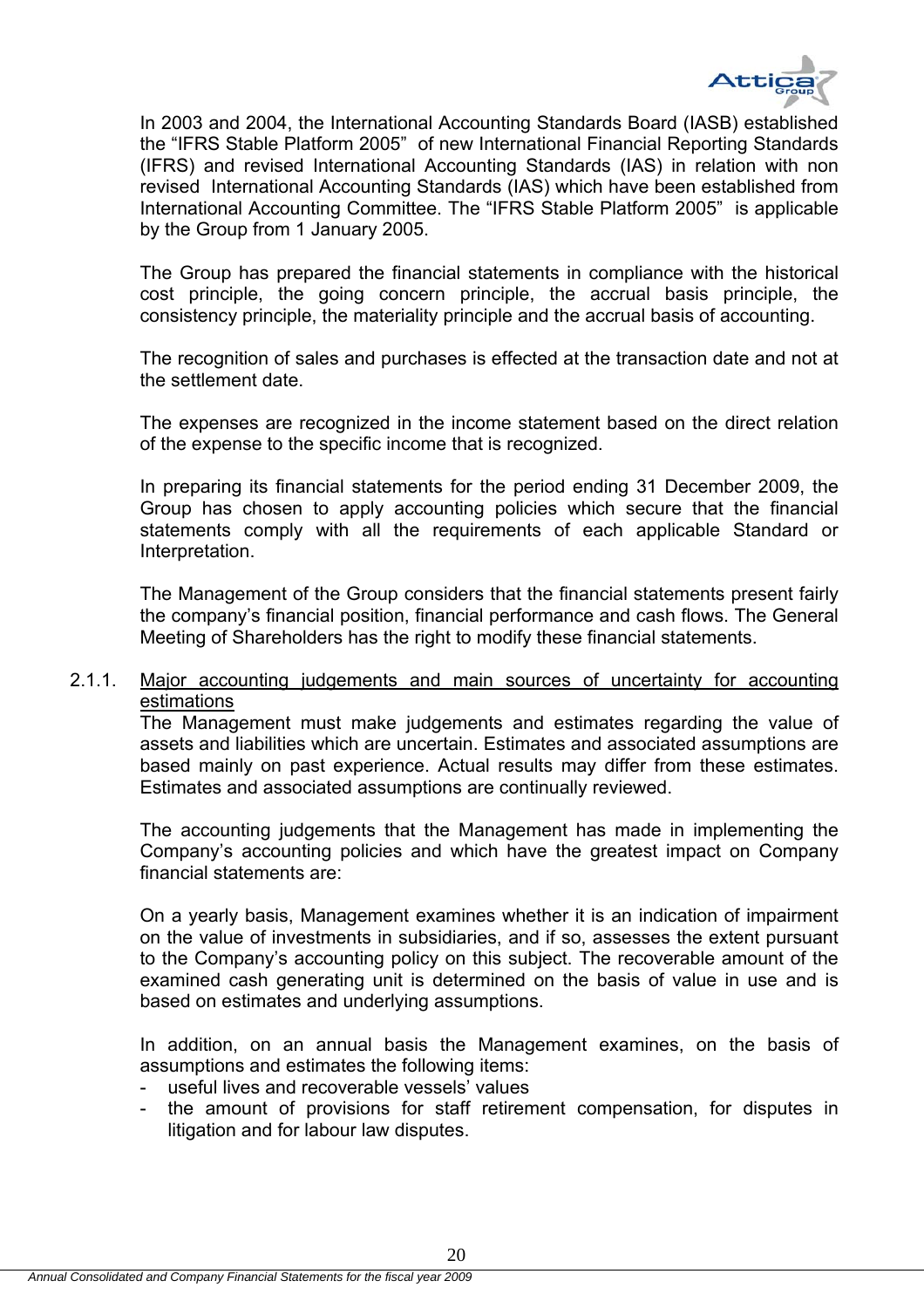

On the financial statements preparation date, the sources of uncertainty for the Company, which may have impact on the stated assets and liabilities values, concern:

- Unaudited years of the Company, insofar as it is possible that the future audits will result in additional taxes and charges being imposed that cannot be estimated at the time with reasonable accurancy.
- Estimates on the recoverability of contingent losses from pending court cases and doubtful debts.

 The above estimates are based οn the knowledge and the information available to the Management of the Group until the date of approval of the financial statements for the period ended December 31, 2009.

#### 2.2. Consolidation

# 2.2.1. Basis of consolidation

The purchase method is used for the consolidation.

An acquisition is recognised at cost. The cost of an acquisition is measured as the fair value of the assets acquired, the equity instruments issued and the liabilities incurred or assumed at the date of the transaction, plus any cost directly attributable to the acquisition. Subsequently, investments in subsidiaries are measured using the fair value method.

#### 2.2.2. Subsidiaries

Subsidiaries are the entities which are controlled by another Company. Control exists when a Company has the power to govern the financial and operating policies of an entity.

Investments in subsidiaries are initially recognized at cost, while subsequently are measured using the fair value method.

#### 2.2.3. Consolidated financial statements

The consolidated financial statements include the Company and its subsidiaries. The financial statements of the subsidiaries are included in the consolidated financial statements from the date that control commences until the date that the parent company ceases to control the subsidiary.

Intercompany transactions, balances and gains or losses on transactions between companies of the Group are eliminated unless the transaction relates to an asset which provides evidence of impairment.

The subsidiaries' accounting policies are consistent with the policies adopted by the Group.

Minority interests are presented separately from the shareholders' equity of the Group.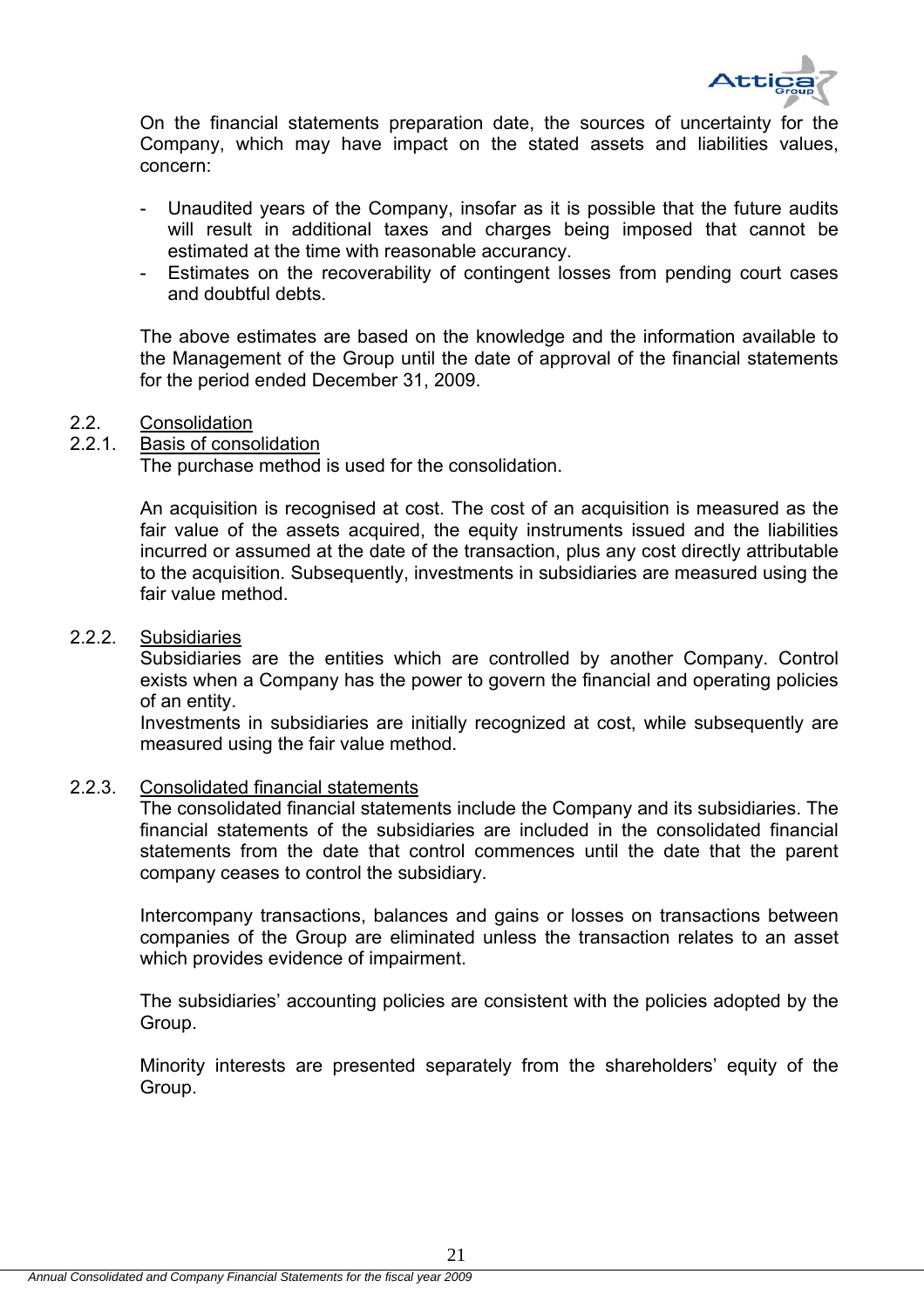

### 2.3. Investments

The investments are classified according to their scope as follows:

#### a) Long-term investments

These investments are recognised at cost plus any cost directly attributable to the investment and are reported as non-current assets. The company, annually, shall assess whether there is any indication that an investment need to be impaired.

If any such indication exists, impairment losses are recognised in the shareholders' equity.

b) Investments held for sale (short-term investments)

These investments are initially recorded at cost plus any cost attributable to the investment. Subsequently, these investments are re-measured at fair value and gains or losses are recorded under shareholders' equity until these are disposed of or considered impaired. When these are disposed of or considered impaired, gains or losses are recognised in the income statement.

#### 2.4. Tangible assets

Tangible assets are stated at acquisition cost less accumulated depreciation and any impairment loss.

Acquisition cost includes expenses that are directly attributable to the acquisition of the assets.

Subsequent costs are added in the asset's carrying amount or recognised as a separate asset, only when it is probable that additional future economic benefits, associated with the asset, will arise for the Group.

All other expenses are charged to the income statement as they are considered as repairs and maintenance.

Land is not depreciated.

Depreciation is calculated on a straight line basis over the estimated useful life of each asset.

The estimated useful lives are as follows:

| 1. Conventional vessels           | 30 years |
|-----------------------------------|----------|
| 2. High-speed vessels (Catamaran) | 15 years |
| 3. Buildings                      | 60 years |
| 4. Harbor establishments          | 10 years |
| 5. Motor Vehicles                 | 5 years  |
| 6. Furniture and fixtures         | 5 years  |
| 7. Hardware equipment             | 3 years  |

The residual value of the vessels is estimated at 20% of the acquisition cost. For the other fixed assets no residual value is calculated. The residual value and the useful life of fixed assets are reviewed annually.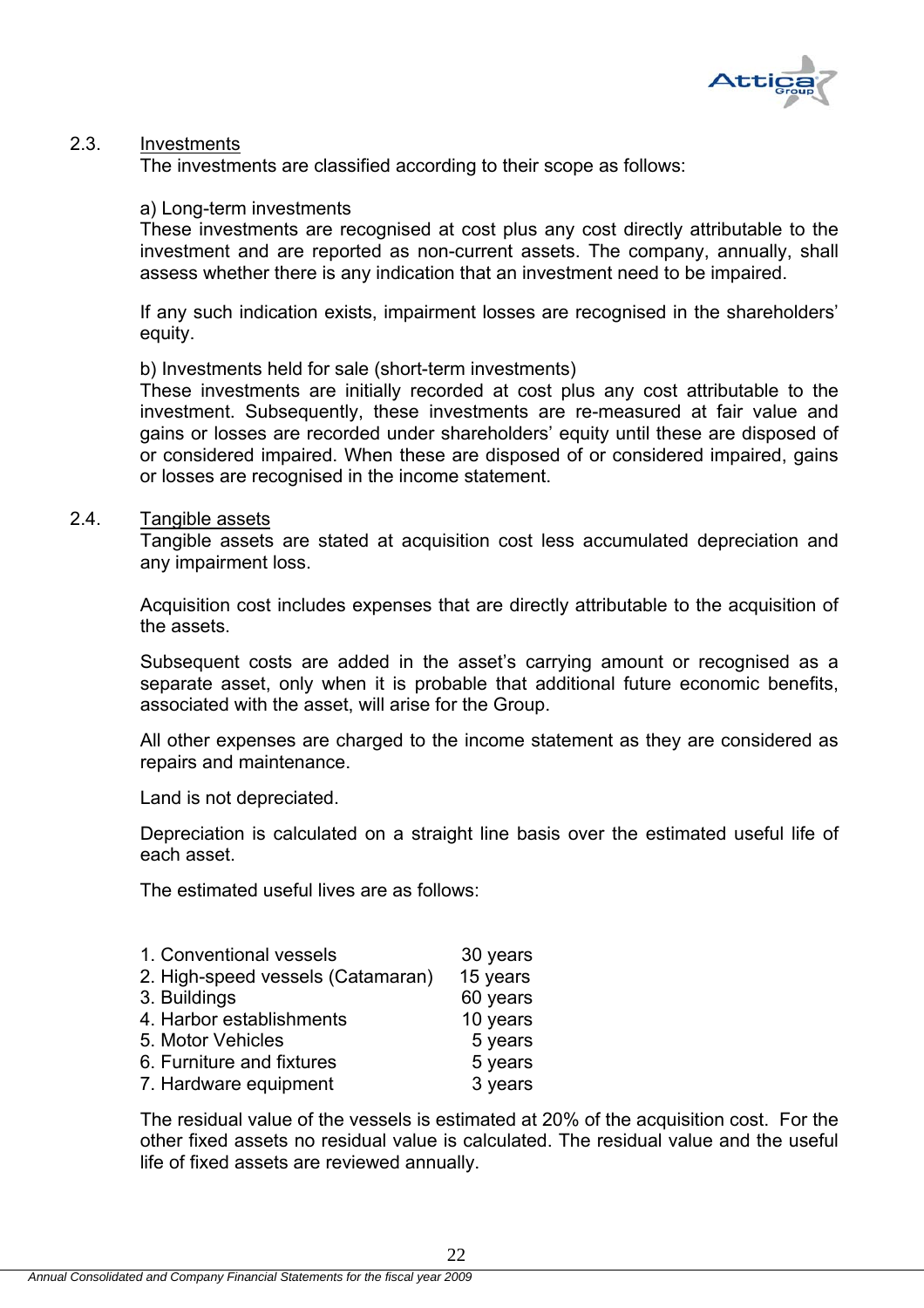

Costs incurred subsequent to the acquisition of a vessel for the purpose of increasing the future economic benefits from the operation of the vessel or for compliance with new safety rules and regulations, are capitalised separately and are depreciated over 5 years. Furthermore, costs incurred subsequent to extensive additions and improvements of the vessels, are capitalised separately and are depreciated over 5 years.

Once the sale of a tangible asset is completed, the difference between the selling price and the net book value less any expenses related to the sale, is recognised as gain or loss in the income statement.

#### 2.5. Intangible assets

The Group considers that the useful life of its intangible assets is not indefinite. The intangible assets of the Group are the following:

#### a) Trademarks

Trademarks are recognised at cost less accumulated depreciation and any impairment loss.

The cost of trademarks includes expenses related to the development and registration of the trademarks in Greece and abroad.

The useful life of trademarks is 15 years and depreciation is calculated on a straight line basis.

#### b) Computer software

Computer software programs are recognised at cost less accumulated depreciation and any impairment loss.

The initial cost includes, in addition to the licenses, all installation, customizing and development expenses.

Subsequent expenses which enhance or extend the performance of computer software programs beyond their original specifications are recognised as capital expenditure and are added to the original cost of the software.

Useful life of computer software is 8 years and depreciation is calculated on a straight line basis.

### 2.6. Impairment of assets

At each reporting date the assets are assessed as to whether there is any indication that an asset may be impaired.

If any such indication exists, the entity estimates the recoverable amount of the asset, namely the present value of the estimated future cash flows that are expected to flow into the entity by the use of the asset.

The recoverable amount of an asset or a cash generating unit is the higher of its fair value less associated costs of selling the asset and its value when used by the entity.

As a cash generating unit is defined the geographical segment to which each vessel operates, as it is reported in paragraph 2.16.

Impairment losses are recognised in the income statement.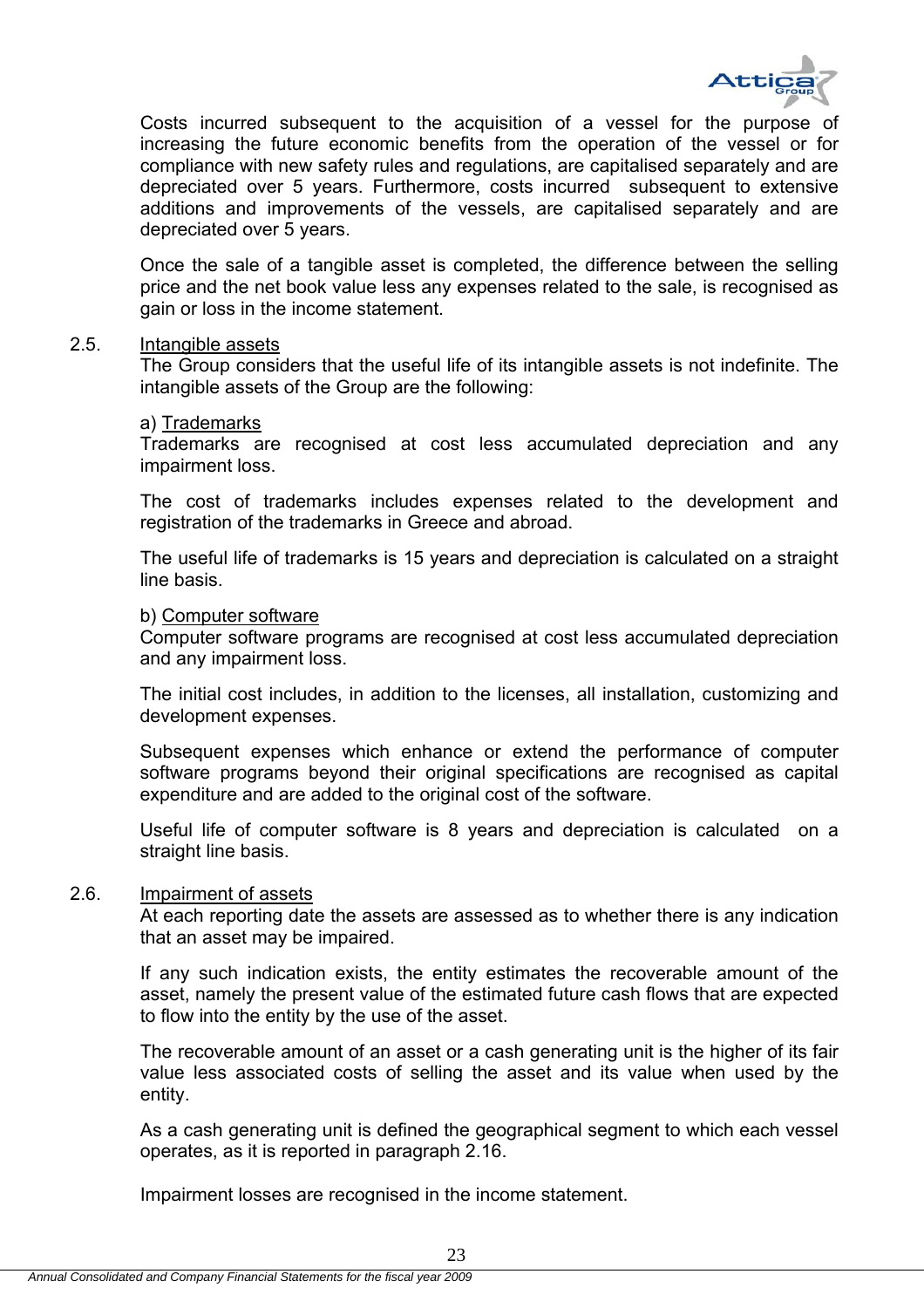

# 2.7. Inventories

Inventories are stated at the lower value between cost and net realizable value. Net realizable value is the estimated selling price less applicable variable selling expenses. The cost of inventories is determined using the weighted average method.

#### 2.8. Trade receivables

Trade receivables are short-term receivables to be collected in less than 12 months from the date of recognition and are initially recognised at fair value.

Subsequently, if the collection is delayed, trade receivables are measured at amortized cost using the effective interest rate, less any impairment loss.

Impairment loss is established when there is objective evidence that the Group will not be able to collect all the amounts due.

The amount of the provision calculated when there is a delay in collection of a trade receivable, is the difference between the asset's carrying amount and the present value of estimated future cash flows.

The discounting of the above difference is calculated using the effective interest rate.

The amount of the provision is recognised in the income statement.

### 2.9. Cash and cash equivalents

Cash and cash equivalents include cash in hand, deposits in banks, other short-term highly liquid investments maturing within three months and bank overdrafts.

#### 2.10. Share capital

Share capital consists of common bearer or nominal shares and is included in shareholders' equity.

Costs directly attributable to the issuance of new shares are shown in equity as a deduction from the share premium, net of tax.

Costs directly attributable to the issuance of new shares for the acquisition of a new entity are recognised in the cost of the acquired entity.

The cost of treasury stock is deducted from equity until the shares are cancelled or disposed of. In this case profit or loss, net from direct costs, is included in shareholders' equity.

# 2.11. Dividends

Dividends payable are recognised as a liability when these are approved by the Shareholders' General Assembly.

# 2.12. Revenue

The revenue of the Group is derived from cargo, passengers and vehicles fares, from on board sales of goods and services, as well as from travel agency services. The Group also has income from credit interest and dividends.

# 2.12.1. Revenue from fares

Revenue from fares is recognised as follows: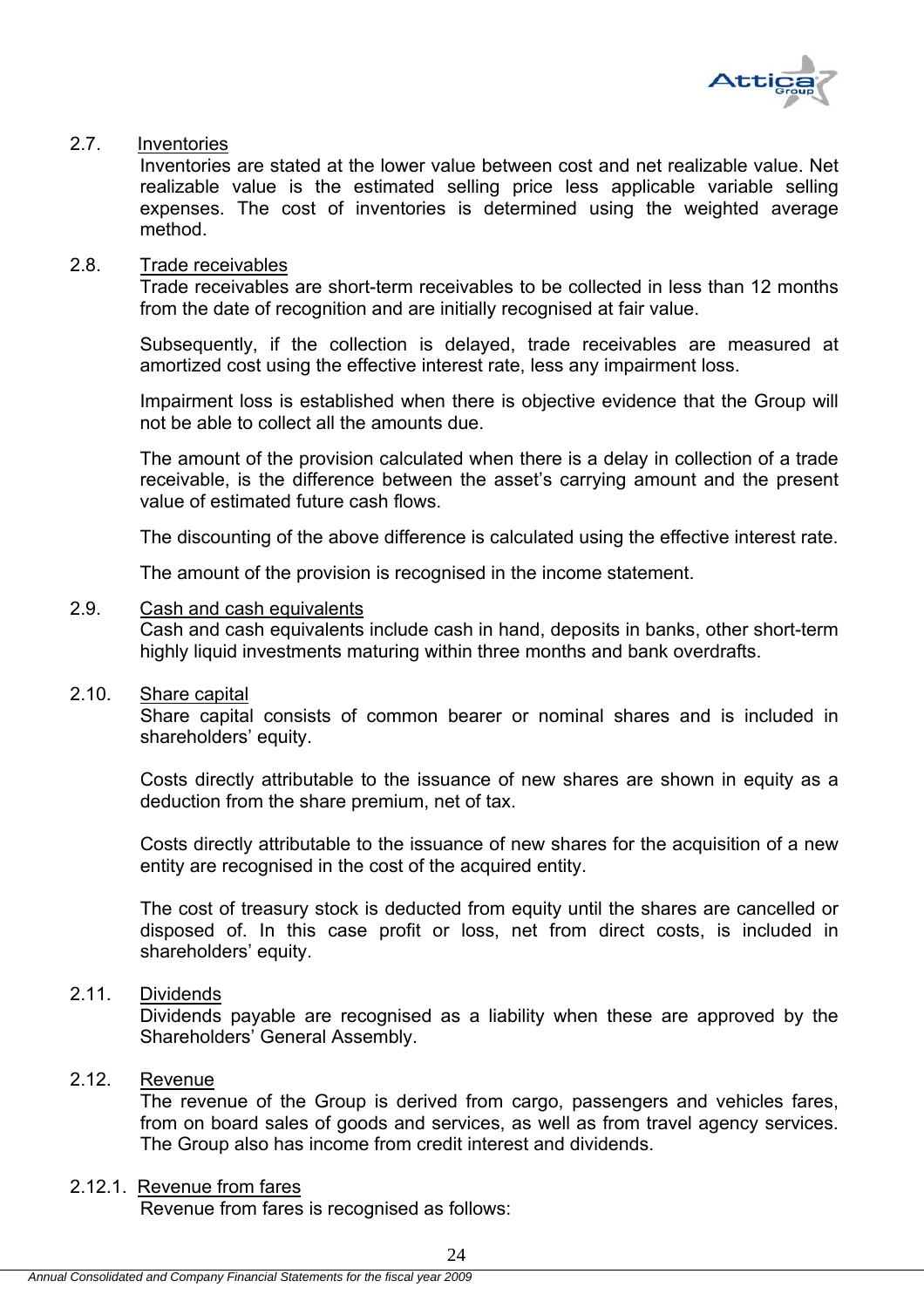

- a) For international routes: when the customer travels.
- b) For domestic routes: when the ticket is issued.

The above difference to the recognition of income between international and domestic routes is due to the fact that tickets for domestic routes issued in a specific month that are due to travel in a subsequent month are not of a substantial amount compared to total income. Besides this, the cost of tracking changes of tickets for the period from the date of issuance to the date of traveling would be very significant compared with the benefit of such information.

#### 2.12.2. Revenue from on board sales

Revenue from sales of goods and services on board is recognised upon delivery of goods or services.

Regarding the services provided by the Group through concessions, revenue is recognised when the invoice is issued for services relating to the period. All the above revenue is recognised when the collection of the related receivables is reasonably assured.

### 2.12.3. Revenue from travel agency services

Revenue from sales of air tickets are the sales commissions which the Group receives from airline companies and is recognised when the invoice is issued.

Revenue from tour operating packages is recognised when the appropriate invoice is issued.

All the above revenue is recognised when the collection of the related receivables is reasonably assured.

#### 2.12.4. Interest income

Interest income is recognised on an accrual basis using the effective interest method.

### 2.12.5. Dividend income

Dividend income is recognised as revenue on the date the dividends are approved from the Shareholders' General Assembly of the entity which declares these.

# 2.13. Accounting for Government grants and disclosure of Government assistance

### 2.13.1. Government grants related to assets

Government grants that relate to assets are those that are provided to entities subject to the condition that the entity will purchase or construct long-term assets.

Government grants are recognised when it is certain that:

a) The entity will comply with the conditions attached to these grants.

b) The grants will be received.

Government grants related to assets are recognised as deferred income, on a systematic basis, during the useful life of a non-current asset.

# 2.13.2. Government grants related to income

Government grants related to income are recognised as income over the accounting periods, on a systematic basis, in order to match the relevant costs.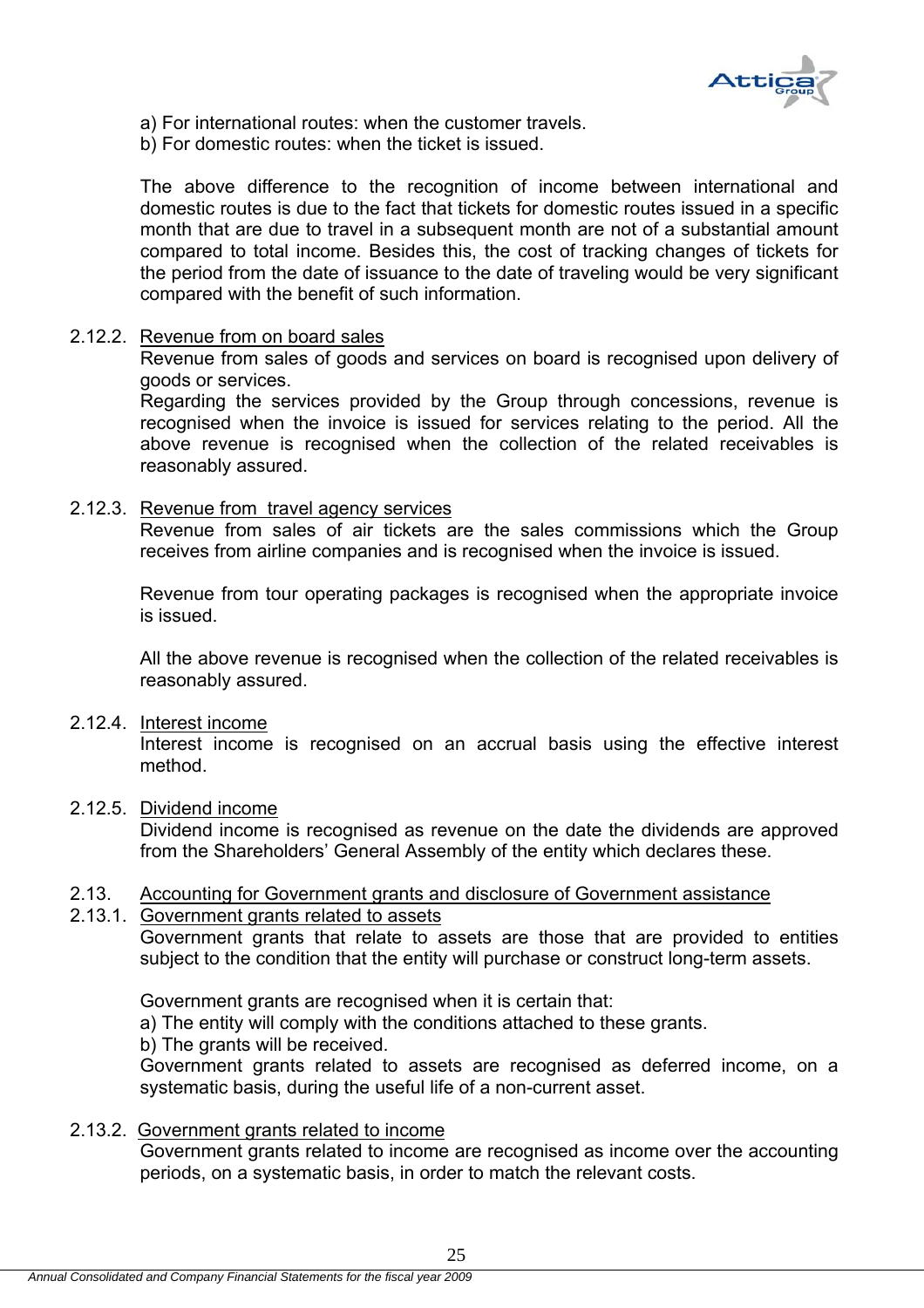

### 2.14. Segment reporting

A business segment is a distinguishable component of an entity that is engaged in providing an individual product or service or a group of related products or services which are subject to risks and returns that are different from those of other business segments.

A geographical segment is a distinguishable component of an entity that is engaged in providing products or services within a particular economic environment and which is subject to risks and returns that are different from those of components operating in other economic environments.

The Group operates in sea transportation services for passengers, private vehicles and cargo in several geographical areas.

For this reason geographical segmentation is used.

The Group's geographical segments for the fiscal year 2008 are the following:

- a) Greek Domestic Market
- b) Adriatic Sea
- c) North Sea for the period 1/1-13/9/2008

The Group's vessels provide transportation services to passengers, private vehicles and cargo. The Company's sales are highly seasonal. The highest traffic for passengers and vehicles is observed during the months July, August and September while the lowest traffic for passengers and vehicles is observed between November and February. On the other hand, cargo sales are not affected significantly by seasonality.

# 2.15. Expenses

2.15.1. Borrowing costs

Borrowing costs are interest and other costs incurred by an entity in connection with the borrowing of funds.

Borrowing costs include:

a) Interest on bank overdrafts and interest on short-term and long-term borrowings.

b) Amortisation of discount or premium occurring out of the issuance or repayment of borrowings.

c) Amortisation of ancillary costs incurred in connection with the arrangement of borrowings.

d) Finance charges in respect of finance leases recognised in accordance with IAS 17 "Leases".

e) Exchange differences arising from foreign currency borrowings to the extent that these are regarded as an additional cost to interest costs.

#### 2.15.2. Employee benefits

# 2.15.2.1. Short-term benefits

The current obligations of the Group towards its personnel, in cash or in nonmonetary items are recognised as expenses as soon as they are incurred unless these relate to services that are included in the cost of an asset.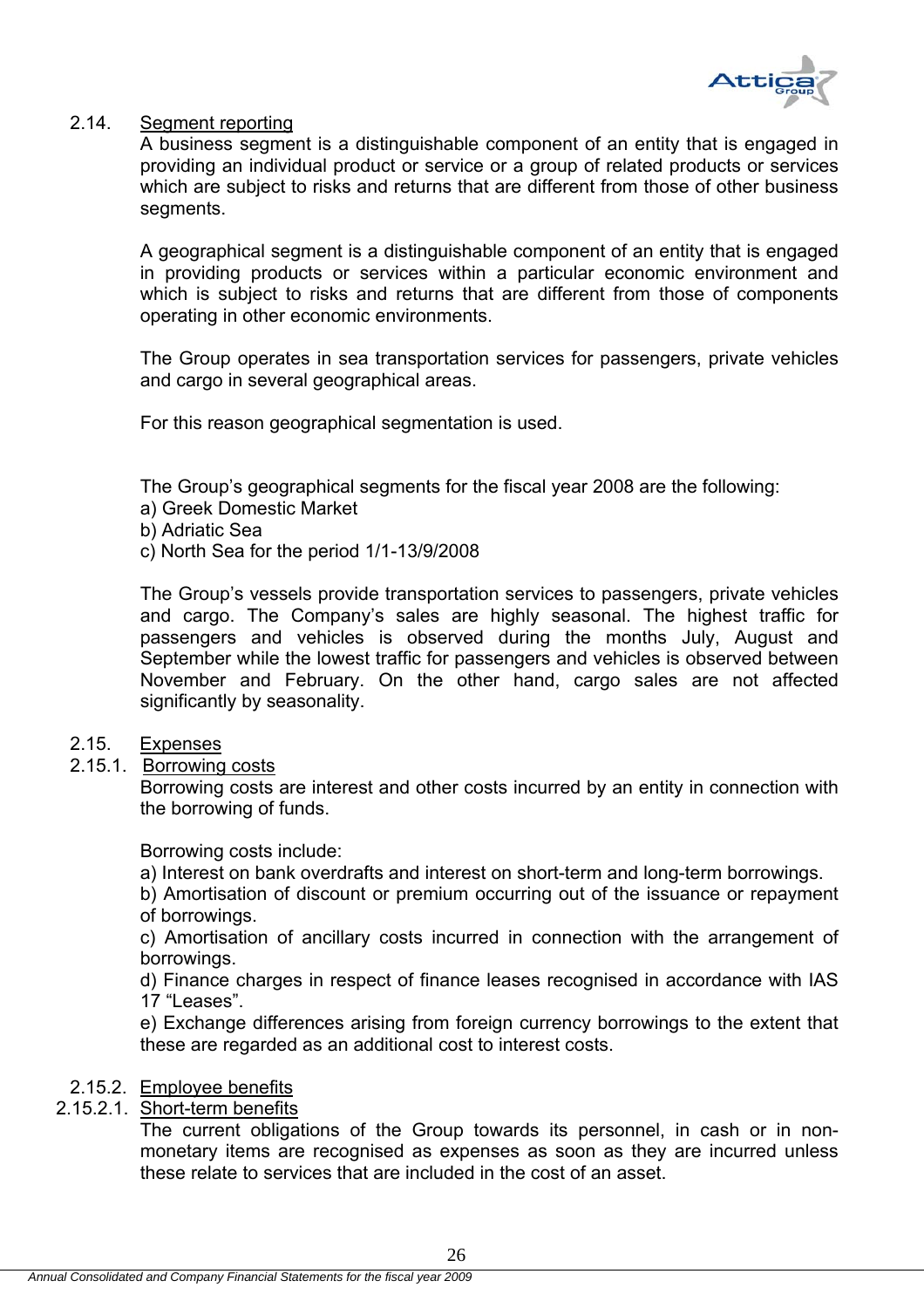

# 2.15.2.2. Defined benefit plans

Defined benefit plan is a legal obligation of the Group that defines an amount of pension benefit that an employee will receive on retirement. The defined benefit obligation is calculated annually based on actuarial valuation performed by independent actuaries using the projected unit credit method. Actuarial gains or losses are recognised in the income statement.

# 2.15.3. Leases

# 2.15.3.1. Finance leases

Finance leases are recognised as assets and liabilities at amounts equal to the fair value of the leased property or, if lower, to the present value of the minimum lease payments.

The depreciation method used for leased assets, when at the end of the leasing period the ownership remains to the Company, is similar to the method used for the other assets of the Company. Depreciation is calculated in accordance with IAS 16 "Property, plant and equipment" and IAS 38 "Intangible assets". Therefore, paragraphs 2.5. "Tangible assets", 2.6. "Intangible assets" and 2.7. "Impairment of assets" refer. When at the end of the leasing period the ownership does not remain to the Company, the depreciation is calculated by using the shorter period between the duration of the lease and the useful life of the asset.

### 2.15.3.2. Operating leases

The lease payments for an operating lease are recognised as an expense and are charged to the income statement. In case that according to the leasing contract, at the end of the lease period repairs are required on damages occurred out of usual wear and tear of the leased asset then these expenses are recognised in the income statement of the year when the lease contract is terminated.

#### 2.15.4. Provisions, contingent liabilities and contingent assets

Provisions are recognised when:

a) The Group has a present obligation, legal or construed, as result of a past event. b) It is probable that an outflow of resources embodying economic benefits will be required to settle an obligation.

c) A reliable estimation of the obligation can be made.

Provisions should be reviewed at each balance sheet date.

Contingent liabilities or contingent assets are not recognised in the financial statements, but they are disclosed in the notes to the financial statements, when the possibility of an outflow or inflow of economic benefit is remote.

# 2.15.5. Allocation of revenue and expenses

# 2.15.5.1. Allocation of joint revenue and expenses

As reported in paragraph 4.1 the consolidated Joint Venture and management company of the Group, transfer all revenue and expenses related to specific companies to these shipowning companies. This means that when revenue or expenses are incurred which are not related to specific shipowning companies, these expenses are allocated to the shipowning companies based on gross registered tonnage of each vessel.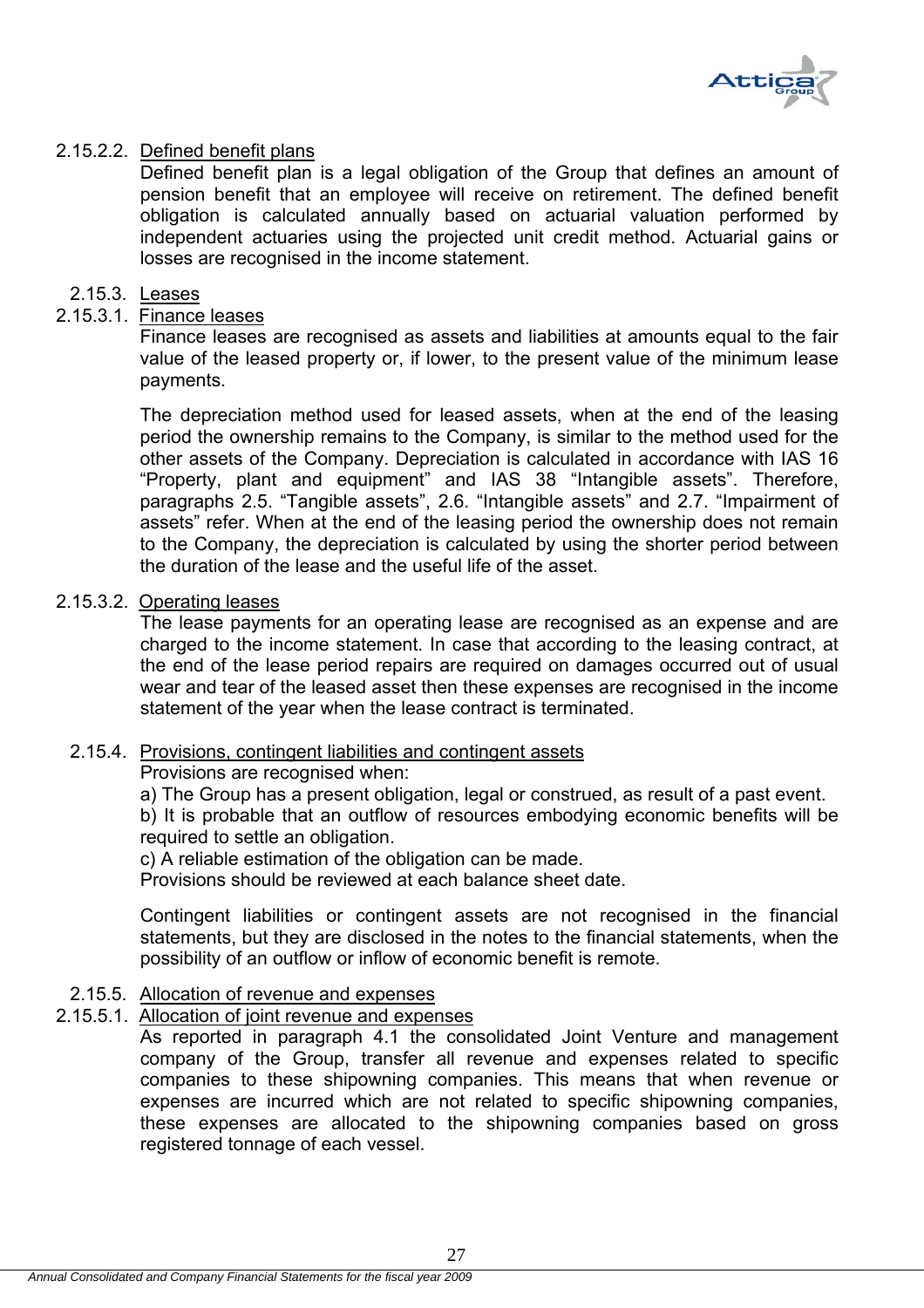

### 2.15.5.2.Allocation of expenses on a monthly basis

The Group recognises insurance expenses and annual survey (dry docking) expenses in the income statement on a monthly basis because the above expenses are incurred once every year but relate to a complete fiscal year of operation.

- 2.16. Current and deferred income taxes For a better understanding of the way in which the Group's income is taxed, the profits are classified based on their origin.
- 2.16.1. Income tax on profit from shipping activities

According to Law 27/1975, article 6, the shipowning companies whose vessels are carrying the Greek flag pay taxes based on the gross tonnage of the vessels, regardless of profits or losses. This tax is in effect an income tax which is readjusted according to the above law.

The payment of the above tax covers all obligations which are related to income tax with regard to shipping activities.

In this case, a permanent difference exists between taxable and accounting results, which will not be taken into consideration for the calculation of deferred taxation.

#### 2.16.2. Income tax on profit from financial revenues

This category includes financial revenue which is recognised as taxable when it is distributed or capitalised. For the portion of the revenue which will not be distributed, a temporary tax difference will result and a deferred tax liability will be recognised until the distribution of these revenues.

The following sources of revenue are exempted:

a) The interest on deposits which is taxable under the general taxation rules.

b) The dividends received from other companies which are not subject to taxation and therefore are not taken into account for the calculation of deferred tax.

# 2.16.3. Income tax on profit from non-shipping activities

In that case, the profits are subject to the provisions of the tax law. When calculation of deferred tax is required, it will be done in accordance with IAS 12.

#### 2.17. The effect of changes in foreign exchange rates The functional currency of the Group is Euro.

Transactions in foreign currencies are translated into Euro at the exchange rate applying at the date of the transaction.

At each balance sheet date:

a) Monetary items are translated using the closing rate of that date.

Exchange differences arising in the above case are recognised in profit or loss in the period in which they arise.

 b) Non-monetary items in foreign currency that are measured using historical cost are translated by using the exchange rate at the date of transaction. These items at each balance sheet date are translated into home currency by using the closing rate of that date.

Exchange differences arising on the settlement of non-monetary items are recognised directly in shareholders' equity.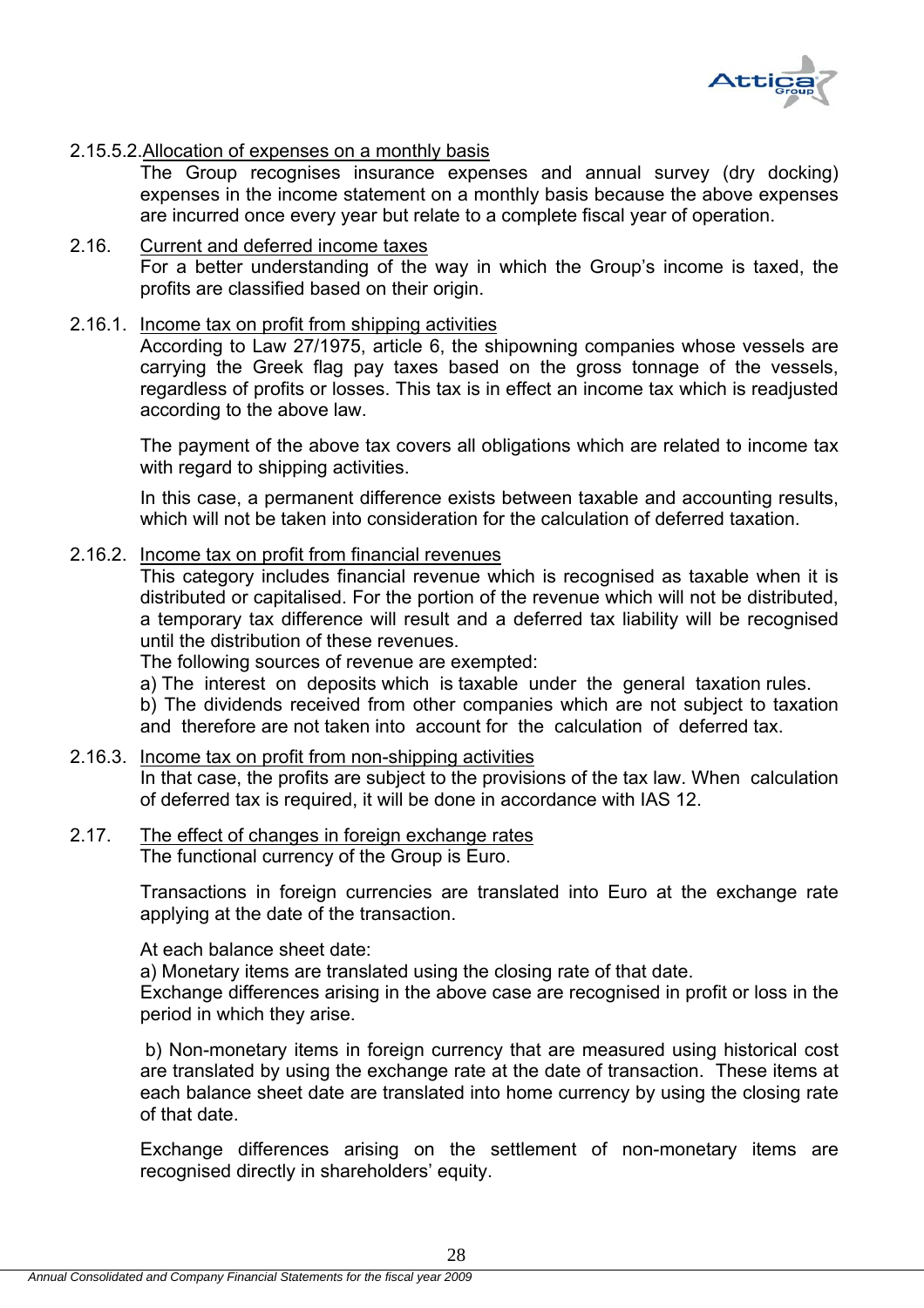

### 2.18. Financial instruments

The basic financial instruments of the Group are:

a) Cash, bank deposits, short-term receivables and payables.

Given the short-term nature of these instruments, the Group's Management considers that their fair value is essentially identical to the value at which these are recorded in the accounting books of the Group.

#### b) Securities

Securities are titles that embody rights on specific financial assets which can be valued in cash.

Securities are initially recognised at cost which is the market price plus expenses related to the transaction.

Securities are held by the Group for trading purposes. This means that these are acquired with the intention of selling them for a profit.

Subsequently securities are measured at fair value and any profit or loss is recognised in the income statement.

Fair values of listed securities in active markets are calculated with current prices.

For non negotiable securities, fair values are defined through various valuation methods such as the analysis of recent comparative transactions, estimation of future cash flows, etc.

#### c) Bank loans

In periods where the interest rates are in a fixed process, the Group considers that the interest rates of bank loans are almost equal to current market interest rates and therefore, it is not appropriate to adjust the value of these liabilities.

In the contrary in periods with changes of the interest rates the Group adjust the bank loan value according to the interest rate issued at 31/12/2008.

#### d) Bond loans

Bond loans are initially recognised at cost which is the fair value of the actual amount received including issuance expenses. Subsequently these are valued at the carrying amount as it is calculated by the application of the effective interest rate method.

Any difference between the amount received at the issuance date, net of related expenses, and the amount that is finally repaid is recognised in the income statement using the effective interest rate method over the period of the Bond Loan.

#### e) Hedging financial instruments

When Group uses hedging financial instruments, the fair value of each instrument is measured at the end of each period and the difference, that arised from the initial recognition, is recognized in the income statement or in equity. For each instrument there is an estimation about the hedging relationship. If it is fair value hedge or cash flow hedges.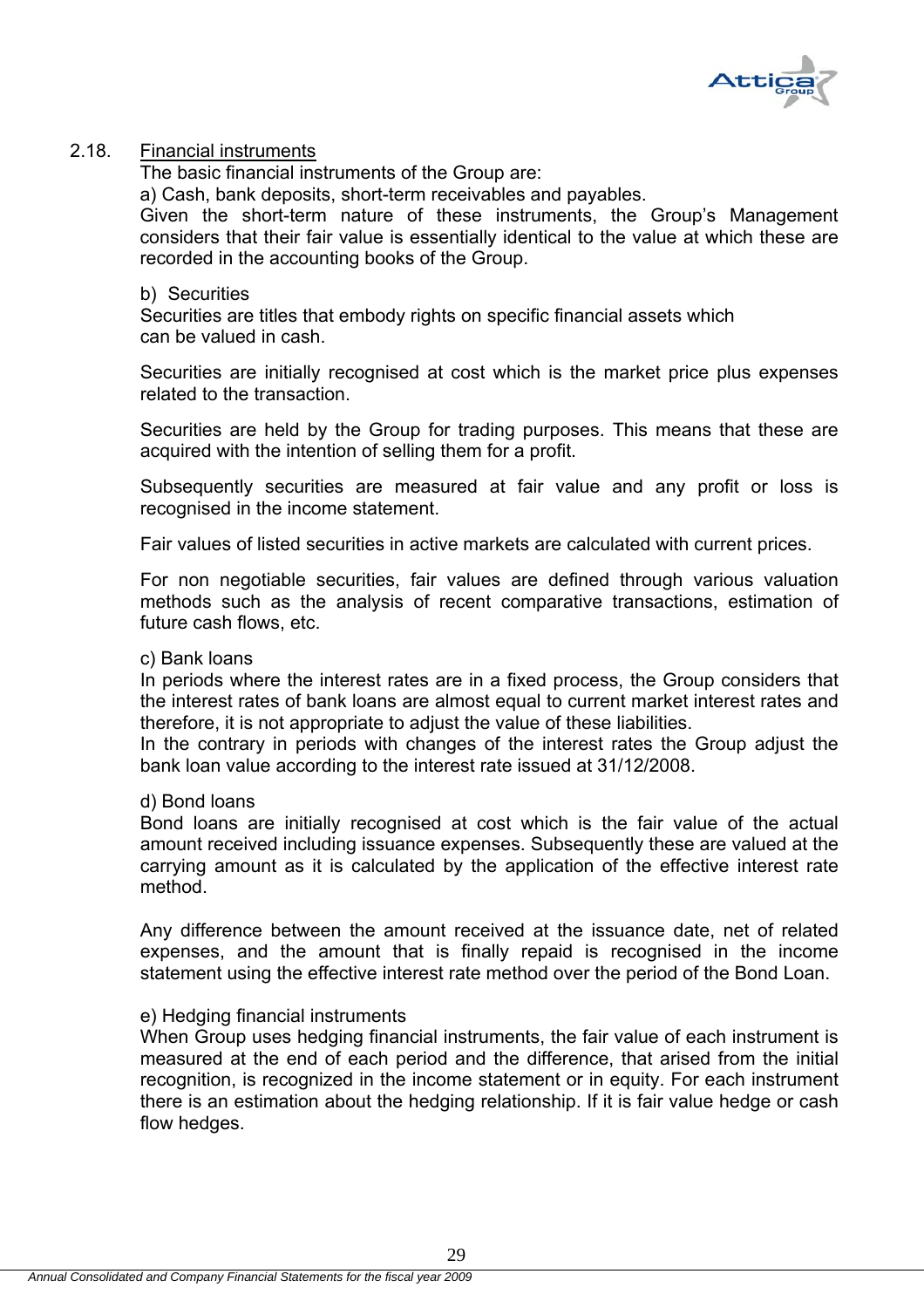

### 2.19. Earnings per share

Basic earnings per share are calculated by dividing the profit or loss for the period, attributable to ordinary equity shareholders, adjusted for the payment of dividends to preferred shares, by the weighted average number of ordinary shares outstanding during the period.

For the purpose of calculating basic earnings per share for the consolidated financial statements the numerator includes profit or loss attributable to equity shareholders of the parent company and the denominator includes the weighted average number of ordinary shares outstanding during the period.

#### 2.20. Changes in Accounting Principles during the fiscal year 2009

The Group has adopted fully all IFRS and interpretations adopted by the European Union; their application is mandatory in drafting the financial statements for the year ended on 31/12/2009.The following IFRS, amendments and new interpretations were first applied in 2009:

### 2.20.1. Adoption of the revised IAS 1 "Presentation of Financial Statements"

The Group adopted the revised IAS 1 "Presentation of Financial Statements" (2007 revision) in its consolidated financial statements which was applied retrospectively. The main changes of the reivised Standard can be summarized as a separate presentation of changes in net position arising from transactions with owners in their capacity as shareholders (e.g. dividends, capital increases) from other changes in net position (e.g. conversion reserves). Furthermore,the improved version of the Standard will result in changes of definitions as well as in the presentation of the financial statements.

The new definitions of the Standard, however, do not change the rules for recognition, measurement and disclosure of specific transactions and other events required by the rest of the Standards.

The new requirements resulting from the revision of IAS 1 also apply to IAS 8 "Accounting policies, changes in accounting estimates and errors".

The group adopted the revised IAS 1 «Presentation of Financial Statements» as well as IFRS 8 «Operating Segments». The aforementioned standards application requires retrospective application of an accounting policy which does not substantially differ from that of the previous years' financial statements and therefore the publication of the third comparative column on the Statement of Financial Position has been omitted.

# 2.20.2. Adoption of the revised IFRS 8 "Operating segments".

The Group adopted IFRS 8 "Operating segments" for the first time. The standard has been applied retrospectively, following the adaptation of the accounts and presentation of the 2008 information.

Consequently, the comparative 2008 information included in the financial statements are not materially different from those published in the financial statements of the year ended on 31/12/2008.

Despite the fact that the adoption of the new Standard has not influenced the way in which the group recognizes its operating segments for the purpose of reporting, the results for each segment are presented on the basis of the data available and used by Management for internal reporting purposes. The main changes to this Standard can be summarized as follows: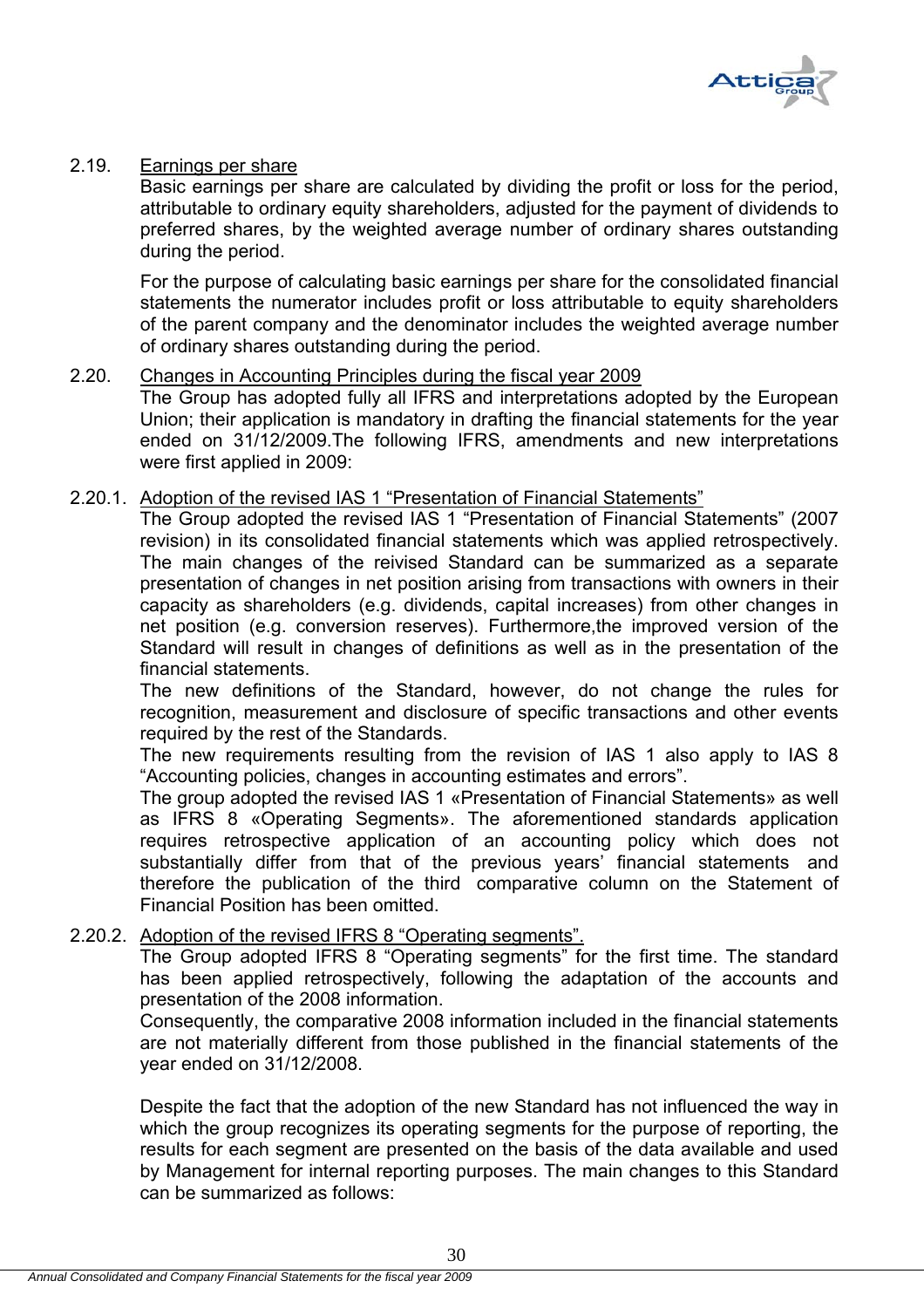

The results for each segment are based on the operating results of each individual segment. Operating segment results do not include financial costs and financial income, including results from equity investments of companies as well as the effects of taxes and discontinued operations.

The presentation of the operating segments, as arising from the application of IFRS 8, is presented in note 5.1.

#### 2.20.3. IFRS 7 (Amendment) "Improving Disclosures about Financial Instruments"

The group adopted IFRS 7 (Amendment) "Improving Disclosures about Financial Instruments" with application date on 01 January 2009.The amendment to IFRS 7 introduces additional disclosures regarding fair value and it amends disclosures regarding liquidity risk. With respect to fair value, the amendment requires the disclosure of a three tier hierarchy for all financial instruments which are recognized in the fair value measurement, as well as specific disclosures regarding any transfers between hierarchy tiers and detailed disclosures regarding the third tier. In addition, the required disclosures are amended pertaining to liquidity risk relating to financial derivative instruments and assets used to manage liquidity. Comparative information need not be presented, as this is not provided in the amendment's transitional provisions.

The table below represents the Financial Assets and Liabilities measured at fair value at the Statement of Financial Position according to the hierarchy of fair value.

The Financial Assets and Liabilities measured at fair value in the Statement of Financial Position, for disclosure purposes, should be categorized in the following levels in respect of the quality of data used for fair value measurement:

Ι. Level 1: prices from active markets (without adjustments)

ΙΙ. Level 2: direct or indirect market data relating to fair value measurement (this category does not include details of Level 1)

ΙΙΙ. Level 3: data that is derived from company 's estimates as there is no information on an active market.

The level to which the financial assets or liabilities are classified below is the lowest level of data used to estimate the fair value.

The financial assets and liabilities measured at fair value in the Statement of Financial Position are grouped according to the hierarchy of fair value as follows: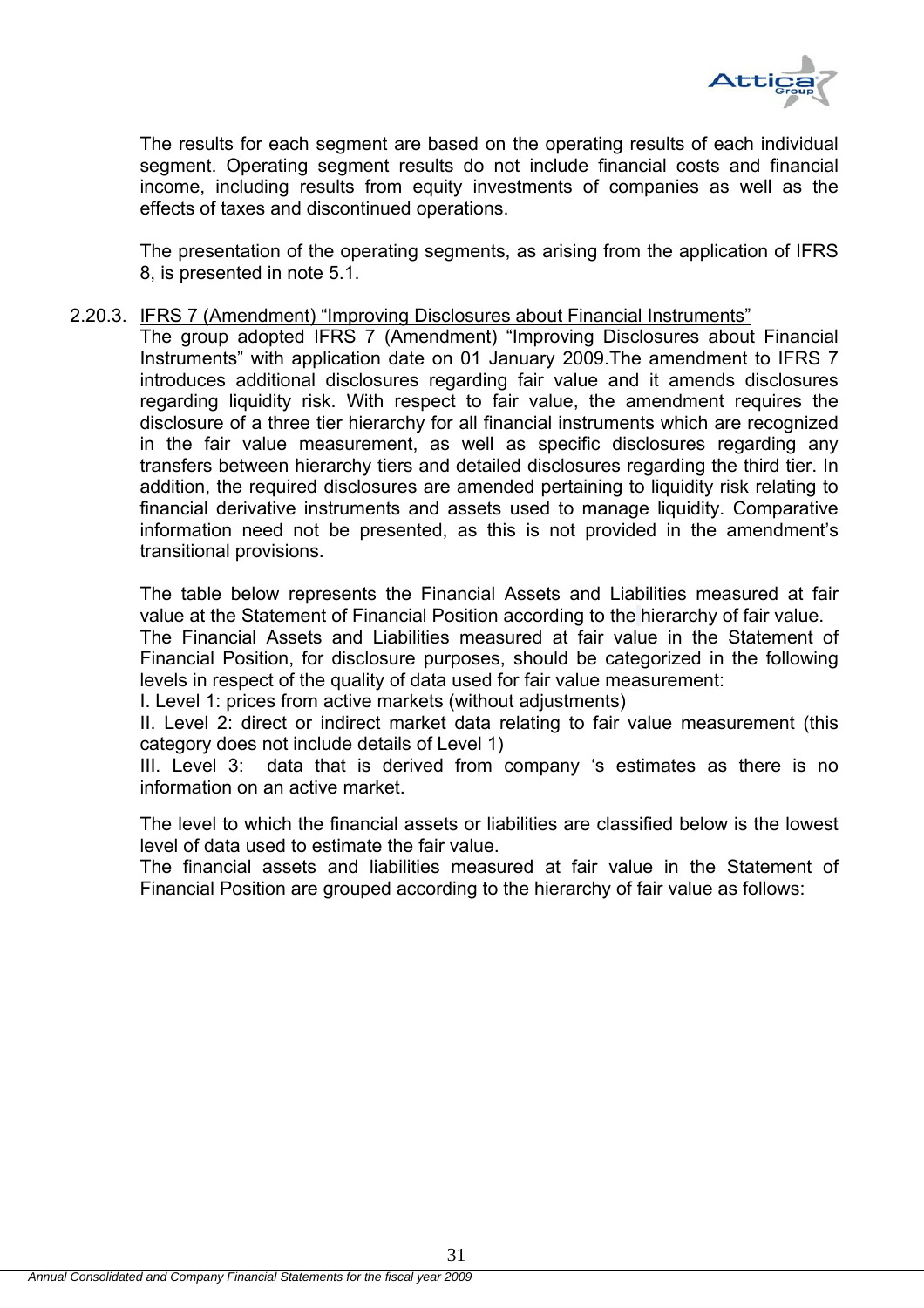

#### Fair Value Measurement at year end

| Amount in € 000                            | 31/12/2009 | Level 1 | Level 2 | Level 3 |
|--------------------------------------------|------------|---------|---------|---------|
|                                            |            |         |         |         |
|                                            |            |         |         |         |
| <b>Financial Assets at fair value</b>      |            |         |         |         |
| <b>Shares</b>                              | 0          | 0       | 0       | o       |
| <b>Derivatives</b>                         | 0          | o       | 0       | 0       |
| Available for sale financial assets        | 0          | 0       | 0       | 0       |
| <b>Total</b>                               | 0          | 0       | 0       | 0       |
|                                            |            |         |         |         |
| <b>Financial Liabilities at fair value</b> |            |         |         |         |
| Foreign exchange contracts -Cash           |            |         |         |         |
| Flow Hedge                                 | 1.113      | 0       | 1.113   | 0       |
| Interest Rate-Cash Flow Hedge              | 5.431      | 0       | 5.431   | o       |
| <b>Total</b>                               | 6.544      | 0       | 6.544   | 0       |
| <b>Net Fair Value</b>                      | 6.544      | 0       | 6.544   | 0       |

### 2.20.4. Adoption of Annual Improvements for 2008

The International Accounting Standards Board (IASB) issued in mid 2009 the "Improvements to Financial Standards Reporting 2008" in the scope of IFRS improvement process, which include a series of small amendments to various standards implemented in order to achieve more exact determination of rules and to eliminate any inconsistencies between the standards.

Most of these amendments enter into force during the current period and do not significantly affect the Group.

### 2.21. Additionally, the following standards, amendments and revisions entered in force during 2009 but do not apply to the Group

#### 2.21.1. IFRIC 13: Customer Loyalty Programmes

Customer loyalty programmes give incentives to the clients to buy products or services from that entity. If a customer buys products or services, then the Company offers to the client award credits "points" which the client can redeem in the future for products or services free of charge or at a reduced price. These customer loyalty programmes may be run by the Company in house or assigned to a third party. IFRIC 13 applies to every award credits loyalty programs a Company may offer to its customers as part of a sale transaction. IFRIC 13 is mandatory for periods beginning on or after July 1st, 2008.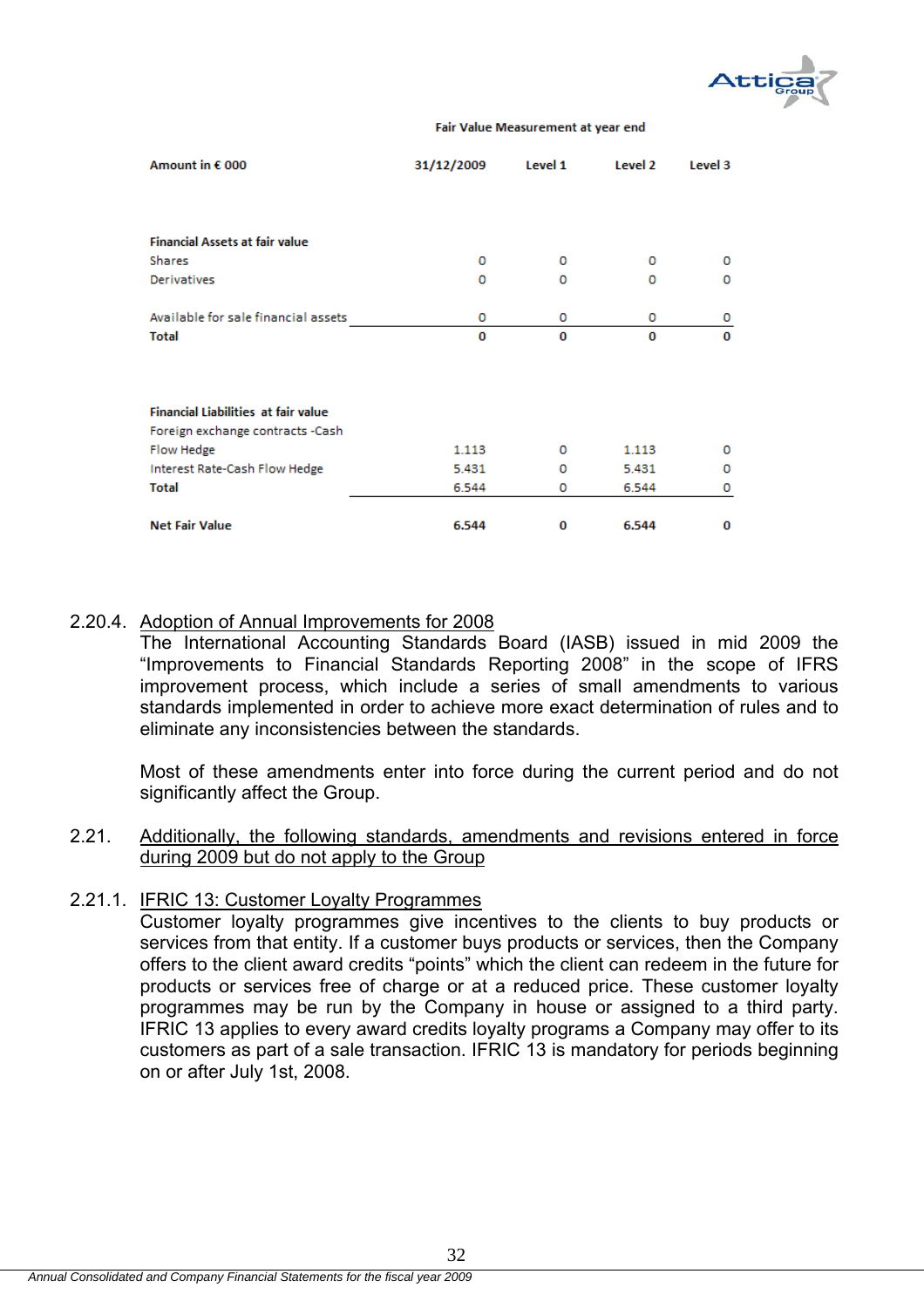

# 2.21.2. The Group has adopted the revised I.A.S. 23 "Borrowing Cost".

Revised IAS 23 eliminates the option of immediate expense recognition of borrowing costs relating to the acquisition,construction or production of fixed assets. The characteristic of this asset is that it needs a substantial period of time to be in the condition for its intended use or sale. Such borrowing

costs, however, must be capitalized by the Company as part of the cost of the asset. The revised standard does not require the capitalization of borrowing costs relating to assets accounted at their fair values and inventories that are constructed or produced regularly in large quantities even if it takes a substantial period of time to get ready for their intended use or sale.

As far as the currently implemented policy is concerned, there was a direct charge of the full amount of financial expenses to the income statement.

The change in the accounting treatment for the recognition of these expenses will only affect the time recognition of the expense as well as the presentation of this expense (financial expense versus depreciation).

- 2.21.3. IAS 39: "Financial instruments: Recognition and Measurement" Amendment to IAS 39 for embedded derivatives in the event of reclassification of financial instruments. The amendment to IAS 39 requires businesses to assess whether it is necessary to separate an embedded derivative from a hybrid financial instrument in the event of the reclassification of a financial asset which is measured at its fair value.
- 2.21.4. IFRS 2 (Amendment) "Share-based Payment"- Vesting Conditions and Cancellations.

The revision of this standard clarifies that only service and performance conditions are considered as vesting conditions, while any other element may be taken into consideration when evaluating the fair value of the relative services on the grant date.

Businesses shall apply the above amendment for annual periods beginning on or after 01/01/2009.

2.21.5. IAS 32 (Amendment) "Financial Instruments: Presentation" and IAS 1 (Amendment)"Presentation of Financial Statements" – Puttable Financial Instruments available by the holder (or "puttable" instrument). Amendment to IAS 32 requires certain financial instruments that are available by the holder and obligations arising on liquidation to be classified as Equity if certain criteria are met. The amendment to IAS 1 requires disclosure of specified information relating to "puttable" instruments that are classified as Equity. The amendments do not affect the Group's financial statements. Businesses shall apply the above amendment for annual periods beginning on or after 01/01/2009.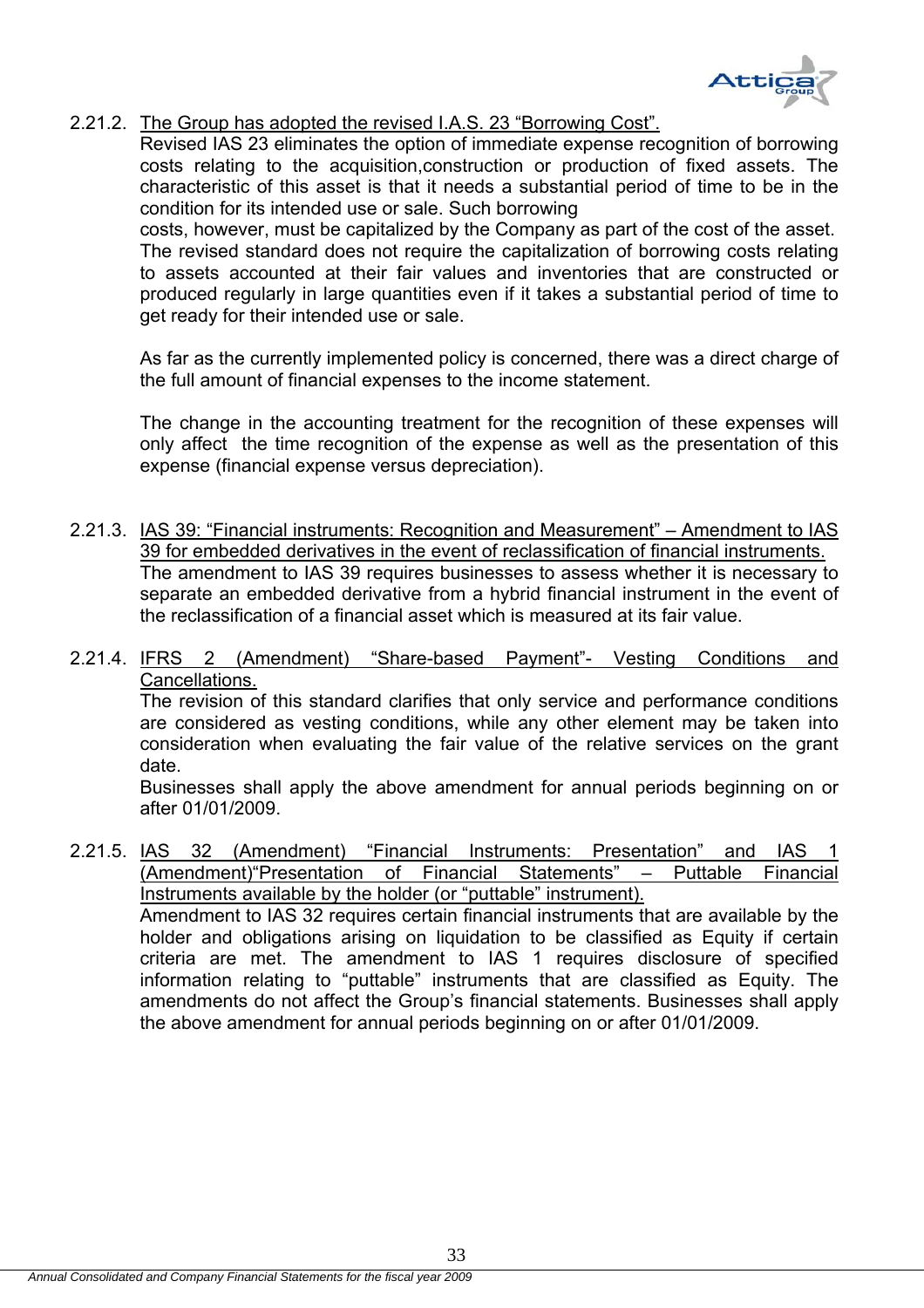

2.21.6. Amendment to IAS 27: "Consolidated and Separate Financial Statements", to IFRS 1"First-Time Adoption of International Financial Reporting Standards" with respect to the cost of investments in subsidiaries, jointly-controlled or associated companies and adoption of revised IAS 28: "Consolidated and Separate Financial Statements and accounting for investments in associated companies"

By this amendment, the acquisition cost of investments in subsidiaries, associated companies and jointly-controlled companies in the company's individual financial statements, is no longer affected by profit distributions which have formed prior to the date on which the investment was made.

These distributions will be accounted for in the profit or loss as dividend income. This amendment also brought changes to IAS 36 – Impairment of Assets, in which new indicators of impairment were added, based on the impact on the Equity of companies from the distribution of dividends in the businesses investing in such companies. According to the IFRS and in order to facilitate the drafting procedure of these financial statements, businesses which draft financial statements for the first time are provided with alternative ways of determining the cost of investment in subsidiaries, associated companies and jointly-controlled companies, based on the fair value of the investments or the book value they presented according to former accounting standards. Due to the absence of specific requirements from the Standards, increases in investments in subsidiaries during the former periods were subject to the same accounting treatment as that for acquisition of subsidiaries, recognizing goodwill where necessary. The impact from the decrease of investments in a subsidiary which did not include loss of control, was recognized in the profit or loss of the period in which they were made.

According to revised IAS 27, all increases and decreases of investments in subsidiaries are directly recognized in Equity with no impact whatsoever on goodwill and on the period's profit or loss. In the event of loss of control of a subsidiary, as a result of a transaction, the revised standard requires that the Group derecognizes all assets, liabilities and non-controlled holdings, in their current value.

All rights remain with the Group's first subsidiary; they are recognized at fair value on the date on which control of the subsidiary was lost. Profit or Loss from loss of control is recognized in the period's profit or loss as the difference between collections, if they exist, and of adjustments.

2.22. Accounting standards, amendments and interpretations in existing accounting standards which are not yet in effect and have not been adopted The following new Standards, Revised Standards as well as the following Interpretations to the existing Standards have been publicized and have been adopted by the E.U., however, are not mandatory in respect of the presented Financial Statements, therefore the Group has not proceeded to earlier adoption.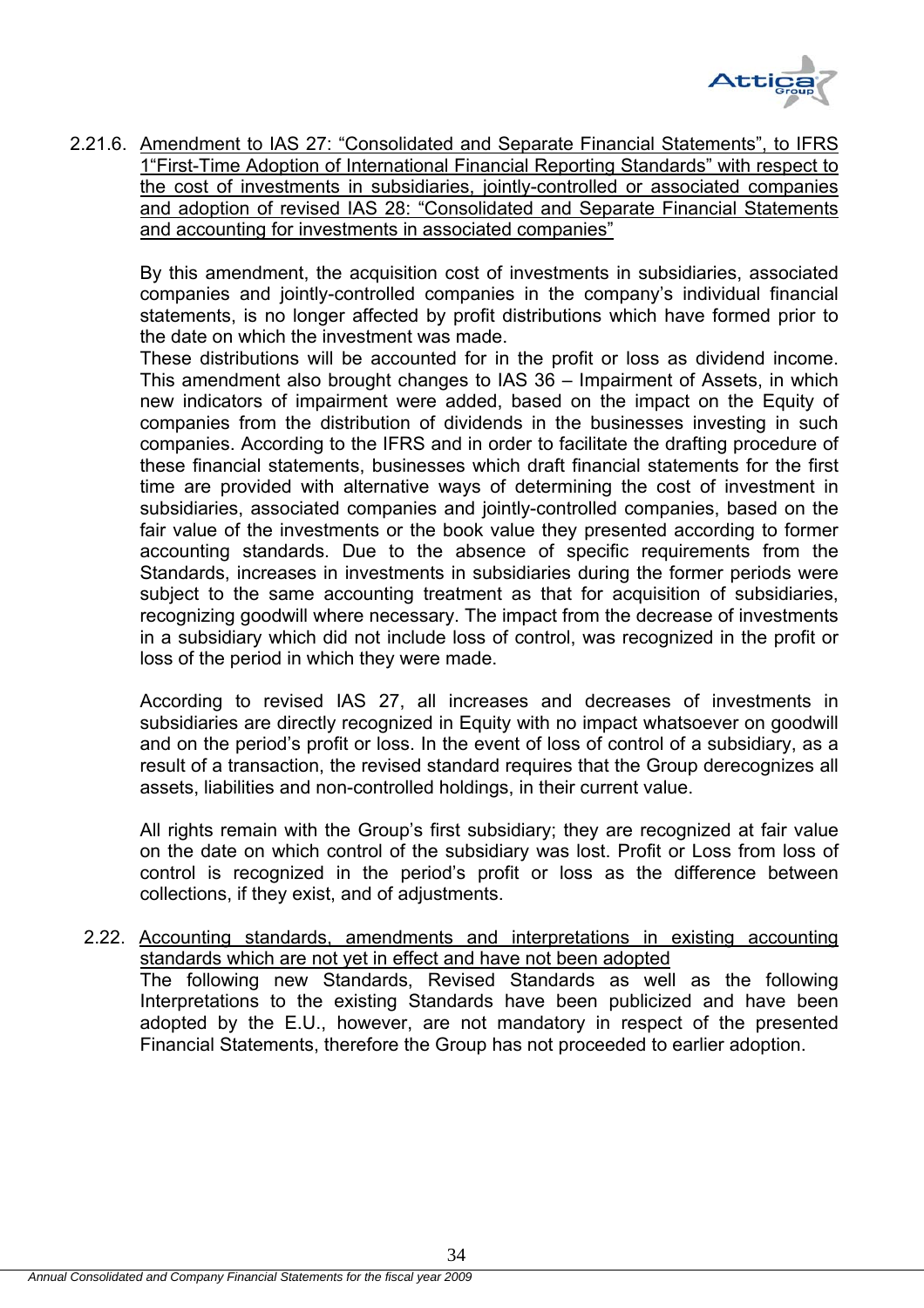

2.22.1. Adoption of the revised IFRS 3: "Business Combinations" and a revised IAS 27: "Consolidated and Separate Financial Statements and accounting for investments in subsidiaries"

Revised IFRS 3 introduces a number of changes in the accounting treatment of business combinations which will impact the amount of goodwill recognized, the reported results in the period when an acquisition occurs and future reported results. Such changes include the expensing of costs related to acquisition and to recognition of subsequent changes in the fair value of a contingent consideration in the profit or loss. Amended IAS 27 requires that,

transactions leading to changes in participation percentages in a subsidiary, are accounted for in equity. Furthermore, the amended standard modifies accounting for losses incurred by the subsidiary, as well as loss of control of a subsidiary. The modifications introduced by these standards must be applied prospectively and they will affect future acquisitions and transactions with minority interests.

The revised standards are expected to affect the accounting treatment of business combinations in future periods, while this impact will be evaluated when these combinations are made and applied by businesses for annual periods beginning on or after 01/07/2009. An early application of the Interpretation is encouraged, provided that this is stated in the Explanatory Notes of the business's Financial Statements.

2.22.2. I.A.S. 39: " Financial Instruments: recognition and valuation" - Amendment to IAS 39 for financial instruments that meet the hedge accounting requirements Amendment to IAS 39 clarifies issues in hedge accounting and more particularly the inflation and the one-sided risk of a hedged financial instrument. Amendments to IAS 39 are applied by entities for annual periods commencing on or after 01/07/2009. The implementation of the amendment is not expected to have an impact on the group's financial statements.

# 2.22.3. IAS 32 (Amendment) "Financial Instruments: Presentation" – Classification of Rights Issues.

This amendment revised the definition of financial liability in IAS 32 with the purpose of classifying certain stock options (referred to as "rights") as equity instruments. This amendment is mandatory for annual periods that begin on or after February 1, 2010. The application of the amendment is not expected to affect the Group's financial statements.

2.22.4. IFRIC 15: Agreements for the Construction of Real Estate

The purpose of IFRIC 15 is to provide guidance for the following 2 issues:

- Whether an agreement for the construction of real estate is within the scope of IAS 11 or IAS 18.

- When the revenue resulting from such construction agreement should be recognized

This Interpretation applies to the accounting for revenue and associated expenses by entities that undertake the construction of real estate directly or through subcontractors.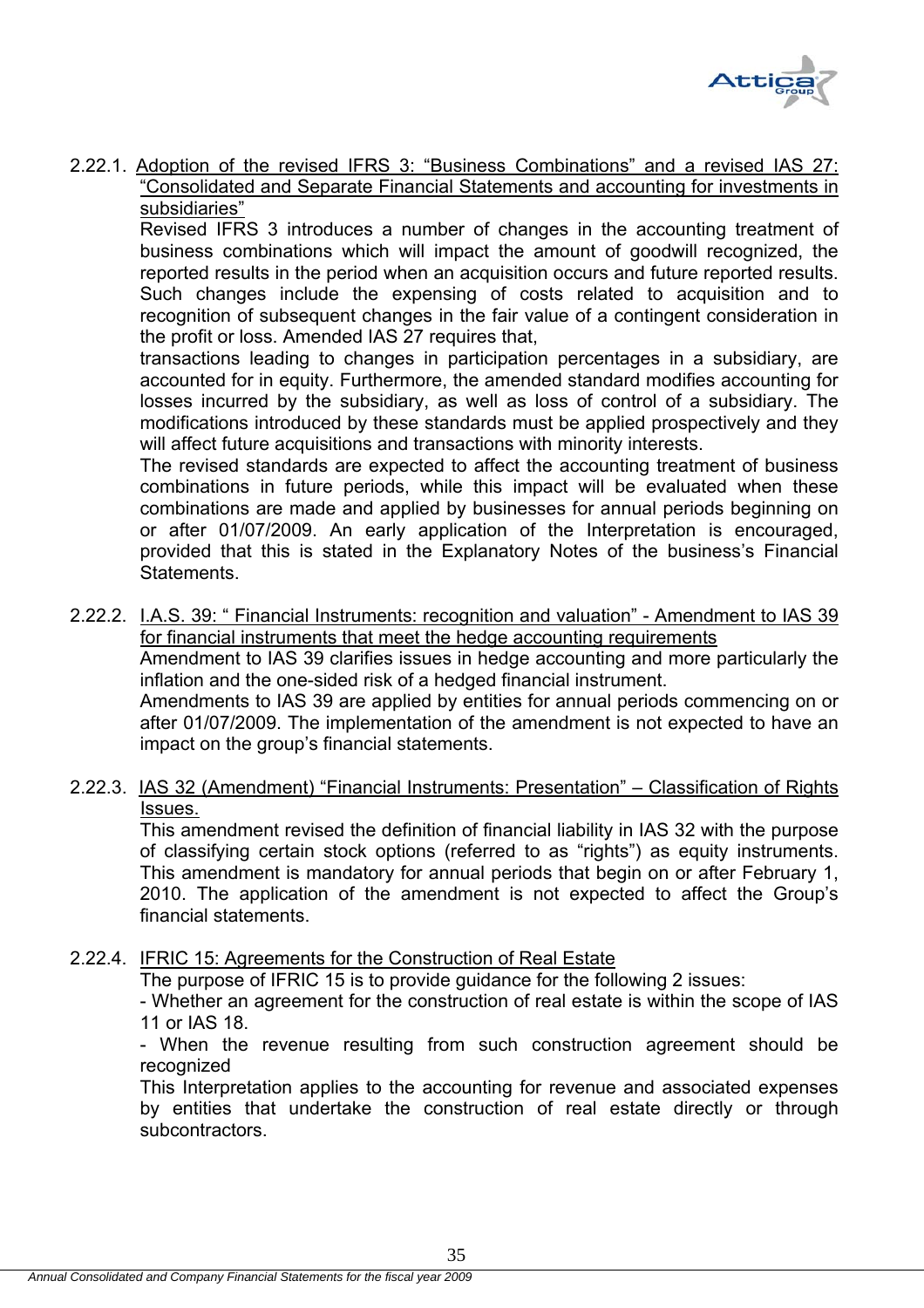

The agreements that fall within the scope of Interpretation 15 are the agreements for the construction of real estate. In addition to the construction of real estate, these kind of agreements may also require the delivery of additional products or services.

 IFRIC 15 "Agreements for the Construction of Real Estate" is effective for annual periods beginning on or after 01/01/2009. Changes in the accounting policies are recognized according to the provisions of IAS 8.Pursuant to regulation 636/2009 of the EE, the companies must apply IFRIC 15, at the latest as of the date of their first financial year commencing after December 31, 2009.

#### 2.22.5. IFRIC 16: Hedges of a Net Investment in a foreign operation

Investments in activities abroad may be held directly by the parent Company or indirectly through a subsidiary. Interpretation 16 aims at providing guidance regarding the nature of the risks hedged, the amount of the hedged item (net investment) for which there is a hedging relationship, and which balances should be reclassified from equity to the income statement as reclassification amendments, with the disposal of the foreign investment activity.

The Interpretation 16 applies to an entity that hedges the foreign currency risk arising from its net investments in foreign operations and wishes to qualify for hedge accounting in accordance with IAS 39. The Interpretation applies only to hedging of net investments in foreign operations and does not apply to other types of hedge accounting such as hedging of fair values or cash flows.

IFRIC 16 "Hedges of a Net Investment in a foreign operation" is applied by entities for annual periods beginning on or after 01/10/2008. Pursuant to regulation 460/2009 of the EE, the companies must apply IFRIC 16, at the latest as of the date of their first financial year commencing after June 30, 2009.

#### 2.22.6. IFRIC 17: Distributions of Non-cash Assets to Owners

When an entity announces the distribution of dividends and has the obligation to distribute a part of its assets to its owners, it should recognize a liability for those dividends payable.

The purpose of Interpretation 17 is to provide guidance on when a company should recognize dividends payable, how to calculate them and how it should record the difference between the book value of the net assets distributed and the book value dividend payable when the dividends payable are paid by the entity.

Interpretation 17 "Distributions of Non-cash Assets to Owners" is effective prospectively for annual periods starting on or after 01/07/2009. Pursuant to regulation 1142/2009 of the EE, the companies must apply IFRIC 17, at the latest as of the date of their first financial year commencing after October 30, 2009.

Earlier application of the Interpretation is allowed provided that it will be disclosed in the notes to the financial statements and at the same time

applies IFRS 3 (as revised in 2008), IFRS 27 (as amended in May 2008) and IFRS 5 (as revised by the present Interpretation). Retrospective application is not allowed. This interpretation does not apply to the group.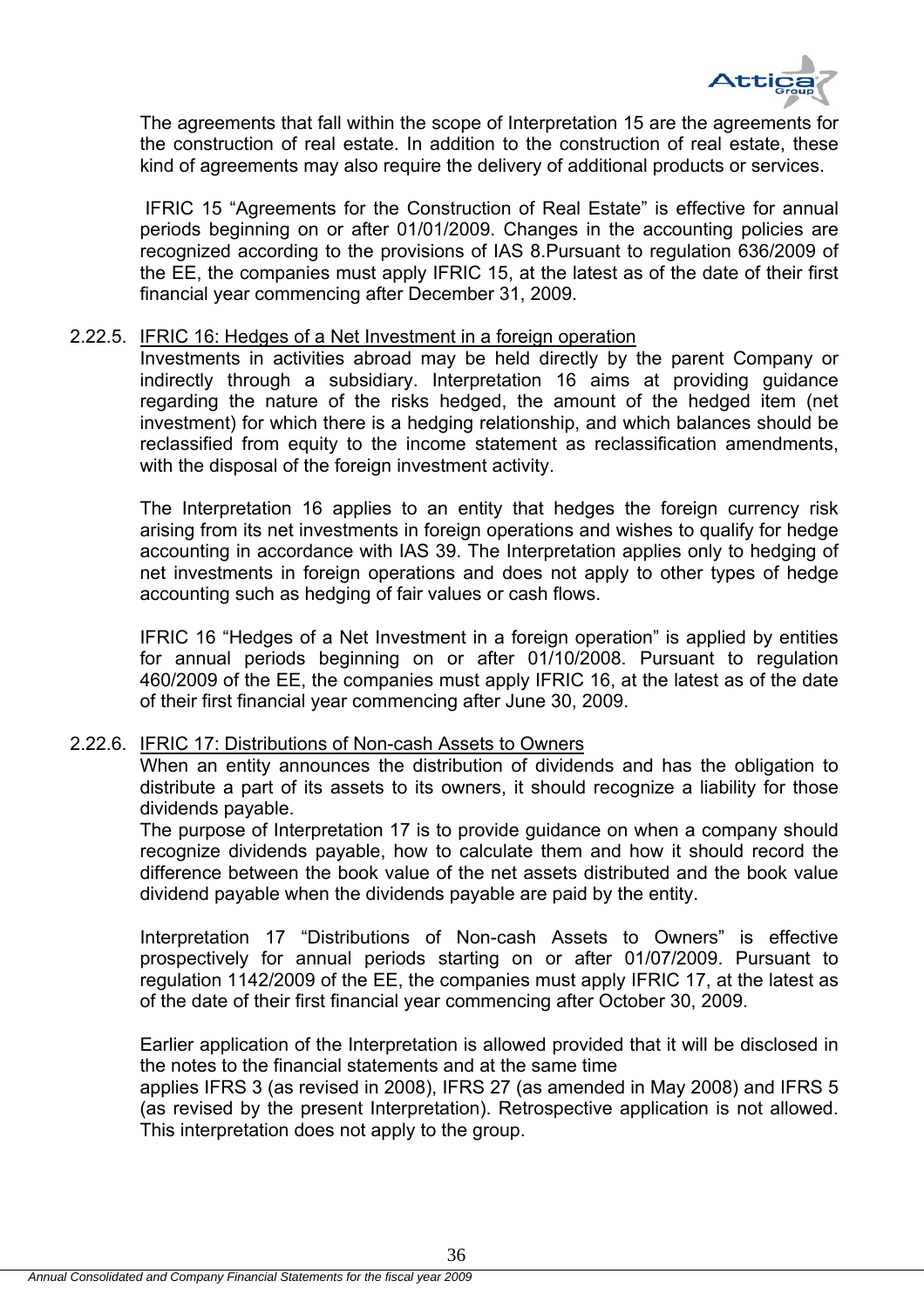

# 2.22.7. IFRIC 18: Transfers of Assets from Customers

Interpretation 18 mainly applies to entities or organizations that provide services of general interest. The purpose of IFRIC 18 is to clarify the IFRS requirements regarding the agreements where an entity receives from a client part of a tangible asset (land, buildings, equipment) which the entity must use in order for the customer to be part of a network or in order for the customer to acquire continuous access to the supply of products or services (i.e. supply of electricity or water).

In some cases, the entity receives cash from a customer which must be used only to acquire or construct the item of a facility in order to connect the customer to a network or provide the customer with ongoing access to a supply of goods or services (or to provide both).

The Interpretation 18 clarifies the circumstances under which the definition of an asset is met, the recognition of the asset and the measurement of its initial cost. Furthermore it sets the method for the determination of the obligation for the provision of the said services in return for the asset as well as the method of recognition of the revenue and the accounting for cash collections from customers.

IFRIC 18 "Transfers of Assets from Customers" is applied by companies that use such king of transportation which was realized following 1/7/2009. Pursuant to regulation 1164/2009 of the EE, the companies must apply IFRIC 18, at the latest as of the date of their first financial year commencing after October 30, 2009. This interpretation does not apply to the group.

2.23. Accounting standards, amendments and interpretations in existing accounting standards which are not yet in effect and have not been adopted. Furthermore, IASB has issued the following new IFRSs, amendments and interpretations which are not mandatory in the financial statements presented and which, up to the issuance date of these financial statements, they had not been adopted by the EU.

# 2.23.1. IFRS 9: "Financial instruments"

IASB plans to fully replace IAS 39 "Financial Instruments, recognition and measurement" towards the end of 2010, when it will be placed in effect for the annual fiscal periods that will begin on January 1, 2013. IFRS 9 will be the first stage of the overall replacement plan for IAS 39.The basic stages are as follows:

Stage 1: Recognition and measurement

Stage 2: Impairment methodology

Stage 3: Hedge accounting

Furthermore, an additional plan is been discussed on issues regarding discontinuance of recognition.

IFRS 9 aims to reduce the complexity entailed in the accounting treatment of financial instruments, providing less categories of financial assets and a principle based on the approximation for their classification. According to the new standard, the financial entity classifies financial assets either under depreciated cost or at fair value, based on:

a) the company's business model for the management of financial assets and

b) the characteristics of compatible cash flows of financial assets (if it has not chosen to define a financial asset at fair value through profit and loss).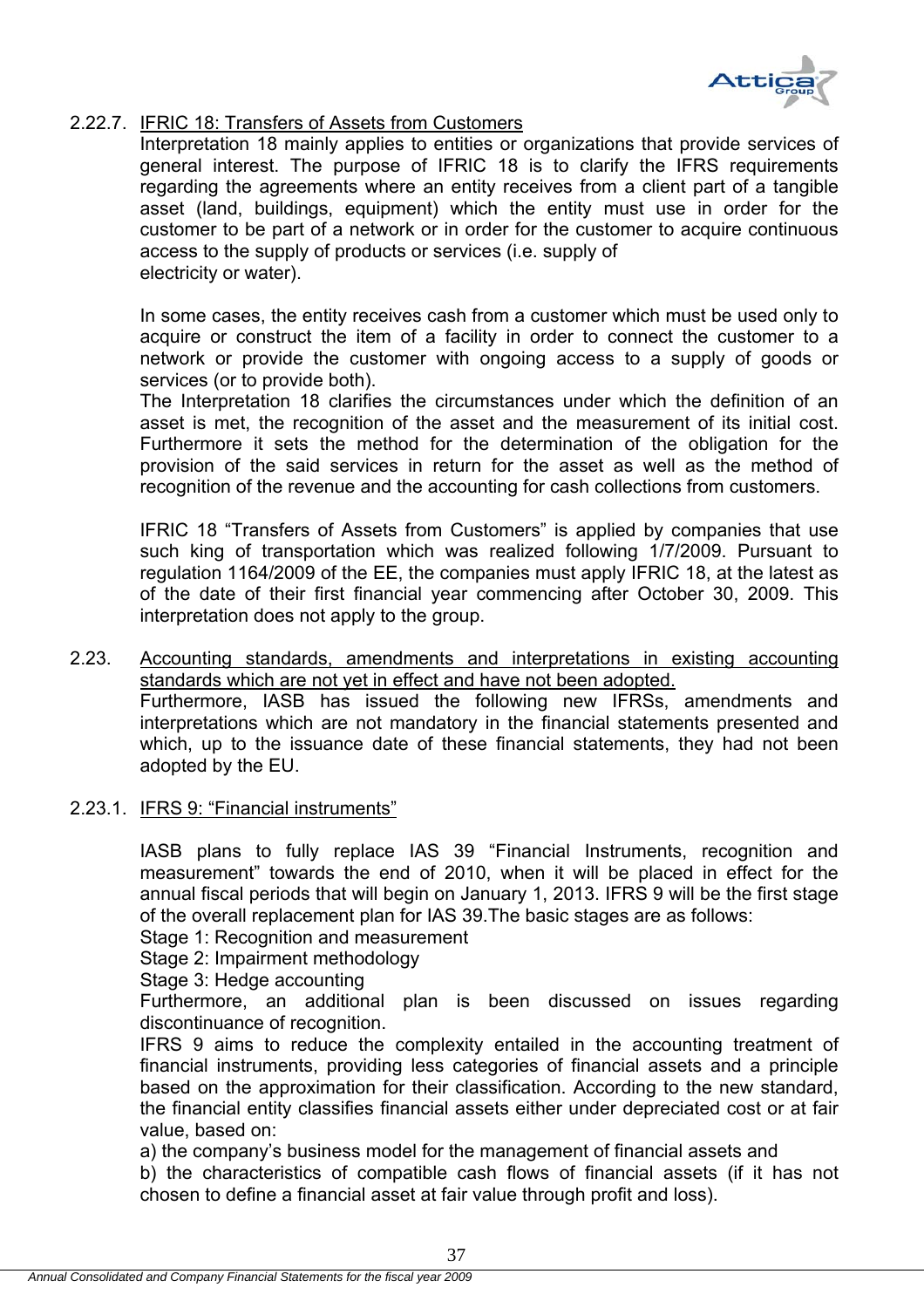

The existence of only two categories – depreciated cost and fair value – means that only one impairment model is required in the framework of the new standard, thus reducing complexity.

An impact from the application of IFRS 9 is being assessed by the company, as an impact on Equity and on the results of the business plan, which the company will choose in order to manage its financial assets, is not expected.

### 2.23.2. Amendments to IFRS 2: "Share-based payments"

IASB has issued an amendment to IFRS 2 regarding vesting conditions under chapter: drafting and cancellation. None of the current payment programs which are based on equity instruments are influenced by these amendments. The Management believes that the amendments to IFRS 2 shall not affect the Group's accounting principles. Amendments to IFRSs are applied by businesses for the annual periods that begin on or after 01/01/2010. The application of the amendment is not expected to affect the Group's financial statements.

# 2.23.3. Amendment to IFRS 1 "IFRS First Adoption" – Additional Exemptions for first-time **Adopters**

This amendment provides an exemption from the retroactive application of IFRS in measuring of assets for petroleum, natural gas and leasing sectors. This amendment is applied for annual periods that begin on or after January 1, 2010. This amendment is not applicable in the Group's tasks.

# 2.23.4. Amendment to IFRS 1 "IFRS First Adoption" - Limited Exemptions from Comparative Information for IFRS 7 Disclosures of first-time Adopters of IFRS.

This Amendment exempts businesses that are first-time adopters of IFRS from the obligation to provide comparative information regarding disclosures required by IFRS 2 "Financial Means: Disclosures") This amendment is applied for annual periods that begin on or after July 1, 2010.

This amendment is not applicable in the Group's tasks.

# 2.23.5. IAS 24 "Related-Party Disclosures (revision)"

By this amendment, the definition of related-parties is clarified and an attempt is made to reduce disclosures of transactions between related-parties of the public sector. In particular, the obligation of related-parties of the public sector to disclose details of all transactions performed with the public sector and other related-parties of the public sector is abolished; it clarifies and simplifies the definition of "relatedparty" and imposes the disclosure not only of the relations, transactions and other actions between related-parties, but also of obligations both in individual and consolidated financial statements.

This amendment, which has not yet been adopted by the European Union, will enter into mandatory application as of January 1,2011. The application of the revised standard is not expected to affect the financial statements.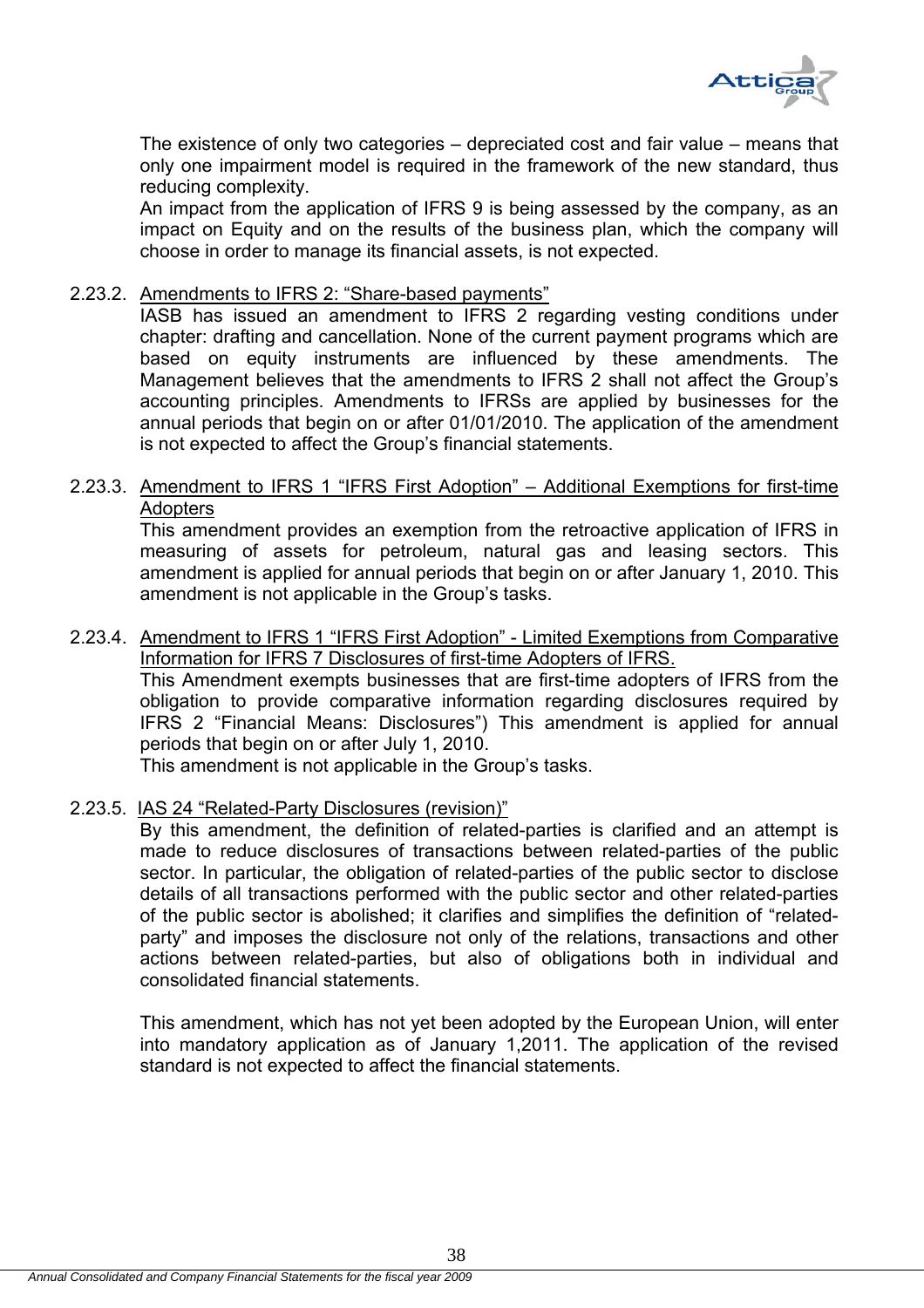

# 2.23.6. IFRIC 14 (Amendment) – "Advance payment of minimum capital requirements"

This amendment was made in order to revoke the limitation that entities had to recognize an asset that arose from voluntary advance payment towards a benefits program in order to cover its minimum capital liabilities. This amendment is applied for annual periods that begin on or after July 1, 2011. This amendment is not applicable for the Group.

# 2.23.7. IFRIC 19: Extinguishing Financial Liabilities with Equity

Interpretation 19 examines the accounting treatment issue of cases in which the terms of a financial liability constitute an object of renegotiation and, as a result, entities issue shares to the creditor in order to fully or partially extinguish the financial liability. Such transactions are

sometimes referred to as an exchange of "debit-equity instruments" or of shares and their frequency is increasing in the economic crisis.

For the publication of IFRIC 19, there was a significant diversity in the accounting treatment of such transactions. The new Interpretation is applied for accounting periods that begin on or after July 1, 2010 and their early adoption is permitted. Interpretation 19 only regards the accounting of the debtor in such transactions. It is not applicable when the creditor is also a direct or indirect shareholder and acts in that capacity or when the creditor and the entity are controlled by the same counterparty or counterparties before and after the transaction and the transaction essentially includes capital distribution by or to the entity. Financial liabilities which are extinguished with the issuance of equity instruments according to the initial terms of the financial liability also lie outside the scope of the Interpretation's application.

Interpretation 19 requires that the debtor accounts for the financial liability, which has been extinguished with equity, as follows:

• the issuance of equity instruments to debtors in order to extinguish a financial liability or part of a financial liability is the exchange that is made in accordance with paragraph 41 of IAS 39; the entity measures the equity instruments that are issued at fair value, except if the measurement cannot be reliable;

• if it is not possible to reliably measure the fair value of the equity instruments, then the fair value of the financial liability, that was extinguished, shall be used.

• the difference of the book value of the financial liability which is being extinguished and of the exchange which is made, is recognized in profit or loss.

IFRIC 19 "Extinguishing Financial Liabilities with Equity" shall be applied by businesses in the future for annual periods that begin on or after 01/07/2010.

# 2.23.8. Annual Improvements in 2009

During 2009, IASB issued annual IFRS Improvements for 2009 – a series of 12 adjusted Standards – which is part of the program for annual improvements of the Standards. The IASB annual improvements program aims to perform necessary, but not urgent, IFRS adjustments which were not part of a broader program of revisions. Most adjustments for annual periods begin on or after January 1, 2010, while an early application is permitted.

The Group does not intend to apply any of the Standards or the Interpretations at an earlier date.

Based on the existing structure of the Group and the accounting policies followed, the Management does not expect significant impacts (unless otherwise stated) on the Group's financial statements from the application of the aforementioned Standards and interpretations, when these become effective.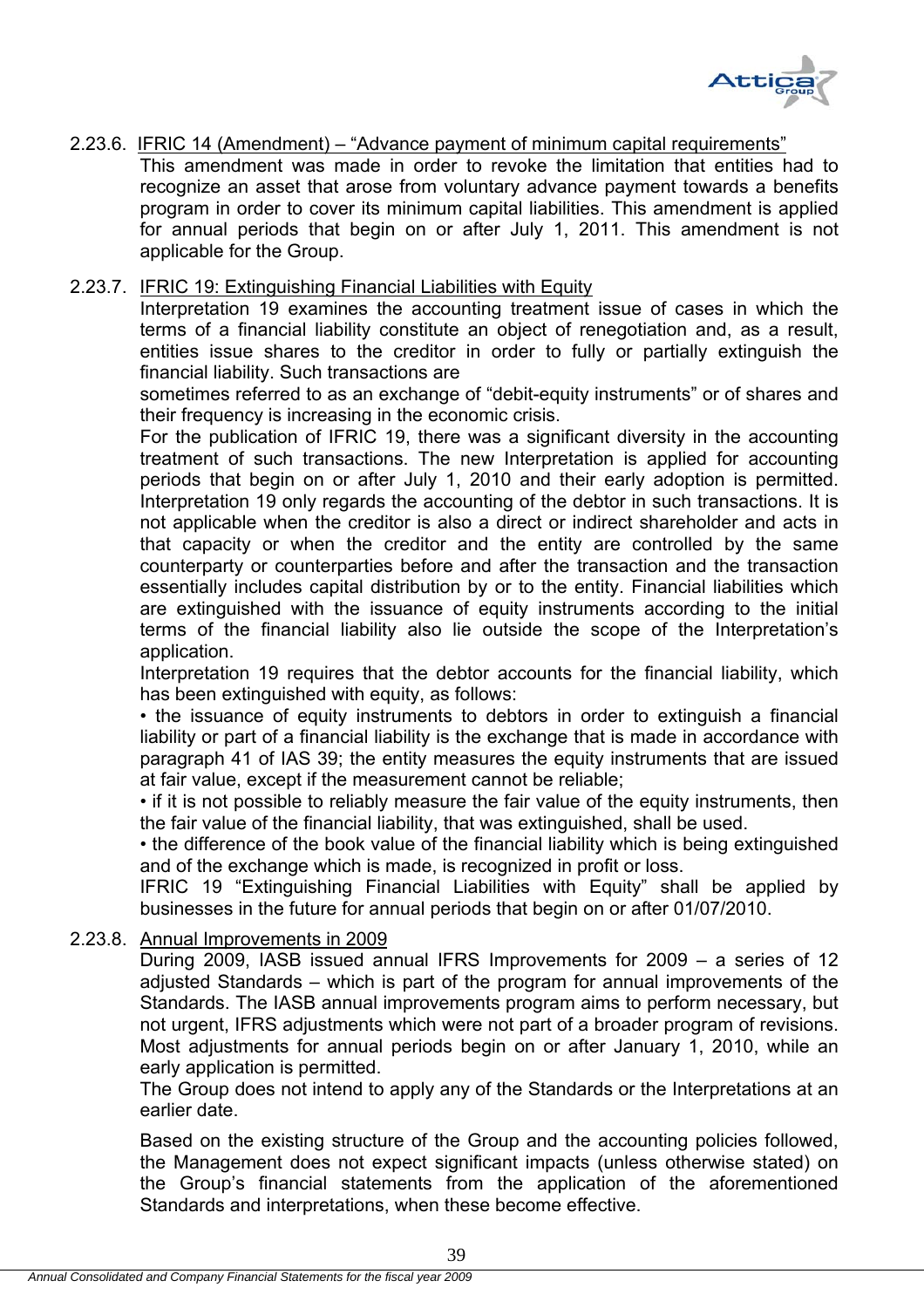

# **3. Financial risk management**

# 3.1. Financial risk factors

The Group is exposed to a series of financial risks, including market risk (unexpected volatility of exchange rates and interest rates) and credit risk. Consequently, the Group uses a risk management program which seeks to minimize potential adverse effects.

Risk management relates to identifying, evaluating and hedging financial risks. The Group's policy is not to undertake any transactions of a speculative nature.

The Group's financial instruments consist mainly of deposits with banks, receivables and payables, loans, repos, finance leases and derivatives.

#### 3.1.1. Foreign currency risk

The functional currency of the Group is EURO.

#### **TABLE OF FINANCIAL ASSETS AND LIABILITIES**

| <b>GROUP</b>                 |            |            |    |                  |            |            |            |              |
|------------------------------|------------|------------|----|------------------|------------|------------|------------|--------------|
|                              |            | 31/12/2009 |    |                  |            | 31/12/2008 |            |              |
|                              | <b>EUR</b> | <b>USD</b> |    | <b>GBP OTHER</b> | <b>EUR</b> | <b>USD</b> | <b>GBP</b> | <b>OTHER</b> |
| <b>Notional amounts</b>      |            |            |    |                  |            |            |            |              |
| <b>Financial assets</b>      | 16,800     | 43         | 10 | 17               | 81,051     | 37,966     | 104        | 3            |
| <b>Financial liabilities</b> |            | 1,113      |    |                  |            | 5,402      |            |              |
| Short-term exposure          | 16,800     | 1.156      | 10 | 17               | 81,051     | 43,368     | 104        | 3            |
| <b>Financial assets</b>      |            |            |    |                  |            |            |            |              |
| <b>Financial liabilities</b> |            |            |    |                  |            |            |            |              |
| Long-term exposure           |            |            | ۰  |                  |            | ٠          | ۰          |              |
| <b>COMPANY</b>               |            |            |    |                  |            |            |            |              |
|                              |            | 31/12/2009 |    |                  |            | 31/12/2008 |            |              |
|                              | <b>EUR</b> | <b>USD</b> |    | <b>GBP OTHER</b> | <b>EUR</b> | <b>USD</b> | <b>GBP</b> | <b>OTHER</b> |
| <b>Notional amounts</b>      |            |            |    |                  |            |            |            |              |
| <b>Financial assets</b>      | 7,391      |            |    |                  | 32.632     | 18,792     | 5          |              |
| <b>Financial liabilities</b> |            |            |    |                  |            | 3,725      |            |              |
| Short-term exposure          | 7,391      | ٠          | ۰  |                  | 32,632     | 22,517     | 5          |              |
| <b>Financial assets</b>      |            |            |    |                  |            |            |            |              |
|                              |            |            |    |                  |            |            |            |              |
| <b>Financial liabilities</b> |            |            |    |                  |            |            |            |              |

The table below presents the sensitivity of the period's result and owner's equity to a reasonable change in the interest rate equal to +/-10% in relation to the financial assets, financial liabilities and the transactional currency EURO/USD and EURO/GBP.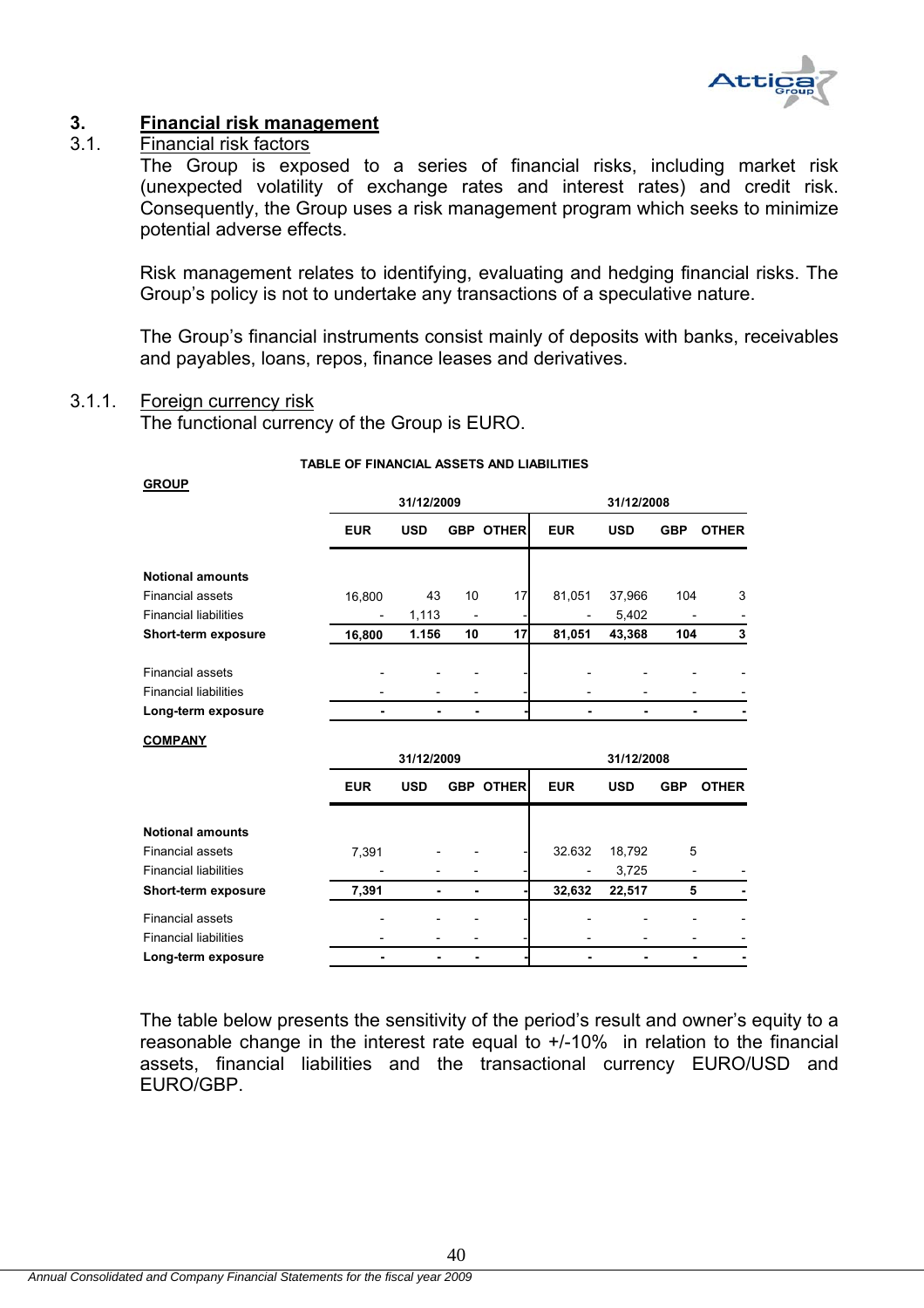

| <b>GROUP</b>                              |          | Sensitivity factor |     | Sensitivity factor |                         | Sensitivity factor |       | Sensitivity factor |     | Sensitivity factor | Sensitivity factor |        |
|-------------------------------------------|----------|--------------------|-----|--------------------|-------------------------|--------------------|-------|--------------------|-----|--------------------|--------------------|--------|
|                                           | 10%      | $-10%$             | 10% | $-10%$             | 10%                     | $-10%$             | 10%   | $-10%$             | 10% | $-10%$             | 10%                | $-10%$ |
|                                           |          |                    |     | 31/12/2009         |                         |                    |       |                    |     | 31/12/2008         |                    |        |
|                                           |          | <b>USD</b>         |     | <b>GBP</b>         |                         | Λοιπά              |       | <b>USD</b>         |     | <b>GBP</b>         | Λοιπά              |        |
| Profit for the fiscal year (before taxes) | 4        | $-4$               |     | $-1$               | 2                       | $-2$               | 3,452 | $-3,452$           | 14  | $-14$              | 0                  | 0      |
| Net position                              | $-7,067$ | 7,067              |     | $-1$               | $\overline{\mathbf{c}}$ | $-2$               | 3,943 | $-3,943$           | 14  | $-14$              | 0                  | 0      |
| <b>COMPANY</b>                            |          | Sensitivity factor |     | Sensitivity factor |                         | Sensitivity factor |       | Sensitivity factor |     | Sensitivity factor | Sensitivity factor |        |
|                                           | 10%      | $-10%$             | 10% | $-10%$             | 10%                     | $-10%$             | 10%   | $-10%$             | 10% | $-10%$             | 10%                | $-10%$ |
|                                           |          |                    |     | 31/12/2009         |                         |                    |       |                    |     | 31/12/2008         |                    |        |
|                                           |          | <b>USD</b>         |     | <b>GBP</b>         |                         | Λοιπά              |       | <b>USD</b>         |     | <b>GBP</b>         | Λοιπά              |        |
|                                           |          |                    |     |                    |                         |                    |       |                    |     |                    |                    |        |
| Profit for the fiscal year (before taxes) |          |                    |     |                    |                         |                    | 1,698 | $-1,698$           |     | $-1$               | 0                  | 0      |
| Net position                              |          |                    |     |                    |                         |                    | 1,698 | $-1,698$           |     | $-1$               | 0                  | 0      |

In June 2009 the Group agreed with Daewoo Shipbuilding and Marine Engineering Co. Ltd. (DSME), Korea for the building of two new fast car-passenger ferries. The agreement consideration is in USD and stood at \$ 180,000 thousand.

In June and September 2009 the shipowning companies of the under construction vessels, Blue Star Ferries M.C. and Blue star M.C., have made exchange forward agreements purchasing in USD. As a result, the Group's exposure to foreign currency risk has been limited to 10% of the total cost of the two vessels which stood at Euro 137 mln approximately.

#### 3.1.2. Credit risk

The Group has established credit control procedures in order to minimize credit risk.

With respect to credit risk arising from other financial assets, the Group's exposure to credit risk arises from default of the counterparty, with a maximum exposure equal to the carrying amount of the financial assets.

The Group has defined credit limits and specific credit policies for all of its customers.

Furthermore, the Group has obtained bank guarantees from major customers, in order to secure its trade receivables.

The exposure of the Group as regards credit risk is restricted to the financial assets broken down as follows at the balance sheet date:

|                             | <b>GROUP</b> |            | <b>COMPANY</b> |            |  |
|-----------------------------|--------------|------------|----------------|------------|--|
|                             | 31/12/2009   | 31/12/2008 | 31/12/2009     | 31/12/2008 |  |
| Trading porfolio            | -            |            | -              |            |  |
| cash and cash equivalents   | 16.870       | 119.124    | 7.391          | 51.429     |  |
| Trade and other reseivables | 57,438       | 55.973     | 18             | 17         |  |
| Total                       | 74.308       | 175.097    | 7.409          | 51,446     |  |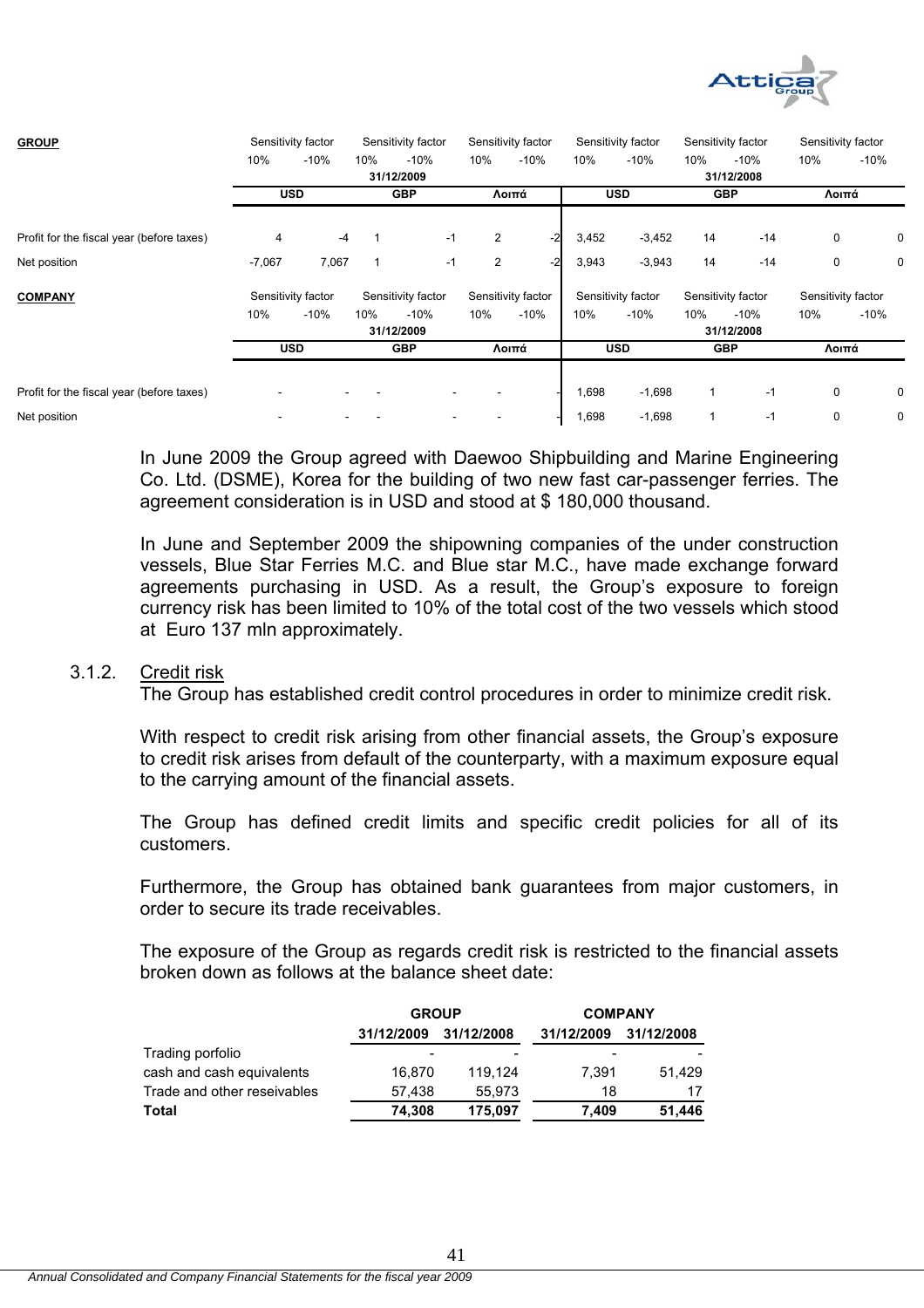

As for trade and other receivables, the Group is not exposed to any significant credit risks due to the estimation of the Management that there is no considerable concentration of trade receivables except in the case of 100% subsidiary company "Attica Premium S.A." and therefore there is no credit risk (see paragraph 4.1.c).

The credit risk for cash and cash equivalents is considered negligent.

The table below presents the receivables mainly from the Greek State.

|                |            | <b>Aging analysis</b> |  |  |
|----------------|------------|-----------------------|--|--|
|                | 31/12/2009 | 31/12/2008            |  |  |
| 91 - 180 days  | 4.136      | 6.107                 |  |  |
| 181 - 360 days |            | 357                   |  |  |
| $>$ 360 days   |            | 188                   |  |  |
| Total          | 4,136      | 6.652                 |  |  |

## 3.1.3. Liquidity risk

The Group monitors its risk to a shortage of funds by watching carefully the maturity of both its assets and liabilities.

The Group's objective is to maintain a balance between continuity of funding and flexibility through its high credit rating from banks.

The Group, in order to increase its liquidity and its share capital for two new RoPax vessels increased the share capital of the parent company by 41,620 thousand.

Furthermore, in February 2010 the Group has concluded the sale and delivery of its RoPax vessel Superfast V to Bretagne Angleterre Irlande of Roscoff. The total sale proceeds of Superfast V of Euro 81.50 mln generate for Attica Group additional cash of € 38.8 mln.

The Group's current policy is that not more than 15% of borrowings should mature in the next 12 month period.

The table below demonstrates the maturity of financial liabilities of the Group on 31 December 2009 and 2008 on the basis of the constructive, non discounted payments and does not includes assets held for sale or discontinued operations when they exist.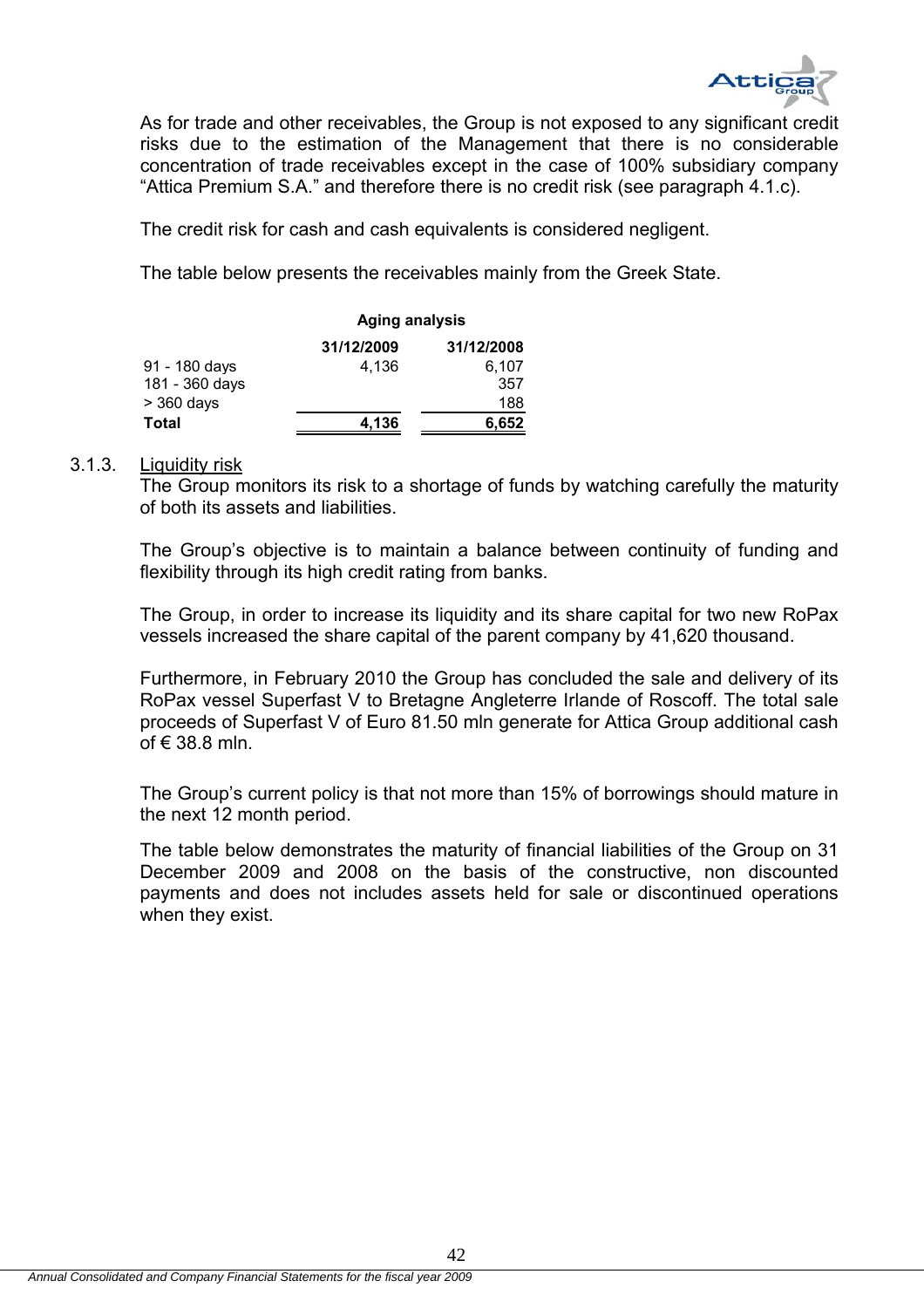

|                                                   | <b>GROUP</b><br>31/12/2009 |                          |                          |                          |  |  |
|---------------------------------------------------|----------------------------|--------------------------|--------------------------|--------------------------|--|--|
|                                                   | Short-term                 |                          | Long-term                |                          |  |  |
|                                                   | <b>Whithin 6 months</b>    | 6 to 12 months           | 1 to 5 years             | more than 5 years        |  |  |
| Long-term borrowing                               |                            | $\overline{\phantom{a}}$ | 251,452                  | 76,750                   |  |  |
| Liabilities relating to opearing lease agreements | 161                        | 160                      | 288                      | $\overline{\phantom{a}}$ |  |  |
| Trade payables                                    | 23,857                     | $\overline{\phantom{a}}$ | $\overline{\phantom{a}}$ | $\overline{\phantom{a}}$ |  |  |
| Other short-term liabilities                      | 19,066                     | $\overline{\phantom{a}}$ | $\overline{\phantom{a}}$ | $\overline{\phantom{a}}$ |  |  |
| Short-term borrowing                              | 17,352                     | 17,353                   | $\overline{\phantom{0}}$ | $\overline{\phantom{a}}$ |  |  |
| Derivative financial instruments                  | 5,431                      |                          | 1,113                    |                          |  |  |
| <b>Total</b>                                      | 65,867                     | 17,513                   | 252,853                  | 76,750                   |  |  |

|                                                   | 31/12/2008              |                |                          |                          |  |  |
|---------------------------------------------------|-------------------------|----------------|--------------------------|--------------------------|--|--|
|                                                   | Short-term              |                | Long-term                |                          |  |  |
|                                                   | <b>Whithin 6 months</b> | 6 to 12 months | 1 to 5 years             | more than 5 years        |  |  |
| Long-term borrowing                               |                         |                | 155.099                  | 200,731                  |  |  |
| Liabilities relating to opearing lease agreements | 178                     | 177            | 609                      |                          |  |  |
| Trade payables                                    | 19.130                  |                | $\overline{\phantom{a}}$ |                          |  |  |
| Other short-term liabilities                      | 18.524                  |                | $\overline{\phantom{0}}$ | $\overline{\phantom{a}}$ |  |  |
| Short-term borrowing                              | 19,387                  | 19,388         | $\overline{\phantom{a}}$ |                          |  |  |
| Derivative financial instruments                  | 5,402                   |                | 2.810                    |                          |  |  |
| Total                                             | 62,621                  | 19,565         | 158,518                  | 200,731                  |  |  |

|                              |                         | <b>COMPANY</b><br>31/12/2009 |              |                                                      |  |
|------------------------------|-------------------------|------------------------------|--------------|------------------------------------------------------|--|
|                              | Short-term              |                              | Long-term    |                                                      |  |
|                              | <b>Whithin 6 months</b> | 6 to 12 months               | 1 to 5 years | more than 5 years                                    |  |
| Trade payables               | 26,800                  | $\overline{\phantom{0}}$     |              |                                                      |  |
| Other short-term liabilities | 3,999                   | $\overline{\phantom{0}}$     |              | $\overline{\phantom{0}}$<br>$\overline{\phantom{a}}$ |  |
| Derivatives                  | 3,725                   | $\overline{\phantom{a}}$     |              | $\overline{\phantom{0}}$                             |  |
| <b>Total</b>                 | 34,524                  |                              |              | 0<br>0                                               |  |
|                              |                         |                              |              |                                                      |  |

|                              | 31/12/2008               |                          |              |                                                      |  |  |
|------------------------------|--------------------------|--------------------------|--------------|------------------------------------------------------|--|--|
|                              | Short-term               | Long-term                |              |                                                      |  |  |
|                              | <b>Whithin 6 months</b>  | 6 to 12 months           | 1 to 5 years | more than 5 years                                    |  |  |
| Trade payables               | 30,242                   |                          |              | $\overline{\phantom{a}}$                             |  |  |
| Other short-term liabilities | 1.670                    | -                        |              | $\overline{\phantom{a}}$                             |  |  |
| Derivatives                  | $\overline{\phantom{a}}$ | $\overline{\phantom{a}}$ |              | $\overline{\phantom{0}}$<br>$\overline{\phantom{0}}$ |  |  |
| <b>Total</b>                 | 31.912                   | 0                        |              | 0                                                    |  |  |

# 3.1.4. Interest rate risk

The Group was exposed to variations of market as regards bank loans, which are subject to variable interest rate (see note 5.25).

The Group's policy consists in minimizing its exposure to the interest rate risk as regards long-term financing.

The table below presents the sensitivity of the period's result and owner's equity to a reasonable change in the interest rate equal to +1% or -1%. It is estimated that changes in interest rates are within a reasonable range in relation to the recent market circumstances.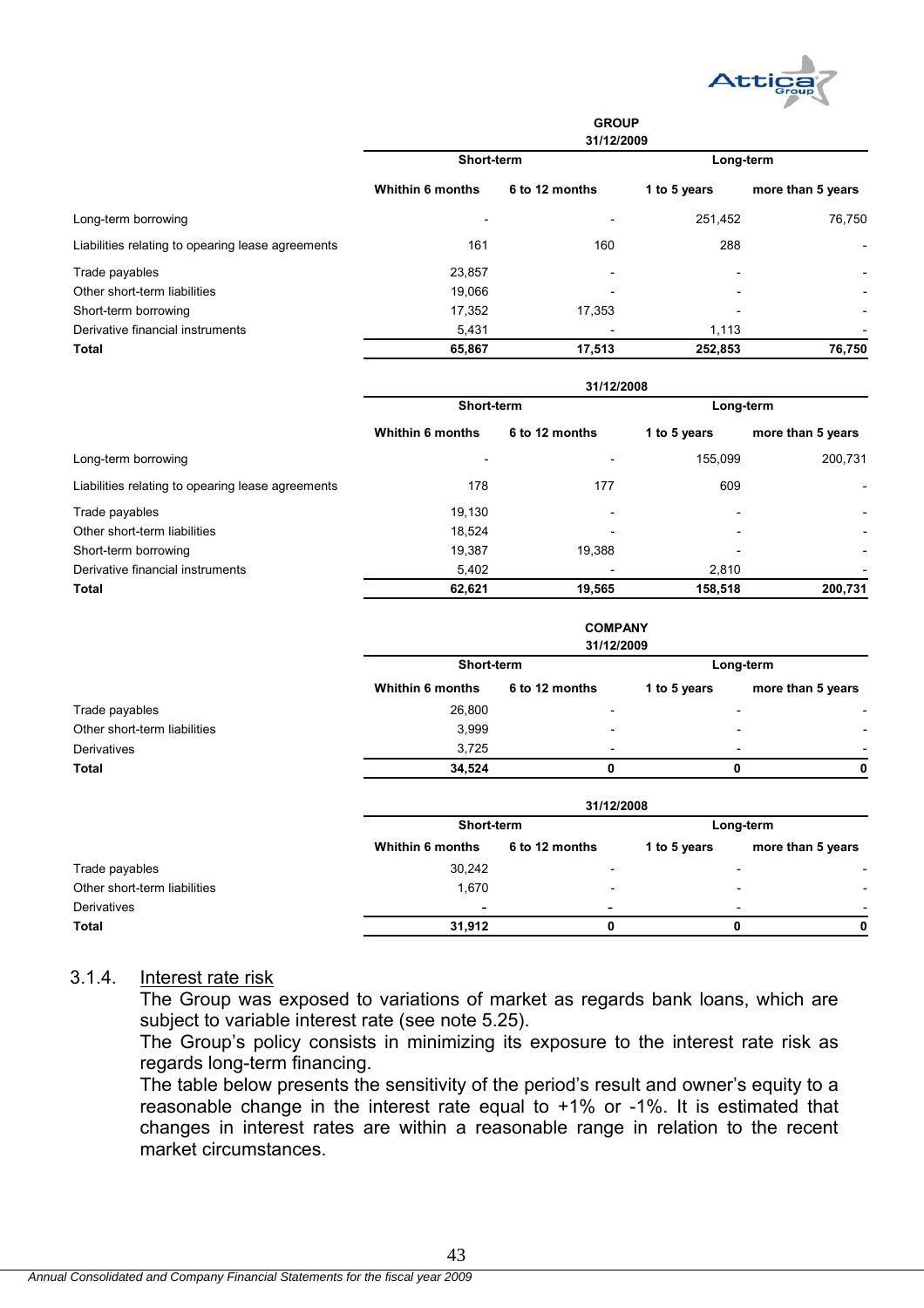

#### **Sensitivity analysis**

|                                                 | Sensitivity factor |       | Sensitivity factor |       |
|-------------------------------------------------|--------------------|-------|--------------------|-------|
|                                                 | 1%                 | $-1%$ | 1%                 | $-1%$ |
|                                                 | 31/12/2009         |       | 31/12/2008         |       |
| Profit for the financial year (before<br>taxes) | $-3,639$           | 3.639 | $-3.955$           | 3,955 |
| Net position                                    | $-3,639$           | 3.639 | $-3.955$           | 3.955 |

In order to hedge the interest rate risk, the Group had purchased a financial instrument which is approximately equal to 52% of its present borrowings. The above financial instrument aims to ensure the Group from the changes in market interest rate in order to convert the loans interest outflow from float to constant.

#### 3.1.5. Capital structure management

The Group's objective when managing its capital structure is to safeguard the Group's ability to continue as a going concern in order to provide returns for shareholders and benefits for other parties related to the Group and maintain an optimal capital structure to reduce the cost of capital.

To maintain or adjust the capital structure, the Group may adjust its dividend policy, issue new shares or sell assets. No changes were made in the objectives, policies or processes during the years ending 31 December 2009 and 31 December 2008.

The Group monitors capital using a gearing ratio. The ratio is calculated as net debt divided by total capital employed. Net debt is calculated as "Total borrowings" (including "current and non-current borrowings" as shown in the balance sheet) less "Cash and cash equivalents" less "Available for sale financial assets". Total capital employed is calculated as "Equity" as shown in the balance sheet plus net debt.

The Group's objective is the improvement of capital structure through the right management of its resources.

During 2009, just as 2008, the Group's strategy was to maintain the gearing ratio between 20% - 45%. The gearing ratios at 31 December 2009 and 2008 were as follows:

|                                     | 31/12/2009 | 31/12/2008 |
|-------------------------------------|------------|------------|
| Total Borrowings                    | 363,516    | 395,569    |
| Less: Cash and Cash Equivalents     | 16,870     | 119,124    |
| Available for sale financial assets |            |            |
| Net debt                            | 346,646    | 276,445    |
| Equity                              | 471,049    | 502,832    |
| Total capital employed              | 817,695    | 779,277    |
|                                     |            |            |
| Gearing ratio                       | 42%        | 35%        |

#### 3.1.6. Fuel oil prices fluctuation risk

The Group such as all the shipping companies, are affected significantly by the volatility of fuel oil prices. Must be noted that the cost of fuel oil and lubricants is the most significant operating cost and represents the 45% of Attica Group's operating expenses for the fiscal year 2009.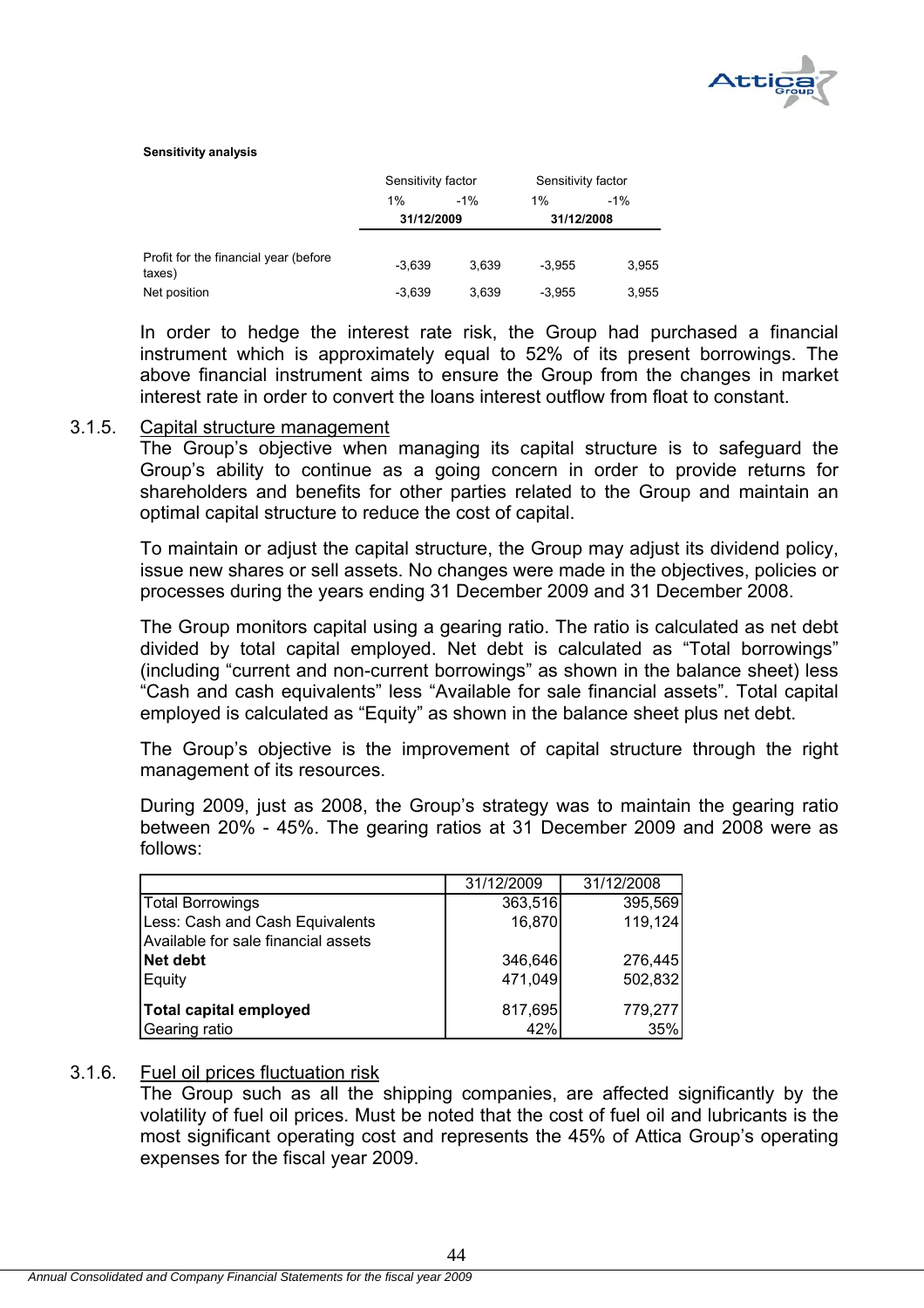

The table below presents the sensitivity of the period's result and owner's equity to a change in fuel oil prices equal to  $\epsilon$  10 per metric tone in a full year basis.

| Increase/ (Decrease)<br>in fuel oil prices | Effect on profit<br>before taxes | Effect on equity |
|--------------------------------------------|----------------------------------|------------------|
| $+/- \in 10 / MT$                          | $-$ /+3.5081                     | $-1 + 3.508$     |

#### 3.1.7. Competition

The Group is operating on routes that are characterized by intense competition. The table below contains the routes with intense competition where the Group was active as well as the most significant competitors.

| <b>ROUTE</b>         | <b>COMPETITORS</b>                                   |
|----------------------|------------------------------------------------------|
| Patras - Ancona      | IMinoan Lines / Anek Lines                           |
| Patras - Bari        | Agoudimos Lines / Endeavor Lines / Ventouris Ferries |
| Piraeus - Cyclades   | Hellenic Seaways / NEL Lines / Anek Lines            |
| Rafina - Cyclades    | Hellenic Seaways / Agoudimos Lines / Fast Ferries    |
| Piraeus - Dodecanese | <b>Anek Lines</b>                                    |
| Piraeus - Crete      | Minoan Lines / Anek Lines                            |

### 3.2. Determination of fair values

The fair value of financial instruments which are negotiable in active markets is calculated by using the closing price published in each market at the balance sheet date.

The asking price is used for the determination of the fair value of the financial assets and the bid price is used for the financial liabilities.

Nominal value of trade receivables, after related provisions, is approaching their fair value.

#### **4 Related Party disclosures**

## 4.1. Intercompany transactions

The most significant companies of the Group which create intercompany transactions are Attica Ferries MC & Co Joint Venture, the management companies Superfast Ferries S.A. and Blue Star Ferries S.A. and the 100% subsidiary company Attica Premium S.A.

a) Attica Ferries MC & Co Joint Venture co-ordinate all the shipowning companies of the Group for a common service in international and domestic routes.

Specifically, Attica Ferries MC & Co Joint Venture is responsible, under a contractual agreement with the shipowning companies of the Group, for the revenue and common expenses of the vessels that operate in international and domestic routes.

At the end of each month the above mentioned revenue and expenses are transferred to the shipowning companies.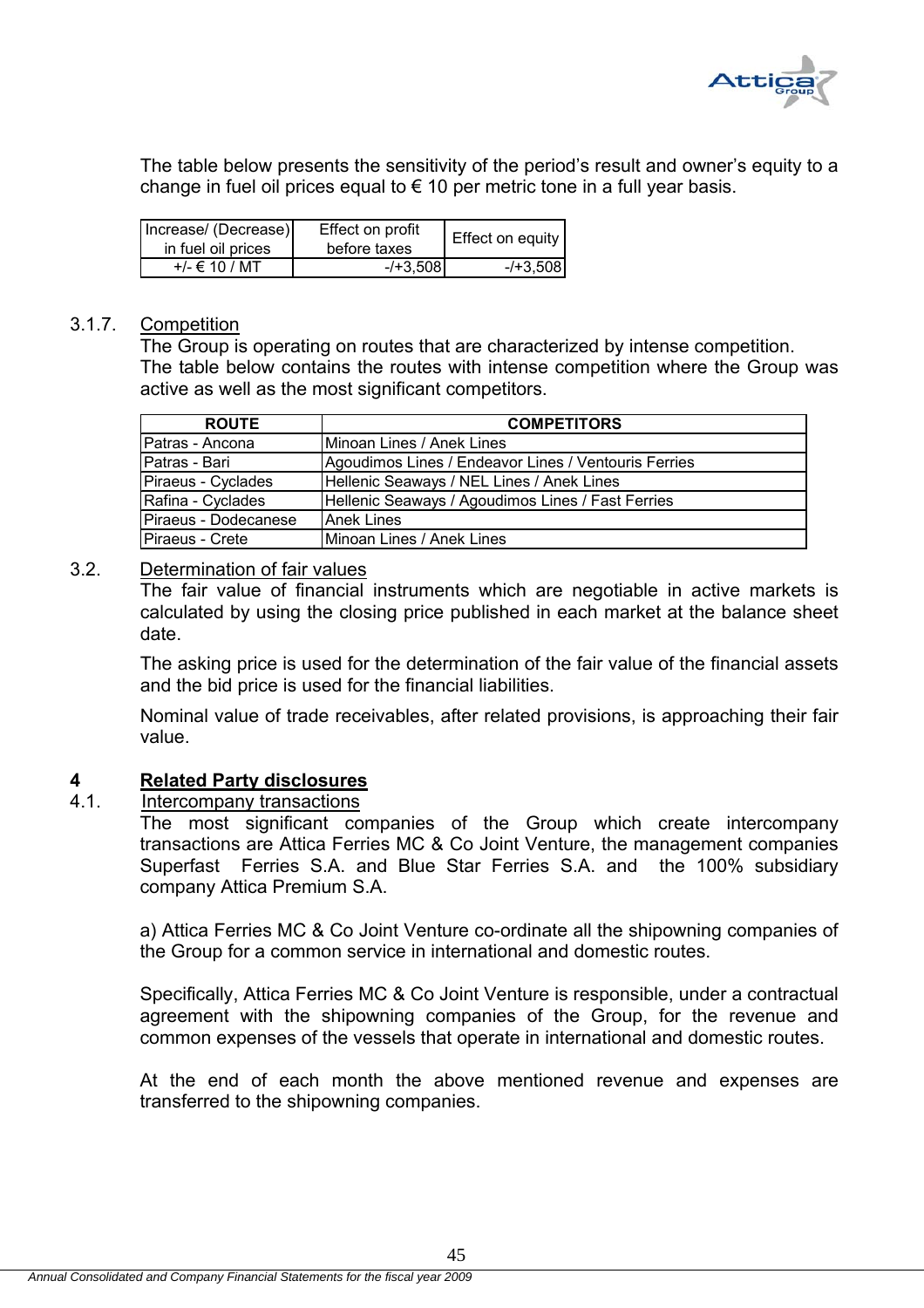

b) The Management Companies Superfast Ferries S.A. and Blue Star Ferries S.A. are responsible, under a contractual agreement with the shipowning companies of the Group, for other expenses of the vessels that operate in international routes. At the end of each month the above mentioned expenses are transferred to the shipowning companies.

The Management Companies Superfast Ferries S.A. and Blue Star Ferries S.A. are 100% subsidiaries of ATTICA HOLDINGS S.A.

c) Attica Premium S.A., a 100% subsidiary of Attica Holdings S.A., is, according to a contractual agreement Premium Sales Agent for Superfast and Blue Star. For these sales, Attica Premium S.A. receives commission which result in intercompany transactions.

The intercompany balances as at 31/12/2009 between the Group's companies arising from its corporate are the following:

1. The capital transactions of the parent company with the subsidiary companies of the Group refer to the intercompany transactions, of total value  $\epsilon$  5 thousand, between the parent company and its subsidiaries relate to services (i.e. issuance of airline tickets) provided by the 100% subsidiary Attica Premium S.A.

- 2. The company received as dividend of fiscal year 2008:
- the amount of  $\epsilon$  11,535 thousand from its 100% subsidiary Superfast Dodeca Inc,
- the amount of  $\epsilon$  5.337 thousand from its 100% subsidiary Nordia MC,
- the amount of  $\epsilon$  18,784 thousand from its 100% subsidiary Blue Star Ferries Maritime S.A,
- the amount of  $\epsilon$  1,511 thousand from its 100% subsidiary Attica Challenge Ltd,
- the amount of  $\epsilon$  4.400 thousand from its 100% subsidiary Superfast Endeka Inc,
- the amount of  $\epsilon$  3,064 thousand from its 100% subsidiary Superfast Deka MC.,
- the amount of  $\epsilon$  661 thousand from its 100% subsidiary Attica Shield Ltd.

3. The 100% subsidiaries Nordia MC, Marin MC, Superfast Deka MC and Superfast Dodeca INC, have decided to return part of its share capital to its parent company ATTICA HOLDINGS S.A. due to sale of their assets. The capital return amounts  $\epsilon$ 32,704 thousand.

The Company has an obligation of  $\epsilon$  26,770 thousand to all the entities of BLUE STAR GROUP.

The intercompany balances as at 31/12/2009 are presented in the following tables.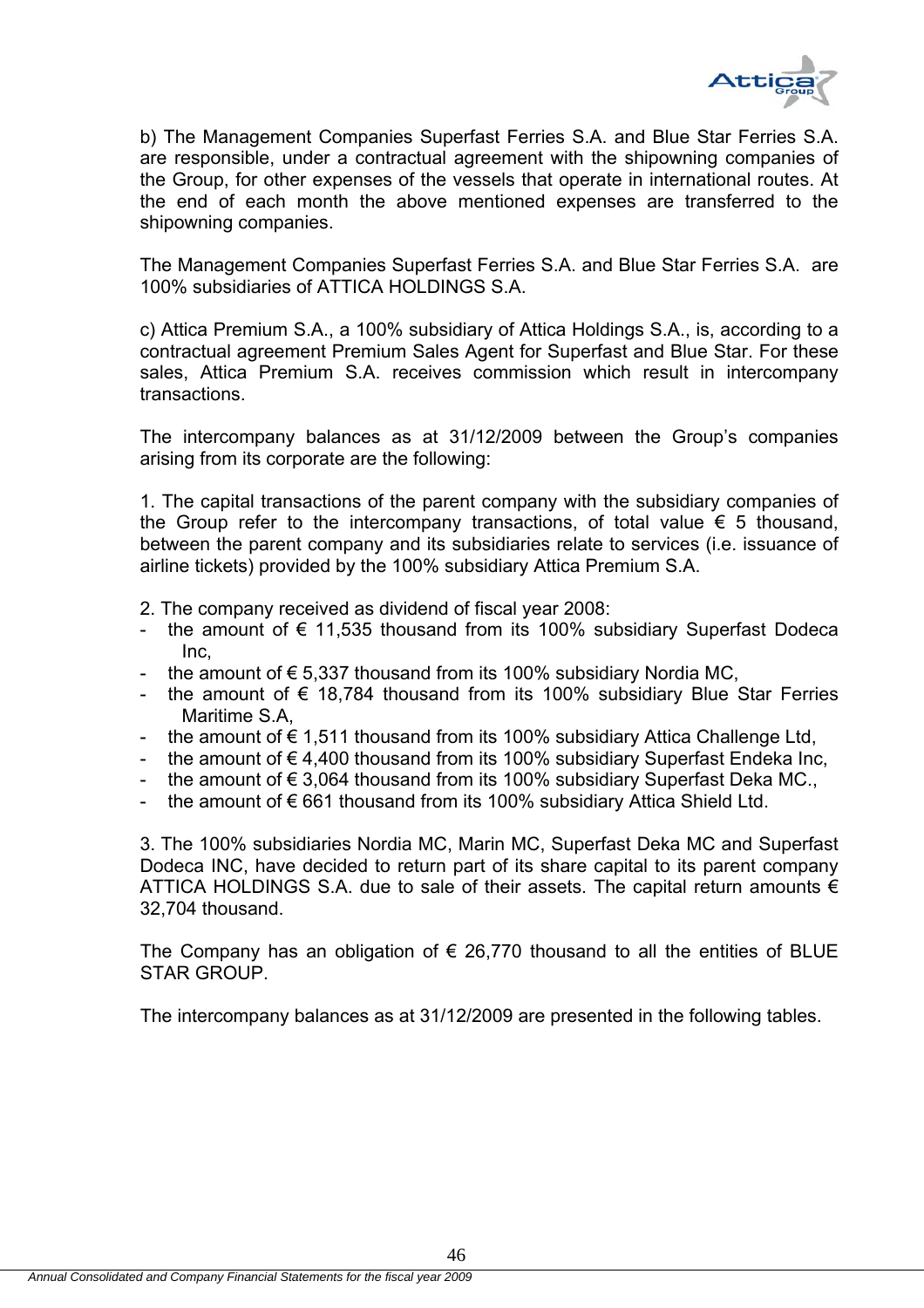

#### Intercompany balances of SUPERFAST Group

| <b>COMPANY</b>                          | SUPERFAST PENTE<br>INC. |               |              | <b>SUPERFAST</b><br>PENTE (HELLAS)<br>INC. |              | <b>SUPERFAST EXI</b><br>INC. |              | SUPERFAST EXI<br>(HELLAS) INC. |
|-----------------------------------------|-------------------------|---------------|--------------|--------------------------------------------|--------------|------------------------------|--------------|--------------------------------|
|                                         | <b>DEBIT</b>            | <b>CREDIT</b> | <b>DEBIT</b> | <b>CREDIT</b>                              | <b>DEBIT</b> | <b>CREDIT</b>                | <b>DEBIT</b> | <b>CREDIT</b>                  |
| SUPERFAST PENTE INC.                    |                         |               | 24,332       |                                            |              |                              |              |                                |
| SUPERFAST PENTE (HELLAS) INC.           |                         | 24,332        |              |                                            |              |                              |              |                                |
| SUPERFAST EXI INC.                      |                         |               |              |                                            |              |                              | 15.687       |                                |
| SUPERFAST EXI (HELLAS) INC.             |                         |               |              |                                            |              | 15,687                       |              |                                |
| SUPERFAST EPTA MC.                      |                         |               |              |                                            |              |                              |              |                                |
| SUPERFAST OKTO MC.                      |                         |               |              |                                            |              |                              |              |                                |
| SUPERFAST ENNEA MC.                     |                         |               |              |                                            |              |                              |              |                                |
| SUPERFAST DEKA MC.                      |                         |               |              |                                            |              |                              |              |                                |
| SUPERFAST ENDEKA INC.                   |                         |               |              |                                            |              |                              |              |                                |
| SUPERFAST ENDEKA (HELLAS) INC.          |                         |               |              |                                            |              |                              |              |                                |
| SUPERFAST DODEKA INC.                   |                         |               |              |                                            |              |                              |              |                                |
| SUPERFAST DODEKA (HELLAS) INC.          |                         |               |              |                                            |              |                              |              |                                |
| SUPERFAST ONE INC.                      |                         |               |              |                                            |              |                              |              |                                |
| SUPERFAST ONE (HELLAS)INC.              |                         |               |              |                                            |              |                              |              |                                |
| SUPERFAST TWO INC.                      |                         |               |              |                                            |              |                              |              |                                |
| SUPERFAST TWO (HELLAS)INC.              |                         |               |              |                                            |              |                              |              |                                |
| NORDIA MC.                              |                         |               |              |                                            |              |                              |              |                                |
| MARIN MC.                               |                         |               |              |                                            |              |                              |              |                                |
| ATTICA CHALLENGE LTD.                   |                         |               |              |                                            |              |                              |              |                                |
| ATTICA SHIELD LTD.                      |                         |               |              |                                            |              |                              |              |                                |
| SUPERFAST FERRIES S.A.                  |                         | 778           |              |                                            |              | 5,394                        |              |                                |
| SUPERFAST DODEKA (HELLAS) INC. &        |                         |               |              |                                            |              |                              |              |                                |
| <b>CO JOINT VENTURE</b><br><b>TOTAL</b> |                         | 25,110        | 24,332       | 19.932<br>19,932                           |              | 21,081                       | 15,687       | 16,078<br>16,078               |
|                                         |                         |               |              |                                            |              |                              |              |                                |

| <b>COMPANY</b>                  | SUPERFAST EPTA<br>MC. |               |              | SUPERFAST OKTO<br>MC. |       | <b>SUPERFAST</b><br><b>ENNEA MC.</b> |              | SUPERFAST DEKAL<br>MC. |
|---------------------------------|-----------------------|---------------|--------------|-----------------------|-------|--------------------------------------|--------------|------------------------|
|                                 | <b>DEBIT</b>          | <b>CREDIT</b> | <b>DEBIT</b> | <b>CREDIT</b>         | DEBIT | <b>CREDIT</b>                        | <b>DEBIT</b> | <b>CREDIT</b>          |
| SUPERFAST PENTE INC.            |                       |               |              |                       |       |                                      |              |                        |
| SUPERFAST PENTE (HELLAS) INC.   |                       |               |              |                       |       |                                      |              |                        |
| SUPERFAST EXI INC.              |                       |               |              |                       |       |                                      |              |                        |
| SUPERFAST EXI (HELLAS) INC.     |                       |               |              |                       |       |                                      |              |                        |
| SUPERFAST EPTA MC.              |                       |               |              |                       |       |                                      |              |                        |
| <b>SUPERFAST OKTO MC.</b>       |                       |               |              |                       |       |                                      |              |                        |
| SUPERFAST ENNEA MC.             |                       |               |              |                       |       |                                      |              |                        |
| SUPERFAST DEKA MC.              |                       |               |              |                       |       |                                      |              |                        |
| SUPERFAST ENDEKA INC.           |                       |               |              |                       |       |                                      |              |                        |
| SUPERFAST ENDEKA (HELLAS) INC.  |                       |               |              |                       |       |                                      |              |                        |
| SUPERFAST DODEKA INC.           |                       |               |              |                       |       |                                      |              |                        |
| SUPERFAST DODEKA (HELLAS) INC.  |                       |               |              |                       |       |                                      |              |                        |
| SUPERFAST ONE INC.              |                       |               |              |                       |       |                                      |              |                        |
| SUPERFAST ONE (HELLAS)INC.      |                       |               |              |                       |       |                                      |              |                        |
| SUPERFAST TWO INC.              |                       |               |              |                       |       |                                      |              |                        |
| SUPERFAST TWO (HELLAS)INC.      |                       |               |              |                       |       |                                      |              |                        |
| <b>NORDIA MC.</b>               |                       |               |              |                       |       |                                      |              |                        |
| MARIN MC.                       |                       |               |              |                       |       |                                      |              |                        |
| ATTICA CHALLENGE LTD.           |                       |               |              |                       |       |                                      |              |                        |
| ATTICA SHIELD LTD.              |                       |               |              |                       |       |                                      |              |                        |
| SUPERFAST FERRIES S.A.          | 131                   |               | 80           |                       | 1.121 |                                      |              | 47                     |
| SUPERFAST DODEKA (HELLAS) INC.& |                       |               |              |                       |       |                                      |              |                        |
| <b>CO JOINT VENTURE</b>         |                       |               |              |                       | 3,757 |                                      | 58           |                        |
|                                 |                       |               |              |                       |       |                                      |              |                        |
| <b>TOTAL</b>                    | 131                   |               | 80           |                       | 4,878 | 0                                    | 58           | 47                     |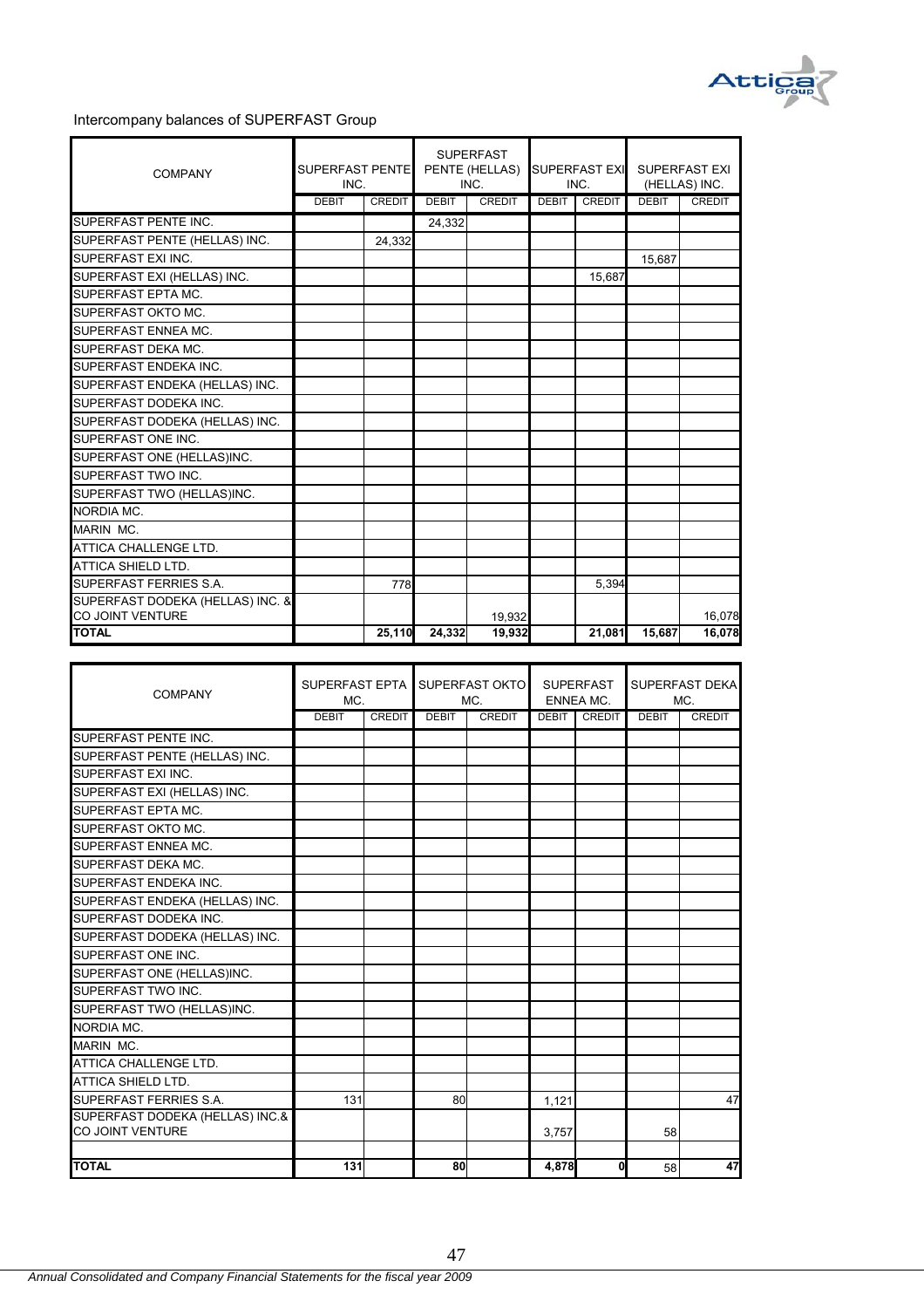

#### Intercompany balances of SUPERFAST Group-Continued

| <b>COMPANY</b>                                       | <b>SUPERFAST</b><br>ENDEKA INC. |               |        | <b>SUPERFAST</b><br><b>ENDEKA</b><br>(HELLAS) INC. |       | <b>SUPERFAST</b><br>DODEKA INC. |                | <b>SUPERFAST</b><br><b>DODEKA</b><br>(HELLAS) INC. |              | INC.                               | SUPERFAST ONE SUPERFAST ONE SUPERFAST TWO<br>(HELLAS) INC. |                                         | INC.         |                                   |
|------------------------------------------------------|---------------------------------|---------------|--------|----------------------------------------------------|-------|---------------------------------|----------------|----------------------------------------------------|--------------|------------------------------------|------------------------------------------------------------|-----------------------------------------|--------------|-----------------------------------|
|                                                      | <b>DEBIT</b>                    | CREDIT        |        | DEBIT CREDIT                                       |       | DEBIT CREDIT                    | DEBIT          | <b>CREDIT</b>                                      | <b>DEBIT</b> | <b>CREDIT</b>                      | <b>DEBIT</b>                                               | <b>CREDIT</b>                           | <b>DEBIT</b> | CREDIT                            |
| SUPERFAST EXI INC.                                   |                                 |               |        |                                                    |       |                                 |                |                                                    |              |                                    |                                                            |                                         |              |                                   |
| SUPERFAST EXI (HELLAS) INC.                          |                                 |               |        |                                                    |       |                                 |                |                                                    |              |                                    |                                                            |                                         |              |                                   |
| SUPERFAST EPTA MC.                                   |                                 |               |        |                                                    |       |                                 |                |                                                    |              |                                    |                                                            |                                         |              |                                   |
| SUPERFAST OKTO MC.                                   |                                 |               |        |                                                    |       |                                 |                |                                                    |              |                                    |                                                            |                                         |              |                                   |
| SUPERFAST ENNEA MC.                                  |                                 |               |        |                                                    |       |                                 |                |                                                    |              |                                    |                                                            |                                         |              |                                   |
| SUPERFAST DEKA MC.                                   |                                 |               |        |                                                    |       |                                 |                |                                                    |              |                                    |                                                            |                                         |              |                                   |
| SUPERFAST ENDEKA INC.                                |                                 |               |        | 3,464                                              |       |                                 |                |                                                    |              |                                    |                                                            |                                         |              |                                   |
| SUPERFAST ENDEKA (HELLAS) INC.                       | 3,464                           |               |        |                                                    |       |                                 |                |                                                    |              |                                    |                                                            |                                         |              |                                   |
| SUPERFAST DODEKA INC.                                |                                 |               |        |                                                    |       |                                 |                | 6,472                                              |              |                                    |                                                            |                                         |              |                                   |
| SUPERFAST DODEKA (HELLAS) INC.                       |                                 |               |        |                                                    | 6,472 |                                 |                |                                                    |              |                                    |                                                            |                                         |              |                                   |
| SUPERFAST ONE INC.                                   |                                 |               |        |                                                    |       |                                 |                |                                                    |              |                                    | 1,586                                                      |                                         |              |                                   |
| SUPERFAST ONE (HELLAS) INC.                          |                                 |               |        |                                                    |       |                                 |                |                                                    |              | 1,586                              |                                                            |                                         |              |                                   |
| SUPERFAST TWO INC.                                   |                                 |               |        |                                                    |       |                                 |                |                                                    |              |                                    |                                                            |                                         |              |                                   |
| SUPERFAST TWO (HELLAS) INC.                          |                                 |               |        |                                                    |       |                                 |                |                                                    |              |                                    |                                                            |                                         | 838          |                                   |
|                                                      |                                 |               |        |                                                    |       |                                 |                |                                                    |              |                                    |                                                            |                                         |              |                                   |
| NORDIA MC.                                           |                                 |               |        |                                                    |       |                                 |                |                                                    |              |                                    |                                                            |                                         |              |                                   |
| MARIN MC.                                            |                                 |               |        |                                                    |       |                                 |                |                                                    |              |                                    |                                                            |                                         |              |                                   |
| ATTICA CHALLENGE LTD.                                |                                 |               |        |                                                    |       |                                 |                |                                                    |              |                                    |                                                            |                                         |              |                                   |
| <b>ATTICA SHIELD LTD.</b>                            |                                 |               |        |                                                    |       |                                 |                |                                                    |              |                                    |                                                            |                                         |              |                                   |
| SUPERFAST FERRIES S.A.                               |                                 | 3,163         |        |                                                    |       | 334                             |                |                                                    |              | 2,952                              |                                                            |                                         |              | 604                               |
| SUPERFAST DODEKA (HELLAS) INC.&                      |                                 |               | 10,237 |                                                    |       |                                 |                |                                                    |              |                                    | 904                                                        |                                         |              |                                   |
| CO JOINT VENTURE<br><b>TOTAL</b>                     | 3,464                           | 3,163         | 10,237 | 3,464                                              | 6,472 | 334                             | 5,310<br>5,310 | 6,472                                              |              | 4,538                              | 2,490                                                      |                                         |              | 604                               |
|                                                      |                                 |               |        |                                                    |       |                                 |                |                                                    |              |                                    |                                                            |                                         | 838          |                                   |
| <b>COMPANY</b>                                       | <b>SUPERFAST</b>                |               |        |                                                    |       |                                 |                |                                                    |              |                                    |                                                            |                                         |              | <b>DODEKA</b>                     |
|                                                      | TWO (HELLAS)<br>INC.            |               |        | NORDIA MC.                                         |       | MARIN MC.                       |                | <b>ATTICA</b><br><b>CHALLENGE</b><br><b>LTD</b>    |              | <b>ATTICA SHIELD</b><br><b>LTD</b> |                                                            | <b>SUPERFAST</b><br><b>FERRIES S.A.</b> |              | INC. & CO<br><b>JOINT VENTURE</b> |
|                                                      | <b>DEBIT</b>                    | <b>CREDIT</b> |        | <b>DEBIT CREDIT DEBIT CREDIT</b>                   |       |                                 |                | <b>DEBIT CREDIT</b>                                | <b>DEBIT</b> | <b>CREDIT</b>                      | <b>DEBIT</b>                                               | <b>CREDIT</b>                           | <b>DEBIT</b> | <b>CREDIT</b>                     |
| SUPERFAST PENTE INC.                                 |                                 |               |        |                                                    |       |                                 |                |                                                    |              |                                    | 778                                                        |                                         |              |                                   |
| SUPERFAST PENTE (HELLAS) INC.                        |                                 |               |        |                                                    |       |                                 |                |                                                    |              |                                    |                                                            |                                         | 19,932       |                                   |
| SUPERFAST EXI INC.                                   |                                 |               |        |                                                    |       |                                 |                |                                                    |              |                                    | 5,394                                                      |                                         |              |                                   |
| SUPERFAST EXI (HELLAS) INC.                          |                                 |               |        |                                                    |       |                                 |                |                                                    |              |                                    |                                                            |                                         | 16,078       |                                   |
| SUPERFAST EPTA MC.                                   |                                 |               |        |                                                    |       |                                 |                |                                                    |              |                                    |                                                            | 131                                     |              |                                   |
| SUPERFAST OKTO MC.                                   |                                 |               |        |                                                    |       |                                 |                |                                                    |              |                                    |                                                            | 80                                      |              |                                   |
| SUPERFAST ENNEA MC.                                  |                                 |               |        |                                                    |       |                                 |                |                                                    |              |                                    |                                                            | 1,121                                   |              | 3,757                             |
| SUPERFAST DEKA MC.                                   |                                 |               |        |                                                    |       |                                 |                |                                                    |              |                                    | 47                                                         |                                         |              | 58                                |
| SUPERFAST ENDEKA INC.                                |                                 |               |        |                                                    |       |                                 |                |                                                    |              |                                    | 3,163                                                      |                                         |              |                                   |
| SUPERFAST ENDEKA (HELLAS) INC.                       |                                 |               |        |                                                    |       |                                 |                |                                                    |              |                                    |                                                            |                                         |              | 10,237                            |
| SUPERFAST DODEKA INC.                                |                                 |               |        |                                                    |       |                                 |                |                                                    |              |                                    | 334                                                        |                                         |              |                                   |
|                                                      |                                 |               |        |                                                    |       |                                 |                |                                                    |              |                                    |                                                            |                                         |              |                                   |
| SUPERFAST DODEKA (HELLAS) INC.                       |                                 |               |        |                                                    |       |                                 |                |                                                    |              |                                    |                                                            |                                         |              | 5,310                             |
| SUPERFAST ONE INC.                                   |                                 |               |        |                                                    |       |                                 |                |                                                    |              |                                    | 2,952                                                      |                                         |              |                                   |
| SUPERFAST ONE ( HELLAS) INC.                         |                                 |               |        |                                                    |       |                                 |                |                                                    |              |                                    |                                                            |                                         |              | 904                               |
| SUPERFAST TWO INC.                                   |                                 | 838           |        |                                                    |       |                                 |                |                                                    |              |                                    | 604                                                        |                                         |              |                                   |
| SUPERFAST TWO (HELLAS) INC.                          |                                 |               |        |                                                    |       |                                 |                |                                                    |              |                                    |                                                            |                                         |              |                                   |
| NORDIA MC.                                           |                                 |               |        |                                                    |       |                                 |                |                                                    |              |                                    |                                                            |                                         | 29           |                                   |
| MARIN MC.                                            |                                 |               |        |                                                    |       |                                 |                |                                                    |              |                                    |                                                            | 2,316                                   | 32           |                                   |
| ATTICA CHALLENGE LTD.                                |                                 |               |        |                                                    |       |                                 |                |                                                    |              |                                    |                                                            | 4,766                                   |              |                                   |
| ATTICA SHIELD LTD.                                   |                                 |               |        |                                                    |       |                                 |                |                                                    |              |                                    |                                                            | 5,541                                   |              |                                   |
| SUPERFAST FERRIES S.A.                               |                                 |               |        |                                                    | 2,316 |                                 | 4,766          |                                                    | 5,541        |                                    |                                                            |                                         |              |                                   |
| SUPERFAST DODEKA (HELLAS) INC.<br>& CO JOINT VENTURE |                                 |               |        |                                                    |       | 32                              |                |                                                    |              |                                    |                                                            |                                         |              |                                   |
| <b>TOTAL</b>                                         |                                 | 838           |        | 29<br>29                                           | 2,316 | 32                              | 4,766          |                                                    | 5,541        |                                    | 13,272                                                     | 13,955                                  | 36,071       | 20,266                            |

Reconciliation of intercompany balances:

Total debit: 135,945 Total credit: 135,945 Balance 0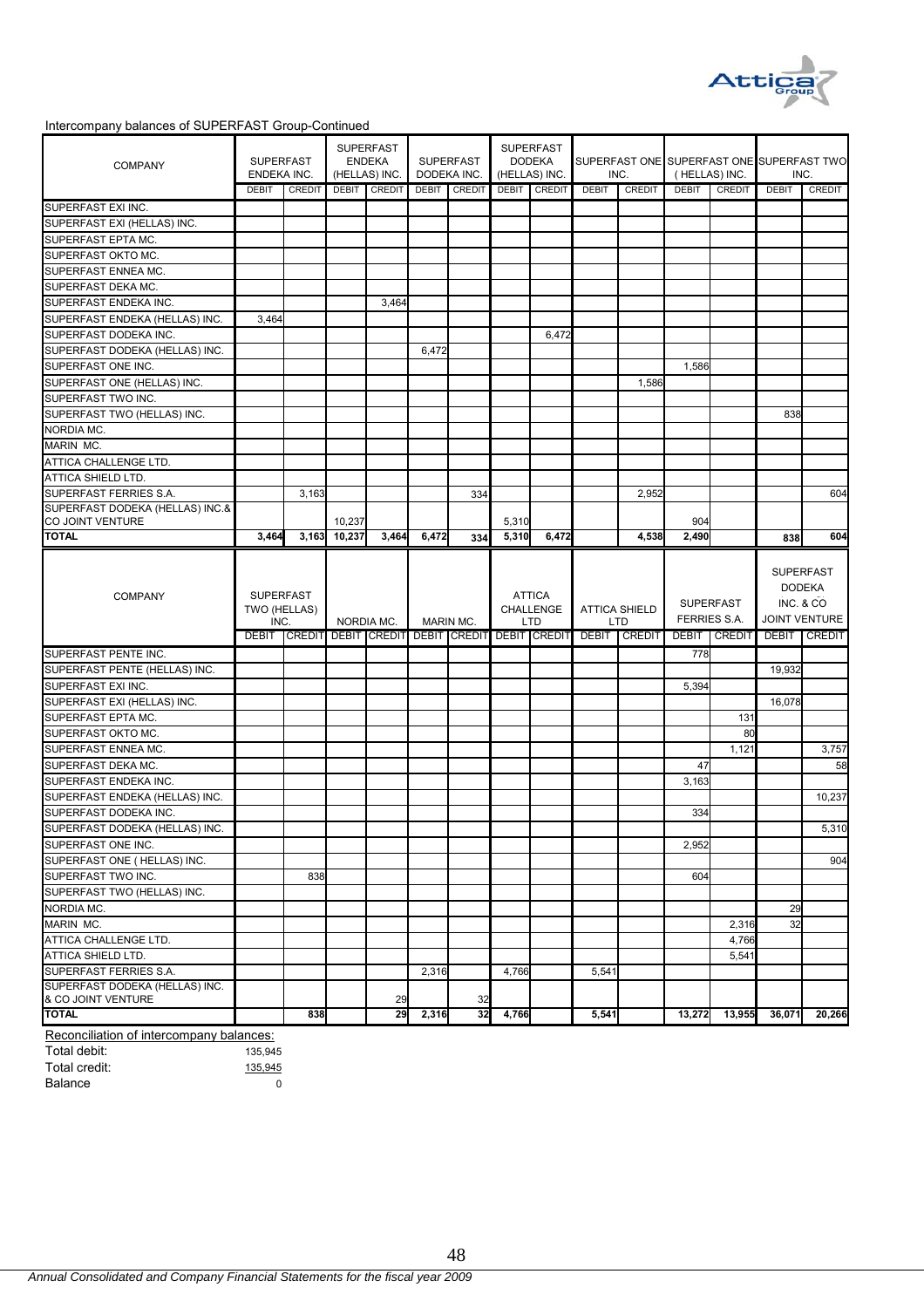

# **Intercompany Balances of Blue Star Group**

| <b>TOTAL</b>                           | 26,946       | 4,129                                            | 29           |                                     | 339          |                     | 359             |                                  |              |                          |
|----------------------------------------|--------------|--------------------------------------------------|--------------|-------------------------------------|--------------|---------------------|-----------------|----------------------------------|--------------|--------------------------|
| <b>BLUE ISLAND SHIPPING INC.</b>       |              |                                                  |              |                                     |              |                     |                 |                                  |              |                          |
| <b>BLUE STAR FERRIES JOINT VENTURE</b> | 26,946       |                                                  |              |                                     |              |                     |                 |                                  |              |                          |
| <b>BLUE STAR FERRIES S.A.</b>          |              | 4,119                                            | 29           |                                     | 339          |                     | 359             |                                  |              |                          |
| BLUE STAR FERRIES MARITIME S.A.        |              |                                                  |              |                                     |              |                     |                 |                                  |              |                          |
| STRINTZIS LINES SHIPPING LTD.          |              | 10                                               |              |                                     |              |                     |                 |                                  |              |                          |
| <b>WATERFRONT NAVIGATION CO.</b>       |              |                                                  |              |                                     |              |                     |                 |                                  |              |                          |
| THELMO MARINE S.A.                     |              |                                                  |              |                                     |              |                     |                 |                                  |              |                          |
|                                        |              |                                                  |              |                                     |              |                     |                 |                                  |              |                          |
|                                        | <b>DEBIT</b> | <b>CREDIT</b>                                    | <b>DEBIT</b> | <b>CREDIT</b>                       | <b>DEBIT</b> | <b>CREDIT</b>       | <b>DEBIT</b>    | <b>CREDIT</b>                    |              |                          |
| <b>COMPANY</b>                         |              | <b>BLUE STAR FERRIES</b><br><b>MARITIME S.A.</b> |              | <b>BLUE ISLAND</b><br>SHIPPING INC. |              | BLUE STAR M.C.      |                 | <b>BLUE STAR FERRIES</b><br>M.C. |              |                          |
| <b>TOTAL</b>                           | 77           |                                                  | $\mathbf{1}$ |                                     | 4,119        | 815                 | $\overline{20}$ |                                  |              | 26,946                   |
| <b>IBLUE ISLAND SHIPPING INC.</b>      |              |                                                  |              |                                     |              | 29                  |                 |                                  |              |                          |
| BLUE STAR FERRIES JOINT VENTURE        |              |                                                  |              |                                     |              |                     |                 |                                  |              |                          |
| <b>BLUE STAR FERRIES S.A.</b>          | 77           |                                                  |              |                                     |              |                     | 10 <sup>1</sup> |                                  |              |                          |
| <b>BLUE STAR FERRIES M.C.</b>          |              |                                                  |              |                                     |              | 359                 |                 |                                  |              |                          |
| BLUE STAR M.C.                         |              |                                                  |              |                                     |              | 339                 |                 |                                  |              |                          |
| BLUE STAR FERRIES MARITIME S.A.        |              |                                                  |              |                                     | 4,119        |                     | 10 <sup>1</sup> |                                  |              | 26,946                   |
| <b>STRINTZIS LINES SHIPPING LTD.</b>   |              |                                                  |              |                                     |              | 10                  |                 |                                  |              |                          |
| <b>WATERFRONT NAVIGATION CO.</b>       |              |                                                  |              |                                     |              |                     |                 |                                  |              |                          |
| THELMO MARINE S.A.                     |              |                                                  |              |                                     |              | 77                  |                 |                                  |              |                          |
|                                        | <b>DEBIT</b> | <b>CREDIT</b>                                    | <b>DEBIT</b> | <b>CREDIT</b>                       | <b>DEBIT</b> | <b>CREDIT</b>       | <b>DEBIT</b>    | <b>CREDIT</b>                    | <b>DEBIT</b> | <b>CREDIT</b>            |
| <b>COMPANY</b>                         |              | <b>MARINE S.A.</b>                               |              | NAVIGATION CO.                      |              | <b>FERRIES S.A.</b> |                 | SHIPPING LTD.                    |              | <b>JOINT VENTURE</b>     |
|                                        |              | <b>THELMO</b>                                    |              | <b>WATERFRONT</b>                   |              | <b>BLUE STAR</b>    |                 | <b>STRINTZIS LINES</b>           |              | <b>BLUE STAR FERRIES</b> |

Reconciliation of Intercompany Balances

| Total debit :  | 31.891 |
|----------------|--------|
| Total credit : | 31,891 |
| Balance        |        |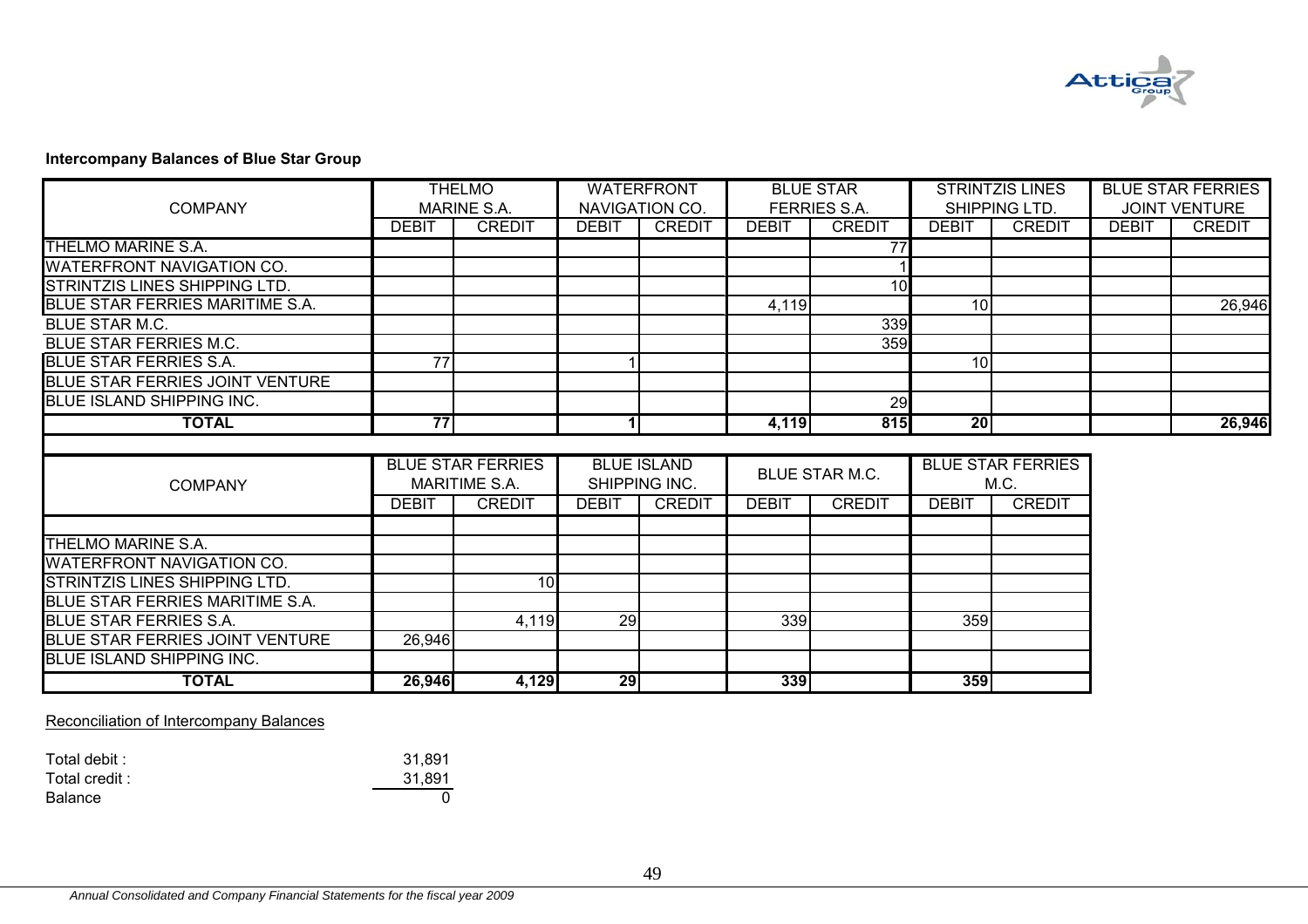

#### $\overline{a}$ **Attica Premium S.A.**

Reconciliation of intercompany balances:

|                            | 31/12/2009 |        | 31/12/2008 |        |
|----------------------------|------------|--------|------------|--------|
|                            | Debit      | Credit | Debit      | Credit |
| <b>Superfast Companies</b> |            |        |            | 4,721  |
| <b>Blue Star Companies</b> |            |        |            | 791    |
| Attica Ferries MC &        |            |        |            |        |
| Co Joint Venture           |            | 7.476  |            |        |
| Attica Holdings S.A.       |            |        |            |        |
|                            |            | 7.476  |            | 5.512  |
|                            |            |        |            |        |

Sales to associated companies:

|                            | 31/12/2009 | 31/12/2008 |       |           |
|----------------------------|------------|------------|-------|-----------|
|                            | Sales      | Purchases  | Sales | Purchases |
| <b>Superfast Companies</b> | 21         |            | 3,258 | 207       |
| <b>Blue Star Companies</b> | 5          |            | 1.045 | 14        |
| Attica Ferries MC &        |            |            |       |           |
| Co Joint Venture           | 4.927      | 173        |       |           |
| Attica Holdings S.A.       |            | 5          | 3     |           |
|                            | 4.953      | 178        | 4.306 |           |

The transactions between Attica Premium S.A. and the other companies of Attica Group have been priced with market terms.

Furthermore, there are intercompany transactions between Superfast Dodeka (Hellas) Inc. and Co Joint Venture and Blue Star Group amounting € 15,865 thousand approximately.

#### 4.1.1. Intercompany relations with other companies of MARFIN INVESTMENT GROUP

| <b>COMPANIES</b>                  | Sales |       | Purchases Receivables from | Payables to |
|-----------------------------------|-------|-------|----------------------------|-------------|
| <b>GEFSIPLOIA S.A.</b>            | 7.176 | 75    | 402                        |             |
| <b>VIVARTIA</b>                   | 89    |       |                            |             |
| S. NENDOS S.A.                    |       | 22    |                            | 7           |
| <b>HELLENIC CATERING</b>          | 74    | 120   | 4                          | 37          |
| HELLENIC FOOD SERVICE PATRON S.A. |       | 695   |                            | 120         |
| SINGULARLOGIC S.A.                |       | 131   |                            | 22          |
| SINGULARLOGIC INTERGRATOR S.A.    |       | 53    |                            | 22          |
| Y-LOGIMED                         |       | 74    |                            | 23          |
| D.S.M.S. A.E.                     |       | 3     |                            |             |
| MIG REAL ESTATE S.A.              |       | 93    | 22                         |             |
|                                   | 7,339 | 1,266 | 428                        | 231         |

# 4.1.2. Intercompany transactions between ATTICA HOLDINGS S.A. and MARFIN POPULAR BANK

|                                                              | Group        | Company    |
|--------------------------------------------------------------|--------------|------------|
|                                                              | 31/12/2009   | 31/12/2009 |
| Cash and cash equivalents<br><b>Borrowings</b><br>Receivable | 9,991<br>627 | 7,138      |
| Financial income                                             | 1,115        | 433        |
| <b>Financial expenses</b>                                    | 119          | 13         |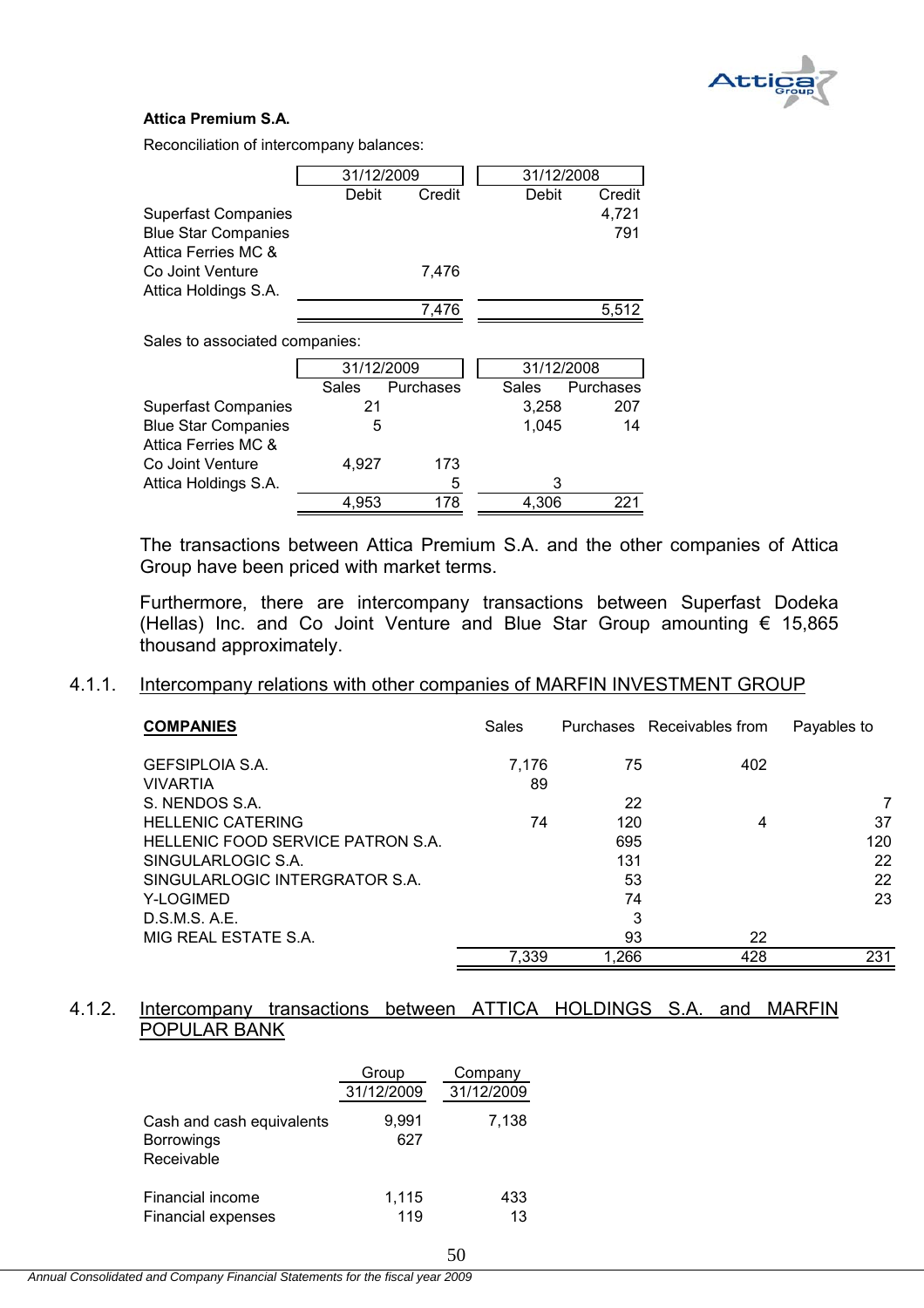

# 4.2. Participation of the members of the Board of Directors to the Board of Directors of other companies as at 31/12/2009

 a) Mr. Charalambos Paschalis, president, non-executive member of the Group, participates in the Board of Director of the 100% subsidiary Blue Star Ferries Maritime S.A.

b) Mr. Andreas Vgenopoulos, vice – president, non-executive member of the Group, is also vice – president, member, of Marfin Popular Bank Public CO LTD, member of the Board of Directors of Marfin Egnatia Bank S.A., vice – president, member, of Marfin Investment Group Holdings S.A. (MIG) and participates in the Board of Directors of a number of companies where MIG has a participation percentage and in other companies. No other business exists between these companies and Attica Holdings S.A. except from these that are presenting in the financial statements (see paragraphs 4.1.1. and 4.1.2.).

c) Mr. Petros Vettas, managing director, participates in the Board of Directors of all the companies of the Group and is also president of Sivet Holding INC and Bariba Corporation. Mr. Petros Vettas is also member of the Board of Directors of Capes Investment Corporation. The above companies are not related to the Group.

d) Mr. Michael Sakelis, executive member, participates in the Board of Directors of all the companies of the Group and is also member of Greek Shipowners' Association for Passenger Ships.

e) Mr. Spiros Paschalis, executive member, participates in the Board of Directors of all the companies of the Group.

f) Mr. Markos Foros, non-executive member, participates in the Board of MIG, Marfin Popular Bank Public CO LTD and Marfin Egnatia Bank S.A. Mr. Markos Foros, is also member of the Board of Directors of a number of companies where no other business exists between them and Attica Group except from these that are presenting in the financial statements (see paragraphs 4.1.1. and 4.1.2.).

g) Mrs. Areti Souvatzoglou, non-executive member, participates in the Board of Directors of a number of companies where MIG has a participation percentage.

h) Mr. Theofilos-Aristeidis Priovolos, non-executive member, is member of the Board of Directors of maritime and other companies. No other business exists between these companies and Attica Holdings S.A. except from these that are presenting in the financial statements (see paragraphs 4.1.1. and 4.1.2.).

i) Mr. Alexandros Edipidis, independent, non-executive member, participates in the Board of Directors of Marfin Investment Group, Hygeia S.A. and Kontias S.A. except from these that are presenting in the financial statements (see paragraphs 4.1.1. and 4.1.2.).

# 4.3. Guarantees

 The parent company has guaranteed to lending banks the repayment of loans of the Superfast and Blue Star vessels amounting  $\epsilon$  205,953 thousand and  $\epsilon$  200,000 thousand respectively.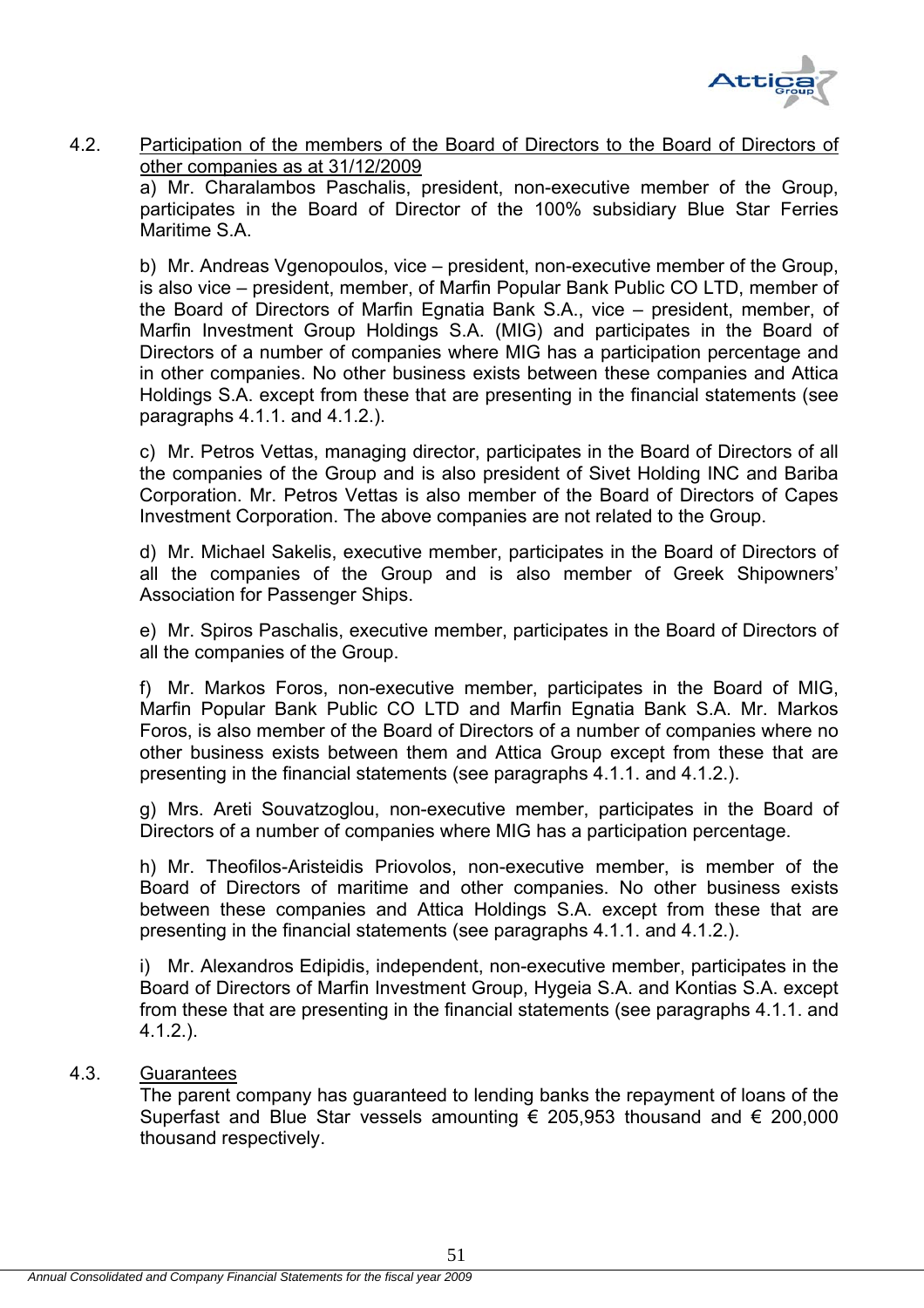

# 4.4. Board of Directors and Executive Directors' Fees

|                                                | 31/12/2009 | 31/12/2008 |
|------------------------------------------------|------------|------------|
| Salaries & other employees benefits            | 3,230      | 3,012      |
| Social security costs                          | 268        | 228        |
| B.O.D. Remuneration (fiscal years 2007 - 2006) |            | 401        |
| <b>Termination benefits</b>                    |            |            |
| Share-based payments                           |            |            |
| Total                                          | 3,498      | 3,641      |
|                                                | 31/12/2009 | 31/12/2008 |
| Number of key management personnel             | 14         | 14         |

During the fiscal year 2009 will not be paid any Board of Directors' fees. Key management personnel are those persons having authority and responsibility for planning, directing and controlling the activities of the entity, directly or indirectly, including any director (whether executive or otherwise) of that entity.

## **5. Financial statements analysis**

The figures of the period  $1/1$  – 31/12/2009 are not fully comparable with the corresponding figures of continuing operations of the previous year because:

- a) the vessel Blue Star 1 operated in North Sea during the whole course of the fiscal year 2008, while in the present period is deployed in the Greek Market.
- b) as of 12th March, 2009, Superfast XII, which is rerouted from the Greece-Italy routes, commenced trading between Piraeus and Herakleion, Crete.
- c) As of  $10^{th}$  October 2008 Superfast I began its deployment in the Patras Igoumenitsa – Bari route,
- d) As of  $4<sup>th</sup>$  October 2009 the newly-built Superfast II began its deployment in the Patras – Igoumenitsa – Bari route while Blue Horizon has been redeployed in the Piraeus - Dodekanese route.
- e) The sold RoRo vessels below, are not deployed in the fiscal year 2009, while within the fiscal year 2008 have been deployed in the first half as follows: RoRo Marin 1/1-7/2/2008 RoRo Nordia 1/1-31/3/2008 RoRo Challenge until February 2008 RoRo Shield until February 2008

# 5.1. Revenue Analysis and Geographical Segment Report

The Group has decided to provide information based on the geographical segmentation of its operations.

The Group operates in the Greek Domestic Routes and in Adriatic Sea The Group's vessels provide transportation services to passengers, private vehicles and freight.

Segments related with IFRS 8 are the same with the segments required of IAS 14 and due to the fact that there was no change in the accounting policies, there is no effect in geographical segment report.

#### **Seasonality**

The Group's sales are highly seasonal. The highest traffic for passengers and vehicles is observed during the months July, August and September while the lowest traffic for passengers and vehicles is observed between November and February. On the other hand, freight sales are not affected significantly by seasonality.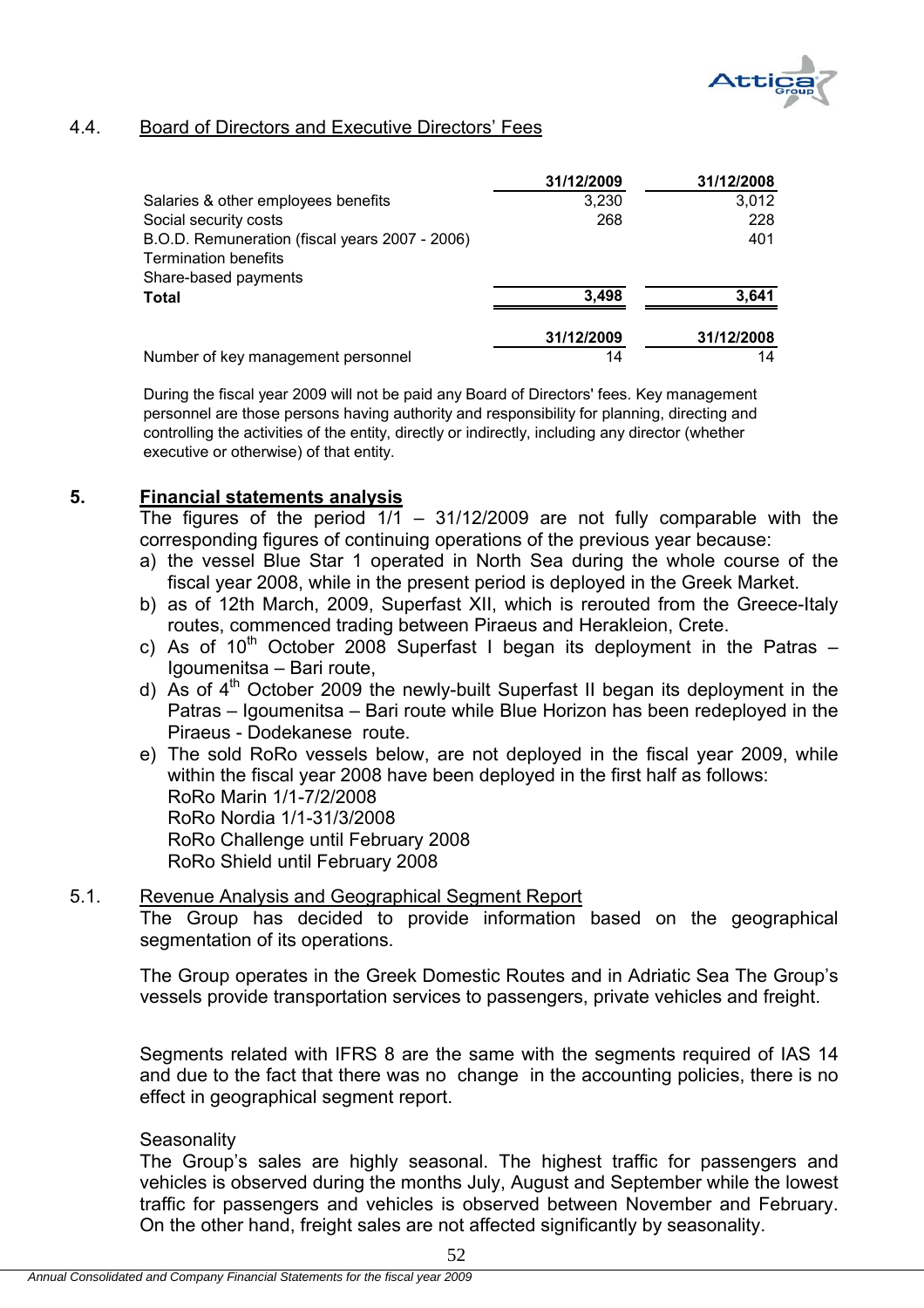

The Company, as a holding company, does not have any sales activity and for this reason there is no revenue analysis by geographical segment.

The consolidated results and other information per segment for the period 1/1 – 31/12/2009 are as follows: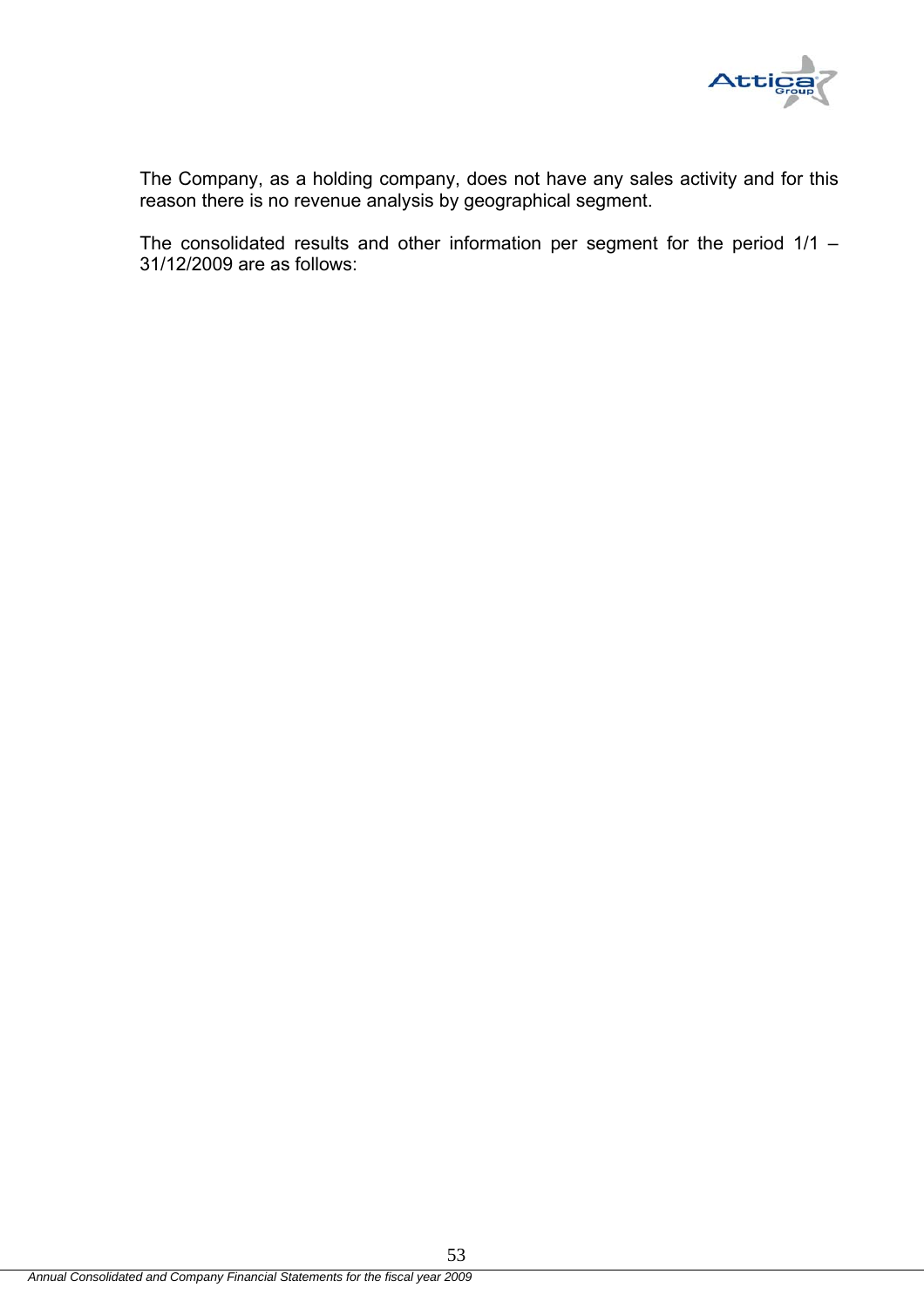

|                                                                   | <b>GROUP</b>       |                        |          |                        |
|-------------------------------------------------------------------|--------------------|------------------------|----------|------------------------|
|                                                                   |                    | 1/1-31/12/2009         |          |                        |
| <b>Geographical Segment</b>                                       | Domestic<br>Routes | <b>Adriatic Sea</b>    | Other*   | Total                  |
| Fares                                                             | 150,264            | 122,753                |          | 273,017                |
| <b>On-board Sales</b>                                             | 10,756             | 18,125                 |          | 28,881                 |
| Travel Agency Services (Intersector Sales)                        |                    |                        | 5,077    | 5,077                  |
| <b>Intersector Sales Write-offs</b>                               |                    |                        | $-4,497$ | $-4,497$               |
| <b>Total Revenue</b>                                              | 161,020            | 140,878                | 580      | 302,478                |
| <b>Operating Expenses</b>                                         | $-119,118$         | $-126,699$             | $-366$   | $-246,183$             |
| Management & Distribution Expenses                                | $-30,004$          | $-24,034$              | $-2,608$ | $-56,646$              |
| Other revenue / expenses                                          | 707                | 136                    | 172      | 1,015                  |
| Earnings before taxes, investing and financial results            | 12,605             | $-9,719$               | $-2,222$ | 664                    |
| <b>Financial results</b>                                          | $-6,725$           | $-11,484$              | $-2.801$ | $-21,010$              |
| Earnings before taxes, investing and financial results,           |                    |                        |          |                        |
| depreciation and amortization                                     | 27,915             | 3,256                  | $-2,100$ | 29,071                 |
| Profit/Loss before Taxes                                          | 5,880              | $-24,737$              | $-5,023$ | $-23,880$              |
| Income taxes                                                      | $-99$              | $-477$                 | $-2,992$ | $-3,568$               |
| <b>Profit/Loss after Taxes</b>                                    | 5,781              | $-25,214$              | $-8,015$ | $-27,448$              |
| Property, plant & equipment                                       |                    |                        |          |                        |
| Vessels' Book Value at 01/01                                      | 212,728            | 526,322                |          | 739,050                |
| Improvements / Additions                                          | 665                | 1,879                  |          | 2,544                  |
| Vessels' redeployment                                             | 189,269            | $-189,269$             |          |                        |
| Vessel acquisitions in the present period                         |                    | 76,000                 |          | 76,000                 |
| Non-current assets classified as held for sale                    | $-16,270$          | $-81,500$<br>$-13,261$ |          | $-81,500$<br>$-29,531$ |
| Depreciation for the Period<br>Net Book Value of vessels at 31/12 | 386,392            | 320,171                |          | 706,563                |
| Other tangible Assets**                                           | 1,339              | 1,300                  | 28,852   | 31,491                 |
| <b>Total Net Fixed Assets</b>                                     | 387,731            | 321,471                | 28,852   | 738,054                |
| Long-term and Short-term liabilities                              | 186,833            | 176,124                | 559      | 363,516                |
| Customer geographic distribution                                  |                    |                        |          |                        |
| Greece                                                            | 261,578            |                        |          |                        |
| Europe                                                            | 40,796             |                        |          |                        |
| Third countries                                                   | 104                |                        |          |                        |
| <b>Total Fares &amp; Travel Agency Services</b>                   | 302,478            |                        |          |                        |

Engineering Co. Ltd. (DSME), Korea. prepayment for the building of two new car-passenger ferries at Daewoo Shipbuilding and Marine \* The column "Other" includes the parent company and the 100% subsidiary ATTICA PREMIUM S.A. \*\* The row "Other tangible Assets" and the column "Other" include the amount € 25,942 thousand as a

| Agreements sheet of Assets and Liabilities at 31/12/2009 |  |  |
|----------------------------------------------------------|--|--|
|----------------------------------------------------------|--|--|

| Net Book Value of vessels            | €738,054 |
|--------------------------------------|----------|
| <b>Unallocated Assets</b>            | €189,938 |
| <b>Total Assets</b>                  | €927,992 |
| Long-term and Short-term liabilities | €363,516 |
| <b>Unallocated Liabilities</b>       | € 93,427 |
| <b>Total Liabilities</b>             | €456,943 |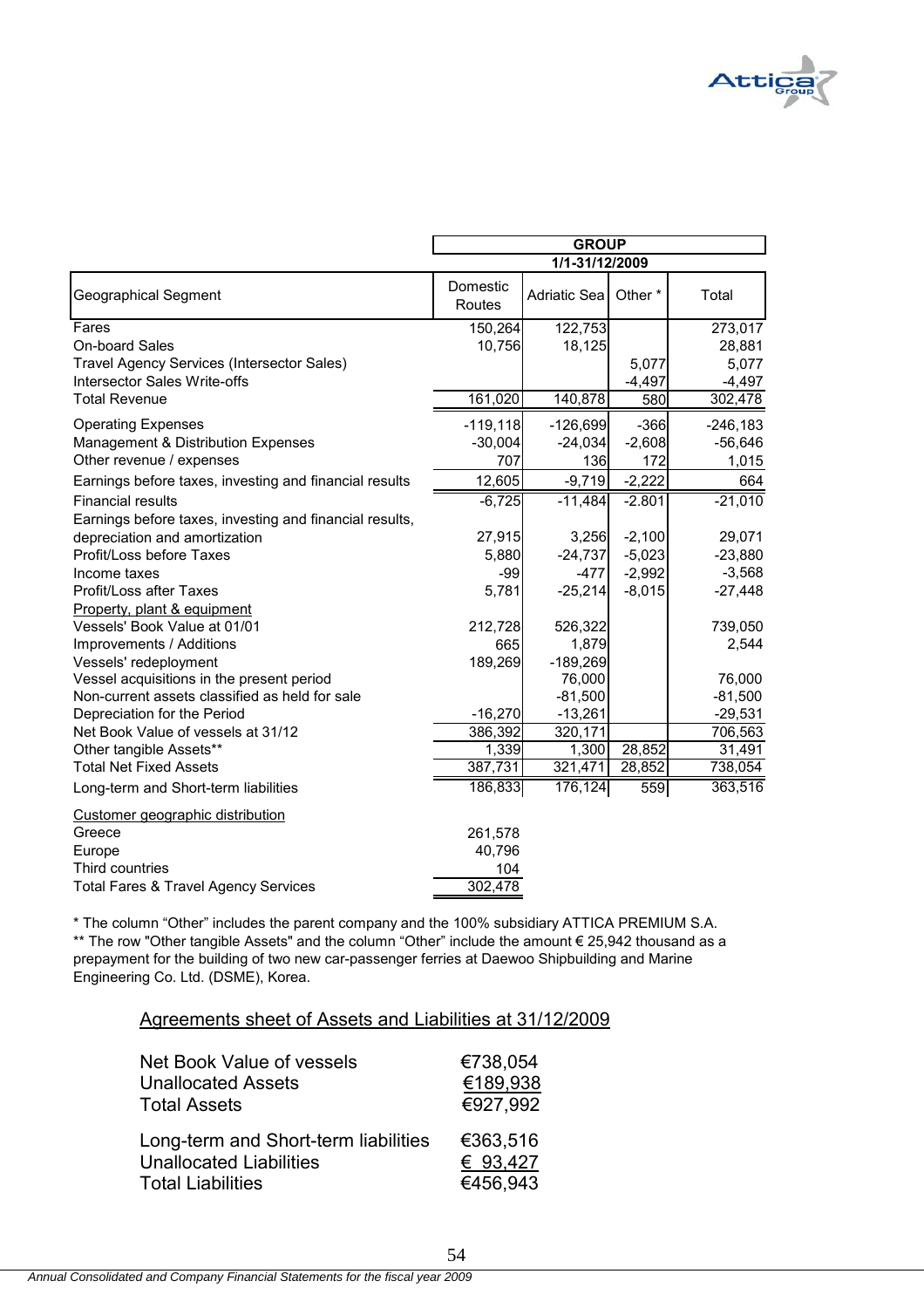

Revenue from Fares in Domestic routes includes the grants received for public services performed under contracts with the Ministry of Mercantile Marine and the Ministry of Aegean and Island Policy amounting  $\epsilon$  8,817 thousand for the period 1/1  $-31/12/2009$  and € 5,428 thousand for the period  $1/1 - 31/12/2008$ .

There are no transactions related to income and expenses between segments.

The vessels' values represent the tangible assets in the geographical segments where the vessels operate in.

The consolidated results and other information per segment for the period 1/1 – 31/12/2008 are as follows:

|                                                         | <b>GROUP</b> |                |                |                    |            |
|---------------------------------------------------------|--------------|----------------|----------------|--------------------|------------|
|                                                         |              |                | 1/1-31/12/2008 |                    |            |
| <b>Geographical Segment</b>                             | Domestic     | Adriatic       | North          | Other              | Total      |
|                                                         | Routes       | Sea            | Sea            |                    |            |
| Fares                                                   | 125,857      | 146,604        | 16,718         | 2,185              | 291,364    |
| <b>On-board Sales</b>                                   | 9,598        | 22,724         | 1,127          | 5 <sup>1</sup>     | 33,454     |
| Travel Agency Services (Intersector Sales)              |              |                |                | 5,620              | 5,620      |
| Intersector Sales Write-offs                            |              |                |                | $-4,528$           | $-4,528$   |
| <b>Total Revenue</b>                                    | 135,455      | 169,328        | 17,845         | 3,282              | 325,910    |
| <b>Operating Expenses</b>                               | $-87,351$    | $-144,453$     | $-16,409$      | $-2.285$           | $-250,498$ |
| Management & Distribution Expenses                      | $-22,914$    | $-25,104$      | $-2,940$       | $-4,815$           | $-55,773$  |
| Other revenue / expenses                                | 1,380        | 306            | 10             | 16                 | 1,712      |
| Earnings before taxes, investing and financial results  | 26,570       | 77             | $-1,494$       | $-3,802$           | 21,351     |
| <b>Financial results</b>                                | $-4,179$     | $-7,564$       | $-1,733$       | 4,737              | $-8,739$   |
| Extraordinary items (vessel's disposals)                |              |                |                | 9,650              | 9,650      |
| Earnings before taxes, investing and financial results, |              |                |                |                    |            |
| depreciation and amortization                           | 36,577       | 13,881         | 868            | $-3,653$           | 47,673     |
| Profit/(Loss) before Taxes                              | 22,391       | $-7,488$       | $-3,228$       | 10,587             | 22,262     |
| Income taxes                                            | $-39$        | $-81$          | $-15$          | 135                |            |
| Profit/(Loss) after Taxes                               | 22,352       | $-7,569$       | $-3,243$       | 10,722             | 22,262     |
| Property, plant & equipment                             |              |                |                |                    |            |
| Vessels' Book Value at 1/1                              | 221,144      | 381,807        | 86,833         | 36,109             | 725,893    |
| Improvements / Additions                                | 1,114        | 205            |                |                    | 1,319      |
| Vessels' Redeployment                                   |              | 84,553         | $-84,553$      |                    |            |
| Vessel acquisitions in the present period               |              | 80,000         |                |                    | 80,000     |
| Vessels' Disposals                                      |              | $-6,768$       |                | $-36,057$          | $-42,825$  |
| Depreciation for the Period                             | $-9,530$     | $-13,475$      | $-2,280$       | $-52$              | $-25,337$  |
| Net Book Value of vessels at 31/12                      | 212,728      | 526,322        | 0              | 0                  | 739,050    |
| Other tangible Assets                                   |              | 2,905          |                | 2,764              | 5,669      |
| <b>Total Net Fixed Assets</b>                           | 212.728      | 529.227        |                | $\overline{2,}764$ | 744,719    |
| Long-term and Short-term liabilities                    |              | 98,918 295,687 | $\pmb{0}$      | 964                | 395,569    |
| Customer geographic distribution                        |              |                |                |                    |            |
| Greece                                                  | 268,511      |                |                |                    |            |
| Europe                                                  | 56,314       |                |                |                    |            |
| Third countries                                         | 1.085        |                |                |                    |            |
| <b>Total Fares &amp; Travel Agency Services</b>         | 325,910      |                |                |                    |            |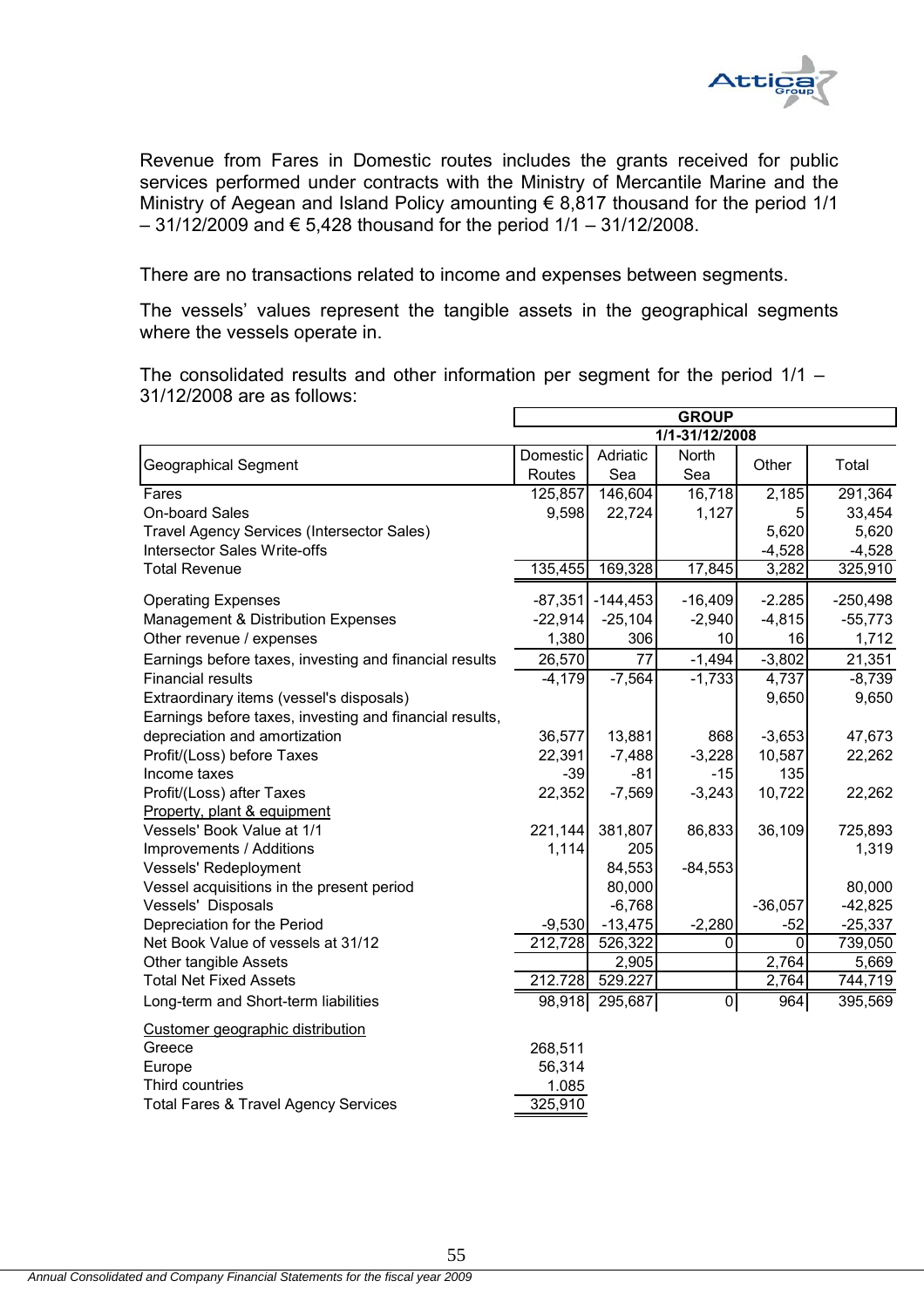

# Agreements sheet of Assets and Liabilities at 31/12/2008

| Net Book Value of vessels            | €744,719 |
|--------------------------------------|----------|
| <b>Unallocated Assets</b>            | €201,836 |
| <b>Total Assets</b>                  | €946,555 |
| Long-term and Short-term liabilities | €395,569 |
| <b>Unallocated Liabilities</b>       | € 48,154 |
| <b>Total Liabilities</b>             | €443,723 |

5.2. Cost of sales – Administrative Expenses- Distribution Expenses Below can be obtained the Cost of sales analysis, administrative expenses and distribution expenses analysis as stated in the Income Statement for the period ended 31/12 2009 and 2008.

|                                          | 31/12/2009    |                                   |                                 |              | 31/12/2008    |                                   |                                 |              |
|------------------------------------------|---------------|-----------------------------------|---------------------------------|--------------|---------------|-----------------------------------|---------------------------------|--------------|
| <b>GROUP</b>                             | Cost of sales | <b>Administrative</b><br>expenses | <b>Distribution</b><br>expenses | <b>Total</b> | Cost of sales | <b>Administrative</b><br>expenses | <b>Distribution</b><br>expenses | <b>Total</b> |
| <b>Retirement benefits</b>               |               | 351                               |                                 | 351          |               | 466                               |                                 | 466          |
| Wages and Other employee benefits        | 53,557        | 18,201                            |                                 | 71,758       | 45.994        | 17,596                            |                                 | 63,590       |
| Inventory cost                           | 6,264         |                                   |                                 | 6,264        | 7.632         |                                   |                                 | 7,632        |
| Tangible Assets depreciation             | 27,497        | 501                               |                                 | 27,998       | 25,337        | 339                               |                                 | 25,676       |
| Intangible Assets depreciation           |               | 409                               |                                 | 409          |               | 646                               |                                 | 646          |
| Third party expenses                     |               | 1,451                             |                                 | 1,451        |               | 1,737                             |                                 | 1,737        |
| Third party benefits                     |               | 470                               |                                 | 470          |               | 494                               |                                 | 494          |
| <b>Telecommunication Expenses</b>        |               | 336                               |                                 | 336          |               | 453                               |                                 | 453          |
| Operating leases rentals                 |               | 1,766                             |                                 | 1,766        |               | 2,210                             |                                 | 2,210        |
| Taxes & Duties                           |               | 32                                |                                 | 32           |               | 586                               |                                 | 586          |
| Fuels - Lubricant                        | 110,184       |                                   |                                 | 110,184      | 125,211       |                                   |                                 | 125,211      |
| Provisions                               |               |                                   | 1,531                           | 1.531        |               |                                   |                                 |              |
| Impairment of assets                     |               |                                   |                                 |              |               |                                   |                                 |              |
| Insurance                                | 3,509         | 25                                |                                 | 3,534        | 2.969         | 35                                |                                 | 3,004        |
| Repairs and maintenance                  | 25,527        | 1,225                             |                                 | 26,752       | 22,244        | 1,348                             |                                 | 23,592       |
| Other advertising and promotion expenses |               |                                   | 5,580                           | 5,580        |               |                                   | 4,190                           | 4,190        |
| Sales commission                         |               |                                   | 22,464                          | 22,464       |               |                                   | 21,696                          | 21,696       |
| Port expenses                            | 14,034        |                                   |                                 | 14,034       | 15,852        |                                   |                                 | 15,852       |
| Other expenses                           | 366           | 1,537                             | 579                             | 2,482        | 461           | 1,617                             | 2,183                           | 4,261        |
| Donations                                |               | 60                                |                                 | 60           |               | 23                                |                                 | 23           |
| transportation expenses                  |               | 128                               |                                 | 128          |               | 154                               |                                 | 154          |
| Consumables                              | 5,245         |                                   |                                 | 5,245        | 4,798         |                                   |                                 | 4.798        |
| Total costs from continuing operations   | 246,183       | 26,492                            | 30,154                          | 302,829      | 250,498       | 27,704                            | 28,069                          | 306,271      |
| Total costs from discontinued operations |               |                                   |                                 |              |               |                                   |                                 |              |
| Total                                    | 246,183       | 26,492                            | 30,154                          | 302,829      | 250,498       | 27,704                            | 28,069                          | 306,271      |

The effect of change in fuel oil prices in the income statement of the Group and the hedging risk reaction are presented in paragraph 3.1.6.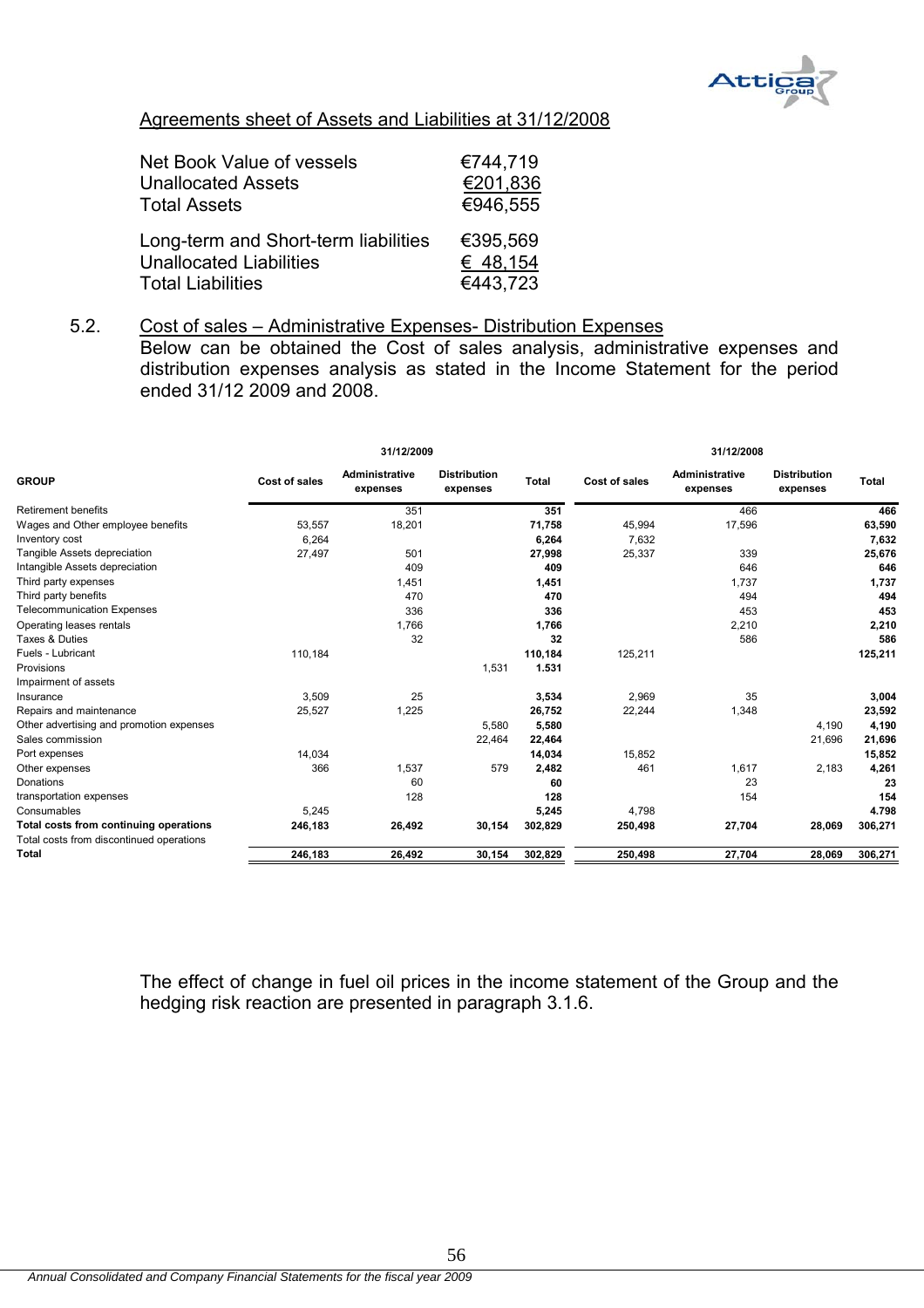

|                                          | 31/12/2009       |                                   |                                 | 31/12/2008   |                  |                            |                                 |              |
|------------------------------------------|------------------|-----------------------------------|---------------------------------|--------------|------------------|----------------------------|---------------------------------|--------------|
| <b>COPMANY</b>                           | Cost of<br>sales | <b>Administrative</b><br>expenses | <b>Distribution</b><br>expenses | <b>Total</b> | Cost of<br>sales | Administrative<br>expenses | <b>Distribution</b><br>expenses | <b>Total</b> |
| <b>Retirement benefits</b>               |                  | 15                                |                                 | 15           |                  | 16                         |                                 | 16           |
| Wages and Other employee benefits        |                  | 674                               |                                 | 674          |                  | 1,884                      |                                 | 1.884        |
| Inventory cost                           |                  |                                   |                                 |              |                  |                            |                                 |              |
| Tangible Assets depreciation             |                  | 50                                |                                 | 50           |                  | 26                         |                                 | 26           |
| Intangible Assets depreciation           |                  | 28                                |                                 | 28           |                  | 46                         |                                 | 46           |
| Third party expenses                     |                  | 345                               |                                 | 345          |                  | 617                        |                                 | 617          |
| Third party benefits                     |                  |                                   |                                 |              |                  | 13                         |                                 | 13           |
| <b>Telecommunication Expenses</b>        |                  | 9                                 |                                 | 9            |                  | 55                         |                                 | 55           |
| Operating leases rentals                 |                  | 284                               |                                 | 284          |                  | 554                        |                                 | 554          |
| Taxes & Duties                           |                  | 8                                 |                                 | 8            |                  | 586                        |                                 | 586          |
| Fuels - Lubricant                        |                  |                                   |                                 |              |                  |                            |                                 |              |
| Provisions                               |                  |                                   |                                 |              |                  |                            |                                 |              |
| Impairment of assets                     |                  |                                   |                                 |              |                  |                            |                                 |              |
| Insurance                                |                  | 1                                 |                                 |              | 3                | 2                          |                                 | 5            |
| Repairs and maintenance                  |                  | 8                                 |                                 | 8            | 93               | 78                         |                                 | 171          |
| Other advertising and promotion expenses |                  |                                   |                                 |              |                  |                            | 92                              | 92           |
| Sales commission                         |                  |                                   |                                 |              |                  |                            |                                 |              |
| Port expenses                            |                  |                                   |                                 |              | 6                |                            |                                 | 6            |
| Other expenses                           |                  | 193                               |                                 | 193          |                  | 775                        |                                 | 775          |
| Donations                                |                  |                                   |                                 |              |                  | 10                         |                                 | 10           |
| Transportation expenses                  |                  |                                   |                                 |              |                  | 14                         |                                 | 14           |
| Consumables                              |                  |                                   |                                 |              |                  |                            |                                 |              |
| Total costs from continuing operations   |                  | 1,615                             |                                 | 1,615        | 102              | 4,676                      | 92                              | 4,870        |
| Total costs from discontinued operations |                  |                                   |                                 |              |                  |                            |                                 |              |
| <b>Total</b>                             | 0                | 1,615                             | 0                               | 1,615        | 102              | 4,676                      | 92                              | 4,870        |

Cost of sales and Distribution expenses of the parent company refer to the merger's expenses of Blue Star Maritime S.A. for the period 1/7-31/12/2008.

# 5.3. Other Operating Income

Other operating income analysis can be obtained below, as stated in the Income Statement for the period ended 31/12 2009 and 2008.

|                                                     | <b>GROUP</b> |            | <b>COMPANY</b> |            |
|-----------------------------------------------------|--------------|------------|----------------|------------|
|                                                     | 31/12/2009   | 31/12/2008 | 31/12/2009     | 31/12/2008 |
| Rent income                                         | 136          |            |                |            |
| Income from Subsidies                               | 24           | 77         |                |            |
| Compensations                                       | 210          | 188        |                |            |
| Sales commission income                             |              |            |                |            |
| Income from reversal of unrealized provisions       | 645          | 1.447      | 126            | 281        |
| Reversal of provisions                              |              |            |                |            |
| Other operating income from continuing operations   | 1.015        | 1,712      | 126            | 281        |
| Other operating income from discontinued operations | <sup>0</sup> |            |                |            |
| Total other opeating income                         | 1.015        | 1.712      | 126            | 281        |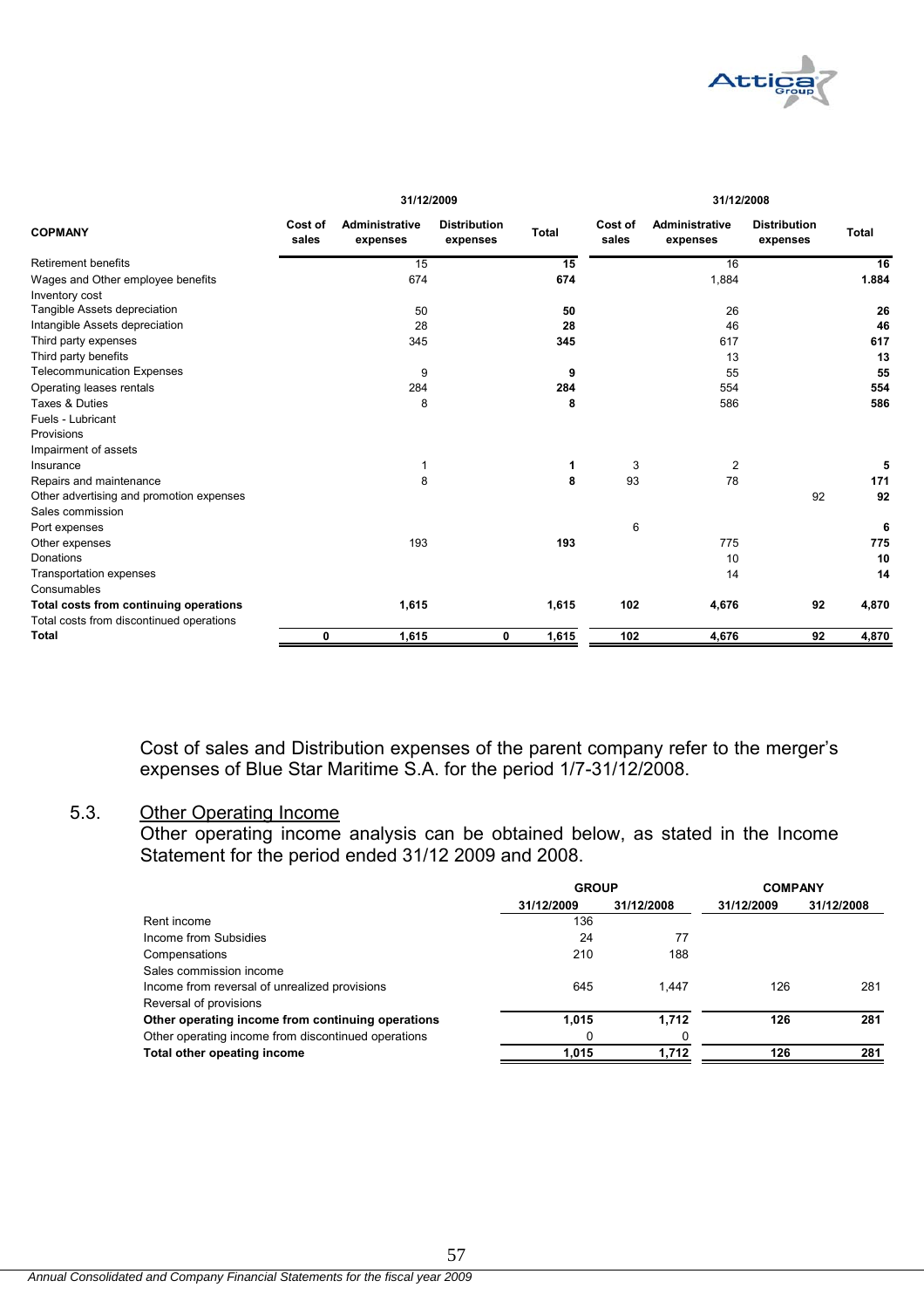

# 5.4. Other financial results

|                                                             | <b>GROUP</b> |            | <b>COMPANY</b> |            |
|-------------------------------------------------------------|--------------|------------|----------------|------------|
|                                                             | 31/12/2009   | 31/12/2008 | 31/12/2009     | 31/12/2008 |
| Fair value's measurement transfer to earnings               |              |            | $-15.873$      |            |
| Fair value of derivatives                                   |              | $-569$     |                |            |
| Derivatives:                                                |              |            |                |            |
| -Cash flow hedge (transferred in Equity)                    | $-6,440$     |            | $-4,888$       |            |
| - Results from non-hedging derivatives                      |              | 4,018      |                | 904        |
| Results from derivatives (oils)                             |              |            |                | 285        |
| Foreign exchange gains                                      | 4.460        | 8.996      | 2.182          | 3,657      |
| Foreign exchange losses                                     | $-4,253$     | $-6,749$   | $-2.440$       | $-2.624$   |
| Other financial results                                     |              |            |                |            |
| Other financial results income from continuing operations   | $-6,233$     | 5,696      | $-21,019$      | 2,222      |
| Other financial results income from discontinued operations |              |            |                |            |
| <b>Total other financial results</b>                        | $-6,233$     | 5,696      | $-21,019$      | 2,222      |

As already stated in paragraph 3.1.4., the Group has been hedged against the interest rate risk.

During 2009, the amount of loss resulting from the above hedge is  $\epsilon$  6,440 thousand.

Furthermore, Group's Income Statement includes the total amount of  $\epsilon$  5,494 thousand as cash flow hedge from derivatives and the amount of  $\epsilon$  85 thousand from exchange differences on translating foreign operations.

#### Foreign Exchange Differences

They were created from the revaluation at 31/12/2009 of the balances of the cash and cash equivalents, receivables and payables in foreign currencies.

# 5.5. Financial expenses

|                                                                          | <b>GROUP</b> |            | <b>GROUP</b> |            |
|--------------------------------------------------------------------------|--------------|------------|--------------|------------|
|                                                                          | 31/12/2009   | 31/12/2008 | 31/12/2009   | 31/12/2008 |
| Interest expenses from long-term loans                                   | 7,739        | 10,710     |              |            |
| Interest expenses from short-term loans                                  |              |            |              |            |
| Interest expenses from bonds                                             | 4,602        | 9,454      |              |            |
| Interest expenses from discount rate                                     | 3,272        |            |              |            |
| Finance charges payable under finance leases and hire purchase contracts | 46           | 50         |              | 24         |
| Interest from Bank overdraft accounts                                    |              |            |              |            |
| Charge from retirement employee benefits                                 | 117          | 77         |              | 13         |
| Commission for guaranties                                                | 60           | 10         | 13           | 3          |
| Other interest related expenses                                          | 261          | 386        | 6            | 6          |
| Interest from derivatives                                                |              |            |              |            |
| Financial expenses from continuing operations                            | 16,098       | 20,687     | 26           | 46         |
| Financial expenses from discontinued operations                          |              |            |              |            |
| <b>Total financial expenses</b>                                          | 16,098       | 20,687     | 26           | 46         |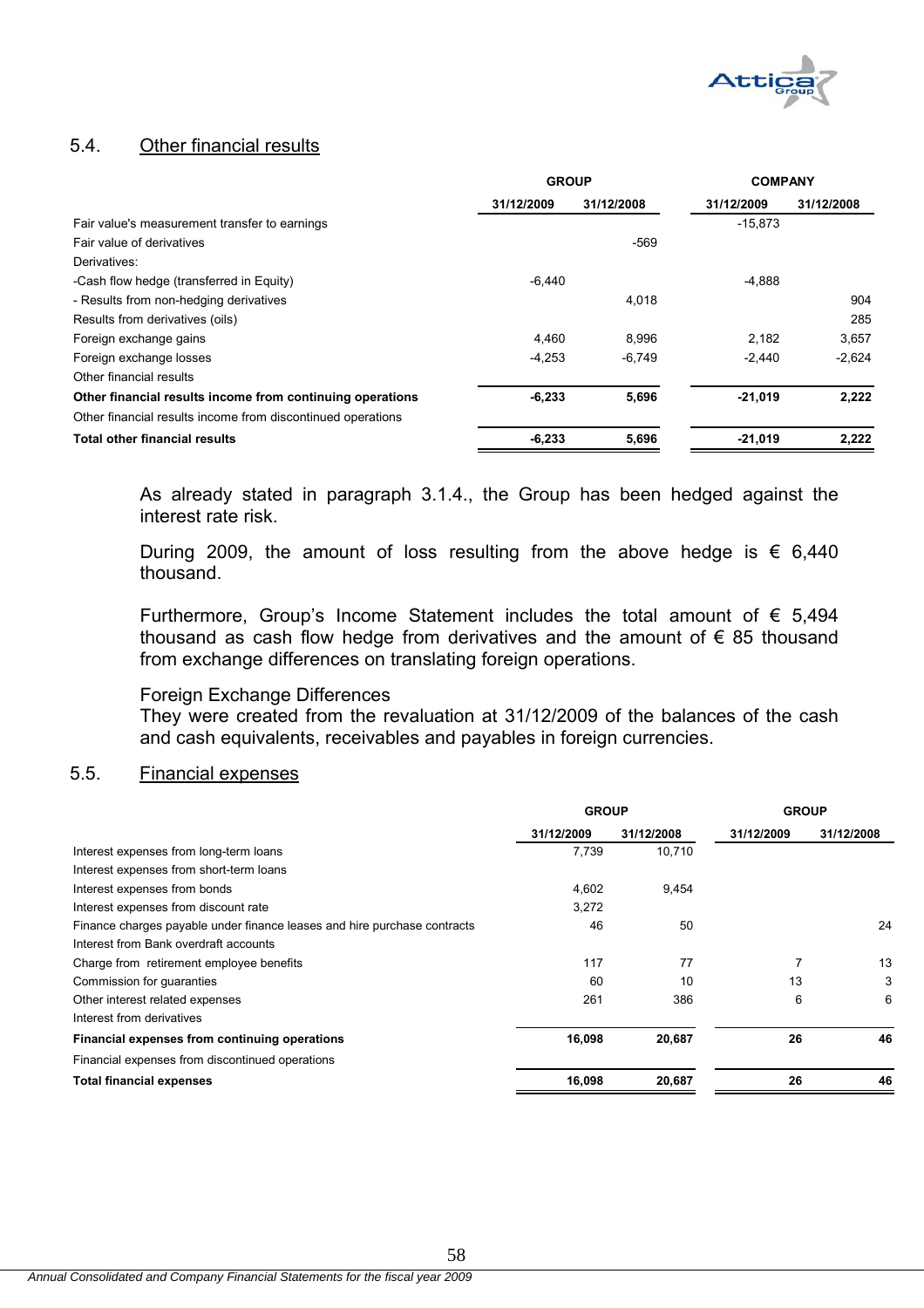

# 5.6. Financial income

|                                               | <b>GROUP</b> |            | <b>COMPANY</b> |            |
|-----------------------------------------------|--------------|------------|----------------|------------|
|                                               | 31/12/2009   | 31/12/2008 | 31/12/2009     | 31/12/2008 |
| <b>Bank interest</b>                          | 1,321        | 6,252      | 659            | 3.021      |
| Interest from Customers                       |              |            |                |            |
| Interest from Interest rate swaps             |              |            |                |            |
| Interest from derivatives                     |              |            |                |            |
| Other interest related incomes                |              |            |                |            |
| Financial income from continuing operations   | 1,321        | 6,252      | 659            | 3,021      |
| Financial income from discontinued operations | 0            | 0          | 0              | 0          |
| <b>Total financial income</b>                 | 1.321        | 6,252      | 659            | 3,021      |

## 5.7. Dividends income

The company received as dividend of fiscal year 2008:

- the amount of  $\epsilon$  11,535 thousand from its 100% subsidiary Superfast Dodeca Inc,
- the amount of  $\epsilon$  5,337 thousand from its 100% subsidiary Nordia MC,
- the amount of  $\epsilon$  18,784 thousand from its 100% subsidiary Blue Star Ferries Maritime S.A,
- the amount of  $€ 1,511$  thousand from its 100% subsidiary Attica Challenge Ltd,
- the amount of  $€ 4,400$  thousand from its 100% subsidiary Superfast Endeka Inc,
- the amount of  $\epsilon$  3,064 thousand from its 100% subsidiary Superfast Deka MC.,
- the amount of  $\epsilon$  661 thousand from its 100% subsidiary Attica Shield Ltd.

# 5.8. Profit/(Loss) from sale of tangible assets

On 16/02/2010 the Group sold the RoPax vessel Superfast V for € 81,500 thousand net value. The loss from this transaction stood at  $\epsilon$  3,533 thousand. Also, the above transaction generated for the Group additional cash of € 38,798 thousand.

# 5.9. Income taxes

Special taxation policies apply on the Group's profits. Consequently, it is believed that the following analysis provides a better understanding of the income taxes.

|                                      | <b>GROUP</b> |            | <b>COMPANY</b> |            |
|--------------------------------------|--------------|------------|----------------|------------|
|                                      | 31/12/2009   | 31/12/2008 | 31/12/2009     | 31/12/2008 |
| Dividend distribution Tax            | 450          | 26         | 327            |            |
| Property Tax                         |              |            |                |            |
| Tax according to Law 27/75           | 99           | 136        |                |            |
| Provision for unaudited fiscal years |              | $-31$      |                |            |
| Taxes charged from the taxation      |              |            |                |            |
| audit                                | 98           |            | 35             |            |
| Special lump sum contribution L.     |              |            |                |            |
| 3808/2009                            | 2,922        |            | 2,625          |            |
| Deferred tax expense                 |              | -131       |                |            |
| <b>Total</b>                         | 3,569        | 0          | 2,987          |            |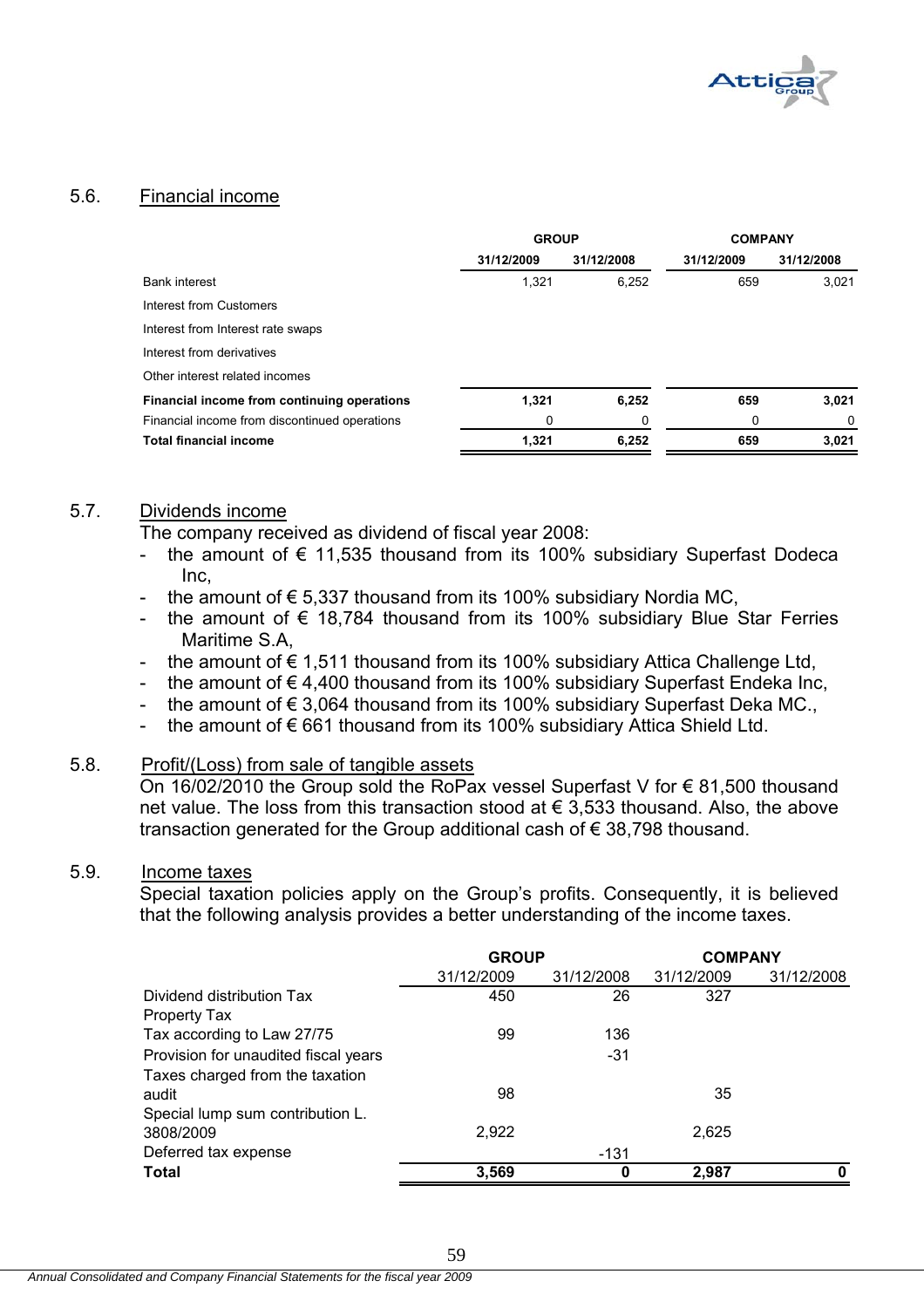

A comparison between the annual tax rates is not possible, because, as already stated in paragraph 2.16, the income tax is related to the profits that do not stem from the shipping operation. The Group uses different depreciation policies from those that the tax law determines. This differentiation does not create any deferred tax receivable or liability due to the fact that most of the Group's subsidiaries operate exclusively in passenger shipping.

The above amounts include the special lump sum contribution L.3808/2009.

The first quarter of 2009 the parent company has been audited by tax authorities until the fiscal year 2007. From the above taxation audit there no additional amount.

All the companies included in the consolidation of Superfast Group have been audited by tax authorities until the fiscal year 2006.

All the companies included in the consolidation of Blue Star Group has been audited by tax authorities until the fiscal year 2007. The only exception to the above is the subsidiary company Blue Star Ferries S.A. which has been audited by tax authorities until the fiscal year 2008 and the total taxes charged amount € 82 thousand.

The subsidiary company Attica Premium S.A. has been audited by tax authorities until the fiscal year 2005.

The subsidiaries of ATTICA HOLDINGS S.A. have already made a tax provision of  $\epsilon$ 143 thousand for the unaudited fiscal years. The parent company has made a tax provision of  $\epsilon$  20 thousand. For the subsidiaries registered outside the European Union, which do not have an establishment in Greece, there is no obligation for taxation audit.

#### 5.10. Earning per share – basic

Earning per share – basic are calculated by dividing the profit or loss attributable to shareholders of the parent company, by the weighted average number of ordinary shares in issue during the year.

| (Amounts in thousand $\epsilon$ )                                  | 2009        | 2008        |
|--------------------------------------------------------------------|-------------|-------------|
| profit / (loss) attributable to shareholders of the parent company | $-27,449$   | 22.262      |
| the weighted average number of ordinary shares                     | 141,613,700 | 123,047,553 |
| Earnings Per Share - basic (in €)                                  | $-0.1938$   | 0.1809      |

#### 5.11. Tangible assets

The vessels of the Group have been mortgaged as security of the long-term borrowings for the amount of  $\epsilon$  777,780 thousand.

There is no indication of impairment for the below-mentioned tangible assets.

The depreciation analysis can be found in following table.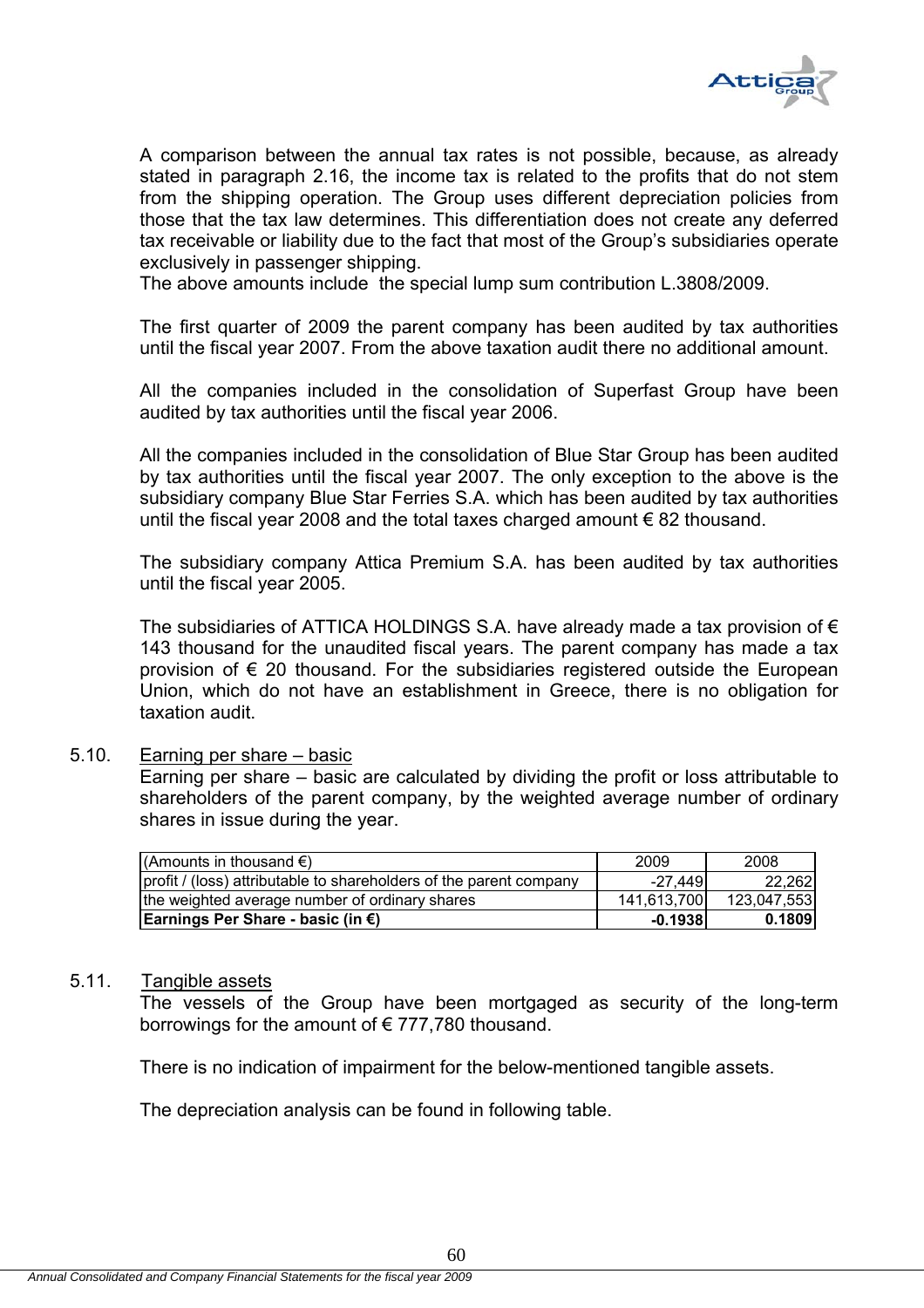

|                | <b>GROUP</b> |            | <b>COMPANY</b> |            |
|----------------|--------------|------------|----------------|------------|
|                | 31/12/2009   | 31/12/2008 | 31/12/2009     | 31/12/2008 |
| <b>Vessels</b> | 27.497       | 25.337     |                |            |
| Office         | 910          | 985        | 78             |            |
| Total          | 28,407       | 26,322     | 78             | 72         |

In tangible assets table, the figure "Additions" in the column "Vessels", refers mainly to the acquisition of the newly-built Superfast II, while in the same column the figure "Disposals" includes mainly the sold vessel Superfast V and in balance sheet of 31.12.2009 is included in the figure "Non-current assets classified as held for sale".

Furthermore, the figure "Additions" in the column "Construction in progress" refers mainly to to the prepayment for the building of two monohull-type, fast car-passenger ferries at Daewoo Shipbulding and Marine Engineering Co, Korea.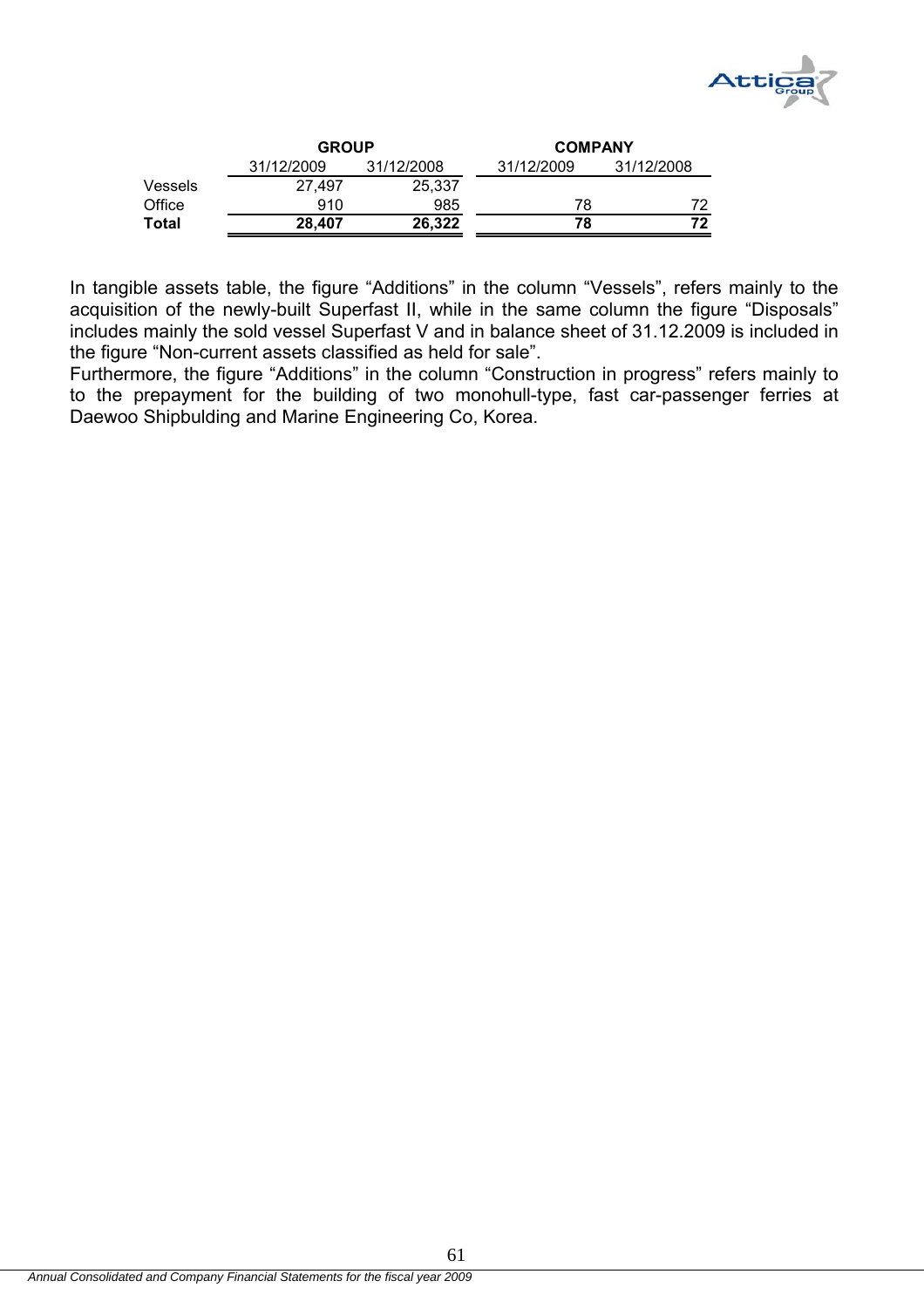

#### **GROUPTANGIBLE ASSETS**

|                                                          | <b>Vessels</b>        | Land | <b>Buildings</b>  | <b>Machinery</b> | <b>Vehicles</b> | <b>Furniture &amp;</b><br><b>Fittings</b> | <b>Construction in</b><br>progress | <b>Total</b>                       |
|----------------------------------------------------------|-----------------------|------|-------------------|------------------|-----------------|-------------------------------------------|------------------------------------|------------------------------------|
| Book value at 1/1/2008                                   | 832,601               |      | 974               |                  | 81              | 7.358                                     | 123                                | 841,137                            |
| Accumulated depreciation                                 | $-142,764$            |      | $-887$            |                  | $-29$           | $-7.002$                                  |                                    | $-150,682$                         |
| Net book value at 1/1/2008                               | 689,837               |      | 87                |                  | 52              | 356                                       | 123                                | 690,455                            |
| Additions                                                | 81,319                |      | 1,359             |                  |                 | 686                                       | 3,356                              | 86,720                             |
| <b>Disposals</b>                                         | $-8,290$              |      |                   |                  |                 | $-72$                                     |                                    | $-8,362$                           |
| Depreciation charge                                      | -25,337               |      | $-112$            |                  | $-15$           | $-212$                                    |                                    | $-25,676$                          |
| Depreciation of disposals                                | 1,522                 |      |                   |                  |                 | 61                                        |                                    | 1,583                              |
| Cost of valuation at 31/12/2008                          | 905,630               |      | 2,333             |                  | 81              | 7.972                                     | 3,479                              | 919,495                            |
| Accumulated depreciation                                 | $-166,579$            |      | $-999$            |                  | $-44$           | $-7.153$                                  |                                    | $-174,775$                         |
| Net book value at 31/12/2008                             | 739,051               |      | 1,334             |                  | 37              | 819                                       | 3,479                              | 744,720                            |
|                                                          | <b>Vessels</b>        | Land | <b>Buildings</b>  | <b>Machinery</b> | <b>Vehicles</b> | <b>Furniture &amp;</b><br><b>Fittings</b> | <b>Construction in</b><br>progress | <b>Total</b>                       |
| Cost of valuation at 1/1/2009                            | 905,630               |      | 2,333             |                  | 81              | 7,972                                     | 3,479                              | 919,495                            |
| Accumulated depreciation                                 |                       |      |                   |                  |                 |                                           |                                    |                                    |
|                                                          | -166,579              |      | -999              |                  | -44             | $-7,153$                                  |                                    | $-174,775$                         |
| Net Book Value at 1/1/2009                               | 739,051               |      | 1.334             |                  | 37              | 819                                       | 3.479                              |                                    |
| Additions                                                | 78,544                |      | 162               |                  |                 | 219                                       | 25,942                             | 104,867                            |
| Assets classified as held for sale                       | $-108,928$            |      |                   |                  |                 |                                           |                                    |                                    |
| <b>Reclassifications</b>                                 |                       |      |                   |                  |                 |                                           |                                    |                                    |
| Depreciation charge                                      | -27,497               |      | $-215$            |                  | $-15$           | $-272$                                    |                                    | 744,720<br>$-108,928$<br>$-27,999$ |
| Assets classified as held for sale                       |                       |      |                   |                  |                 |                                           |                                    |                                    |
| (depreciation)                                           | 25,394                |      |                   |                  |                 |                                           |                                    | 25,394                             |
| Cost of valuation at 31/12/2009                          | 875,246               |      | 2,495             |                  | 81              | 8,191                                     | 29,421                             | 915,4340                           |
| Accumulated depreciation<br>Net book value at 31/12/2009 | $-168,682$<br>706,564 |      | $-1,214$<br>1,281 |                  | $-59$<br>22     | $-7.425$<br>766                           | 29,421                             | $-177,380$<br>738,055              |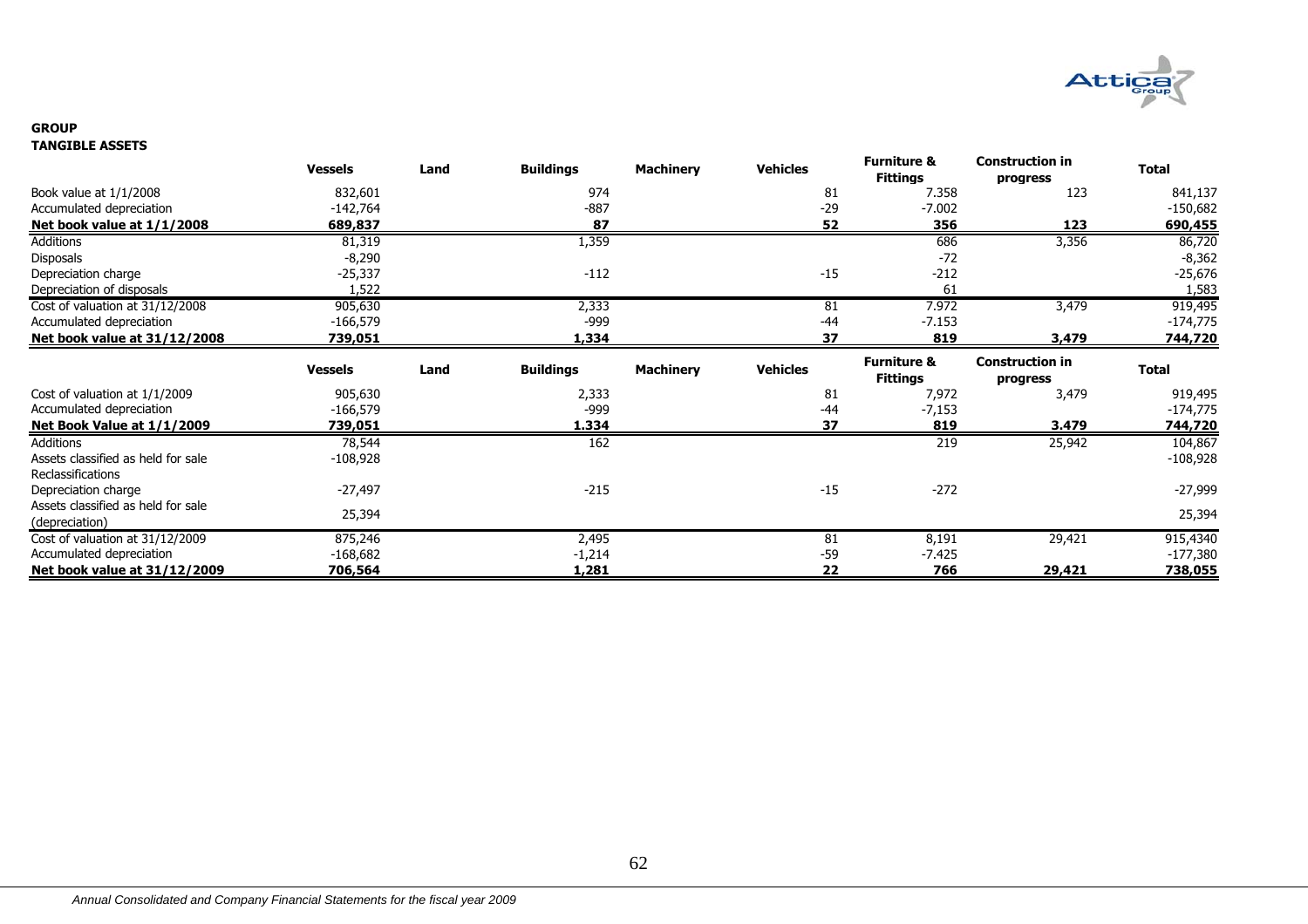

#### **COMPANYTANGIBLE ASSETS**

|                                            | <b>Vessels</b> | Land | <b>Buildings</b> | <b>Machinery</b> | <b>Vehicles</b> | <b>Furniture &amp;</b><br><b>Fittings</b> | <b>Construction in</b><br>progress | <b>Total</b> |
|--------------------------------------------|----------------|------|------------------|------------------|-----------------|-------------------------------------------|------------------------------------|--------------|
| Book value at 1/1/2008                     |                |      |                  |                  | 6               | 84                                        |                                    | 90           |
| Accumulated depreciation                   |                |      |                  |                  | -6              | $-79$                                     |                                    | $-85$        |
| Net book value at 1/1/2008                 |                |      |                  |                  |                 |                                           |                                    | 5            |
| <b>Additions</b>                           |                |      | 24               |                  |                 | 199                                       |                                    | 223          |
| Acquisitions through business combinations |                |      |                  |                  | 28              | 134                                       |                                    | 162          |
| Disposals                                  |                |      |                  |                  | $-12$           | $-134$                                    |                                    | $-146$       |
| Depreciation charge                        |                |      | $-1$             |                  | -3              | $-22$                                     |                                    | $-26$        |
| Depreciation of disposals                  |                |      |                  |                  | -9              | $-63$                                     |                                    | $-72$        |
| Depreciation of acquisitions               |                |      |                  |                  |                 | 76                                        |                                    | 81           |
| Cost of valuation at 30/6/2008             |                |      | 24               |                  | $\overline{22}$ | 283                                       |                                    | 329          |
| Accumulated depreciation                   |                |      | -1               |                  | $-13$           | $-88$                                     |                                    | $-102$       |
| Net book value at 31/12/2008               |                |      | フマ               |                  |                 | 195                                       |                                    | 227          |
|                                            | <b>Vessels</b> | Land | <b>Buildings</b> | <b>Machinery</b> | <b>Vehicles</b> | <b>Furniture &amp;</b><br><b>Fittings</b> | <b>Construction in</b><br>progress | <b>Total</b> |
| Cost of valuation at 1/1/2009              |                |      | 24               | 0                | 22              | 283                                       |                                    | 329          |
| Accumulated depreciation                   |                |      | -1               |                  | $-13$           | $-88$                                     |                                    | $-102$       |
| Net Book Value at 1/1/2009                 |                |      | 23               |                  | q               | 195                                       |                                    | <u>227</u>   |
| <b>Additions</b>                           |                |      | 95               |                  |                 |                                           |                                    | 95           |
| Disposals                                  |                |      | $-5$             |                  | $-3$            | $-42$                                     |                                    | $-50$        |
| Reclassifications                          |                |      |                  |                  |                 |                                           |                                    |              |
| Depreciation charge                        |                |      |                  |                  |                 |                                           |                                    |              |
| Depreciation of disposals                  |                |      |                  |                  |                 |                                           |                                    |              |
| Cost of valuation at 31/12/2009            |                |      | 119              |                  | $\overline{22}$ | 283                                       |                                    | 424          |
| Accumulated depreciation                   |                |      | -6               |                  | $-16$           | $-130$                                    |                                    | $-152$       |
| Net book value at 31/12/2009               |                |      | 113              |                  | 6               | 153                                       |                                    | <u>272</u>   |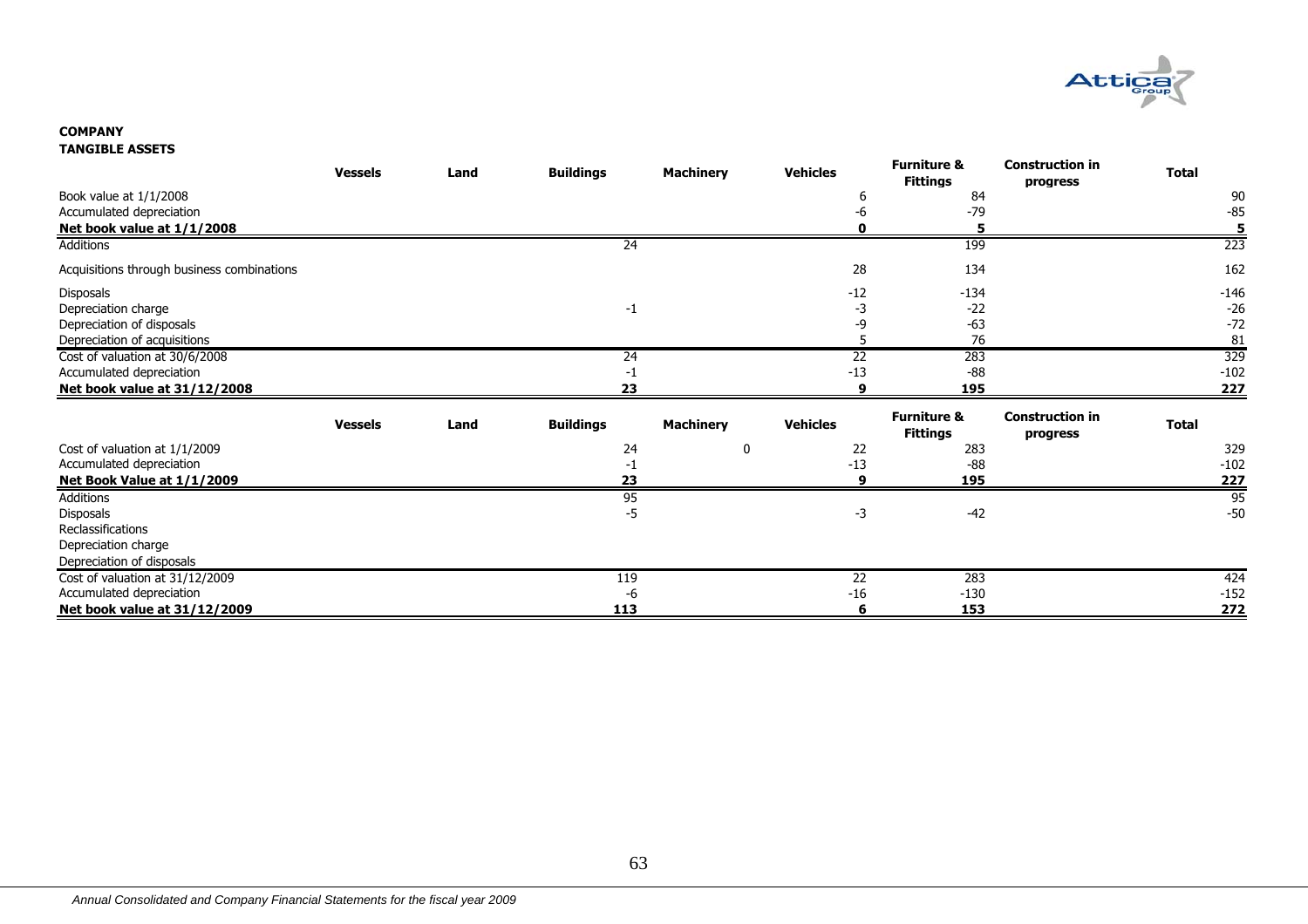

#### **GROUP**

**Tangible assets (held under Finance Lease)**

|                                 | <b>Vessels</b> | Land | <b>Buildings</b> | <b>Vehicles</b> | <b>Furniture &amp;</b><br><b>Fittings</b> | <b>Construction in</b><br>progress | <b>Total</b> |
|---------------------------------|----------------|------|------------------|-----------------|-------------------------------------------|------------------------------------|--------------|
| <b>Book value at 1/1/2008</b>   | 784            |      |                  | 57              | 254                                       |                                    | 1.095        |
| Accumulated depreciation        | $-592$         |      |                  |                 | -203                                      |                                    | $-802$       |
| Net book value at 1/1/2008      | 192            |      |                  | 50              | 51                                        |                                    | 293          |
| Additions                       |                |      |                  |                 | 796                                       |                                    | 796          |
| Depreciation charge             | $-104$         |      |                  | $-14$           | $-35$                                     |                                    | $-153$       |
| Cost of valuation at 31/12/2008 | 784            |      |                  | 57              | 1.050                                     |                                    | 1,891        |
| Accumulated depreciation        | -696           |      |                  | $-21$           | $-238$                                    |                                    | $-955$       |
| Net book value at 31/12/2008    | 88             |      |                  | 36              | 812                                       |                                    | 936          |
|                                 | <b>Vessels</b> | Land | <b>Buildings</b> | <b>Vehicles</b> | <b>Furniture &amp;</b><br><b>Fittings</b> | <b>Construction in</b><br>progress | <b>Total</b> |
| Cost of valuation at 1/1/2009   | 784            |      |                  | 57              | 1.050                                     |                                    | 1,891        |
| Accumulated depreciation        | -696           |      |                  | $-21$           | $-238$                                    |                                    | $-955$       |
| Net Book Value at 1/1/2009      | 88             |      |                  | 36              | 812                                       |                                    | 936          |
|                                 |                |      |                  |                 |                                           |                                    |              |
| Additions                       | 70             |      |                  |                 |                                           |                                    | 70           |
| Depreciation charge             | $-70$          |      |                  | $-14$           | $-164$                                    |                                    | $-248$       |
| Cost of valuation at 31/12/2009 | 854            |      |                  | 57              | 1.050                                     |                                    | 1.961        |
| Accumulated depreciation        | -766           |      |                  | $-35$           | $-402$                                    |                                    | $-1.203$     |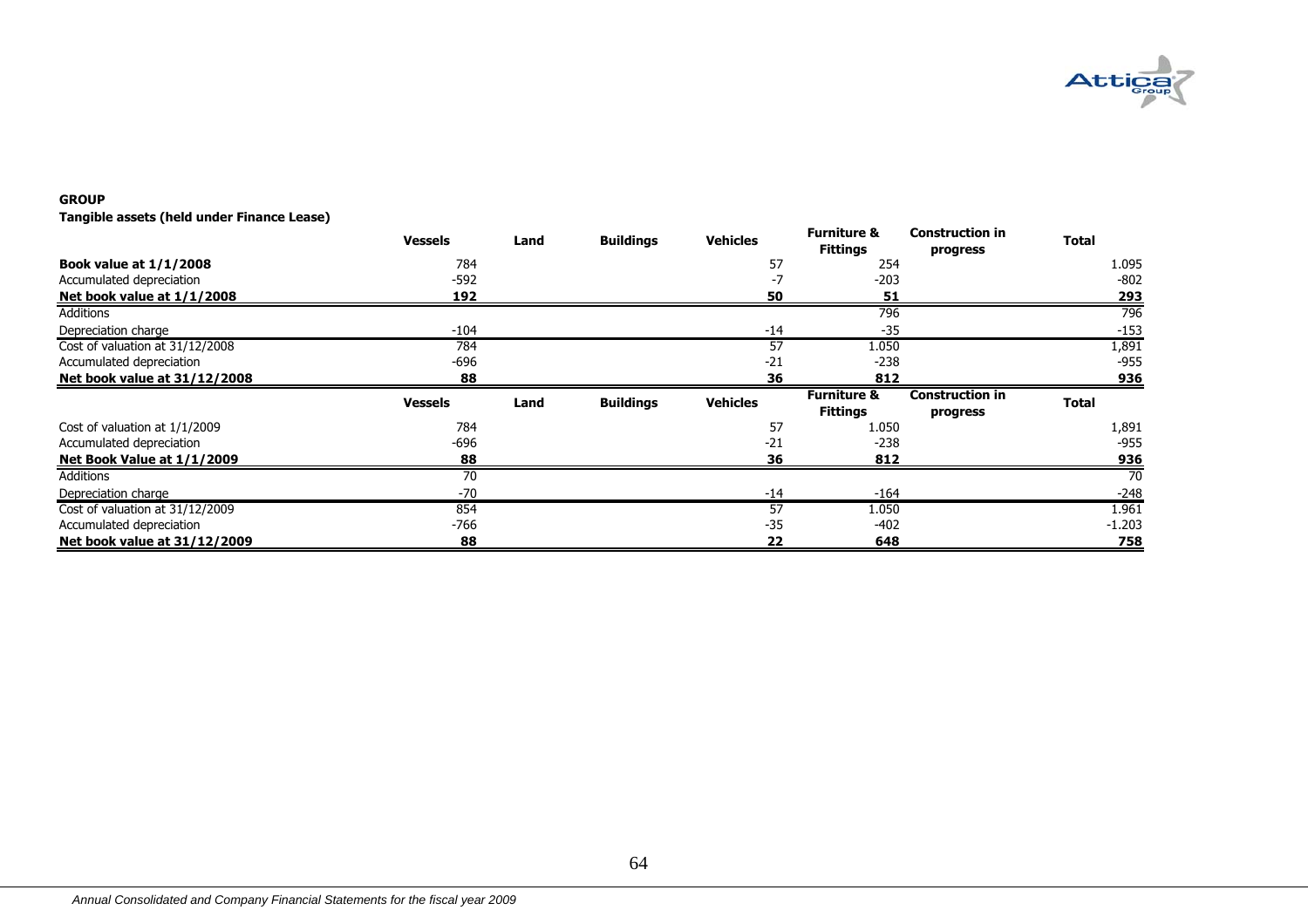

# 5.12. Intangible assets

Depreciation of disposals

Disposals

**Net book value at 31/12/2008** 

Acquisitions through business combinations

Subsidiary's accumulated depreciation Depreciation of disposals

There is no indication of impairment for the following intangible assets.

| <b>GROUP</b><br><b>Intangible assets</b>   |                   |                          |              |
|--------------------------------------------|-------------------|--------------------------|--------------|
|                                            | <b>Trademarks</b> | <b>Computer Software</b> | <b>Total</b> |
| Book value at 1/1/2008                     | 150               | 10,131                   | 10,281       |
| Accumulated depreciation                   | $-82$             | $-8.014$                 | $-8.096$     |
| Net book value at 1/1/2008                 | 68                | 2,117                    | 2,185        |
| <b>Additions</b>                           |                   | 266                      | 266          |
| <b>Disposals</b>                           |                   | $-145$                   | $-145$       |
| Depreciation charge                        | $-10$             | $-636$                   | $-646$       |
| Depreciation of disposals                  |                   | 138                      | 138          |
| Cost of valuation at 31/12/2008            | 150               | 10,252                   | 10,402       |
| Accumulated depreciation                   | $-92$             | $-8.512$                 | $-8.604$     |
| Net book value at 31/12/2008               | 58                | 1,740                    | 1,798        |
|                                            | <b>Trademarks</b> | <b>Computer Software</b> | <b>Total</b> |
| Cost of valuation at 1/1/2009              | 150               | 10,252                   | 10,402       |
| Accumulated depreciation                   | $-92$             | $-8,512$                 | $-8,604$     |
| Net Book Value at 1/1/2009                 | 58                | 1,740                    | 1,798        |
| <b>Additions</b>                           | 3                 | 203                      | 206          |
| <b>Disposals</b>                           |                   |                          |              |
| Depreciation charge                        | $-13$             | $-396$                   | $-409$       |
| Depreciation of disposals                  |                   |                          |              |
| Cost of valuation at 31/12/2009            | 153               | 10.455                   | 10,608       |
| Accumulated depreciation                   | $-105$            | $-8.908$                 | $-9.013$     |
| Net book value at 31/12/2009               | 48                | 1,547                    | 1,595        |
| <b>COMPANY</b>                             |                   |                          |              |
| <b>Intangible assets</b>                   |                   |                          |              |
|                                            | <b>Trademarks</b> | Λογισμικά<br>Προγράμματα | Σύνολα       |
| Book value at 1/1/2008                     | 9                 | 105                      | 114          |
| Accumulated depreciation                   | $-3$              | $-41$                    | $-44$        |
| Net book value at 1/1/2008                 | 6                 | 64                       | 70           |
| <b>Additions</b>                           |                   | 38                       | 38           |
| Acquisitions through business combinations | 141               | 590                      | 731          |

Disposals -552 -552 Depreciation charge -1 -45 -46

Subsidiary's accumulated depreciation -88 -207 -295 Cost of valuation at 31/12/2008 150 181 331 Accumulated depreciation 184 and 2012 184 and 2012 184 and 2012 184 and 2012 184 and 2013 184 and 2013 184 and 2013 184 and 2013 184 and 2013 184 and 2013 184 and 2013 185 and 2013 185 and 2013 186 and 2013 186 and 2013 18

Cost of valuation at 1/1/2009 150 181 331 Accumulated depreciation and the set of the set of the set of the set of the set of the set of the set of the set of the set of the set of the set of the set of the set of the set of the set of the set of the set of the se **Net Book Value at 1/1/2009** 58 58 58 59 147 Additions 3 3 3 3 3 3 3 3 4 4  $\,$  3  $\,$  3  $\,$  3  $\,$  3  $\,$  3  $\,$  3  $\,$  3  $\,$  3  $\,$  3  $\,$  3  $\,$  3  $\,$  3  $\,$  3  $\,$  3  $\,$  3  $\,$  3  $\,$  3  $\,$  3  $\,$  3  $\,$  3  $\,$  3  $\,$  3  $\,$  3  $\,$  3  $\,$  3  $\,$  3  $\,$  3  $\,$ 

Depreciation charge  $-13$  -15  $-28$ 

Cost of valuation at 31/12/2009 153 153 181 181 334 Accumulated depreciation -105 -107 -212 **Net book value at 31/12/2009 48 74 122**

**Trademarks Computer Software Total**

*Annual Consolidated and Company Financial Statements for the fiscal year 2009*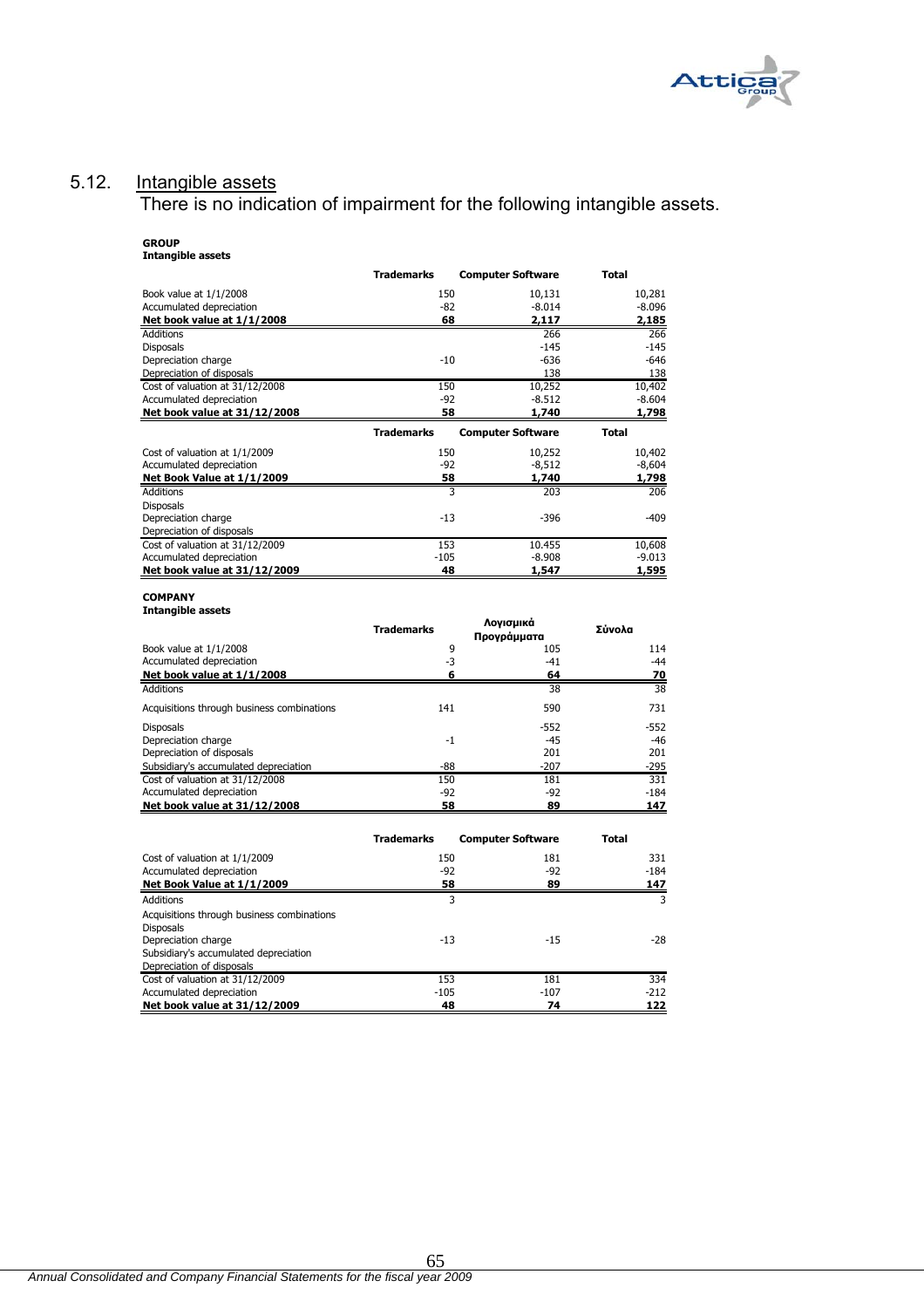

As presented above, intangible assets consist of the following assets:

- a) Trademarks, the cost of which include the cost of development and registration of the trademarks of Attica Holdings S.A., Superfast Ferries and Blue Star Ferries both in Greece and abroad.
- b) Computer software programs, the cost of which include the cost of the ticket booking systems and the cost of purchasing and developing the Group's integrated Enterprise Resource Planning system.

The most important assets acquired with finance lease as far as tangible assets are concerned include vessels' antennas and office assets. Intangible assets acquired with finance lease include mainly software programs purchased.

5.13. Investments in subsidiaries

|                                             | <b>COMPANY</b> | <b>GROUP</b> |
|---------------------------------------------|----------------|--------------|
| Initial Cost at 01.01.2008                  | 396,091        |              |
| Revaluation of investments                  |                |              |
| in subsidiaries at fair value               |                |              |
| New Initial Cost at 01.01.2008              |                |              |
| Acquisitions - Additions                    | 35,120         |              |
| Acquisitions due tomerger                   | 484.605        |              |
| Increace due to merger                      | $-306,573$     |              |
| Disposals/Write-offs                        |                |              |
| Adjustments-Impairments added to Net Equity | $-93,397$      |              |
| Revaluation of investments                  |                |              |
| in subsidiaries at fair value               |                |              |
| Adjustments-Impairments added to the Income |                |              |
| Statement                                   |                |              |
| Value at 31.12.2008                         | 515,846        |              |
| Initial Cost at 01.01.2009                  | 515,846        |              |
| Revaluation of investments                  |                |              |
| in subsidiaries at fair value               |                |              |
| New Initial Cost at 01.01.2009              |                |              |
| Acquisitions - Additions                    | 106,535        |              |
| Disposals/Write-offs                        | $-32,705$      |              |
| Adjustments-Impairments added to Net Equity | $-65, 132$     |              |
| Revaluation of investments                  |                |              |
| in subsidiaries at fair value               |                |              |
| Adjustments-Impairments added to the Income |                |              |
| Statement                                   | $-15.873$      |              |
| Value at 31.12.2009                         | 508,671        |              |

The parent company participated in the share capital increase of its 100% subsidiaries Superfast Two INC., Attica Ferries M.C., Blue Star M.C. and Blue Star Ferries M.C. with the amount of Euro 32,00 mln, Euro 48,00 mln Euro 13,30 mln. and Euro 13,25 mln. respectively.

The following table depicts the development of the investments in subsidiaries.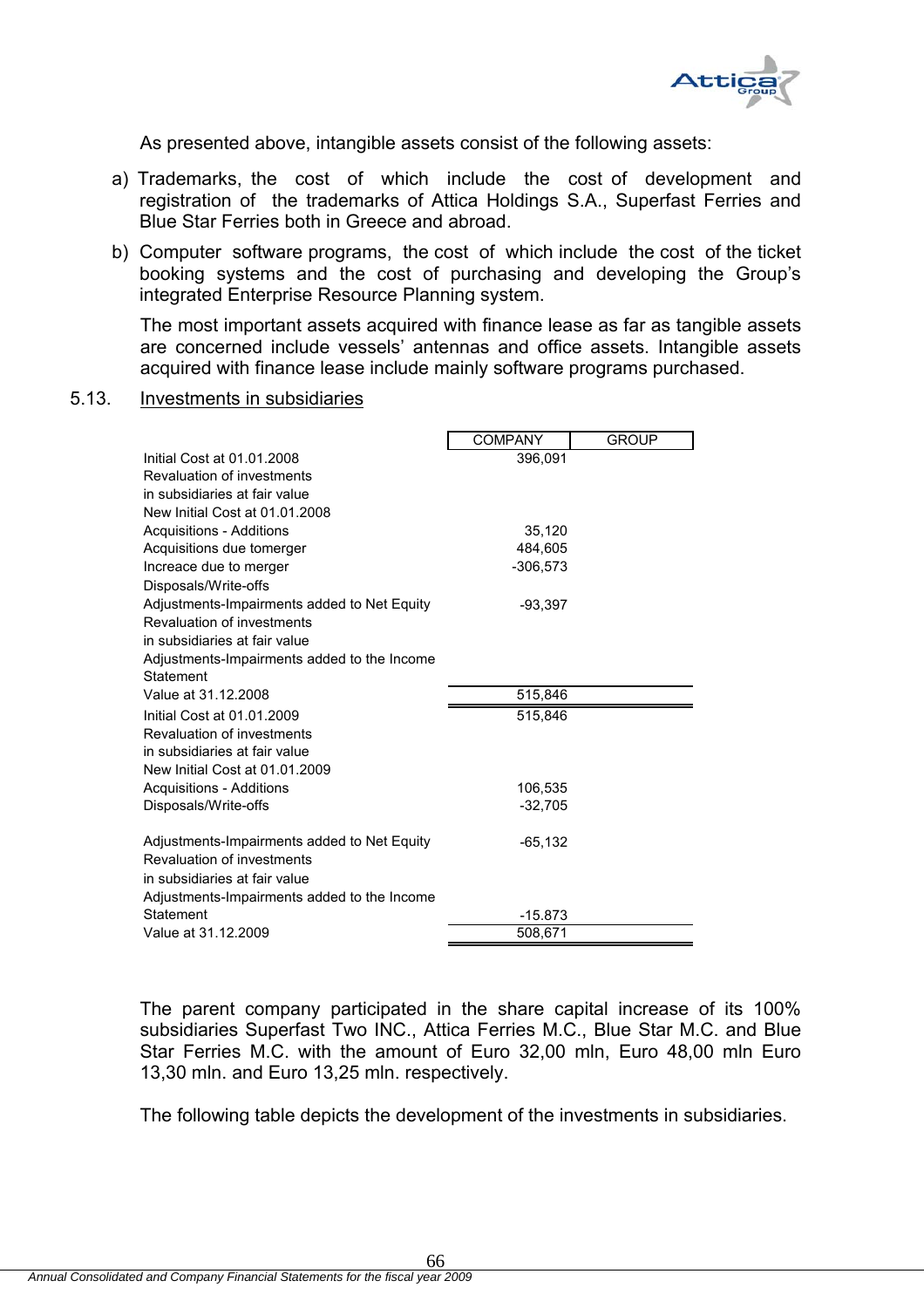

#### **Investments in subsidiaries**

|                                                     | 31/12/2009       |                                                                    |                   |                    |                           |                                                    | 31/12/2008                 |                        |                                 |                               |                            |                           |                                                    |                            |
|-----------------------------------------------------|------------------|--------------------------------------------------------------------|-------------------|--------------------|---------------------------|----------------------------------------------------|----------------------------|------------------------|---------------------------------|-------------------------------|----------------------------|---------------------------|----------------------------------------------------|----------------------------|
| Subsidiary                                          | amount           | <b>Carrying Direct Shareholding Shareholding Shareholding</b><br>% | Indirect<br>$\%$  | Total<br>%         | Country                   | Nature of<br>Relationship                          | Consolidation<br>Method    | <b>Carrying amount</b> | <b>Direct</b><br>Shareholding % | Indirect<br>Shareholding<br>% | Total<br>Shareholding<br>% | Country                   | Nature of<br>Relationship                          | Consolidation<br>Method    |
| SUPERFAST FERRIES MARITIME S.A.                     | 0.00             | 0.00%                                                              | 0.00%             | 0.00%              |                           |                                                    |                            | 0.00                   | 0.00%                           | 0.00%                         | 0.00%                      |                           |                                                    |                            |
| SUPERFAST EPTA MC.                                  | 48.68            | 100.00%                                                            | $0.00\%$          | 100.00%            | <b>GREECE</b>             | <b>DIRECT</b>                                      | <b>FULL</b>                | 50.39                  | 100.00%                         | 0.00%                         | 100.00%                    | <b>GREECE</b>             | <b>DIRECT</b>                                      | <b>FULL</b>                |
| SUPERFAST OKTO MC.                                  | 31.76            | 100.00%                                                            | 0.00%             | 100.00%            | <b>GREECE</b>             | <b>DIRECT</b>                                      | <b>FULL</b>                | 32.99                  | 100.00%                         | 0.00%                         | 100.00%                    | <b>GREECE</b>             | <b>DIRECT</b>                                      | <b>FULL</b>                |
| SUPERFAST ENNEA MC                                  | 4.761.79         | 100.00%                                                            | 0.00%             | 100.00%            | <b>GREECE</b>             | <b>DIRECT</b>                                      | <b>FULL</b>                | 4.766.95               | 100.00%                         | 0.00%                         | 100.00%                    | GREECE                    | <b>DIRECT</b>                                      | <b>FULL</b>                |
| SUPERFAST DEKA MC.                                  | 53.45            | 100.00%                                                            | $0.00\%$          | 100.00%            | <b>GREECE</b>             | <b>DIRECT</b>                                      | <b>FULL</b>                | 4,267.67               | 100.00%                         | 0.00%                         | 100.00%                    | <b>GREECE</b>             | <b>DIRECT</b>                                      | <b>FULL</b>                |
| NORDIA MC.                                          | 25.85            | 100.00%                                                            | $0.00\%$          | 100.00%            | <b>GREECE</b>             | <b>DIRECT</b>                                      | <b>FULL</b>                | 9,365.26               | 100.00%                         | 0.00%                         | 100.00%                    | <b>GREECE</b>             | <b>DIRECT</b>                                      | <b>FULL</b>                |
| MARIN MC.                                           | 2.308.72         | 100.00%                                                            | $0.00\%$          | 100.00%            | <b>GREECE</b>             | <b>DIRECT</b>                                      | <b>FULL</b>                | 5.052.09               | 100.00%                         | $0.00\%$                      | 100.00%                    | <b>GREECE</b>             | <b>DIRECT</b>                                      | <b>FULL</b>                |
| ATTICA CHALLENGE LTD                                | 4.773.78         | 100.00%                                                            | $0.00\%$          | 100.00%            | MALTA                     | <b>DIRECT</b>                                      | <b>FULL</b>                | 6.285.63               | 100.00%                         | 0.00%                         | 100.00%                    | MALTA                     | <b>DIRECT</b>                                      | <b>FULL</b>                |
| ATTICA SHIELD LTD                                   | 5,547.74         | 100.00%                                                            | 0.00%             | 100.00%            | MALTA                     | <b>DIRECT</b>                                      | <b>FULL</b>                | 6,214.17               | 100.00%                         | 0.00%                         | 100.00%                    | MALTA                     | <b>DIRECT</b>                                      | <b>FULL</b>                |
| ATTICA PREMIUM S.A.                                 | 751              | 100.00%                                                            | 0.00%             | 100.00%            | <b>GREECE</b>             | <b>DIRECT</b>                                      | <b>FULL</b>                | 1,930                  | 100.00%                         | 0.00%                         | 100.00%                    | <b>GREECE</b>             | <b>DIRECT</b>                                      | <b>FULL</b>                |
| SUPERFAST DODEKA (HELLAS) INC.& CO JOINT<br>VENTURE | $\Omega$         | 0.00%                                                              | 0.00%             | 0.00%              | <b>GREECE</b>             | <b>UNDER</b><br><b>COMMON</b><br><b>MANAGEMENT</b> | <b>FULL</b>                | $\Omega$               | $0.00\%$                        | 0.00%                         | 0.00%                      | <b>GREECE</b>             | <b>UNDER</b><br><b>COMMON</b><br><b>MANAGEMENT</b> | <b>FULL</b>                |
| SUPERFAST FERRIES S.A.                              | 1.72             | 100.00%                                                            | $0.00\%$          | 100.00%            | <b>LIBERIA</b>            | <b>DIRECT</b>                                      | <b>FULL</b>                | 0.72                   | 100.00%                         |                               | 100.00%                    | <b>LIBERIA</b>            | <b>DIRECT</b>                                      | <b>FULL</b>                |
| SUPERFAST PENTE INC.                                | 14,059.52        | 100.00%                                                            | $0.00\%$          | 100.00%            | <b>LIBERIA</b>            | <b>DIRECT</b>                                      | <b>FULL</b>                | 32,352                 | 100.00%                         |                               | 100.00%                    | <b>LIBERIA</b>            | <b>DIRECT</b>                                      | <b>FULL</b>                |
| SUPERFAST EXI INC.                                  | 30,793           | 100.00%                                                            | $0.00\%$          | 100.00%            | <b>LIBERIA</b>            | <b>DIRECT</b>                                      | <b>FULL</b>                | 31,694                 | 100.00%                         |                               | 100.00%                    | <b>LIBERIA</b>            | <b>DIRECT</b>                                      | <b>FULL</b>                |
| SUPERFAST ENDEKA INC.                               | 32,281           | 100.00%                                                            | $0.00\%$          | 100.00%            | LIBERIA                   | <b>DIRECT</b>                                      | <b>FULL</b>                | 34,878                 | 100.00%                         |                               | 100.00%                    | <b>LIBERIA</b>            | <b>DIRECT</b>                                      | <b>FULL</b>                |
| SUPERFAST DODEKA INC.                               | 4,744.58         | 100.00%                                                            | 0.00%             | 100.00%            | LIBERIA                   | <b>DIRECT</b>                                      | <b>FULL</b>                | 40,491                 | 100.00%                         |                               | 100.00%                    | <b>LIBERIA</b>            | <b>DIRECT</b>                                      | <b>FULL</b>                |
| BLUE STAR FERRIES MARITIME S.A.                     | 314,814          | 100.00%                                                            | 0.00%             | 100.00%            | <b>GREECE</b>             | <b>DIRECT</b>                                      | <b>FULL</b>                | 316,028                | 100.00%                         |                               | 100.00%                    | <b>GREECE</b>             | <b>DIRECT</b>                                      | <b>FULL</b>                |
| BLUE STAR FERRIES JOINT VENTURE                     | $\Omega$         | 0.00%                                                              | 0.00%             | 0.00%              | <b>GREECE</b>             | <b>UNDER</b><br><b>COMMON</b><br>MANAGEMENT        | <b>FULL</b>                | $\Omega$               | 0.00%                           |                               | 0.00%                      | <b>GREECE</b>             | <b>UNDER</b><br><b>COMMON</b><br>MANAGEMENT        | <b>FULL</b>                |
| <b>BLUE STAR FERRIES S.A.</b>                       | 3,667.59         | 100.00%                                                            | $0.00\%$          | 100.00%            | <b>LIBERIA</b>            | <b>DIRECT</b>                                      | <b>FULL</b>                | 3,613.86               | 100.00%                         |                               | 100.00%                    | <b>LIBERIA</b>            | <b>DIRECT</b>                                      | <b>FULL</b>                |
| WATERFRONT NAVIGATION COMPANY                       | 1.24             | 100.00%                                                            | $0.00\%$          | 100.00%            | LIBERIA                   | <b>DIRECT</b>                                      | <b>FULL</b>                | 1.24                   | 100.00%                         |                               | 100.00%                    | <b>LIBERIA</b>            | <b>DIRECT</b>                                      | <b>FULL</b>                |
| THELMO MARINE S.A.                                  | 76.75            | 100.00%                                                            | 0.00%             | 100.00%            | LIBERIA                   | <b>DIRECT</b>                                      | <b>FULL</b>                | 76.75                  | 100.00%                         |                               | 100.00%                    | LIBERIA                   | <b>DIRECT</b>                                      | <b>FULL</b>                |
| BLUE ISLAND SHIPPING INC.                           | 28.86            | 100.00%                                                            | 0.00%             | 100.00%            | <b>PANAMA</b>             | <b>DIRECT</b>                                      | <b>FULL</b>                | 28.86                  | 100.00%                         |                               | 100.00%                    | <b>PANAMA</b>             | <b>DIRECT</b>                                      | <b>FULL</b>                |
| STRINTZIS LINES SHIPPING LTD.                       | 22.23            | 100.00%                                                            | 0.00%             | 100.00%            | <b>CYPRUS</b>             | <b>DIRECT</b>                                      | <b>FULL</b>                | 22.23                  | 100.00%                         |                               | 100.00%                    | <b>CYPRUS</b>             | <b>DIRECT</b>                                      | <b>FULL</b>                |
| SUPERFAST ONE INC<br>SUPERFAST TWO INC              | 18,939<br>19,831 | 100.00%<br>100.00%                                                 | $0.00\%$<br>0.00% | 100.00%<br>100.00% | <b>LIBERIA</b><br>LIBERIA | <b>DIRECT</b><br><b>DIRECT</b>                     | <b>FULL</b><br><b>FULL</b> | 18,634<br>60           | 100.00%<br>100.00%              | $0.00\%$<br>0.00%             | 100.00%<br>100.00%         | <b>LIBERIA</b><br>LIBERIA | <b>DIRECT</b><br><b>DIRECT</b>                     | <b>FULL</b><br><b>FULL</b> |
| ATTICA FERRIES M.C                                  | 25,724           | 100.00%                                                            | $0.00\%$          | 100.00%            | <b>GREECE</b>             | <b>DIRECT</b><br><b>UNDER</b>                      | <b>FULL</b>                |                        |                                 |                               |                            |                           |                                                    |                            |
| ATTICA FERRIES M.C & CO JOINT VENTURE               |                  | 100.00%                                                            | 0.00%             | 100.00%            | <b>GREECE</b>             | <b>COMMON</b><br><b>MANAGEMENT</b>                 | <b>FULL</b>                |                        |                                 |                               |                            |                           |                                                    |                            |
| BLUE STAR M.C.                                      | 12.650.60        | 100.00%                                                            | $0.00\%$          | 100.00%            | <b>GREECE</b>             | <b>DIRECT</b>                                      | <b>FULL</b>                |                        |                                 |                               |                            |                           |                                                    |                            |
| <b>BLUE STAR FERRIES M.C.</b>                       | 12,733.14        | 100.00%                                                            | $0.00\%$          | 100.00%            | <b>GREECE</b>             | <b>DIRECT</b>                                      | <b>FULL</b>                |                        |                                 |                               |                            |                           |                                                    |                            |

**Amounts in €**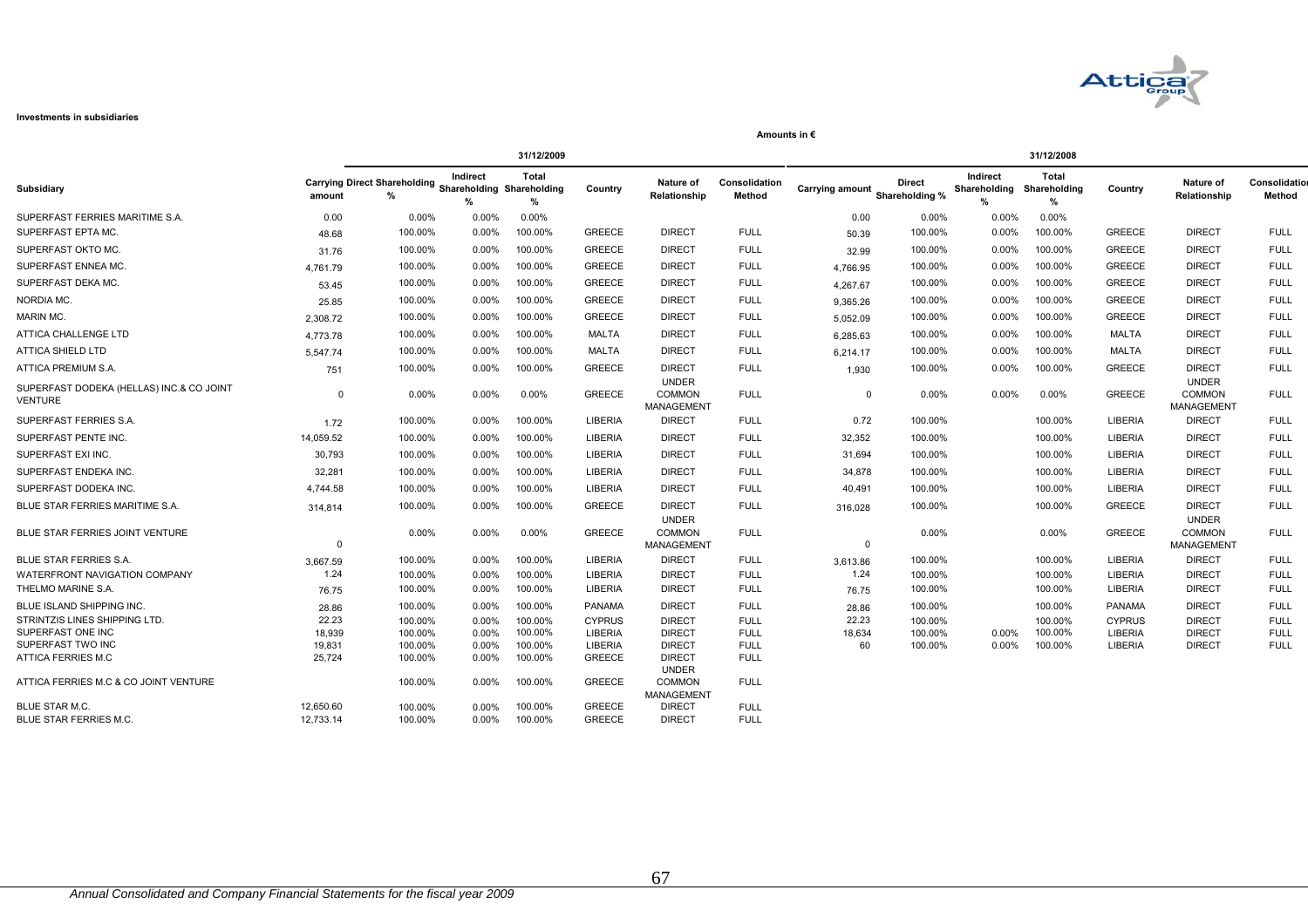

The parent company, as it mentioned in paragraph 2.2.2, is measure its investments in subsidiaries using the fair value method.

For each fiscal year, a measurement has been made by independent estimators. The change in investments in subsidiaries' fair value per company at 31/12/2009 and 31/12/2008 has as follows:

| Company                              | 31/12/2009 | 31/12/2008 | <b>Remarks</b> |
|--------------------------------------|------------|------------|----------------|
| SUPERFAST EPTA MC.                   | 48,68      | 50,39      |                |
| SUPERFAST OKTO MC.                   | 31,76      | 32,99      |                |
| SUPERFAST ENNEA MC.                  | 4.761,79   | 4.766,95   |                |
| SUPERFAST DEKA MC.                   | 53,45      | 4.267,67   |                |
| NORDIA MC.                           | 25,85      | 9.365,26   |                |
| <b>MARIN MC.</b>                     | 2.308,72   | 5.052,09   |                |
| <b>ATTICA CHALLENGE LTD</b>          | 4.773,78   | 6.285,63   |                |
| <b>ATTICA SHIELD LTD</b>             | 5.547,74   | 6.214, 17  |                |
| ATTICA PREMIUM S.A.                  | 751,00     | 1.930,00   |                |
| SUPERFAST FERRIES S.A.               | 1,72       | 0.72       |                |
| SUPERFAST PENTE INC.                 | 14.059,52  | 32.352,00  |                |
| SUPERFAST EXI INC.                   | 30.793,00  | 31.694,00  |                |
| SUPERFAST ENDEKA INC.                | 32.281,00  | 34.878,00  |                |
| SUPERFAST DODEKA INC.                | 4.744,58   | 40.491,00  |                |
| BLUE STAR FERRIES MARITIME S.A.      | 314.814,00 | 316.028,00 |                |
| <b>BLUE STAR FERRIES S.A.</b>        | 3.667,59   | 3.613,86   |                |
| <b>WATERFRONT NAVIGATION COMPANY</b> | 1,24       | 1,24       |                |
| THELMO MARINE S.A.                   | 76,75      | 76,75      |                |
| BLUE ISLAND SHIPPING INC.            | 28,86      | 28,86      |                |
| STRINTZIS LINES SHIPPING LTD.        | 22,23      | 22,23      |                |
| SUPERFAST ONE INC                    | 18.939,00  | 18.634,00  |                |
| SUPERFAST TWO INC                    | 19.831,00  | 60,00      |                |
| ATTICA FERRIES M.C.                  | 25.724,00  | 0,00       |                |
| <b>BLUE STAR M.C.</b>                | 12.650,60  | 0,00       |                |
| <b>BLUE STAR FERRIES M.C.</b>        | 12.733,14  | 0,00       |                |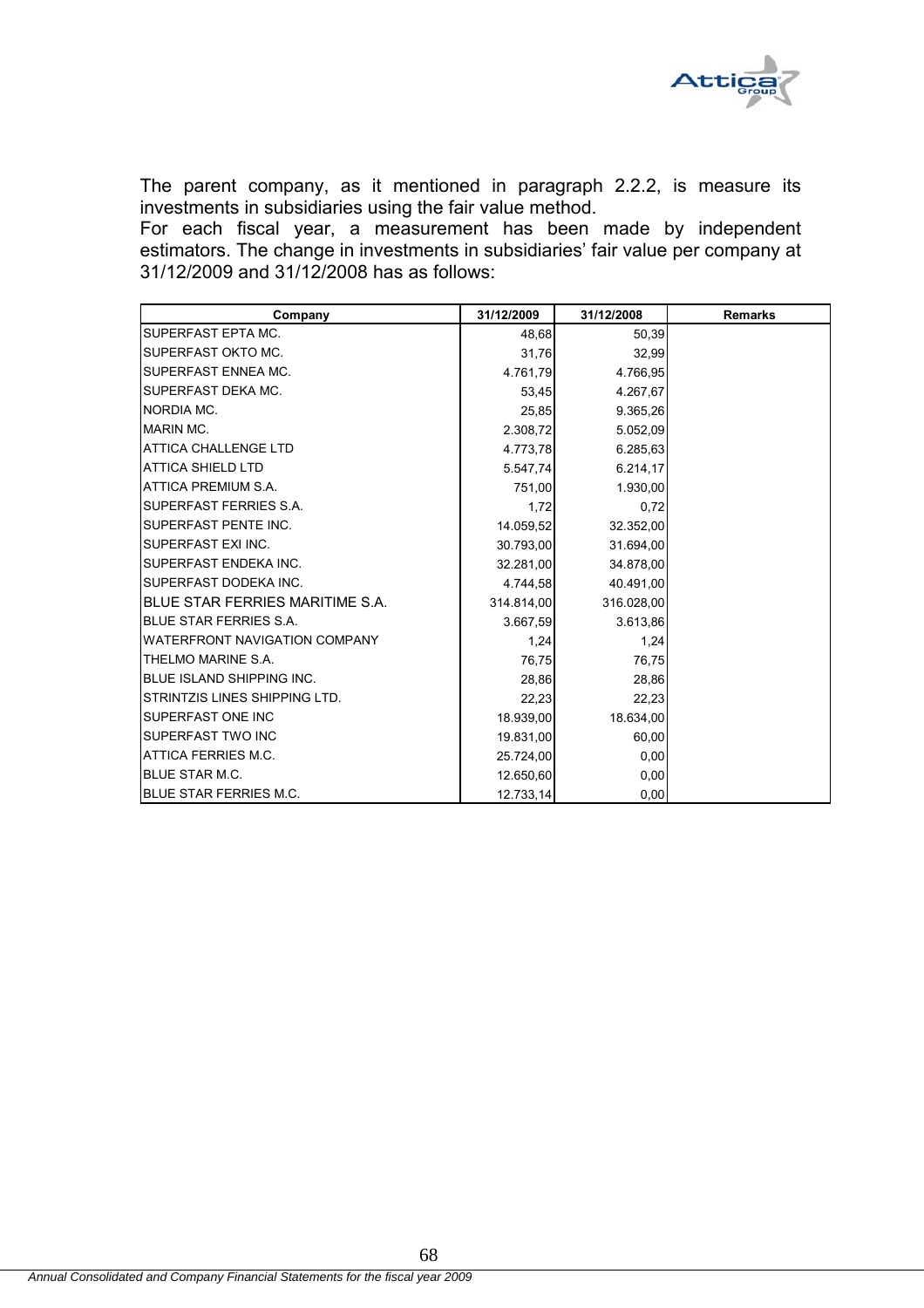

**Unaudited Fiscal Years**

|                                        | Years     |
|----------------------------------------|-----------|
| ATTICA HOLDINGS S.A.                   | 2008-2009 |
| SUPERFAST EPTA MC.                     | 2007-2009 |
| SUPERFAST OKTO MC.                     | 2007-2009 |
| SUPERFAST ENNEA MC.                    | 2007-2009 |
| SUPERFAST DEKA MC.                     | 2007-2009 |
| NORDIA MC.                             | 2007-2009 |
| MARIN MC.                              | 2007-2009 |
| <b>ATTICA CHALLENGE LTD</b>            |           |
| <b>ATTICA SHIELD LTD</b>               |           |
| ATTICA PREMIUM S.A.                    | 2006-2009 |
| SUPERFAST DODEKA (HELLAS) INC. & CO    |           |
| <b>JOINT VENTURE</b>                   | 2007-2009 |
| SUPERFAST FERRIES S.A.                 | 2007-2009 |
| SUPERFAST PENTE (HELLAS) INC.          | 2007-2009 |
| SUPERFAST EXI (HELLAS) INC.            | 2007-2009 |
| SUPERFAST ENDEKA (HELLAS) INC.         | 2007-2009 |
| SUPERFAST DODEKA (HELLAS) INC.         | 2007-2009 |
| BLUE STAR FERRIES MARITIME S.A.        | 2008-2009 |
| <b>BLUE STAR FERRIES JOINT VENTURE</b> | 2008-2009 |
| <b>BLUE STAR FERRIES S.A.</b>          | 2009      |
| <b>WATERFRONT NAVIGATION COMPANY</b>   |           |
| THEI MO MARINE S.A.                    |           |
| <b>BLUE ISLAND SHIPPING INC.</b>       |           |
| STRINTZIS LINES SHIPPING LTD.          |           |
| SUPERFAST ONE (HELLAS) INC.            |           |
| SUPERFAST TWO (HELLAS) INC.            |           |
| ATTICA FERRIES M.C.                    | 2009      |
| ATTICA FERRIES M.C & CO JOINT VENTURE  | 2009      |
| <b>BLUE STAR M.C.</b>                  | 2009      |
| <b>BLUE STAR FERRIES M.C.</b>          | 2009      |

For the Group's subsidiaries registered outside the European Union, which do not have an establishment in Greece, there is no obligation for taxation audit.

#### 5.14. Other non-current assets

|                             | <b>GROUP</b> |            | <b>COMPANY</b> |            |
|-----------------------------|--------------|------------|----------------|------------|
|                             | 31/12/2009   | 31/12/2008 | 31/12/2009     | 31/12/2008 |
| Guarrantees                 | 291          | 268        | 204            | 204        |
| Other long term receivables | 1.780        | 1.080      | 1.080          | 1,080      |
| <b>Others</b>               |              |            |                |            |
| <b>Net Boon Value</b>       | 2.071        | 1,348      | 1.284          | 1.284      |

Non-current receivables have as follows:

a) The Group has been awarded a subsidy from the Ministry of Finance for its investment plan, related to the development and provision of innovative I.T. broadband services.

The investment plan which has been budgeted for  $\epsilon$  3,600 thousand will be subsidized for expenses of  $\epsilon$  1,080 thousand, i.e. the 30% of the total project. This subsidy was approved by the Ministry of Finance on June 29, 2007 and fulfills all the conditions set by IAS 20 "Accounting for government grants and disclosure of government assistance".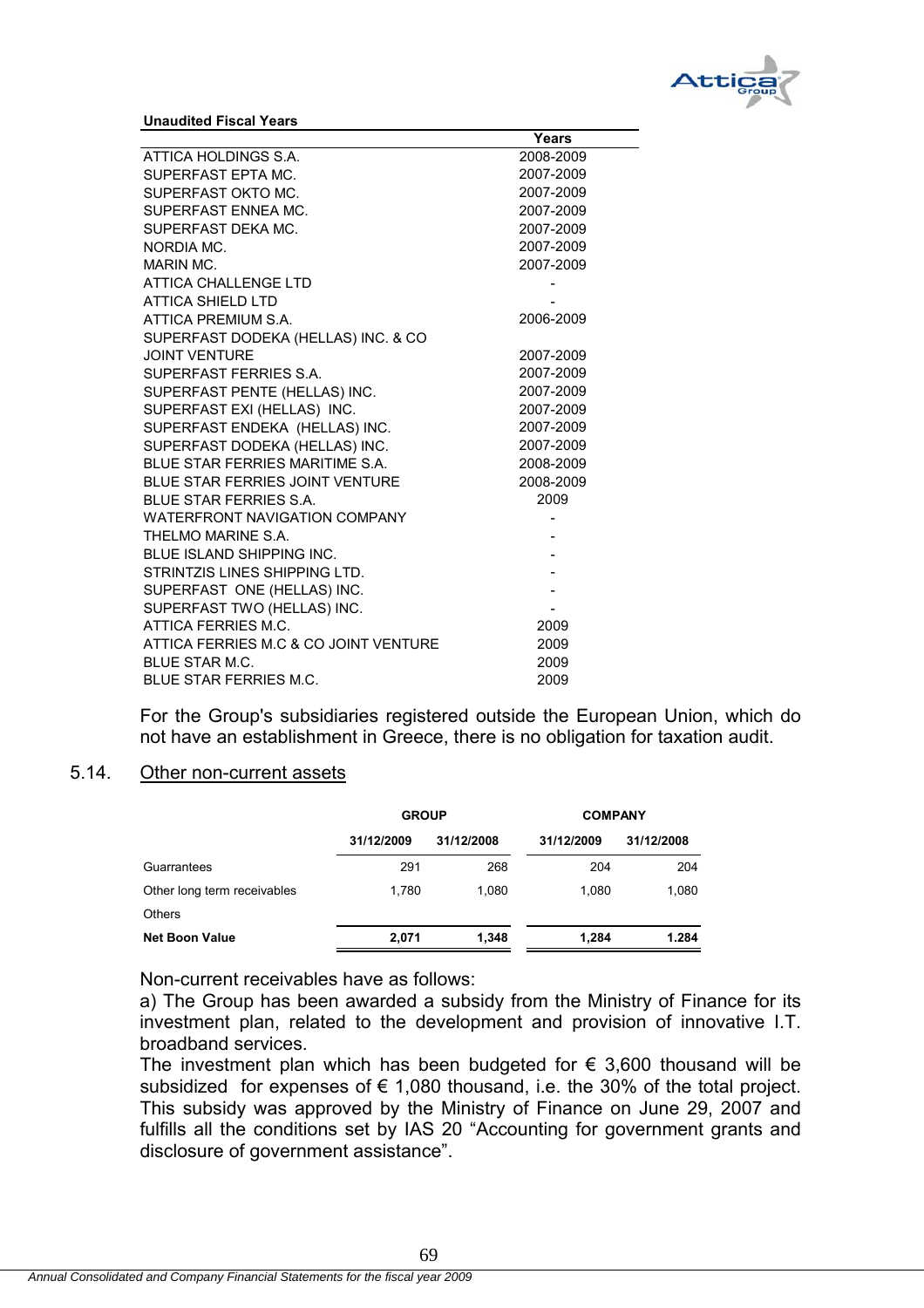

b) Guarantees given against office rent and public utility companies such as P.P.C. (Public Power Corporation) and H.T.O. (Hellenic Telecommunications Organization).

#### 5.15. Deferred Tax Assets – Liabilities

|                     | <b>GROUP</b>                      |                    |                                   |                    | <b>COMPANY</b>                    |                    |                                   |                    |
|---------------------|-----------------------------------|--------------------|-----------------------------------|--------------------|-----------------------------------|--------------------|-----------------------------------|--------------------|
|                     | 31/12/2009                        |                    | 31/12/2008                        |                    | 31/12/2009                        |                    | 31/12/2008                        |                    |
|                     | <b>Defferred</b><br><b>Assets</b> | <b>Liabilities</b> | <b>Defferred</b><br><b>Assets</b> | <b>Liabilities</b> | <b>Defferred</b><br><b>Assets</b> | <b>Liabilities</b> | <b>Defferred</b><br><b>Assets</b> | <b>Liabilities</b> |
| Intangible assets   |                                   |                    |                                   | 9                  |                                   |                    |                                   |                    |
| Other reserves      |                                   | 288                |                                   | 286                |                                   | 271                |                                   | 271                |
| Loss for the period | 288                               |                    | 296                               | 0                  |                                   |                    |                                   |                    |
| <b>Total</b>        | 288                               | 288                | 296                               | 295                | 0                                 | 271                | 0                                 | 271                |

#### 5.16. Inventories

The "Inventories" account includes the following items:

#### **GROUP**

|                                                                                                       | 31/12/2009 | 31/12/2008 |
|-------------------------------------------------------------------------------------------------------|------------|------------|
| Merchandise                                                                                           | 616        | 652        |
| Raw materials and other consumables                                                                   | 1.400      | 1.234      |
| Fuels and lubricant                                                                                   | 2.858      | 1,826      |
| Total                                                                                                 | 4.874      | 3,712      |
| Less: Provisions for scrap, slow moving and/or destroyed inventories<br>recognized from previous year |            |            |
| Net book value                                                                                        | 4.874      | 3.712      |
|                                                                                                       |            |            |

There is no indication of impairment for the above-mentioned inventories.

#### 5.17. Trade and other receivables

|                             | <b>GROUP</b> |            | <b>COMPANY</b> |            |
|-----------------------------|--------------|------------|----------------|------------|
|                             | 31/12/2009   | 31/12/2008 | 31/12/2009     | 31/12/2008 |
| Trade receivables           | 46,145       | 41,159     |                |            |
| Checks receivable           | 19,508       | 20,540     |                |            |
| Less: Impairment Provisions | $-10,345$    | $-8,918$   |                |            |
| Net trade receivables       | 55,308       | 52,781     | 0              | 0          |
| Advances from suppliers     | 2,130        | 3,192      | 18             | 17         |
| Total                       | 57,438       | 55,973     | 18             | 17         |

The Group recognized a loss for bad debts of  $\epsilon$  1,427 thousand for the period 1/1-31/12/2009. The amount of this provision has been charged to the income statement of the present period.

#### **Impairment Provisions**

|                        | <b>GROUP</b> |          | <b>COMPANY</b>       |  |
|------------------------|--------------|----------|----------------------|--|
|                        | 31/12/09     | 31/12/08 | 31/12/08<br>31/12/09 |  |
| <b>Opening balance</b> | $-8.918$     | -8,085   | Ω                    |  |
| Additional provisions  | $-1.520$     | $-1,358$ |                      |  |
| <b>Dicreases</b>       |              | 352      |                      |  |
| Recovered bud debts    | 93           | 173      |                      |  |
| <b>Closing balance</b> | $-10.345$    | $-8.918$ |                      |  |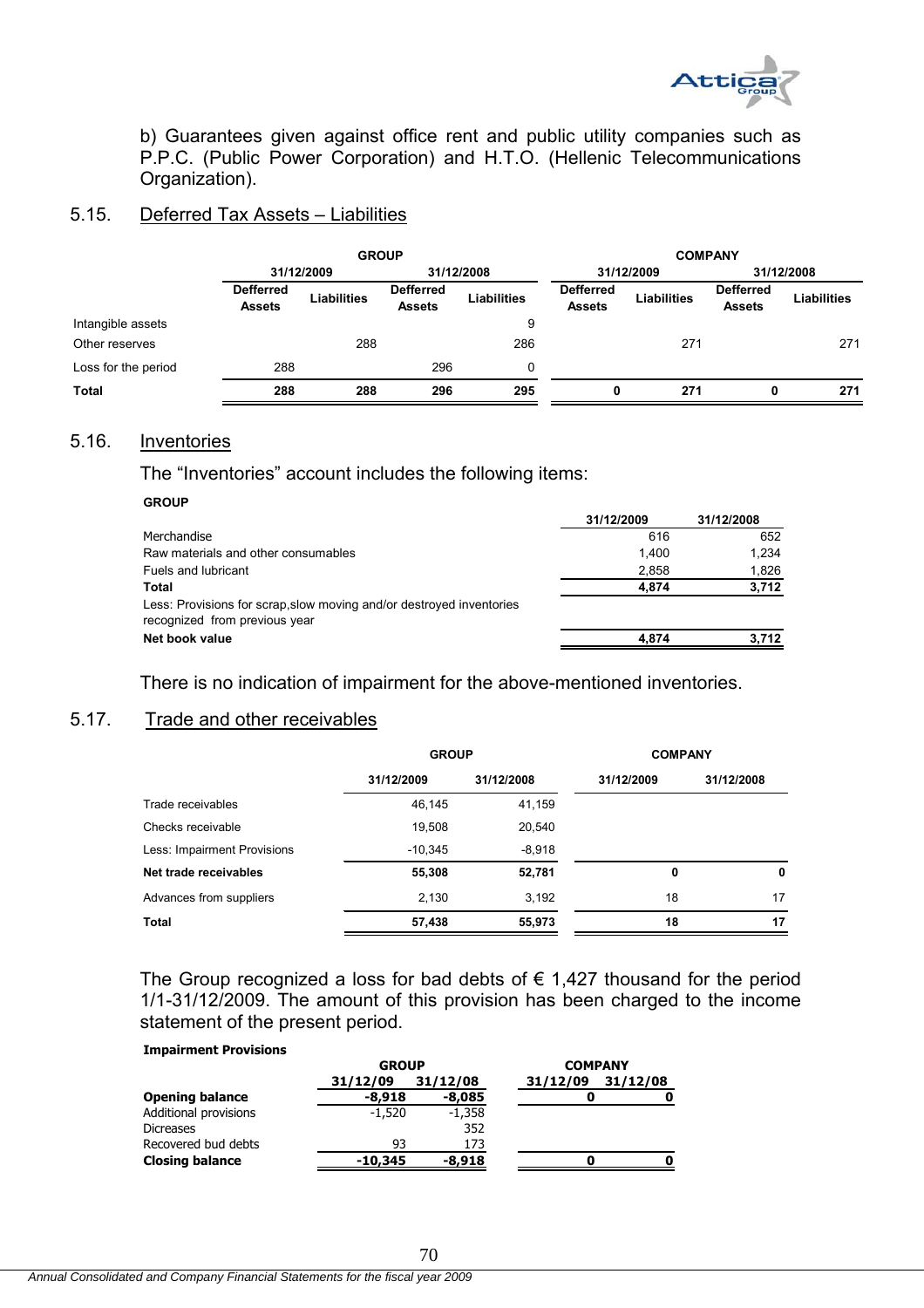

The Group's credit policy about trade receivables is the following:

### Domestic Routes

- a) Passengers and private vehicles tickets have to be settled within two months from the invoice date (last date of each month).
- b) Freight units tickets have to be settled within two or four months from the invoice date (last date of each month).

The above policy is applicable to all Agents based in Greece and abroad.

## Adriatic Sea

- a) Passengers and private vehicles tickets have to be settled within two months from the invoice date from the agents based abroad and within three months from the invoice date from the agents based in Greece.
- b) Freight units tickets have to be settled within two months from the invoice date from the agents based abroad and within four months from the invoice date from the agents based in Greece.

The short-term receivables need not be discounted at the end of the period. The Group has a very wide spectrum of clientele in Greece, as well as abroad, thus the credit risk is very low.

The credit risk control procedures have been reported in paragraph 3.1.2.

## 5.18. Other current assets

|                                 | <b>GROUP</b> |            | <b>COMPANY</b> |            |
|---------------------------------|--------------|------------|----------------|------------|
|                                 | 31/12/2009   | 31/12/2008 | 31/12/2009     | 31/12/2008 |
| Other Debtors                   | 4,662        | 1,637      | 11             | 11         |
| Receivables from the State      | 1,527        | 2,003      | 390            | 696        |
| Advances and loans to personnel | 241          | 216        |                |            |
| Accrued income                  | 197          | 457        | 112            | 419        |
| Prepaid expenses*               | 10.384       | 11,980     | 19             | 103        |
| Receivables from insurers       | 860          | 344        | 6              |            |
| <b>Other Receivables</b>        | 7,430        | 2,947      |                | 99         |
| Total                           | 25,301       | 19,584     | 538            | 1.328      |
| Less: Impairment Provisions     |              |            | O              | 0          |
| <b>Net Receivables</b>          | 25,301       | 19,584     | 538            | 1.328      |

\* Prepaid expenses refers mainly to the vessels' dry dock.

#### 5.19. Cash and cash equivalents

Cash and cash equivalents that are presenting in the balance sheet include the following: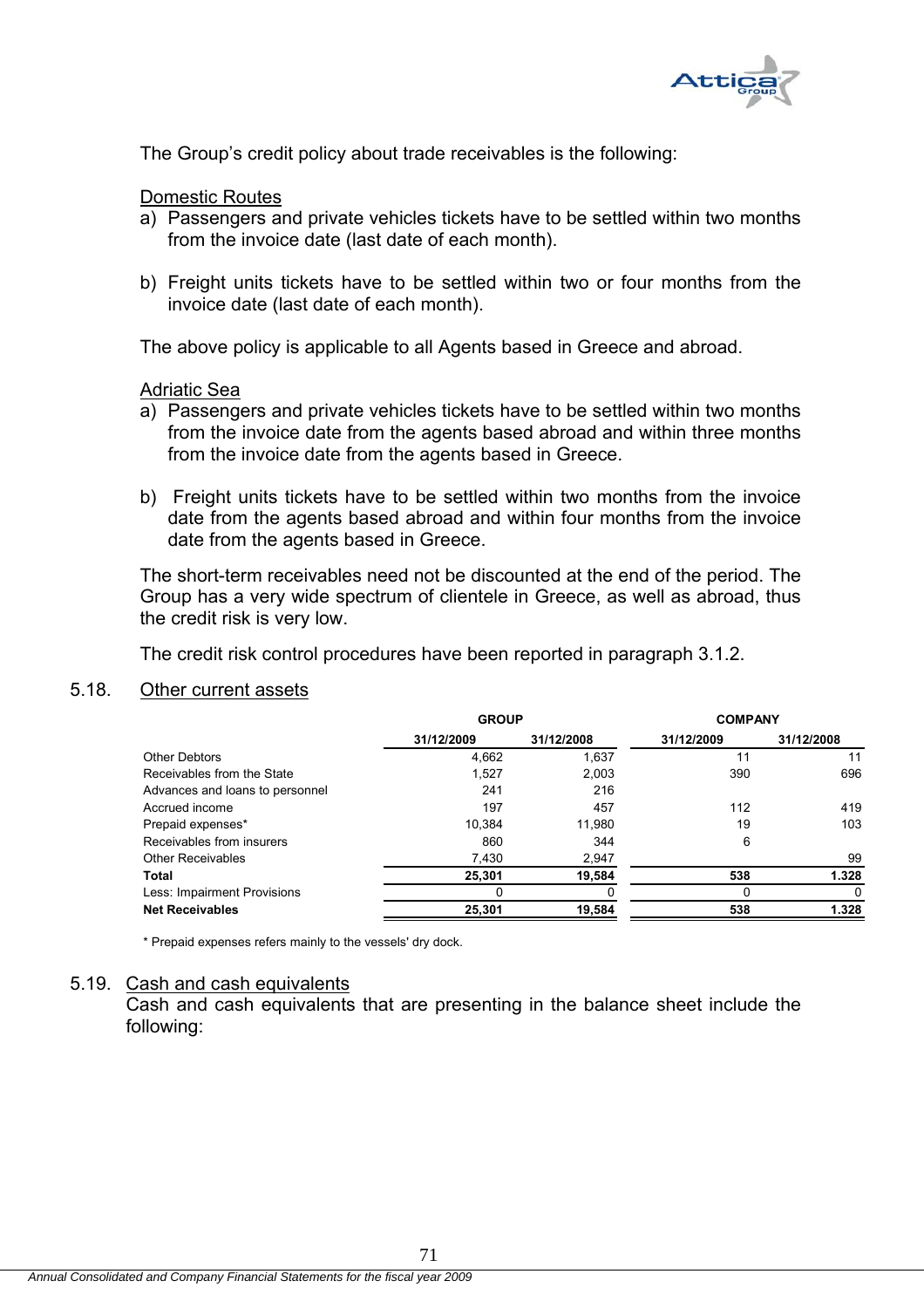

|                                               | <b>GROUP</b> |            | <b>COMPANY</b> |            |  |
|-----------------------------------------------|--------------|------------|----------------|------------|--|
|                                               | 31/12/2009   | 31/12/2008 | 31/12/2009     | 31/12/2008 |  |
| Cash in hand                                  | 79           | 105        | 6              |            |  |
| Cash equivalent balance in bank               | 12,643       | 15.209     | 3,237          | 1,212      |  |
| Repos                                         | 4,148        | 96.063     | 4,148          | 42.463     |  |
| <b>Bank Overdrafts</b>                        |              |            |                |            |  |
| Restricted cash                               |              | 7.747      |                | 7,747      |  |
| Cheques receivable                            |              |            |                |            |  |
| Total cash and cash equivalents               | 16.870       | 119,124    | 7.391          | 51,429     |  |
| Cash and cash equivalents in $\epsilon$       | 16,800       | 81,051     | 7,391          | 32,633     |  |
| Cash and cash equivalents in foreign currency | 70           | 38,073     |                | 18,796     |  |
| Total cash and cash equivalents               | 16,870       | 119,124    | 7,391          | 51,429     |  |

On 25th November 2009, the Group with the Extraordinary General Meeting were assured by the main shareholders that they were intended to participate in the share capital increase (see § 4.9 " Main shareholders' intentions ").

For cash and cash equivalents in foreign currency risk see paragraph 3.1.1.

For liquidity risk analysis see paragraph 3.1.3.

During the fiscal year, the Group has paid the amount of  $\epsilon$  46,775 thousand against its long-term borrowings.

Furthermore, the Group paid the amount of  $\epsilon$  356 thousand against finance leases and € 9,913 thousand as dividend for the fiscal year 2008.

There is no need to measure the above cash and cash equivalents at fair value.

## 5.20. Non-current assets classified as held for sale

The "Non-current assets classified as held for sale" account includes the net book value of Superfast V. The above RoPax vessel was sold on 16/02/2010 to Bretagne Angleterre Irlande of Roscoff. The total cash consideration stood at  $\epsilon$ 81,500 thousand.

## 5.21. Share capital – Reserves

## a) Share Capital

The company's share capital amounts to  $\epsilon$  117,539 thousand and is divided in 141,613,700 common registered voting shares with a nominal value of € 0.83 each.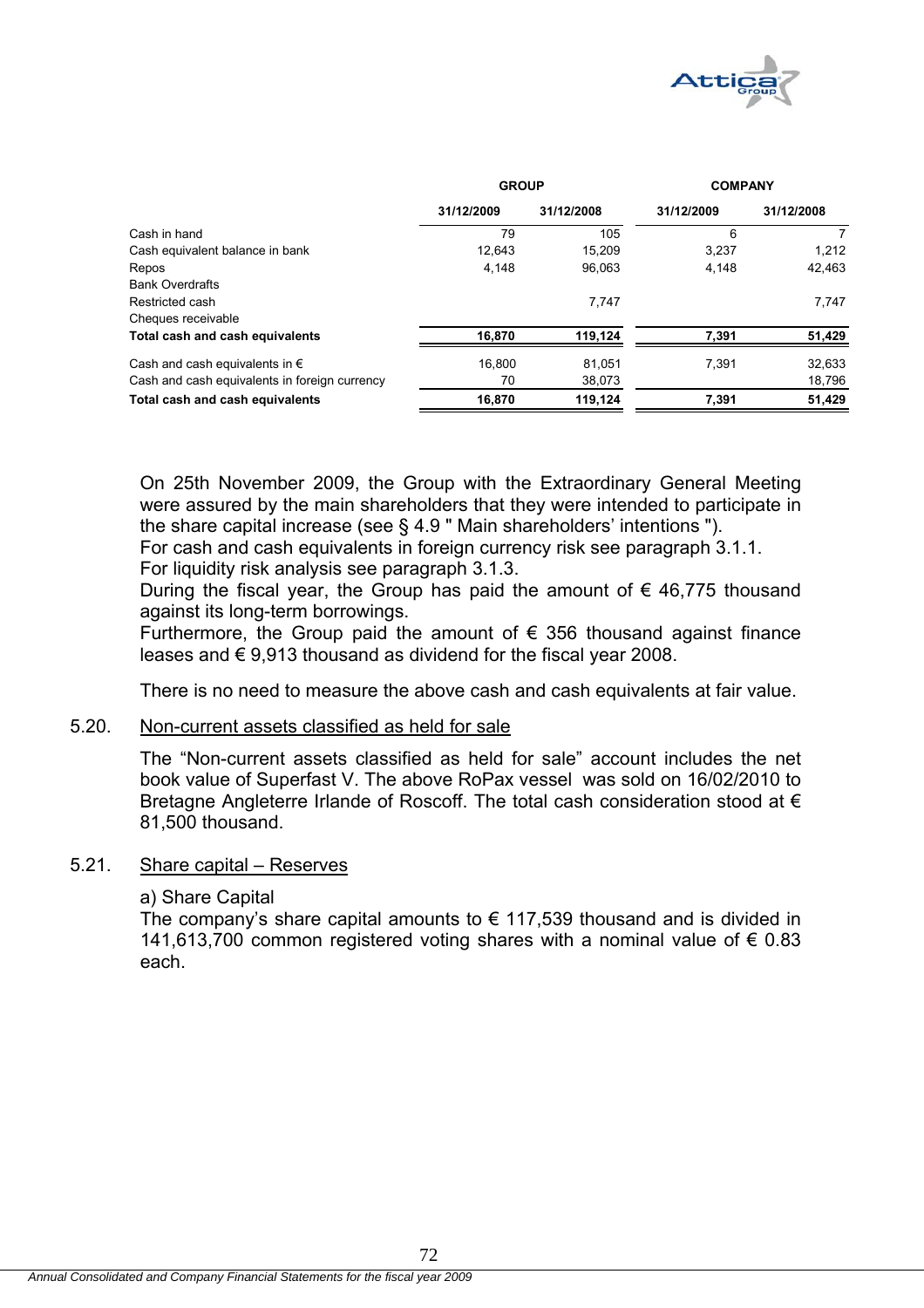

| <b>GROUP</b>                                                                     | Number of<br><b>Shares</b> | <b>Nominal value</b> | Value of common<br>shares | Share premium |
|----------------------------------------------------------------------------------|----------------------------|----------------------|---------------------------|---------------|
| Balance as of 01/01/2008                                                         | 104,173,680                |                      | 62,504                    | 207,648       |
| Capitalisation of share premium                                                  |                            |                      | 1,270                     | $-1,270$      |
| Share issue                                                                      |                            |                      |                           |               |
| - Common                                                                         | 37,440,020                 |                      | 53,765                    |               |
| - Preference                                                                     |                            |                      |                           |               |
| Expenses related to share capital increase                                       |                            |                      |                           |               |
| Increase/(decrease) in Minorities due to purchase of<br>interest in subsidiaries |                            |                      |                           | 60,182        |
| <b>Balance as of 31/12/2008</b>                                                  | 141,613,700                |                      | 117,539                   | 266,560       |
| Capitalisation of share premium                                                  |                            |                      |                           |               |
| Share issue                                                                      |                            |                      |                           |               |
| - Common<br>- Preference                                                         |                            |                      |                           |               |
| Expenses related to share capital increase                                       |                            |                      |                           |               |
| Increase/(decrease) in Minorities due to purchase of                             |                            |                      |                           |               |
| interest in subsidiaries                                                         |                            |                      |                           |               |
| Balance as of 31/12/2009                                                         | 141,613,700                |                      | 117,539                   | 266,560       |
| <b>COMPANY</b>                                                                   | Number of<br><b>Shares</b> | <b>Nominal value</b> | Value of common<br>shares | Share premium |
| <b>Balance as of 01/01/2008</b>                                                  | 104,173,680                |                      | 62,504                    | 194,340       |
| Capitalisation of share premium                                                  |                            |                      | 1,270                     | $-1.270$      |
| Share issue                                                                      |                            |                      |                           |               |
| - Common                                                                         | 37,440,020                 |                      | 53,765                    |               |
| - Preference<br>Expenses related to share capital increase                       |                            |                      |                           |               |
| Increase/(decrease) in Minorities due to purchase of                             |                            |                      |                           |               |
| interest in subsidiaries                                                         |                            |                      |                           | 73,490        |
| Expenses related to share capital increase                                       |                            |                      |                           |               |
| Balance as of 31/12/2008                                                         | 141,613,700                |                      | 117,539                   | 266,560       |
| Capitalisation of share premium                                                  |                            |                      |                           |               |
| Share issue                                                                      |                            |                      |                           |               |
| - Common                                                                         |                            |                      |                           |               |
| - Preference<br>Expenses related to share capital increase                       |                            |                      |                           |               |
| Increase/(decrease) in Minorities due to purchase of                             |                            |                      |                           |               |
| interest in subsidiaries                                                         |                            |                      |                           |               |
| Balance as of 31/12/2009                                                         | 141,613,700                |                      | 117,539                   | 266,560       |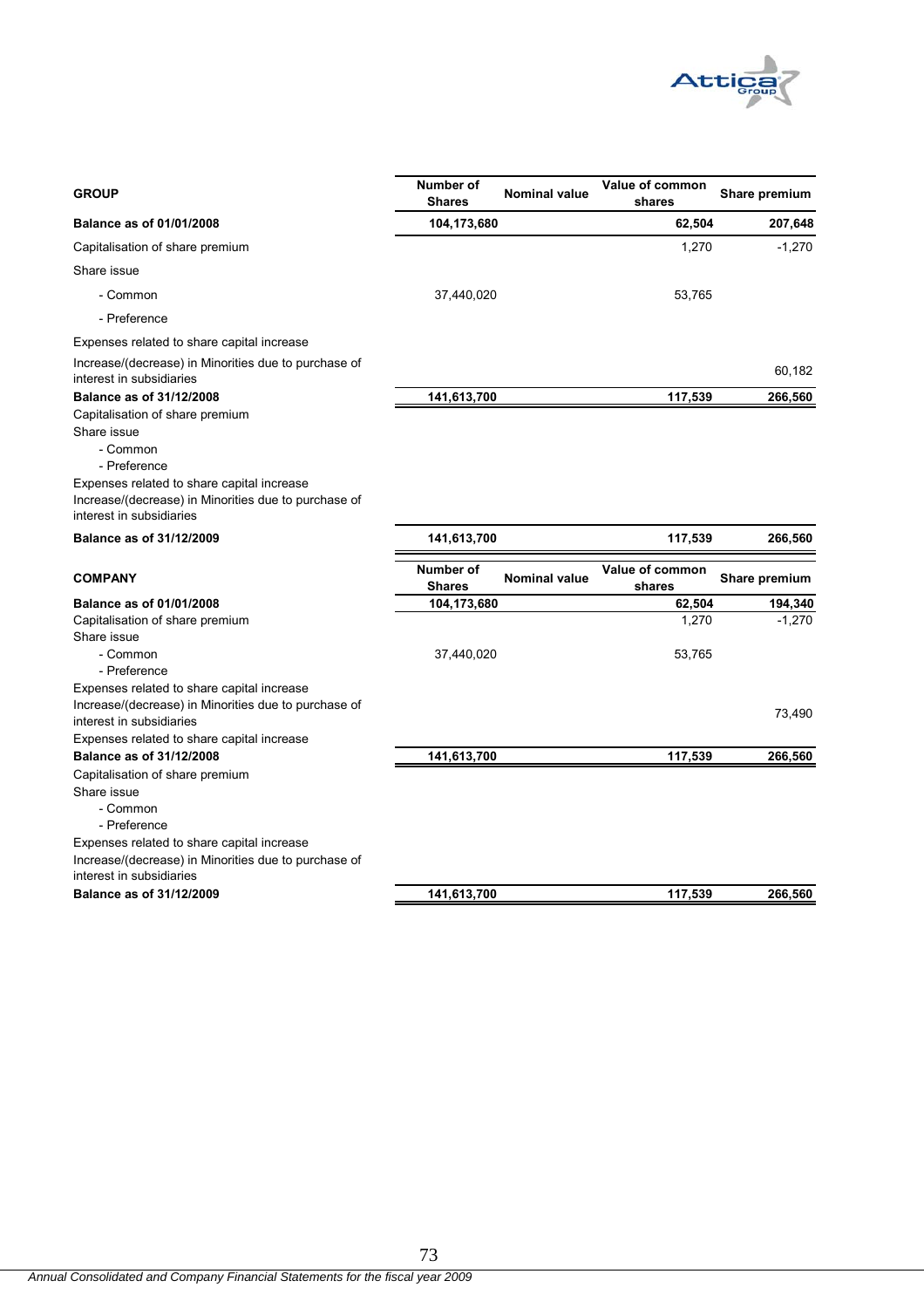

# b) Reserves

| <b>GROUP</b>                                                                                                | <b>Fair value reserves</b>                              |                                                |           |
|-------------------------------------------------------------------------------------------------------------|---------------------------------------------------------|------------------------------------------------|-----------|
|                                                                                                             | <b>Revaluation of</b><br>property, plant &<br>equipment | <b>Revaluation of financial</b><br>instruments | Total     |
| Balance as of 01/01/2008                                                                                    |                                                         | 2.569                                          | 2,569     |
| Gains/ (losses) from valuation transfeted to equity                                                         |                                                         | $-6,114$                                       | $-6, 114$ |
| Cash flow hedge:                                                                                            |                                                         |                                                |           |
| Gains from fair value valuation:                                                                            |                                                         | $-5.379$                                       | $-5,379$  |
| Balance as of 31/12/2008                                                                                    |                                                         | $-8,924$                                       | $-8,924$  |
|                                                                                                             |                                                         | <b>Fair value reserves</b>                     |           |
|                                                                                                             | <b>Revaluation of</b><br>property, plant &<br>equipment | <b>Revaluation of financial</b><br>instruments | Total     |
| Balance as of 01/01/2009                                                                                    |                                                         | $-8,924$                                       | $-8,924$  |
| Gains/ (losses) from valuation transfeted to equity                                                         |                                                         |                                                |           |
| Cash flow hedge:                                                                                            |                                                         |                                                |           |
| Gains from fair value valuation:                                                                            |                                                         | 5.494                                          | 5.494     |
| Balance as of 31/12/2009                                                                                    |                                                         | $-3.430$                                       | $-3,430$  |
| <b>COMPANY</b>                                                                                              | Fair value reserves                                     |                                                |           |
|                                                                                                             | <b>Revaluation of</b><br>property, plant &<br>equipment | <b>Revaluation of financial</b><br>instruments | Total     |
| Balance as of 01/01/2008                                                                                    | 123,982                                                 |                                                | 123,982   |
| Gains/ (losses) from valuation transfeted to equity<br>Cash flow hedge:<br>Gains from fair value valuation: | 6,719                                                   | $-1,889$                                       | 4,830     |
| Balance as of 31/12/2008                                                                                    | 130,701                                                 | $-1.889$                                       | 128,812   |
|                                                                                                             |                                                         | Fair value reserves                            |           |
|                                                                                                             | <b>Revaluation of</b><br>property, plant &              | <b>Revaluation of financial</b>                | Total     |
|                                                                                                             | equipment                                               | instruments                                    |           |
| Balance as of 01/01/2009                                                                                    | 130,701                                                 | $-1.889$                                       | 128,812   |
| Gains/ (losses) from valuation transfeted to equity                                                         | $-81,005$                                               |                                                | $-81,005$ |
| Gains/ (losses) from valuation transfeted to P&L<br>Cash flow hedge:                                        | 15,873                                                  |                                                | 15,873    |
| Gains from fair value valuation:                                                                            |                                                         | 1.889                                          | 1.889     |
| Balance as of 31/12/2009                                                                                    | 65,569                                                  |                                                | 65,569    |
|                                                                                                             |                                                         |                                                |           |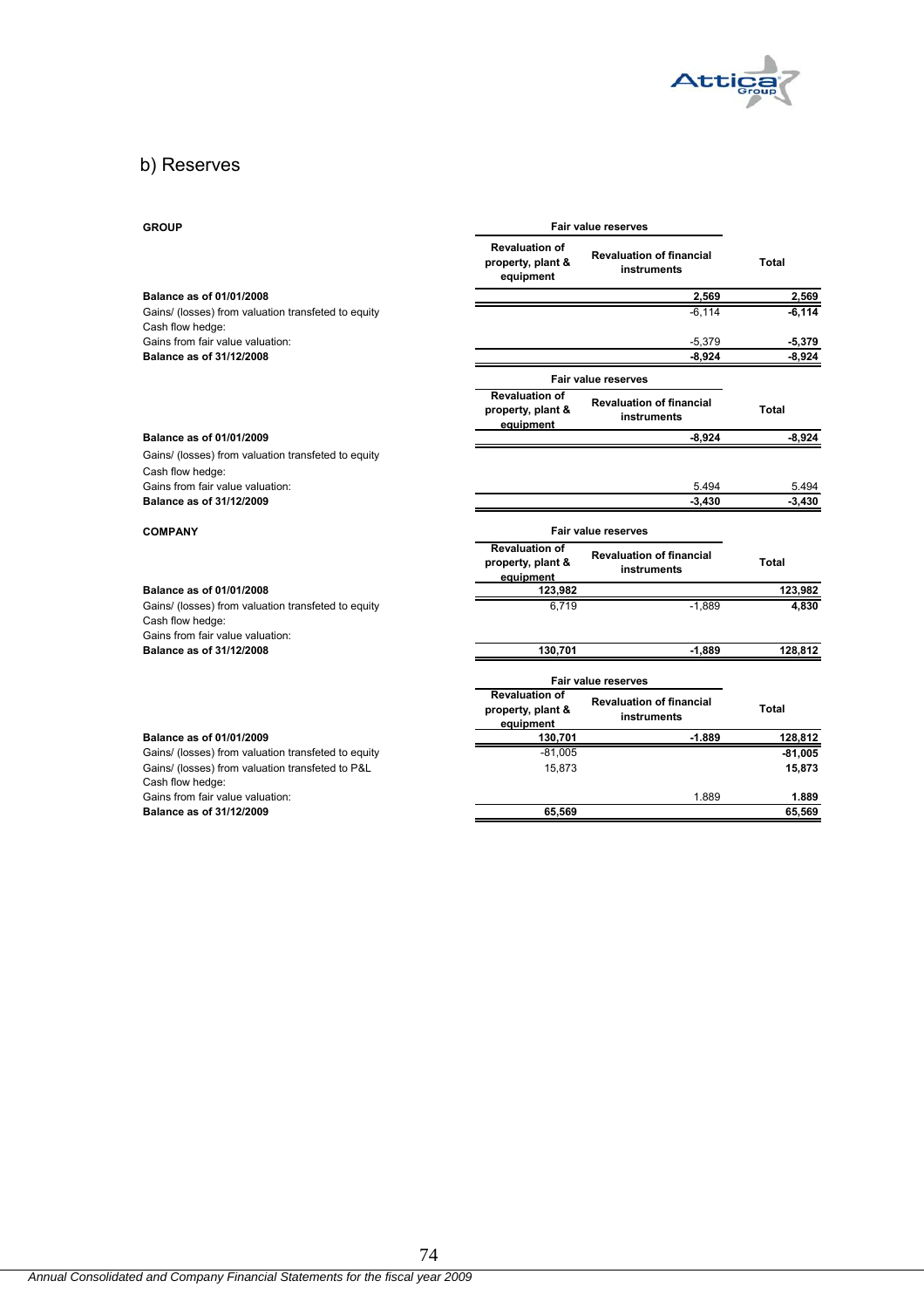

### c) Other reserves

#### **GROUP**

|                                                                     | <b>Statutory</b><br><b>Reserve</b> | <b>Special</b><br>reserves | Tax-free reserves Other reserves |            | <b>Translation</b><br>reserves | <b>Total</b> |
|---------------------------------------------------------------------|------------------------------------|----------------------------|----------------------------------|------------|--------------------------------|--------------|
| Balance as of 01/01/2008                                            | 7,087                              |                            | 18                               | 8,512      | $-14$                          | 15,603       |
| Transfers between reserves and retained earnings                    | 3,426                              |                            | 178                              | 65,991     |                                | 69,595       |
| Exchange differences                                                |                                    |                            |                                  |            | $-129$                         | $-129$       |
| Changes following the merger<br>Deffred Tax                         | 3,060                              |                            | 1,197                            | $-27,076$  |                                | $-22,819$    |
| Balance as of 31/12/2008                                            | 13,573                             |                            | 1,393                            | 47,427     | $-143$                         | 62,250       |
|                                                                     | <b>Statutory</b><br><b>Reserve</b> | <b>Special</b><br>reserves | Tax-free reserves Other reserves |            | <b>Translation</b><br>reserves | Total        |
| Balance as of 01/01/2008                                            | 13,573                             |                            | 1,393                            | 47,427     | $-143$                         | 62,250       |
| Transfers between reserves and retained earnings                    | 1.908                              |                            |                                  | 23.043     |                                | 24,951       |
| Exchange differences                                                |                                    |                            |                                  |            | 85                             | 85           |
| Changes following the merger<br>Deffred Tax                         |                                    |                            |                                  |            |                                |              |
| Balance as of 31/12/2008                                            | 15,481                             |                            | 1,393                            | 70,470     | -58                            | 87,286       |
| <b>COMPANY</b>                                                      |                                    |                            |                                  |            |                                |              |
|                                                                     | <b>Statutory</b><br><b>Reserve</b> | <b>Special</b><br>reserves | Tax-free reserves Other reserves |            | <b>Translation</b><br>reserves | <b>Total</b> |
| Balance as of 01/01/2008                                            | 4,909                              |                            | 15                               | 25,991     |                                | 30,915       |
| Transfers between reserves and retained earnings                    |                                    |                            | 176                              | 50,241     |                                | 50,417       |
| Exchange differences<br>Changes following the merger<br>Deffred Tax | 6,444                              |                            | 800                              | $-109,621$ |                                | $-102,377$   |
| Balance as of 31/12/2008                                            | 11,353                             |                            | 991                              | $-33.389$  |                                | $-21,045$    |
|                                                                     | <b>Statutory</b><br>Reserve        | <b>Special</b><br>reserves | Tax-free reserves Other reserves |            | <b>Translation</b><br>reserves | <b>Total</b> |
| Balance as of 01/01/2008                                            | 11,353                             |                            | 991                              | $-33,389$  |                                | $-21,045$    |
| Transfers between reserves and retained earnings                    | 1.222                              |                            |                                  | 23.044     |                                | 24,266       |
| Exchange differences                                                |                                    |                            |                                  |            |                                |              |
| Changes following the merger                                        |                                    |                            |                                  |            |                                |              |
| Deffred Tax                                                         |                                    |                            |                                  |            |                                |              |
| Balance as of 31/12/2008                                            | 12,575                             |                            | 991                              | $-10,345$  |                                | 3,221        |

#### 5.22. Deferred tax liabilities

The deferred tax liabilities involve the tax free reserves and other special taxable reserves that will be taxed only when they are distributed (see paragraph 5.15).

### 5.23. Accrued pension and retirement obligations

These obligations refer to personnel compensation due to retirement. The Group has the legal obligation of paying to its employees a compensation at their first date of retirement on a pension.

The above-mentioned obligation is a defined benefit plan according to IAS 19.

The assumptions used for the retirement benefit provisions for the period 1/1 – 31/12/2009 are the following:

|                                        | 2009  | 2008  |
|----------------------------------------|-------|-------|
| Discount rate                          | 6.10% | 5.60% |
| Expected rate of return on plan assets | 6.10% | 5.60% |
| Expected rate of salary increases      | 4.00% | 4.00% |
| Employees rate of early retirament     | -     |       |

75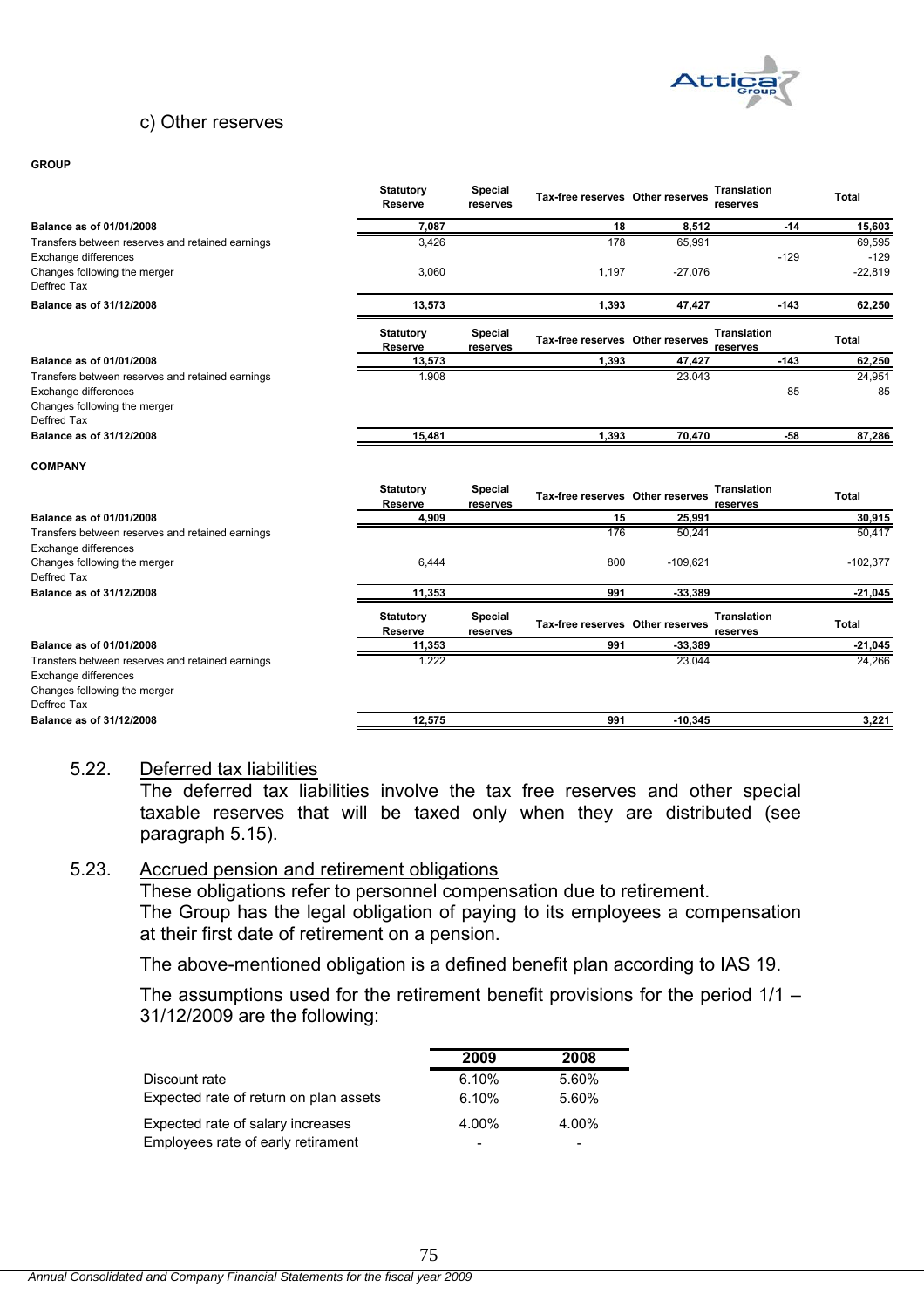

# The analysis of this liability is as follows:

#### **GROUP**

#### **Accrued pension and retirement obligations**

|                                | 31/12/2009               | 31/12/2008 |
|--------------------------------|--------------------------|------------|
| Long-term pension obligations  | 1.881                    | 1.404      |
| Short-term pension obligations | $\overline{\phantom{0}}$ |            |
| Total                          | 1.881                    | 1.404      |
|                                |                          |            |

#### **The amounts recognized in the income statement are as follows:**

|                                                   | 31/12/2009                       |                                 | 31/12/2008 |                                  |                                 |        |
|---------------------------------------------------|----------------------------------|---------------------------------|------------|----------------------------------|---------------------------------|--------|
|                                                   | Non-financed<br>obligation plans | <b>Defined benefit</b><br>plans | Total      | Non-financed<br>obligation plans | <b>Defined benefit</b><br>plans | Total  |
| Current service costs                             | 532                              |                                 | 532        | 466                              |                                 | 466    |
| Interest costs on benefit obligation              | 126                              |                                 | 126        |                                  |                                 | 77     |
| Actuarial gains / (losses) recognized in the year |                                  |                                 |            |                                  |                                 |        |
| Losses / (gains) on curtailments and settlements  | $-181$                           |                                 | $-181$     | $-481$                           |                                 | $-481$ |
| Expense recognized in profit or loss              | 477                              |                                 | 477        | 62                               |                                 | 62     |

#### **The amounts recognized in the balance sheet are as follows:**

|                                             | 31/12/2009                       |                                 | 31/12/2008   |                                  |                                 |       |
|---------------------------------------------|----------------------------------|---------------------------------|--------------|----------------------------------|---------------------------------|-------|
|                                             | Non-financed<br>obligation plans | <b>Defined benefit</b><br>plans | <b>Total</b> | Non-financed<br>obligation plans | <b>Defined benefit</b><br>plans | Total |
| Present value of unfunded obligations       | 1.881                            |                                 | 1.881        | .404                             |                                 | .404  |
|                                             | 1.881                            |                                 | 1.881        | 1.404                            |                                 | .404  |
| Net pension obligation in the balance sheet | 1,881                            |                                 | 1,881        | 1,404                            |                                 | .404  |

**Changes in the present value of the defined obligation are as follows:**

|                                      | 31/12/2009                       |                                 | 31/12/2008   |                                  |                                 |          |
|--------------------------------------|----------------------------------|---------------------------------|--------------|----------------------------------|---------------------------------|----------|
|                                      | Non-financed<br>obligation plans | <b>Defined benefit</b><br>plans | <b>Total</b> | Non-financed<br>obligation plans | <b>Defined benefit</b><br>plans | Total    |
| Balance at the beginning of the year | 1,404                            |                                 | 1,404        | 1,342                            |                                 | 1,342    |
| Service cost                         | 532                              |                                 | 532          | 466                              |                                 | 466      |
| Interest cost                        | 126                              |                                 | 126          | 77                               |                                 | 77       |
| Actuarial losses (gains)             |                                  |                                 | 0            | $-481$                           |                                 | $-481$   |
| Losses / (gains) on curtailments     | $-181$                           |                                 | $-181$       |                                  |                                 |          |
| Benefits paid                        |                                  |                                 |              |                                  |                                 | $\Omega$ |
| Balance at the end of the year       | 1,881                            | 0                               | 1,881        | 1,404                            | 0                               | 404. ا   |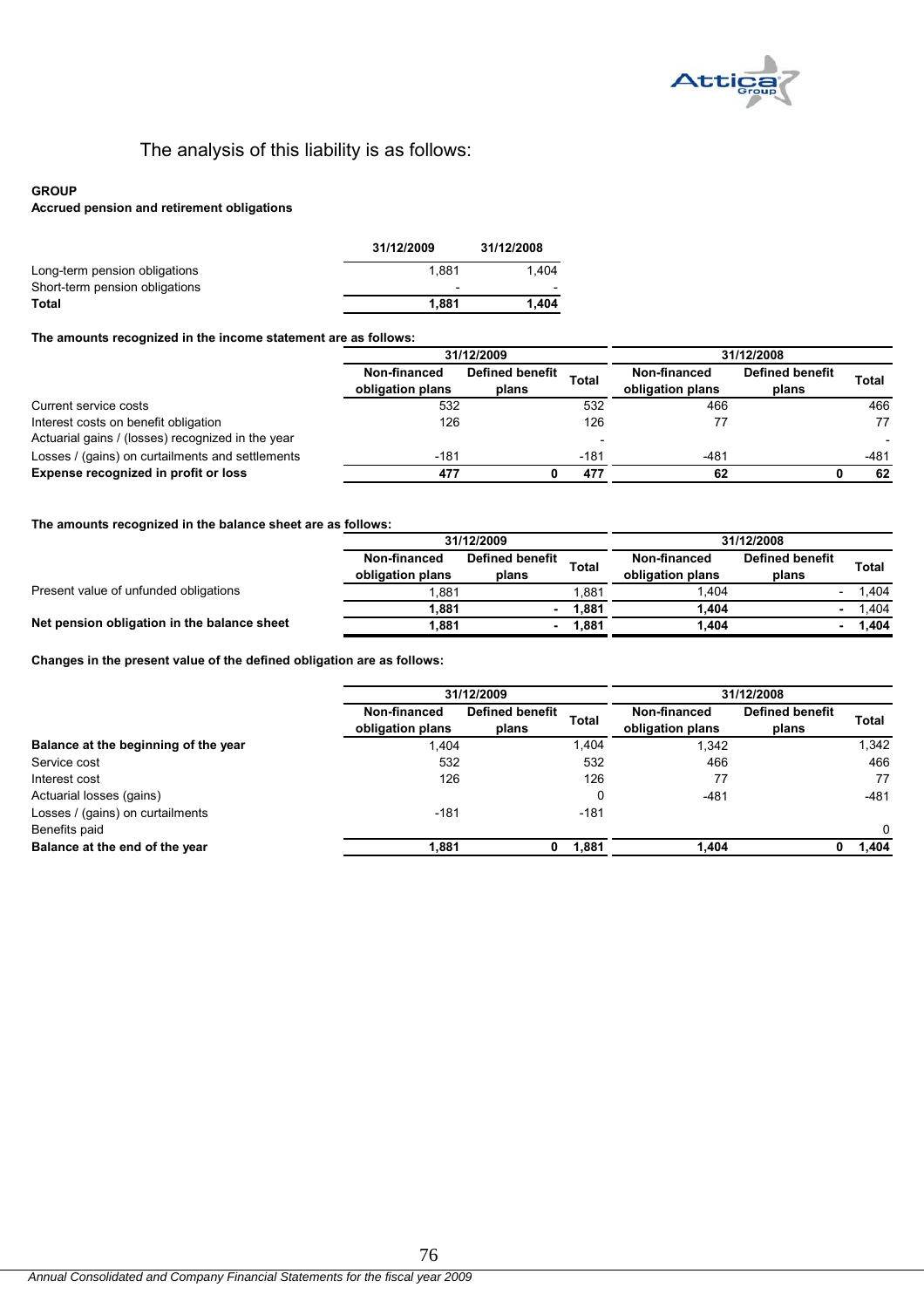

#### **PARENT**

#### **Accrued pension and retirement obligations**

|                                | 31/12/2009               | 31/12/2008 |
|--------------------------------|--------------------------|------------|
| Long-term pension obligations  | 104                      | 83         |
| Short-term pension obligations | $\overline{\phantom{0}}$ |            |
| Total                          | 104                      | 83         |

**The amounts recognized in the income statement are as follows:**

|                                                  | 31/12/2009                       |                                 |              | 31/12/2008                       |                                 |       |  |
|--------------------------------------------------|----------------------------------|---------------------------------|--------------|----------------------------------|---------------------------------|-------|--|
|                                                  | Non-financed<br>obligation plans | <b>Defined benefit</b><br>plans | <b>Total</b> | Non-financed<br>obligation plans | <b>Defined benefit</b><br>plans | Total |  |
| Current service costs                            |                                  |                                 |              |                                  |                                 |       |  |
| Interest costs on benefit obligation             |                                  |                                 |              |                                  |                                 |       |  |
| Losses / (gains) on curtailments and settlements |                                  |                                 |              |                                  |                                 |       |  |
| Expense recognized in profit or loss             | 21                               |                                 |              |                                  |                                 |       |  |

#### **The amounts recognized in the balance sheet are as follows:**

|                                             |                                  | 31/12/2009                      |       |                                  | 31/12/2008                      |       |  |
|---------------------------------------------|----------------------------------|---------------------------------|-------|----------------------------------|---------------------------------|-------|--|
|                                             | Non-financed<br>obligation plans | <b>Defined benefit</b><br>plans | Total | Non-financed<br>obligation plans | <b>Defined benefit</b><br>plans | Total |  |
| Present value of unfunded obligations       | 104                              |                                 | 104   | 83                               |                                 | 83    |  |
|                                             | 104                              |                                 | 104   | 83                               |                                 | 83    |  |
| Net pension obligation in the balance sheet | 104                              |                                 | 104   | 83                               |                                 | 83    |  |

**Changes in the present value of the defined obligation are as follows:**

|                                      | 31/12/2009                       |                          |       | 31/12/2008                       |                                 |              |
|--------------------------------------|----------------------------------|--------------------------|-------|----------------------------------|---------------------------------|--------------|
|                                      | Non-financed<br>obligation plans | Defined benefit<br>plans | Total | Non-financed<br>obligation plans | <b>Defined benefit</b><br>plans | <b>Total</b> |
| Balance at the beginning of the year | 83<br>83                         |                          | 76    |                                  | 76                              |              |
| Service cos                          | 14                               |                          | 14    | 5                                |                                 | 5            |
| Interest cost                        |                                  |                          |       |                                  |                                 |              |
| Actuarial losses (gains)             |                                  |                          |       |                                  |                                 |              |
| Losses / (gains) on curtailments     |                                  |                          |       |                                  |                                 |              |
| Balance at the end of the year       | 104                              |                          | 104   | 83                               |                                 | 83           |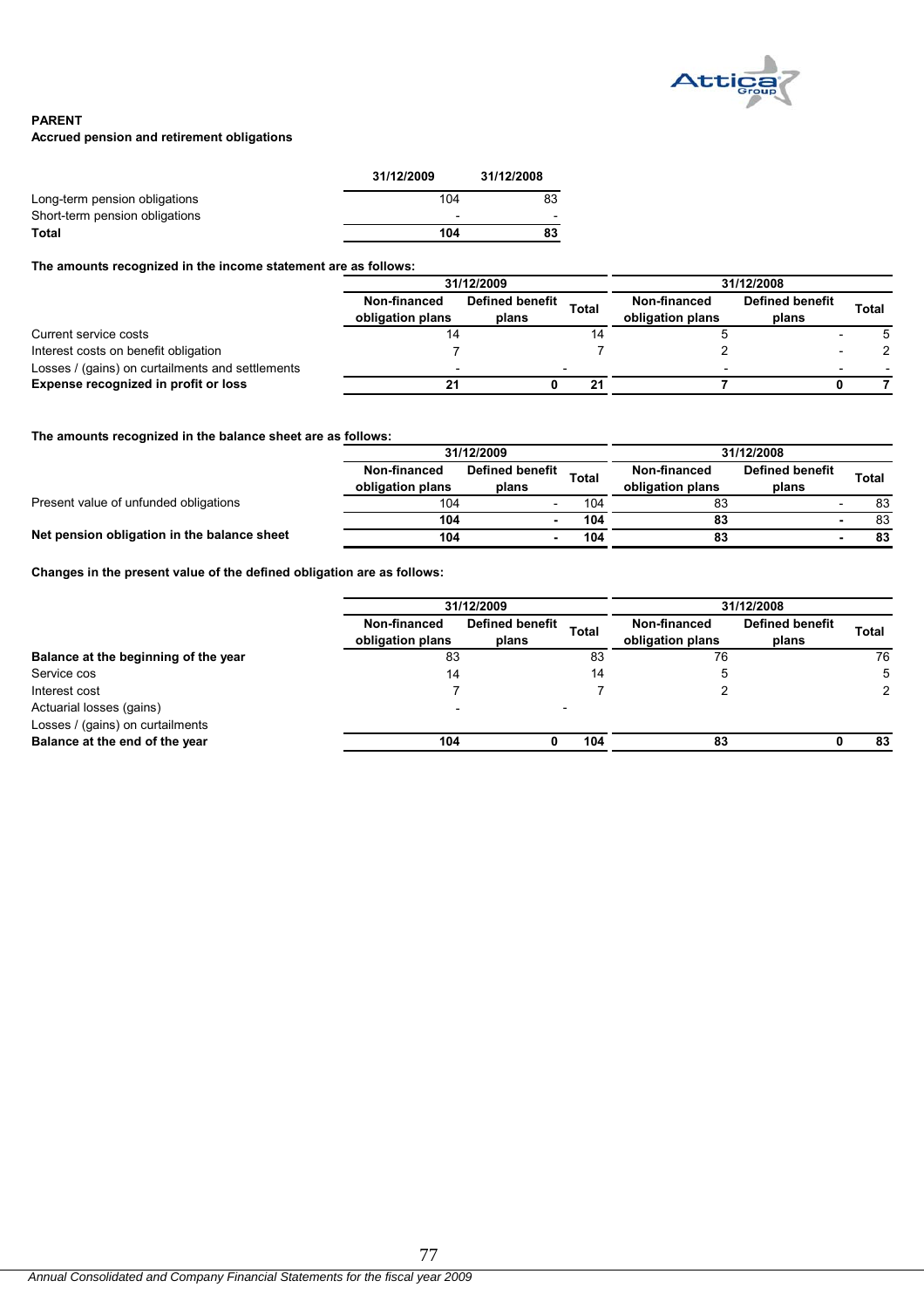

# 5.24. Long-term borrowings Long-term borrowings analysis:

#### **Long-term borrowings Short-term dept**

| Long-term borrowings                                 | 31/12/2009                                | 31/12/2008                                             |                                                 |                                                        |
|------------------------------------------------------|-------------------------------------------|--------------------------------------------------------|-------------------------------------------------|--------------------------------------------------------|
| Obligations under finance lease                      | 288                                       | 609                                                    |                                                 |                                                        |
| Secured Loans                                        | 219,597                                   | 240,465                                                |                                                 |                                                        |
| <b>Bonds</b>                                         | 143,310                                   | 154,140                                                |                                                 |                                                        |
| Less: Long-term loans payable in next financial year | $-34,704$                                 | $-38,775$                                              |                                                 |                                                        |
| Total of long-term loans                             | 328,491                                   | 356,439                                                |                                                 |                                                        |
| Short-term dept                                      | 31/12/2009                                | 31/12/2008                                             |                                                 |                                                        |
| Obligations under finance lease<br>Secured Loans     | 321<br>0                                  | 355<br>0                                               |                                                 |                                                        |
| More: Long-term loans payable in next financial year | 34,704                                    | 38,775                                                 |                                                 |                                                        |
| Total of short-term loans                            | 35,025                                    | 39,130                                                 |                                                 |                                                        |
| Amounts in €                                         |                                           |                                                        |                                                 |                                                        |
| Borrowings as of 31/12/2009                          | <b>Obligations under</b><br>finance lease | <b>Secured Loans</b>                                   | <b>Bonds</b>                                    | <b>Borrowings</b>                                      |
| Within 1year                                         | 321                                       | 22,205                                                 | 12,500                                          | 35,026                                                 |
| After 1year but not more than 5 years                | 288                                       | 120,642                                                | 130,810                                         | 251,740                                                |
| More than five years                                 | 0                                         | 76,750                                                 | 0,                                              | 76,750                                                 |
|                                                      | 609                                       | 219,597                                                | 143,310                                         | 363,516                                                |
| Amounts in €                                         |                                           |                                                        |                                                 |                                                        |
| Borrowings as of 31/12/2008                          | <b>Obligations under</b><br>finance lease | <b>Secured Loans</b>                                   | <b>Bonds</b>                                    | <b>Borrowings</b>                                      |
| Within 1year                                         | 355                                       | 26,275                                                 | 12,500                                          | 39,130                                                 |
| After 1year but not more than 5 years                | 609                                       | 105,099                                                | 50,000                                          | 155,708                                                |
| More than five years                                 | 0                                         | 109,091                                                | 91,640                                          | 200,731                                                |
|                                                      | 964                                       | 240,465                                                | 154,140                                         | 395,569                                                |
|                                                      | 31/12/2009                                |                                                        |                                                 |                                                        |
|                                                      | €                                         |                                                        |                                                 |                                                        |
| Long-term borrowings<br>Short-term dept              | 3.96%                                     |                                                        |                                                 |                                                        |
|                                                      | 31/12/2008                                |                                                        |                                                 |                                                        |
|                                                      | €                                         |                                                        |                                                 |                                                        |
| Long-term borrowings                                 | 4.01%                                     |                                                        |                                                 |                                                        |
| Short-term dept                                      |                                           |                                                        |                                                 |                                                        |
| Obligations under finance lease                      |                                           |                                                        |                                                 |                                                        |
|                                                      | 31/12/2009                                |                                                        |                                                 | 31/12/2008                                             |
|                                                      | <b>Future minimum</b><br>lease paymements | Present value of<br>future minimum<br>lease paymements | <b>Future</b><br>minimum<br>lease<br>paymements | Present value of<br>future minimum<br>lease paymements |
| Within 1year                                         | 343                                       | 321                                                    | 404                                             | 355                                                    |
| After 1year but not more than 5 years                | 295                                       | 288                                                    | 636                                             | 609                                                    |
| More than five years                                 | 0                                         | 0                                                      | 0                                               | 0                                                      |

Total of Future minimum lease paymements **1.040** 638 609 1.040 **964** 

Less: Interest expenses -29 0 -76 0

**Total of Present value of future minimum lease paymements 609 609 964 964**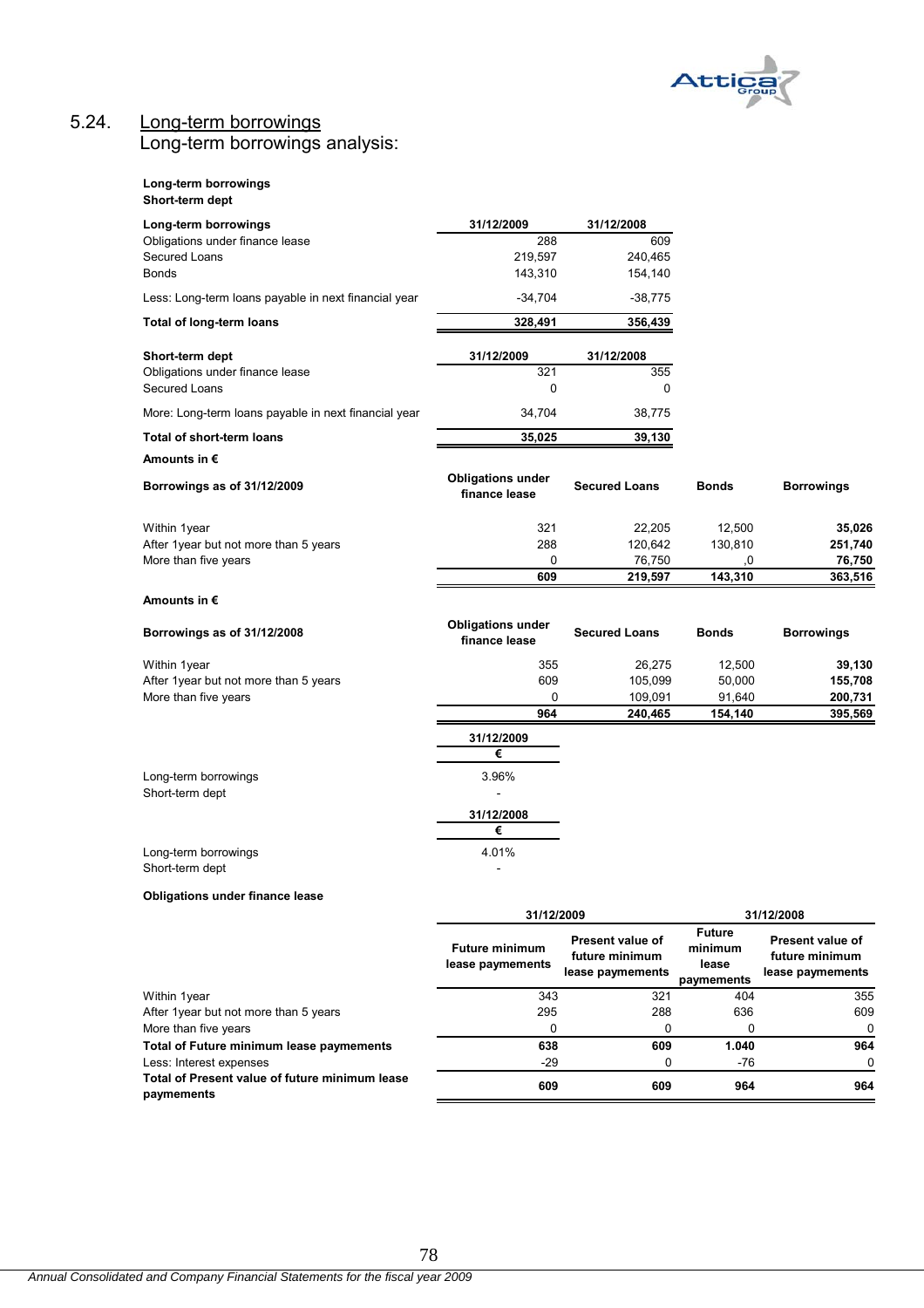

**Obligations under operating lease**

|                                        | 31/12/2009 | 31/12/2008 |
|----------------------------------------|------------|------------|
| Within 1year                           | 1.519      | 1.591      |
| After 1 year but not more than 5 years | 5.994      | 6.364      |
| More than five years                   | 9.714      | 11.137     |
| <b>Total operating lease</b>           | 17.227     | 19.092     |

There are no overdue liabilities, or liabilities that are about to become due, that cannot be paid.

All loans are denominated in Euro. The Bond Loans are discounted.

The above table includes the current portion of the long-term debt.

In October 2009, the Group has contract a secured loan with KFW bank of Germany amounting  $\epsilon$  45,600 thousand for the acquisition of the new-built Ro-Pax vessel Superfast II.

The average weighted interest rate of the finance leases is Euribor plus 2.37%.

The finance leases that have been recognized in the income statement of the period  $1/1$  - 31/12/2009, amount  $\epsilon$  294 thousand.

The operating leases that have been recognized in the income statement of the period 1/1 - 31/12/2009, amount € 1,766 thousand.

The operating leases refer to office rent and have been contracted with market terms.

## 5.25. Derivatives

#### **GROUP**

|                                                                                      | 31/12/2009                |               |                    | 31/12/2008                |               |                    |
|--------------------------------------------------------------------------------------|---------------------------|---------------|--------------------|---------------------------|---------------|--------------------|
|                                                                                      | <b>Notional</b><br>amount | <b>Assets</b> | <b>Liabilities</b> | <b>Notional</b><br>amount | <b>Assets</b> | <b>Liabilities</b> |
| Derivatives held for trading                                                         |                           |               |                    |                           |               |                    |
| Interest Rate - Cash flows hedge                                                     | 190,124                   |               | 5,431              | 249,688                   |               | 2,810              |
| Foreign exchange contracts - Cash flows<br>hedge                                     | 90.024                    |               | 1.113              |                           |               |                    |
| Fuel oil agreement - Cash flows hedge                                                |                           |               |                    | 8,415                     |               | 5,402              |
| <b>Derivatives</b>                                                                   | 280,148                   |               | 6,544              | 258,103                   |               | 8,212              |
| Derivatives (long term assets / liabilities                                          | 90,024                    |               | 1,113              | 249,688                   |               | 2,810              |
| Derivatives (short term assets / liabilities                                         | 190,124                   |               | 5,431              | 8,415                     |               | 5,402              |
|                                                                                      | 280,148                   |               | 6,544              | 258,103                   |               | 8,212              |
| <b>COMPANY</b>                                                                       |                           |               |                    |                           |               |                    |
|                                                                                      |                           | 31/12/2009    |                    |                           | 31/12/2008    |                    |
|                                                                                      | <b>Notional</b><br>amount | <b>Assets</b> | <b>Liabilities</b> | <b>Notional</b><br>amount | <b>Assets</b> | <b>Liabilities</b> |
| Derivatives held for trading                                                         |                           |               |                    |                           |               |                    |
| Interest Rate - Cash flows hedge<br>Foreign exchange contracts - Cash flows<br>hedge | 105,000                   |               | 3,725              | 105,000                   |               | 1,889              |
| <b>Derivatives</b>                                                                   | 105,000                   |               | 3,725              | 105,000                   |               | 1,889              |
|                                                                                      |                           |               |                    |                           |               |                    |
| Derivatives (long term assets / liabilities)                                         |                           |               |                    | 105,000                   |               | 1,889              |
| Derivatives (short term assets / liabilities)                                        | 105.000                   |               | 3.725              |                           |               |                    |
|                                                                                      | 105,000                   |               | 3,725              | 105,000                   |               | 1,889              |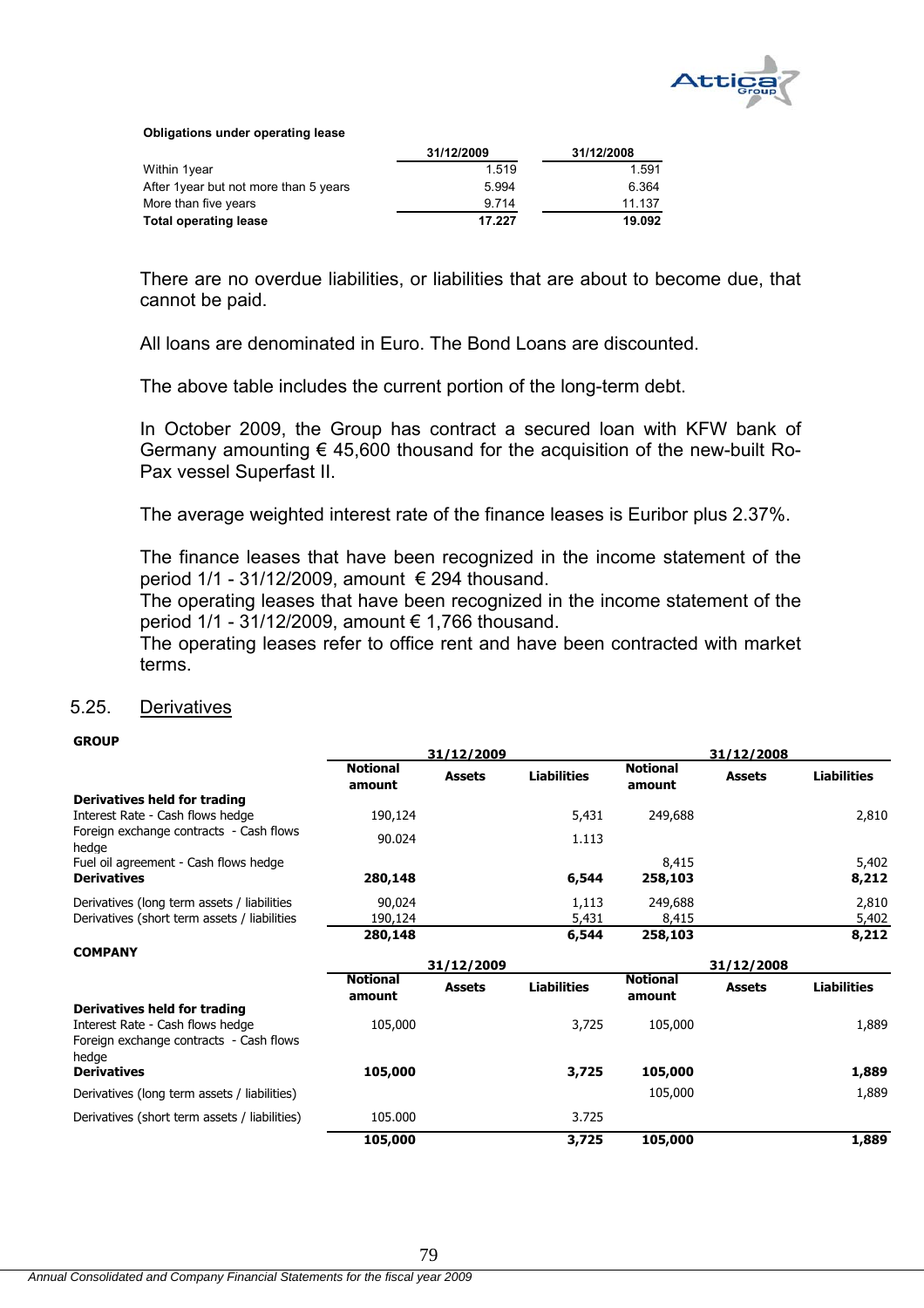

## 5.26. Non-current provisions

a) Superfast Group has made a provision amounting  $\epsilon$  462 thousand which concerns claim for compensation from the crew that was employed on board the sold vessels previously deployed in the Baltic Sea. The case is under litigation. b) The amount of  $\epsilon$  128 thousand of the parent company following the absorbed subsidiary Blue Star Maritime S.A. which had made a provision amounting  $\epsilon$ 550 thousand which concerned a claim for compensation from the Buyer of the vessel Blue Aegean. For the above case the company paid the amount of  $\epsilon$ 421.8 thousand. The additional amount of € 128.20 thousand has not been posted as revenue due to the fact that there are still outstanding legal expenses.

|                                                                                  | Case in arbitration<br>refers to the sold<br>vessel Blue Aegean | Case under litigation which<br>consernes claim for<br>compensation from the crew<br>in the Baltic Sea | Other<br>provisions | Total       |
|----------------------------------------------------------------------------------|-----------------------------------------------------------------|-------------------------------------------------------------------------------------------------------|---------------------|-------------|
| Opening Balance as of 01/01/2008                                                 | 550                                                             | 469                                                                                                   | 69                  | 1,088       |
| Additional provisions<br>Utilised provisions<br>Closing Balance as of 31/12/2008 | $-422$<br>128                                                   | -8<br>461                                                                                             | -69<br>0            | -499<br>589 |
| Non-current provisions<br>Current provisions                                     | 128                                                             | 461                                                                                                   |                     | 589         |
|                                                                                  | 128                                                             | 461                                                                                                   |                     | 589         |
|                                                                                  | Case in arbitration<br>refers to the sold<br>vessel Blue Aegean | Case under litigation which<br>consernes claim for<br>compensation from the crew<br>in the Baltic Sea | Other<br>provisions | Total       |
| Opening Balance as of 01/01/2009                                                 | 128                                                             | 461                                                                                                   |                     | 589         |
| Additional provisions<br>Utilised provisions                                     |                                                                 |                                                                                                       |                     |             |
| Closing Balance as of 31/12/2009                                                 | 128                                                             | 461                                                                                                   |                     | 589         |
| Non-current provisions<br>Current provisions                                     | 128                                                             | 461                                                                                                   |                     | 589         |
|                                                                                  | 128                                                             | 461                                                                                                   |                     | 589         |
|                                                                                  |                                                                 |                                                                                                       |                     |             |

# 5.27. Trade and other payables

|                               | <b>GROUP</b> |            | <b>COMPANY</b> |            |
|-------------------------------|--------------|------------|----------------|------------|
|                               | 31/12/2009   | 31/12/2008 | 31/12/2009     | 31/12/2008 |
| Suppliers                     | 21,011       | 15.875     | 10             | 74         |
| <b>Customers' Advances</b>    | 2.198        | 2,077      | 19             | າ          |
| Intercompany accounts payable |              |            | 26.770         | 30.166     |
| Other liabilities             | 648          | 1.178      |                |            |
| <b>Total</b>                  | 23.857       | 19,130     | 26,800         | 30.242     |

# 5.28. Tax liabilities

|                                                      | <b>GROUP</b> |            | <b>COMPANY</b> |            |  |
|------------------------------------------------------|--------------|------------|----------------|------------|--|
|                                                      | 31/12/2009   | 31/12/2008 | 31/12/2009     | 31/12/2008 |  |
| Tax expense                                          |              |            |                |            |  |
| Provision for Tax expense for unaudited fiscal years | 143          | 198        | 20             | 30         |  |
| Tax audit differences                                |              |            |                |            |  |
| Total                                                | 143          | 198        | 20             | 30         |  |
|                                                      |              |            |                |            |  |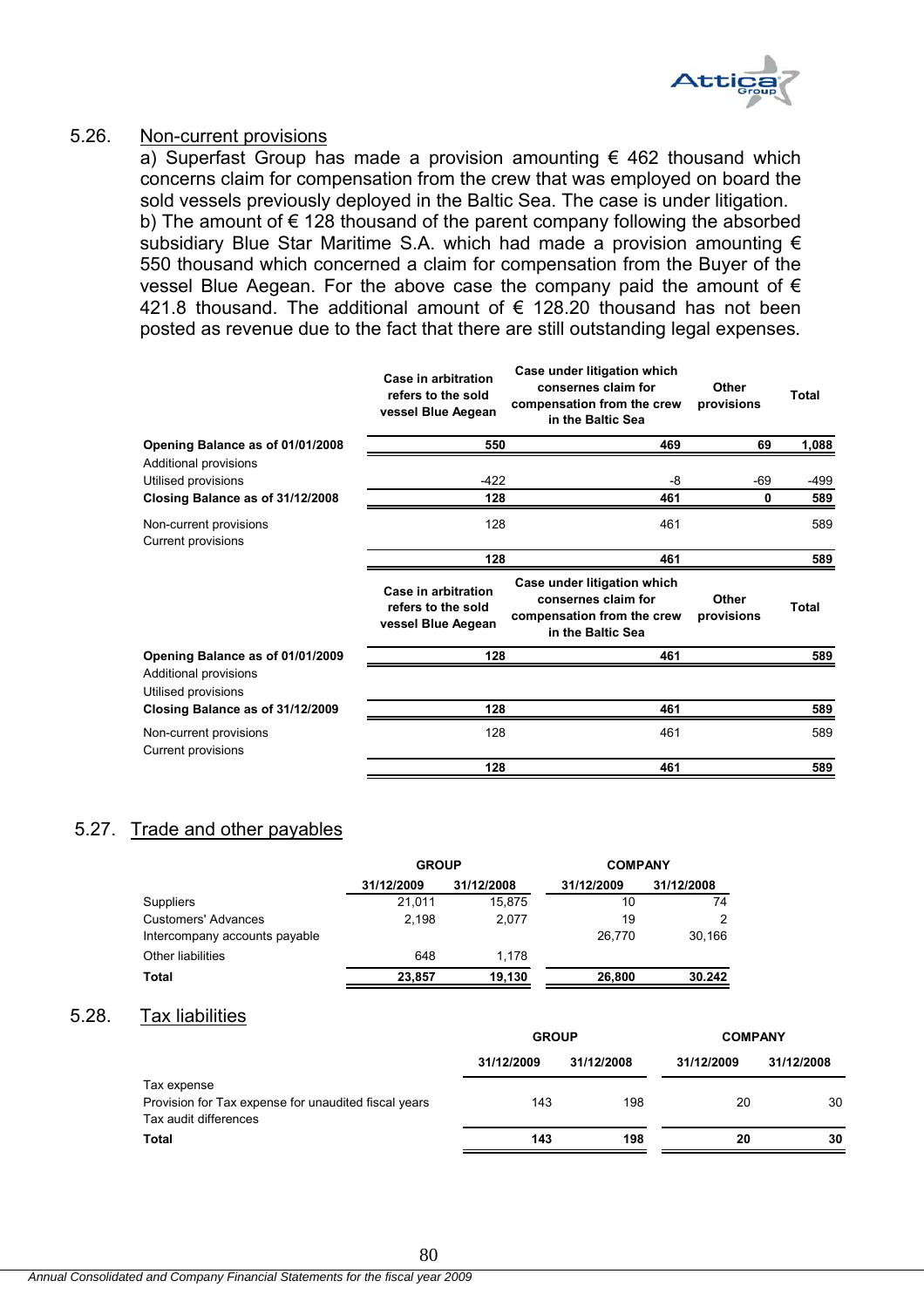

# 5.29. Other current liabilities

|                               | <b>GROUP</b> |            | <b>COMPANY</b> |            |
|-------------------------------|--------------|------------|----------------|------------|
|                               | 31/12/2009   | 31/12/2008 | 31/12/2009     | 31/12/2008 |
| Intercompany accounts payable |              |            |                |            |
| Deferred income-Grants        | 2.048        | 2,384      | 1,062          | 1,062      |
| Social security insurance     | 2.878        | 2,562      | 15             | 55         |
| <b>Other Tax liabilities</b>  | 2,167        | 1,801      | 53             | 188        |
| Dividends                     | 112          | 100        | 112            | 100        |
| Salaries and wages payable    | 2.073        | 1.916      |                | 2          |
| Accrued expenses*             | 9.386        | 9.285      | 2.648          | 143        |
| <b>Others Liabilities</b>     | 259          | 278        | 88             | 90         |
| Total                         | 18.923       | 18.326     | 3.978          | 1.640      |

\* Accrued expenses refer mainly to the provisions of the operating expenses and accrued interest of vessels' loans.

## 5.30. Liabilities related to Assets held for sale

Refers to the loan of the vessel Superfast V, which has been sold by the Group on 16/02/2010.

### **6. Contingent assets and liabilities**

a) Liens and Encumbrances

As already stated in paragraph 5.11., the vessels owned by the Group have been mortgaged as security of secured loans for an amount of Euro 777,780 thousand.

b) Group and company disputes under litigation or arbitration

On 31 December 2008 there were pending lawsuits against the parent company and the Group due to the merger by absorption of Blue Star Maritime S.A., about labour, civil and shipping claims. It is estimated that these claims will not have any significant effect on the Group's financial position because for most of the cases there is appropriate insurances coverage.

### c) Unaudited years

See paragraph 5.9. "Income taxes" and paragraph 5.13. "Investments in subsidiaries"

### d) Granted guarantees

Letters of guarantee which have been provided to secure liabilities of the Group and the Company and were in force on 31/12/2009 and on 31/12/2008 have as follows:

|                                                                          | 31/12/2009 | 31/12/2008 |
|--------------------------------------------------------------------------|------------|------------|
| <b>Guarantees</b>                                                        |            |            |
| Performance letters of guarantee                                         | 1,379      | 511        |
| Guarantees for the repayment of bank accounts                            | 0          |            |
| Guarantees for the repayment of trade liabilities                        | 118        | 619        |
| Performance letters of guarantee for subsidized<br>investment programmes | 0          |            |
| Guarantees for the participation in various tenders                      | 12         | 189        |
| Other guarantees                                                         | 0          |            |
| <b>Total guarantees</b>                                                  | 1.509      | 1,319      |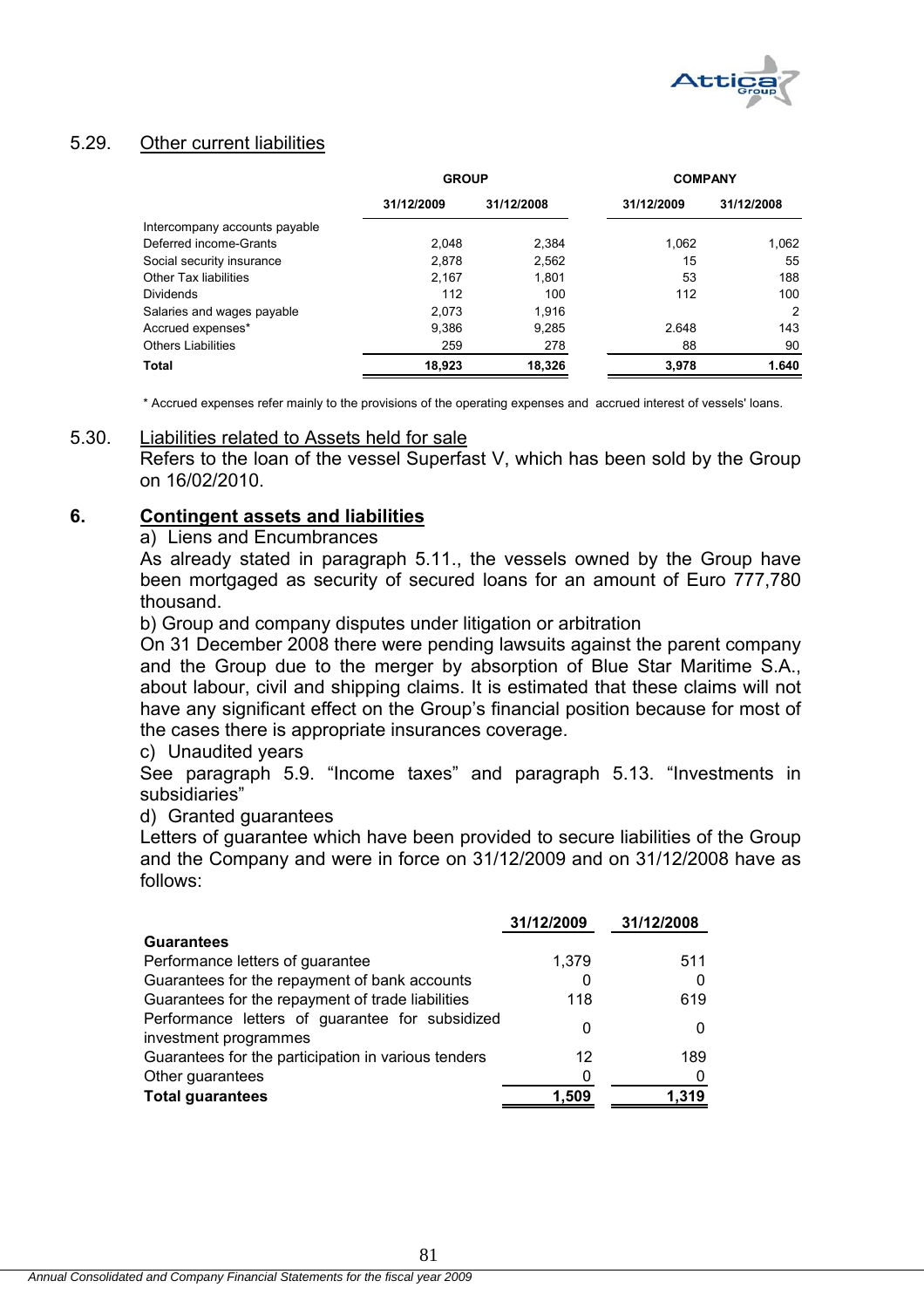

e) Undertakings analysis has as follows:

|                                                                     |        | <b>GROUP</b>          | <b>COMPANY</b>        |       |  |
|---------------------------------------------------------------------|--------|-----------------------|-----------------------|-------|--|
|                                                                     |        | 31/12/2009 31/12/2008 | 31/12/2009 31/12/2008 |       |  |
| <b>Finance lease commitments</b>                                    |        |                       |                       |       |  |
| Within one year                                                     | 321    | 355                   |                       |       |  |
| After one year but not more than five years                         | 288    | 609                   |                       |       |  |
| More than five years                                                |        |                       |                       |       |  |
| <b>Operating lease commitments</b>                                  |        |                       |                       |       |  |
| Within one year                                                     | 1.519  | 1.274                 | 291                   | 245   |  |
| After one year but not more than five years                         | 5.994  | 4,818                 | 1.164                 | 982   |  |
| More than five years                                                | 9.714  | 7,947                 | 2.037                 | 1,718 |  |
| <b>Other commitments</b>                                            |        |                       |                       |       |  |
| Within one year                                                     | 26,550 | 84.799                |                       |       |  |
| After one year but not more than five years<br>More than five vears | 84.681 |                       |                       |       |  |

"Other commitments" include the Group's contingent liability for the purchase of new building car-passenger ferries at Daewoo Shipbuilding and Marine Engineering, korea

### **7. Events after the Balance Sheet date**

a) On 14/01/2010 was completed the share capital increase. The proceeds of the capital increase are  $\epsilon$  41,620 thousand. The share capital stood at  $\epsilon$ 134,811 thousand divided into 162,424,000 common registered voting shares, with a nominal value of Euro 0.83 each.

b) On 16/02/2010 the Group has concluded the sale and delivery of its RoPax vessel Superfast V to Bretagne Angleterre Irlande of Roscoff, France. The total sale proceeds of Superfast V of  $\epsilon$  81.50 mln generate for Attica Group additional cash of  $\epsilon$  38.8 mln. The book capital losses of approximately  $\epsilon$  3.5 mln have been posted in the Group's full year 2009 results.

### **8. No Dividend distribution**

The Board of Directors in accordance with its decision on 24/03/2010 will propose to the Annual General Meeting of Shareholders the no dividend distribution of for the fiscal year 2008.

Athens, March 22, 2010 THE PRESIDENT THE MANAGING THE DIRECTOR THE FINANCIAL OF THE B.O.D. DIRECTOR DIRECTOR CHARALAMPOS PASCHALIS PETROS VETTAS SPIROS PASCHALIS NIKOLAOS TAPIRIS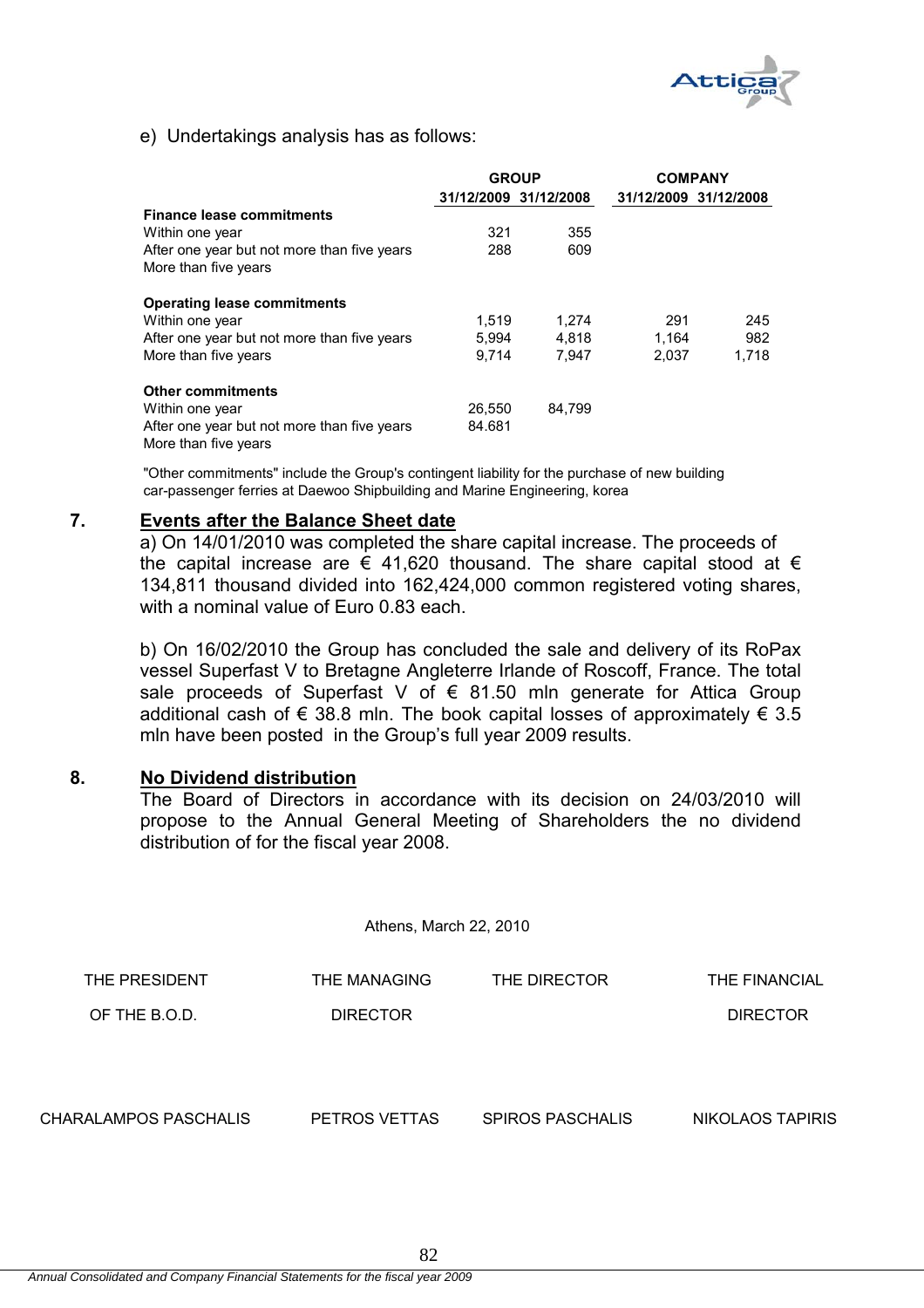

| Attica                                                                                                                                                                                                                                                                                                                                                                                                                                                                                                                                                                                                                                                                                                                                                                                                                                                                                                                                                                                                                                                                                                                                                                                                                                                                                                                                                                                                                                                                                                                                                                                                                                                                                                                                                                                                                                                                                                                                                                                                                                                                                                                                                                                                                                                                                                                                                                                                                                                                                                                                                                                                                                                                                                                                                                                                         |                                                                                         |                            |                                                                                                                                                                                       |                         |                                                                                                                                                                                                                                      |                                                                       |                                |                                                      |                                 |
|----------------------------------------------------------------------------------------------------------------------------------------------------------------------------------------------------------------------------------------------------------------------------------------------------------------------------------------------------------------------------------------------------------------------------------------------------------------------------------------------------------------------------------------------------------------------------------------------------------------------------------------------------------------------------------------------------------------------------------------------------------------------------------------------------------------------------------------------------------------------------------------------------------------------------------------------------------------------------------------------------------------------------------------------------------------------------------------------------------------------------------------------------------------------------------------------------------------------------------------------------------------------------------------------------------------------------------------------------------------------------------------------------------------------------------------------------------------------------------------------------------------------------------------------------------------------------------------------------------------------------------------------------------------------------------------------------------------------------------------------------------------------------------------------------------------------------------------------------------------------------------------------------------------------------------------------------------------------------------------------------------------------------------------------------------------------------------------------------------------------------------------------------------------------------------------------------------------------------------------------------------------------------------------------------------------------------------------------------------------------------------------------------------------------------------------------------------------------------------------------------------------------------------------------------------------------------------------------------------------------------------------------------------------------------------------------------------------------------------------------------------------------------------------------------------------|-----------------------------------------------------------------------------------------|----------------------------|---------------------------------------------------------------------------------------------------------------------------------------------------------------------------------------|-------------------------|--------------------------------------------------------------------------------------------------------------------------------------------------------------------------------------------------------------------------------------|-----------------------------------------------------------------------|--------------------------------|------------------------------------------------------|---------------------------------|
| ATTICA HOLDINGS S.A.<br>Registration Number: 7702/04/8/8/125                                                                                                                                                                                                                                                                                                                                                                                                                                                                                                                                                                                                                                                                                                                                                                                                                                                                                                                                                                                                                                                                                                                                                                                                                                                                                                                                                                                                                                                                                                                                                                                                                                                                                                                                                                                                                                                                                                                                                                                                                                                                                                                                                                                                                                                                                                                                                                                                                                                                                                                                                                                                                                                                                                                                                   |                                                                                         |                            |                                                                                                                                                                                       |                         |                                                                                                                                                                                                                                      |                                                                       |                                |                                                      |                                 |
| 123-125, Syngrou Avenue & 3, Torva Street - 11745 Athens, Greece                                                                                                                                                                                                                                                                                                                                                                                                                                                                                                                                                                                                                                                                                                                                                                                                                                                                                                                                                                                                                                                                                                                                                                                                                                                                                                                                                                                                                                                                                                                                                                                                                                                                                                                                                                                                                                                                                                                                                                                                                                                                                                                                                                                                                                                                                                                                                                                                                                                                                                                                                                                                                                                                                                                                               |                                                                                         |                            |                                                                                                                                                                                       |                         |                                                                                                                                                                                                                                      |                                                                       |                                |                                                      |                                 |
|                                                                                                                                                                                                                                                                                                                                                                                                                                                                                                                                                                                                                                                                                                                                                                                                                                                                                                                                                                                                                                                                                                                                                                                                                                                                                                                                                                                                                                                                                                                                                                                                                                                                                                                                                                                                                                                                                                                                                                                                                                                                                                                                                                                                                                                                                                                                                                                                                                                                                                                                                                                                                                                                                                                                                                                                                |                                                                                         |                            |                                                                                                                                                                                       |                         | information for the period from January 1 to December 31, 2009<br>(published according to Article 135 of Law 219929, for companies which prepare annual financial statements, consolidated or not, according to LF.R.S.)             |                                                                       |                                |                                                      |                                 |
|                                                                                                                                                                                                                                                                                                                                                                                                                                                                                                                                                                                                                                                                                                                                                                                                                                                                                                                                                                                                                                                                                                                                                                                                                                                                                                                                                                                                                                                                                                                                                                                                                                                                                                                                                                                                                                                                                                                                                                                                                                                                                                                                                                                                                                                                                                                                                                                                                                                                                                                                                                                                                                                                                                                                                                                                                |                                                                                         |                            |                                                                                                                                                                                       | (Antounts in thousands) | .<br>The following information provide a general overview of the financial position and financial mexits of ATTCA HOLDMGS S.A.<br>In complete set of the interim financial statements as well as the mineral certified auditor's rep | ple of the domain of the company                                      |                                |                                                      |                                 |
| Pertners Supervising Authority<br><b>Internet Domain:</b>                                                                                                                                                                                                                                                                                                                                                                                                                                                                                                                                                                                                                                                                                                                                                                                                                                                                                                                                                                                                                                                                                                                                                                                                                                                                                                                                                                                                                                                                                                                                                                                                                                                                                                                                                                                                                                                                                                                                                                                                                                                                                                                                                                                                                                                                                                                                                                                                                                                                                                                                                                                                                                                                                                                                                      | <b>COMPANY INFORMATION</b><br>Ministry of Development, Department for limited companies |                            |                                                                                                                                                                                       |                         |                                                                                                                                                                                                                                      | STATEMENT OF CASH FLOWS<br>0930093<br>1.01-31.12.2009 1.01-31.12.2008 |                                | <b>DOM/JUNIOR</b><br>1.01-31.12.2000 1.01-31.12.2008 |                                 |
| <b>Board of Directors</b>                                                                                                                                                                                                                                                                                                                                                                                                                                                                                                                                                                                                                                                                                                                                                                                                                                                                                                                                                                                                                                                                                                                                                                                                                                                                                                                                                                                                                                                                                                                                                                                                                                                                                                                                                                                                                                                                                                                                                                                                                                                                                                                                                                                                                                                                                                                                                                                                                                                                                                                                                                                                                                                                                                                                                                                      |                                                                                         |                            | Charatembos Paschalis - Chairman, Non-Executive Member, Andreas Voenpopulos - Vice-<br>Chairman, Non-Executive Member, Petros Vettes - Managing Director,                             |                         | <b>Cash flow from Operating Activities</b>                                                                                                                                                                                           |                                                                       |                                |                                                      |                                 |
|                                                                                                                                                                                                                                                                                                                                                                                                                                                                                                                                                                                                                                                                                                                                                                                                                                                                                                                                                                                                                                                                                                                                                                                                                                                                                                                                                                                                                                                                                                                                                                                                                                                                                                                                                                                                                                                                                                                                                                                                                                                                                                                                                                                                                                                                                                                                                                                                                                                                                                                                                                                                                                                                                                                                                                                                                |                                                                                         |                            | Executive Member, Michael Sakela - Director, Executive Member, Scirce Paechalia - Director,<br>Executive Member, Markos Force - Director, Independent, Non-Executive                  |                         | <b>Profit/Loan) Before Tasses</b>                                                                                                                                                                                                    | -23,880                                                               | 22.282                         | 23,419                                               | 34,429                          |
|                                                                                                                                                                                                                                                                                                                                                                                                                                                                                                                                                                                                                                                                                                                                                                                                                                                                                                                                                                                                                                                                                                                                                                                                                                                                                                                                                                                                                                                                                                                                                                                                                                                                                                                                                                                                                                                                                                                                                                                                                                                                                                                                                                                                                                                                                                                                                                                                                                                                                                                                                                                                                                                                                                                                                                                                                |                                                                                         |                            | Member, And Souvatzoglou - Director, Non-Executive Member, Theoffice-Aristaldia Priovolos<br>Director, Non-Executive Member, Alexandros Edpide - Director, Independent, Non-Executive |                         | <b>Adjustments for</b>                                                                                                                                                                                                               |                                                                       |                                |                                                      |                                 |
| Date of Board of Directors approval of annual<br>financial statements:                                                                                                                                                                                                                                                                                                                                                                                                                                                                                                                                                                                                                                                                                                                                                                                                                                                                                                                                                                                                                                                                                                                                                                                                                                                                                                                                                                                                                                                                                                                                                                                                                                                                                                                                                                                                                                                                                                                                                                                                                                                                                                                                                                                                                                                                                                                                                                                                                                                                                                                                                                                                                                                                                                                                         | March 24, 2010                                                                          |                            |                                                                                                                                                                                       |                         | Depreciation<br>Impairment of tangible and intengible asset                                                                                                                                                                          | 28,407<br>2.034                                                       | 26.322                         | 78                                                   | $\overline{r}$                  |
| <b>Certified Public Accountant</b><br><b>Audit Firm:</b><br>Type of certified auditor's report:                                                                                                                                                                                                                                                                                                                                                                                                                                                                                                                                                                                                                                                                                                                                                                                                                                                                                                                                                                                                                                                                                                                                                                                                                                                                                                                                                                                                                                                                                                                                                                                                                                                                                                                                                                                                                                                                                                                                                                                                                                                                                                                                                                                                                                                                                                                                                                                                                                                                                                                                                                                                                                                                                                                | Grant Thomton S.A.                                                                      |                            | Constantinou Sotiria - SOEL No 13671, Michalios Manolis - SOEL No 25131                                                                                                               |                         | Provisions<br>Fareign exchange differences                                                                                                                                                                                           | 1,354<br>$-207$<br>6,619                                              | 454<br>$-2,247$                | 15<br>258<br>24,532                                  | 16<br>$-1,000$                  |
|                                                                                                                                                                                                                                                                                                                                                                                                                                                                                                                                                                                                                                                                                                                                                                                                                                                                                                                                                                                                                                                                                                                                                                                                                                                                                                                                                                                                                                                                                                                                                                                                                                                                                                                                                                                                                                                                                                                                                                                                                                                                                                                                                                                                                                                                                                                                                                                                                                                                                                                                                                                                                                                                                                                                                                                                                | <b>Unqualified</b><br><b>STATEMENT OF PINANCIAL POSITION</b><br>PERMIT                  |                            | COMPANY                                                                                                                                                                               |                         | wit (proft) foes from investing activities<br>rowest payable and other financial expe<br>Plus or minus for Working Capital changes:                                                                                                  | 15,981                                                                | 19,351<br>20,610               | -833                                                 | 37,951<br>Æ                     |
| <b>ASSETS</b><br><b>Tangible search</b>                                                                                                                                                                                                                                                                                                                                                                                                                                                                                                                                                                                                                                                                                                                                                                                                                                                                                                                                                                                                                                                                                                                                                                                                                                                                                                                                                                                                                                                                                                                                                                                                                                                                                                                                                                                                                                                                                                                                                                                                                                                                                                                                                                                                                                                                                                                                                                                                                                                                                                                                                                                                                                                                                                                                                                        | 31.12.2009<br>738,066                                                                   | 31.12 2004<br>744,720      | 31.12.2009<br>272                                                                                                                                                                     | 31.12.2001<br>22        | Decrease/(increase) in inventories<br>Decrease/Gnovese) in Receivables                                                                                                                                                               | $-1.182$<br>$-7,253$                                                  | 516<br>-8,888                  | 789                                                  | 3,806                           |
| <b>Investment property</b><br><b>Intergible assets</b><br>Other non current a                                                                                                                                                                                                                                                                                                                                                                                                                                                                                                                                                                                                                                                                                                                                                                                                                                                                                                                                                                                                                                                                                                                                                                                                                                                                                                                                                                                                                                                                                                                                                                                                                                                                                                                                                                                                                                                                                                                                                                                                                                                                                                                                                                                                                                                                                                                                                                                                                                                                                                                                                                                                                                                                                                                                  | 1,505                                                                                   | 1,758<br>1.644             |                                                                                                                                                                                       | 517.130                 | (Decrease)/increase in Payables (espluding banks)<br>Lense<br>hterest and other financial expenses paid                                                                                                                              | $-4077$<br>$-15.708$                                                  | -8.364<br>22,801               | 5.236<br>$-19$                                       | $-4.183$<br>$-34$               |
| <b>Inventories</b><br>Trade receivables and prepayments                                                                                                                                                                                                                                                                                                                                                                                                                                                                                                                                                                                                                                                                                                                                                                                                                                                                                                                                                                                                                                                                                                                                                                                                                                                                                                                                                                                                                                                                                                                                                                                                                                                                                                                                                                                                                                                                                                                                                                                                                                                                                                                                                                                                                                                                                                                                                                                                                                                                                                                                                                                                                                                                                                                                                        | 4874<br>57,438                                                                          | 3.712<br>55,073            | 18                                                                                                                                                                                    |                         | <b>Taxes paid</b><br>Operating cash flows of discontinued operations                                                                                                                                                                 | -256                                                                  | $-150$                         | -39                                                  |                                 |
| Other current asses<br>Non current search cla<br>affect an held for sale<br><b>Total assets</b>                                                                                                                                                                                                                                                                                                                                                                                                                                                                                                                                                                                                                                                                                                                                                                                                                                                                                                                                                                                                                                                                                                                                                                                                                                                                                                                                                                                                                                                                                                                                                                                                                                                                                                                                                                                                                                                                                                                                                                                                                                                                                                                                                                                                                                                                                                                                                                                                                                                                                                                                                                                                                                                                                                                | 42,171<br>81,500<br><b>FRANCIS</b>                                                      | 138,708<br>945,555         | 7.929<br>518,295                                                                                                                                                                      | 52.75<br>50.97          | Total cash inflow(joutflow) from operating activities (a)<br>Cash flow from investing Activities                                                                                                                                     | 4,885                                                                 | 8,354                          | -5,900                                               | $-17,244$                       |
| <b>EQUITY AND LIABILITIES</b>                                                                                                                                                                                                                                                                                                                                                                                                                                                                                                                                                                                                                                                                                                                                                                                                                                                                                                                                                                                                                                                                                                                                                                                                                                                                                                                                                                                                                                                                                                                                                                                                                                                                                                                                                                                                                                                                                                                                                                                                                                                                                                                                                                                                                                                                                                                                                                                                                                                                                                                                                                                                                                                                                                                                                                                  |                                                                                         |                            |                                                                                                                                                                                       |                         | coulation of aubaidiaries, associated companies, joint<br>ventures and other investments                                                                                                                                             |                                                                       |                                | $-106,525$                                           | $-36, 120$                      |
| Share capita<br>Other equity                                                                                                                                                                                                                                                                                                                                                                                                                                                                                                                                                                                                                                                                                                                                                                                                                                                                                                                                                                                                                                                                                                                                                                                                                                                                                                                                                                                                                                                                                                                                                                                                                                                                                                                                                                                                                                                                                                                                                                                                                                                                                                                                                                                                                                                                                                                                                                                                                                                                                                                                                                                                                                                                                                                                                                                   | 117,530<br>353,510                                                                      | 117,530<br>386,293         | 117,539<br>365,731                                                                                                                                                                    | 117.53<br>418.45        | Purchase of tangible and intengible assets<br>Proceeds from sale of tengible and intengible assets                                                                                                                                   | 105,073                                                               | 88,966<br>52,475               |                                                      | $-261$<br>$\mathbf{e}$          |
| Total shareholders equity (a)<br>Minority Interests (b)<br>Total equity (c)=(a)+(b)                                                                                                                                                                                                                                                                                                                                                                                                                                                                                                                                                                                                                                                                                                                                                                                                                                                                                                                                                                                                                                                                                                                                                                                                                                                                                                                                                                                                                                                                                                                                                                                                                                                                                                                                                                                                                                                                                                                                                                                                                                                                                                                                                                                                                                                                                                                                                                                                                                                                                                                                                                                                                                                                                                                            | 471,048<br>471,048                                                                      | 502,532<br>502,532         | 483,270<br>483,270                                                                                                                                                                    | 535,995<br>535,995      | Derivatives' result<br><b>Coulsition /Sale of aubaidaries dess cash)</b><br><b>Interest received</b>                                                                                                                                 | 1,321                                                                 | 4,018<br>6,253                 | 65                                                   | 1,189<br>1,440<br>3,021         |
| Long-term borrowings<br>Provisions / Other long-te<br>m isbite                                                                                                                                                                                                                                                                                                                                                                                                                                                                                                                                                                                                                                                                                                                                                                                                                                                                                                                                                                                                                                                                                                                                                                                                                                                                                                                                                                                                                                                                                                                                                                                                                                                                                                                                                                                                                                                                                                                                                                                                                                                                                                                                                                                                                                                                                                                                                                                                                                                                                                                                                                                                                                                                                                                                                 | 128,40<br>3,872                                                                         | <b>SINGLE AND</b><br>5,098 | 503                                                                                                                                                                                   | 237                     | <b>Olvidends received</b><br>Investing cash flows of discontinued operations                                                                                                                                                         |                                                                       |                                | 45,202                                               | 33,741                          |
| Short-term debt<br>Other short-term liabilities<br>Liabilities associated with non current                                                                                                                                                                                                                                                                                                                                                                                                                                                                                                                                                                                                                                                                                                                                                                                                                                                                                                                                                                                                                                                                                                                                                                                                                                                                                                                                                                                                                                                                                                                                                                                                                                                                                                                                                                                                                                                                                                                                                                                                                                                                                                                                                                                                                                                                                                                                                                                                                                                                                                                                                                                                                                                                                                                     | 35,025<br>48.353                                                                        | 30,130<br>43.056           | 34,523                                                                                                                                                                                | 31.91                   | Total cash inflow(joutflow) from investing activities (b)<br><b>Cash flow from Financino Activities</b>                                                                                                                              | -103,782                                                              | -24,240                        | 40,672                                               | 4,078                           |
| whed as held for sale<br>ta cla<br><b>Total liabilities (d)</b>                                                                                                                                                                                                                                                                                                                                                                                                                                                                                                                                                                                                                                                                                                                                                                                                                                                                                                                                                                                                                                                                                                                                                                                                                                                                                                                                                                                                                                                                                                                                                                                                                                                                                                                                                                                                                                                                                                                                                                                                                                                                                                                                                                                                                                                                                                                                                                                                                                                                                                                                                                                                                                                                                                                                                | <b>BRAZE</b>                                                                            | 441,725                    | 35,031                                                                                                                                                                                | 34.20                   | Proceeds from Issuance of Share Capital<br>Proceeds from Borrowings                                                                                                                                                                  | 53,600                                                                | 48,000                         | 8,000                                                |                                 |
| Total equity and Babilities (c)+(d)                                                                                                                                                                                                                                                                                                                                                                                                                                                                                                                                                                                                                                                                                                                                                                                                                                                                                                                                                                                                                                                                                                                                                                                                                                                                                                                                                                                                                                                                                                                                                                                                                                                                                                                                                                                                                                                                                                                                                                                                                                                                                                                                                                                                                                                                                                                                                                                                                                                                                                                                                                                                                                                                                                                                                                            | 927,992                                                                                 | 946,555                    | 518,296                                                                                                                                                                               | 570,278                 | Proceeds from subsidiar<br>Payments of Borrowings<br>Payments of finance lease babilities                                                                                                                                            | 48,775<br>-356                                                        | $-73.481$<br>-326              | 32,704                                               | $-110$                          |
|                                                                                                                                                                                                                                                                                                                                                                                                                                                                                                                                                                                                                                                                                                                                                                                                                                                                                                                                                                                                                                                                                                                                                                                                                                                                                                                                                                                                                                                                                                                                                                                                                                                                                                                                                                                                                                                                                                                                                                                                                                                                                                                                                                                                                                                                                                                                                                                                                                                                                                                                                                                                                                                                                                                                                                                                                | STATEMENT OF COMPREHENSIVE INCOME                                                       |                            |                                                                                                                                                                                       |                         | Dividende paid<br>Financing cash flows of discordinued operations                                                                                                                                                                    | $-0.013$                                                              | $-13.173$                      | $-0.013$                                             | $-13, 173$                      |
|                                                                                                                                                                                                                                                                                                                                                                                                                                                                                                                                                                                                                                                                                                                                                                                                                                                                                                                                                                                                                                                                                                                                                                                                                                                                                                                                                                                                                                                                                                                                                                                                                                                                                                                                                                                                                                                                                                                                                                                                                                                                                                                                                                                                                                                                                                                                                                                                                                                                                                                                                                                                                                                                                                                                                                                                                | 1.01-31.12.2009 1.01-31.12.2008                                                         |                            | <b>CONTRATE</b><br>1.01-31.12.2009                                                                                                                                                    | 1.01-31.12.2006         | Total cash inflow(outflow) from financing activities (c)<br>$(40+01) + (4)$                                                                                                                                                          | -3,444<br>00011                                                       | 55,5210<br>54.546              | 85. PA<br>43.751                                     | 43,292<br>35,461                |
| Gross Profit/Joss)<br>Earnings before taxes, investing and financial                                                                                                                                                                                                                                                                                                                                                                                                                                                                                                                                                                                                                                                                                                                                                                                                                                                                                                                                                                                                                                                                                                                                                                                                                                                                                                                                                                                                                                                                                                                                                                                                                                                                                                                                                                                                                                                                                                                                                                                                                                                                                                                                                                                                                                                                                                                                                                                                                                                                                                                                                                                                                                                                                                                                           | 302,478<br>58,295                                                                       | 325, 910<br>75.412         |                                                                                                                                                                                       | æ<br>-22                | Cash and cash equivalents at beginning of period<br>Exchange differences in cash and cash equivalents                                                                                                                                | 119,124<br>87                                                         | 171,873<br>2,097               | 51,429<br>-258                                       | 78.878<br>1,012                 |
| results<br>Profit(loss) before taxes                                                                                                                                                                                                                                                                                                                                                                                                                                                                                                                                                                                                                                                                                                                                                                                                                                                                                                                                                                                                                                                                                                                                                                                                                                                                                                                                                                                                                                                                                                                                                                                                                                                                                                                                                                                                                                                                                                                                                                                                                                                                                                                                                                                                                                                                                                                                                                                                                                                                                                                                                                                                                                                                                                                                                                           | 664<br>-23.880                                                                          | 21.351<br>22.262           | $-1.488$<br>23,419                                                                                                                                                                    | $-4,500$<br>34.420      | Cash and cash equivalents at end of period                                                                                                                                                                                           | 16,870                                                                | 119,124                        | 7,390                                                | 11,429                          |
| Profit/Joss) after taxes (A)                                                                                                                                                                                                                                                                                                                                                                                                                                                                                                                                                                                                                                                                                                                                                                                                                                                                                                                                                                                                                                                                                                                                                                                                                                                                                                                                                                                                                                                                                                                                                                                                                                                                                                                                                                                                                                                                                                                                                                                                                                                                                                                                                                                                                                                                                                                                                                                                                                                                                                                                                                                                                                                                                                                                                                                   | $-27.440$                                                                               | 22.262                     | 20,431                                                                                                                                                                                | 34.429                  |                                                                                                                                                                                                                                      | <b>STATEMENT OF CHANGES IN BOUTY</b><br>GROUS                         |                                | <b>COMPANY</b>                                       |                                 |
| Owners of the parent<br>Minority shareholders<br>Other comprehensive income after tax (B)                                                                                                                                                                                                                                                                                                                                                                                                                                                                                                                                                                                                                                                                                                                                                                                                                                                                                                                                                                                                                                                                                                                                                                                                                                                                                                                                                                                                                                                                                                                                                                                                                                                                                                                                                                                                                                                                                                                                                                                                                                                                                                                                                                                                                                                                                                                                                                                                                                                                                                                                                                                                                                                                                                                      | $-27.440$<br>5,579                                                                      | 22,282<br>$-12.402$        | 20,431<br>43,243                                                                                                                                                                      | 34,429<br>4.830         | Equity Opening Balance (01.01.2009 and 01.01.2008)<br>Total comprehensive income for the period after tax                                                                                                                            | 31.12.2009<br>502,832<br>$-21,870$                                    | 31.12.2006<br>506.145<br>9,860 | 31.12.2009<br>535,995<br>42.812                      | 31.12.2008<br>473,086<br>39,259 |
| Total comprehensive income for the period                                                                                                                                                                                                                                                                                                                                                                                                                                                                                                                                                                                                                                                                                                                                                                                                                                                                                                                                                                                                                                                                                                                                                                                                                                                                                                                                                                                                                                                                                                                                                                                                                                                                                                                                                                                                                                                                                                                                                                                                                                                                                                                                                                                                                                                                                                                                                                                                                                                                                                                                                                                                                                                                                                                                                                      |                                                                                         |                            |                                                                                                                                                                                       |                         | normanal(decrease) of share capital                                                                                                                                                                                                  |                                                                       |                                |                                                      | 53,785                          |
| after tax (A)+(B)<br>Owners of the pa<br><b>Minority shareholders</b>                                                                                                                                                                                                                                                                                                                                                                                                                                                                                                                                                                                                                                                                                                                                                                                                                                                                                                                                                                                                                                                                                                                                                                                                                                                                                                                                                                                                                                                                                                                                                                                                                                                                                                                                                                                                                                                                                                                                                                                                                                                                                                                                                                                                                                                                                                                                                                                                                                                                                                                                                                                                                                                                                                                                          | $-21,870$<br>$-21, 870$                                                                 | 0,880<br>0.880             | 42,812<br>$-42,812$                                                                                                                                                                   | 30.25<br>30.25          | Dividende paid<br>Purchase/(Sale) of treasury abolt<br>Increase/ (Decrease) in Minorities due to purchase of                                                                                                                         | $-0.913$                                                              | $-13,173$                      | 41.913                                               | $-13, 174$                      |
| Earnings after bases Per Share - basic (in 4)<br>Proposed dividend payable per share (in €)                                                                                                                                                                                                                                                                                                                                                                                                                                                                                                                                                                                                                                                                                                                                                                                                                                                                                                                                                                                                                                                                                                                                                                                                                                                                                                                                                                                                                                                                                                                                                                                                                                                                                                                                                                                                                                                                                                                                                                                                                                                                                                                                                                                                                                                                                                                                                                                                                                                                                                                                                                                                                                                                                                                    | -0.1938                                                                                 | 0.1809                     | 01443                                                                                                                                                                                 | 0.279<br>0.0700         | interest in autosidantes<br>Equity Closing Balance (31.12.2009 and 31.12.2008)                                                                                                                                                       | 471,048                                                               | 502,832                        | 483,270                                              | 16,941<br>535,995               |
| Eamings before texes, investing and<br>financial results, depreciation and amortization                                                                                                                                                                                                                                                                                                                                                                                                                                                                                                                                                                                                                                                                                                                                                                                                                                                                                                                                                                                                                                                                                                                                                                                                                                                                                                                                                                                                                                                                                                                                                                                                                                                                                                                                                                                                                                                                                                                                                                                                                                                                                                                                                                                                                                                                                                                                                                                                                                                                                                                                                                                                                                                                                                                        | 29.071                                                                                  | 47,873                     | $-1.411$                                                                                                                                                                              | $-4.43$                 |                                                                                                                                                                                                                                      |                                                                       |                                |                                                      |                                 |
| NOTES:<br>oldation in the Financial Statements of 31.12.2009, can be found in note 5.13 of the annual financial etc<br>nies with their corresponding registration, the percentages of participation and their method of cons<br>For all the comparise of the Group, there are no changes of the method of consoldation. The 100% subsidiaries ATTICA FERRES M.C. and ATTICA FERRES M.C. & CO JONT VENTURE are consoldated for the first quarter of 2009 while<br>stations BULK STATKE such EULE STATERWICE W.C. as considered to the second particular and compartments in the monoclosed one considers in present prior which the product of the product of the product of the product of the<br>2. All the companies included in the consolidation of Attice Oroup had already made a tax provision of 6143 thousand. The parent company has made a tax provision of 6 20 thousand. Relevant analysis for the unsuchled facel<br>annual financial statements.<br>3. The accounting principles are the same as those used on 31/12/2008.<br>4. The number of employees, at period end, was 6 for the parent company and 1,313 for the Group, while at 31/12/2008 was 6 and 1,225 respectively.<br>5. The vessels owned by the Group have been mortgaged as security of long term borrowings for the amount of Euro 777,780 thousand. There are no liens and encumbrances for the Company.<br>6. There are no legal or arbitration cases pending which could have a significant effect on the financial position or operation of the parent company. The Group has made a provision amounting 4.452 thousand which concerns<br>erphysion boad the activesels probaby deloyed in the Battle See. The case is under Higation, Furthermore, the Company and the Coup have make a reference baned provides amounting € 104 thosend and € 1,801 thosend respective                                                                                                                                                                                                                                                                                                                                                                                                                                                                                                                                                                                                                                                                                                                                                                                                                                                                                                                                                  |                                                                                         |                            |                                                                                                                                                                                       |                         |                                                                                                                                                                                                                                      |                                                                       |                                |                                                      |                                 |
| accordance with IAS 24, are as follows:                                                                                                                                                                                                                                                                                                                                                                                                                                                                                                                                                                                                                                                                                                                                                                                                                                                                                                                                                                                                                                                                                                                                                                                                                                                                                                                                                                                                                                                                                                                                                                                                                                                                                                                                                                                                                                                                                                                                                                                                                                                                                                                                                                                                                                                                                                                                                                                                                                                                                                                                                                                                                                                                                                                                                                        |                                                                                         |                            | (Arrounts in thousand 4)<br>Group                                                                                                                                                     | Com                     |                                                                                                                                                                                                                                      |                                                                       |                                |                                                      |                                 |
| a) Revenue<br>b) Experient                                                                                                                                                                                                                                                                                                                                                                                                                                                                                                                                                                                                                                                                                                                                                                                                                                                                                                                                                                                                                                                                                                                                                                                                                                                                                                                                                                                                                                                                                                                                                                                                                                                                                                                                                                                                                                                                                                                                                                                                                                                                                                                                                                                                                                                                                                                                                                                                                                                                                                                                                                                                                                                                                                                                                                                     |                                                                                         |                            | 7,339<br>1,266                                                                                                                                                                        | 45,292<br>٠             |                                                                                                                                                                                                                                      |                                                                       |                                |                                                      |                                 |
| d) Payables<br>e) Transactions and Board of Directors and Executive Directors' Fees                                                                                                                                                                                                                                                                                                                                                                                                                                                                                                                                                                                                                                                                                                                                                                                                                                                                                                                                                                                                                                                                                                                                                                                                                                                                                                                                                                                                                                                                                                                                                                                                                                                                                                                                                                                                                                                                                                                                                                                                                                                                                                                                                                                                                                                                                                                                                                                                                                                                                                                                                                                                                                                                                                                            |                                                                                         |                            | 428<br>231<br>3,498                                                                                                                                                                   | 26,770<br>220           |                                                                                                                                                                                                                                      |                                                                       |                                |                                                      |                                 |
|                                                                                                                                                                                                                                                                                                                                                                                                                                                                                                                                                                                                                                                                                                                                                                                                                                                                                                                                                                                                                                                                                                                                                                                                                                                                                                                                                                                                                                                                                                                                                                                                                                                                                                                                                                                                                                                                                                                                                                                                                                                                                                                                                                                                                                                                                                                                                                                                                                                                                                                                                                                                                                                                                                                                                                                                                |                                                                                         |                            |                                                                                                                                                                                       |                         |                                                                                                                                                                                                                                      |                                                                       |                                |                                                      |                                 |
| f) Receivables from Board of Directors and Executive Directors<br>g) Payables to Board of Directors and Executive Directors<br>8. Earnings per share were calculated using the weighted average method (note 5.10 of the annual financial statements).<br>9. There are no any overdue liabilities, or liabilities that are about to become due, that cannot be paid.<br>it he havin minuted History is a minuted and, the consider include the minuted and including the minimum including the minimum including the state in the minimum including including the state of the minimum of the minimum<br>tensity Engineering (Steund in the company Tok completely in paid one is another 4 Californial of the company in the company in the company in the meaning in address wing<br>To be win mobel - 65,12 found and to the first and<br>12. The Group agreed with Daewoo Shipbuilding and Marine Engineering Co. Ltd. (DSME), Korea for the building of two new fast car-passenger ferries at a price off 68.50 min a piece. In July 2000 the Group paid the amount of<br>ht USI n.l.an.ad Separte 2009 to Dog ha makedapy breed agement publishing in USI As reall to Gougle to be guas breedy and the back of the Second State in the Second State of the Second State of the Second USI of the Second<br>14. Attics Ferries Maritme Company is the new owner of the vessel Superfact XII which was acquired from Attica's wholly owned autosidary Superfact Dockles Inc at book value. The cor-passenger feny Superfact XII was moteplo<br>Heraldon culture above vessel commencials asvice on the role on CDM. In Comment of the Comment of the Comment of the Comment of the Comment of the Comment of the Comment of the Comment of the Comment of the Comment of the<br>16. Accords at the MMML, a coil agentificity to a first coil of the comparability of a coil of the base of parameters of 2.0 minutes of the long and here coil and the first of the main of the comparability and the comparam<br>voting shares, with a nominal value of Euro 0.83 each.<br>16. On Biz2010 to Grapher in School of the Birkhur weed (bankty is the School Firest Minister in the School Firest Minister School of Grapher in Hotel and the Coupled in the School of Grapher in the School of Grapher in th<br>19. There are no shares of the parent company owned by Aftica Holdings S.A. and the subsidiaries at the end of the present period.<br>20. The Group has adopted the revised UAS 1 "Presentation of financial statements" and IFRS 8 "Operating Segment". The application of the above attendants has no effect on the consolidated figures of the previous years fra<br>of the third comparative column on the Statement of financial position has been omitted.<br>Athena, March 22nd, 2010 |                                                                                         |                            |                                                                                                                                                                                       |                         |                                                                                                                                                                                                                                      |                                                                       |                                |                                                      |                                 |
| PRESIDENT OF THE B.O.D.                                                                                                                                                                                                                                                                                                                                                                                                                                                                                                                                                                                                                                                                                                                                                                                                                                                                                                                                                                                                                                                                                                                                                                                                                                                                                                                                                                                                                                                                                                                                                                                                                                                                                                                                                                                                                                                                                                                                                                                                                                                                                                                                                                                                                                                                                                                                                                                                                                                                                                                                                                                                                                                                                                                                                                                        |                                                                                         | <b>MANAGING DIRECTOR</b>   |                                                                                                                                                                                       |                         | <b>DIRECTOR</b>                                                                                                                                                                                                                      |                                                                       |                                | <b>FINANCIAL DIRECTOR</b>                            |                                 |
| <b>CHARALAMPOS PASCHALIS</b>                                                                                                                                                                                                                                                                                                                                                                                                                                                                                                                                                                                                                                                                                                                                                                                                                                                                                                                                                                                                                                                                                                                                                                                                                                                                                                                                                                                                                                                                                                                                                                                                                                                                                                                                                                                                                                                                                                                                                                                                                                                                                                                                                                                                                                                                                                                                                                                                                                                                                                                                                                                                                                                                                                                                                                                   |                                                                                         | PETROS VETTAS              |                                                                                                                                                                                       |                         | <b>SPIROS PASCHALIS</b>                                                                                                                                                                                                              |                                                                       |                                | <b>NIKOLAOS TAPIRIS</b>                              |                                 |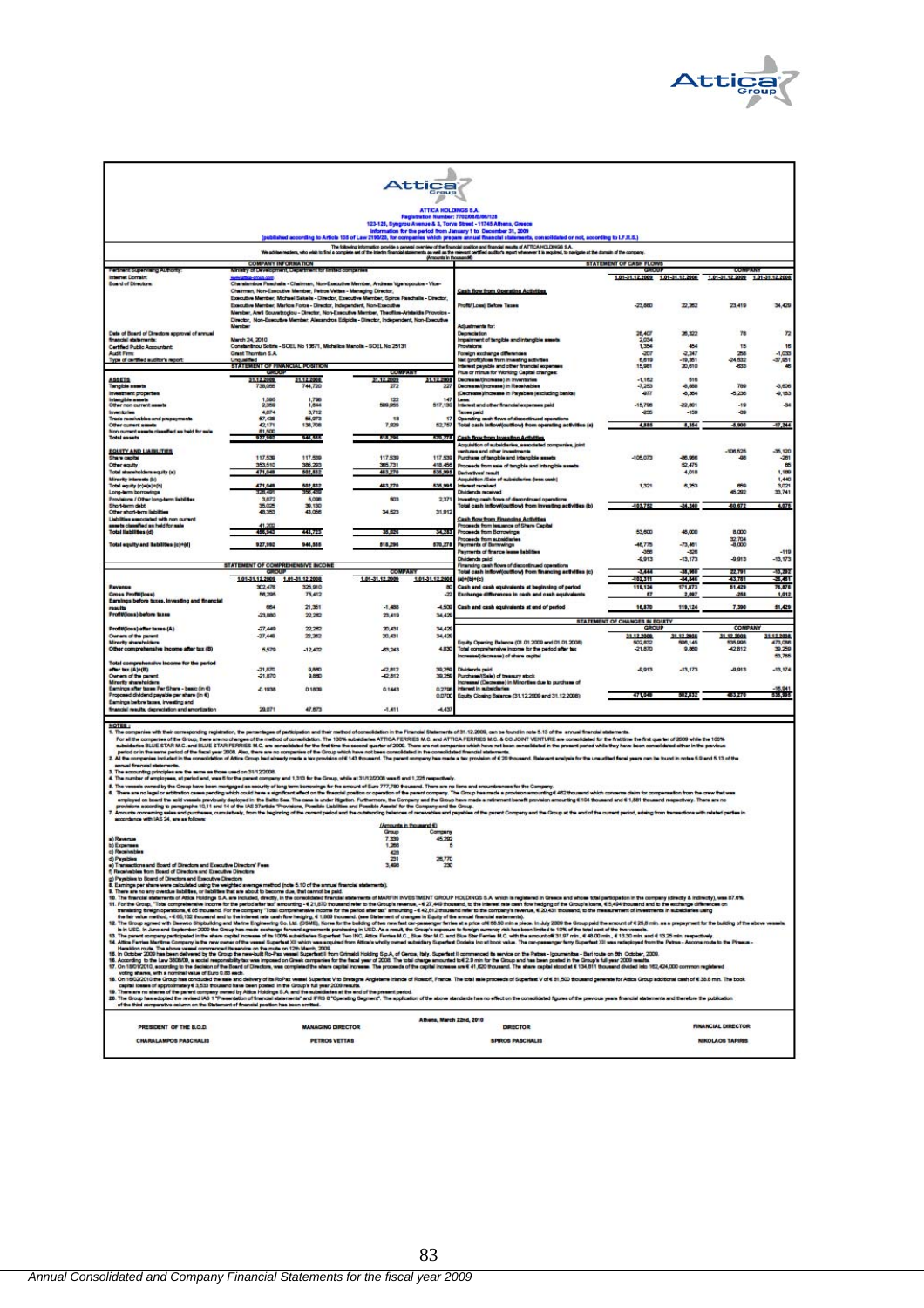

# **9. Information as per Article 10 of Law 3401/2005**

# **Documents available to the public by reference to the Company's and Athens Exchange websites**

In the course of the period 1/1/2009 – 31/12/2009, Attica Holdings S.A. published as per its legal requirements, the following information which can be found on the Company's website and / or the website of the Athens Exchange.

| Date       | <b>Subject</b>                                                                       | Web site address                                                                               |
|------------|--------------------------------------------------------------------------------------|------------------------------------------------------------------------------------------------|
|            |                                                                                      | <b>FINANCIAL INFORMATION</b>                                                                   |
| 24/11/2009 | Consolidated and Company Information<br>for the period $01.01 - 30.09.2009$          | http://www.attica-<br>group.com/pdf2/ATTICA%209MHNO%202009%20GR%20ENG<br>L.pdf                 |
| 24/11/2009 | <b>Condensed Interim Financial Statements</b><br>for the period 01.01 - 30.09.2009   | http://www.attica-<br>group.com/pdf2/ATTICA%209MHNO%202009%20ENG%20FIN<br>AL.pdf               |
| 23/11/2009 | Nine month 2009 results                                                              | http://www.ase.gr/content/en/announcements/companiespress/pr<br>ess.asp?press id=108780        |
| 28/08/2009 | Consolidated and Company Information<br>for the period 01.01 - 30.06.2009            | http://www.attica-group.com/pdf2/ATTICA6MHNO2009X.pdf                                          |
| 28/08/2009 | <b>Condensed Interim Financial Statements</b><br>for the period $01.01 - 30.06.2009$ | http://www.attica-<br>group.com/pdf2/ATTICA6mon2009ENGFINAL.pdf                                |
| 27/08/2009 | 1 <sup>st</sup> Half 2009 results                                                    | http://www.ase.gr/content/en/announcements/companiespress/pr<br>ess.asp?press id=104807        |
| 27/05/2009 | Information for the period 01.01 -<br>31.03.2009                                     | http://www.attica-<br>group.com/pdf2/ATTICA%203MHNO%202009%20(GR%20ENG<br>$L$ ). $pdf$         |
| 27/05/2009 | Interim Financial Statements for the<br>period 01.01 - 31.03.2009                    | http://www.attica-group.com/pdf2/EN-OIK-2009-EN.pdf                                            |
| 26/05/2009 | 1 <sup>st</sup> Quarter 2009 results                                                 | http://www.ase.gr/content/en/announcements/companiespress/pr<br>ess.asp?press_id=99329         |
| 24/03/2009 | Information for the period 01.01 -<br>31.12.2008                                     | http://www.attica-<br>group.com/pdf2/Information%20for%20the%20period%2001-01-<br>31-12-08.pdf |
| 24/03/2009 | Annual Financial Report for the period<br>$01.01 - 31.12.2008$                       | http://www.attica-<br>group.com/pdf2/Annual%20Financial%20Report-10-04-09.pdf                  |
| 23/03/2009 | Full Year 2008 Results                                                               | http://www.ase.gr/content/en/announcements/companiespress/pr<br>ess.asp?press id=95809         |
|            |                                                                                      | CONVENTION & DECISIONS OF THE GENERAL MEETINGS OF SHAREHOLDERS / DIVIDEND PAYMENT              |

| 26/11/2009 | Decisions of the Extraordinary General<br>Meeting of Shareholders | http://www.ase.gr/content/en/announcements/companiespress/pr<br>ess.asp?press_id=109013 |
|------------|-------------------------------------------------------------------|-----------------------------------------------------------------------------------------|
| 04/11/2009 | Invitation to an Extraordinary General<br>Meeting of Shareholders | http://www.ase.gr/content/en/announcements/companiespress/pr<br>ess.asp?press id=107842 |
| 17/06/2009 | Decisions of the Annual General Meeting<br>of Shareholders        | http://www.ase.gr/content/en/announcements/companiespress/pr<br>ess.asp?press_id=101127 |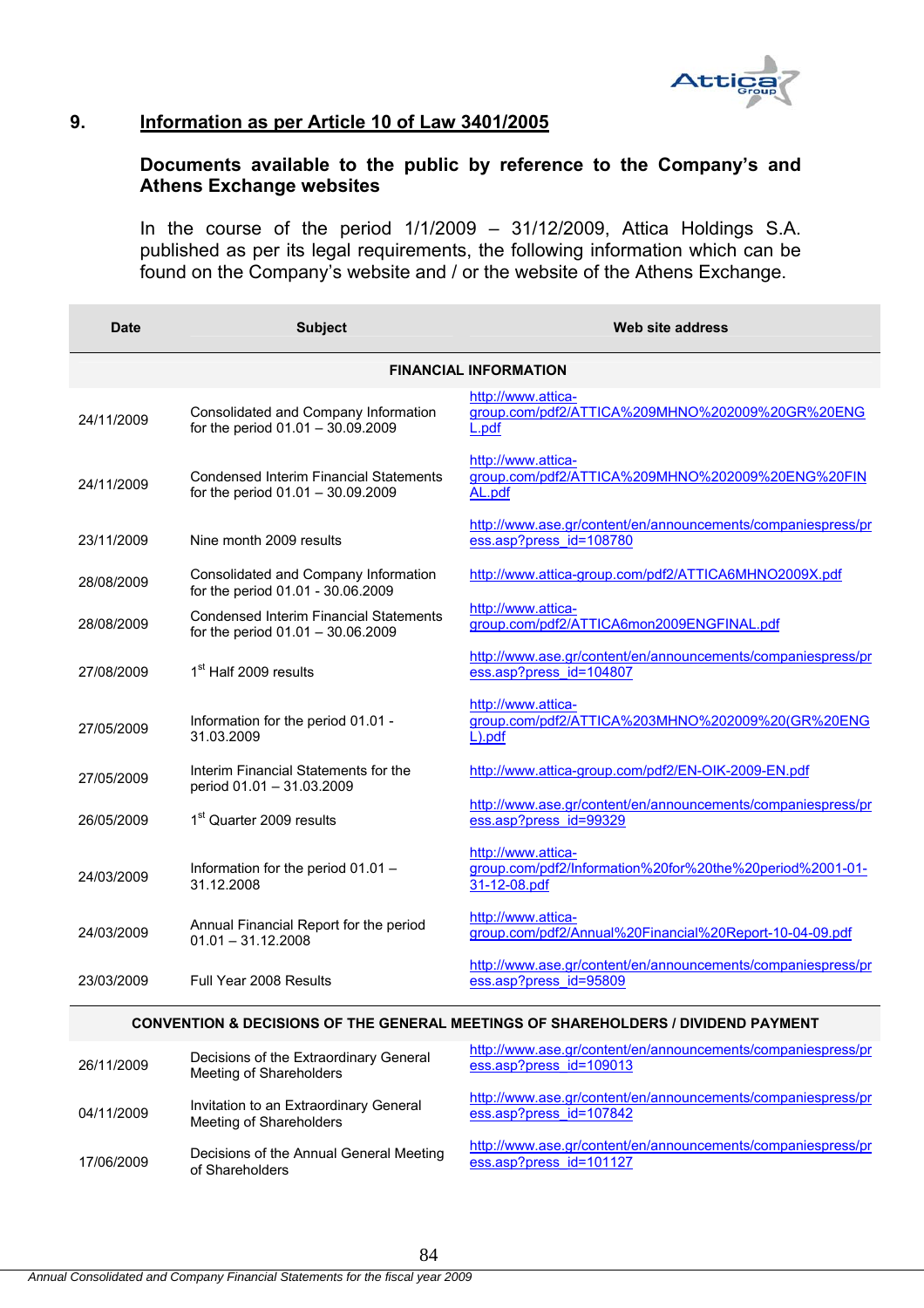

| 17/06/2009 | Dividend payment date 28 <sup>th</sup> July 2009 |
|------------|--------------------------------------------------|
|------------|--------------------------------------------------|

25/05/2009 Invitation to the Annual General Meeting of Shareholders

http://www.ase.gr/content/en/announcements/companiespress/pr ess.asp?press\_id=101087

http://www.ase.gr/content/en/announcements/companiespress/pr ess.asp?press\_id=99160

| <b>OTHER ANNOUNCEMENTS &amp; PRESS RELEASES</b>                                |                                                                                                   |                                                                                         |
|--------------------------------------------------------------------------------|---------------------------------------------------------------------------------------------------|-----------------------------------------------------------------------------------------|
| 21/12/2009                                                                     | Share Capital Increase                                                                            | http://www.ase.gr/content/en/announcements/companiespress/pr<br>ess.asp?press id=110486 |
| 17/12/2009                                                                     | Sale of Superfast V                                                                               | http://www.ase.gr/content/en/announcements/companiespress/pr<br>ess.asp?press_id=110337 |
| 03/11/2009                                                                     | Completion of taxation audit                                                                      | http://www.ase.gr/content/en/announcements/companiespress/pr<br>ess.asp?press id=107789 |
| 02/10/2009                                                                     | Delivery of Superfast II                                                                          | http://www.ase.gr/content/en/announcements/companiespress/pr<br>ess.asp?press id=106505 |
| 13/07/2009                                                                     | Capital increase of subsidiary companies                                                          | http://www.ase.gr/content/en/announcements/companiespress/pr<br>ess.asp?press id=102866 |
| 25/06/2009                                                                     | Attica Group places order at Daewoo for<br>the building of two new vessels for the                | http://www.ase.gr/content/en/announcements/companiespress/pr<br>ess.asp?press id=101762 |
| 22/06/2009                                                                     | Greek market<br>Agreement with Daewoo for the building<br>of two new vessels for the Greek market | http://www.attica-group.com/pdf2/22.06.09%20AGREEMENT.pdf                               |
| 02/04/2009                                                                     | Completion of taxation audit                                                                      | http://www.ase.gr/content/en/announcements/companiespress/pr<br>ess.asp?press_id=96627  |
| 24/03/2009                                                                     | Notice of intention for the disposal of<br>fractional shares                                      | http://www.ase.gr/content/en/announcements/companiespress/pr<br>ess.asp?press id=95853  |
| 12/03/2009                                                                     | Superfast XII Piraeus - Heraklion                                                                 | http://www.ase.gr/content/en/announcements/companiespress/pr<br>ess.asp?press_id=95192  |
| 09/03/2009                                                                     | New ferry service from Piraeus to the<br>island of Kastellorizo                                   | http://www.ase.gr/content/en/announcements/companiespress/pr<br>ess.asp?press_id=94909  |
| 29/01/2009                                                                     | Attica Holdings S.A. establishes a new<br>subsidiary                                              | http://www.ase.gr/content/en/announcements/companiespress/pr<br>ess.asp?press_id=92722  |
| ANNOUNCEMENTS OF REGULATED INFORMATION & OF SIGNIFICANT CHANGE - LAW 3556/2007 |                                                                                                   |                                                                                         |
| 31/12/2009                                                                     | Announcement of Regulated Information<br>according to Law 3556/2007                               | http://www.ase.gr/content/en/announcements/companiespress/pr<br>ess.asp?press id=110839 |

http://www.ase.gr/content/en/announcements/companiespress/pr ess.asp?press\_id=110736

http://www.ase.gr/content/en/announcements/companiespress/pr ess.asp?press\_id=110669

http://www.ase.gr/content/en/announcements/companiespress/pr ess.asp?press\_id=110610

http://www.ase.gr/content/en/announcements/companiespress/pr ess.asp?press\_id=110522

http://www.ase.gr/content/en/announcements/companiespress/pr ess.asp?press\_id=110519

http://www.ase.gr/content/en/announcements/companiespress/pr ess.asp?press\_id=110476

29/12/2009 Announcement of Regulated Information according to Law 3556/2007

24/12/2009 Announcement of Regulated Information according to Law 3556/2007

23/12/2009 Announcement of Regulated Information according to Law 3556/2007

22/12/2009 Announcement of Regulated Information according to Law 3556/2007

22/12/2009 Announcement of Regulated Information according to Law 3556/2007

21/12/2009 Announcement of Regulated Information according to Law 3556/2007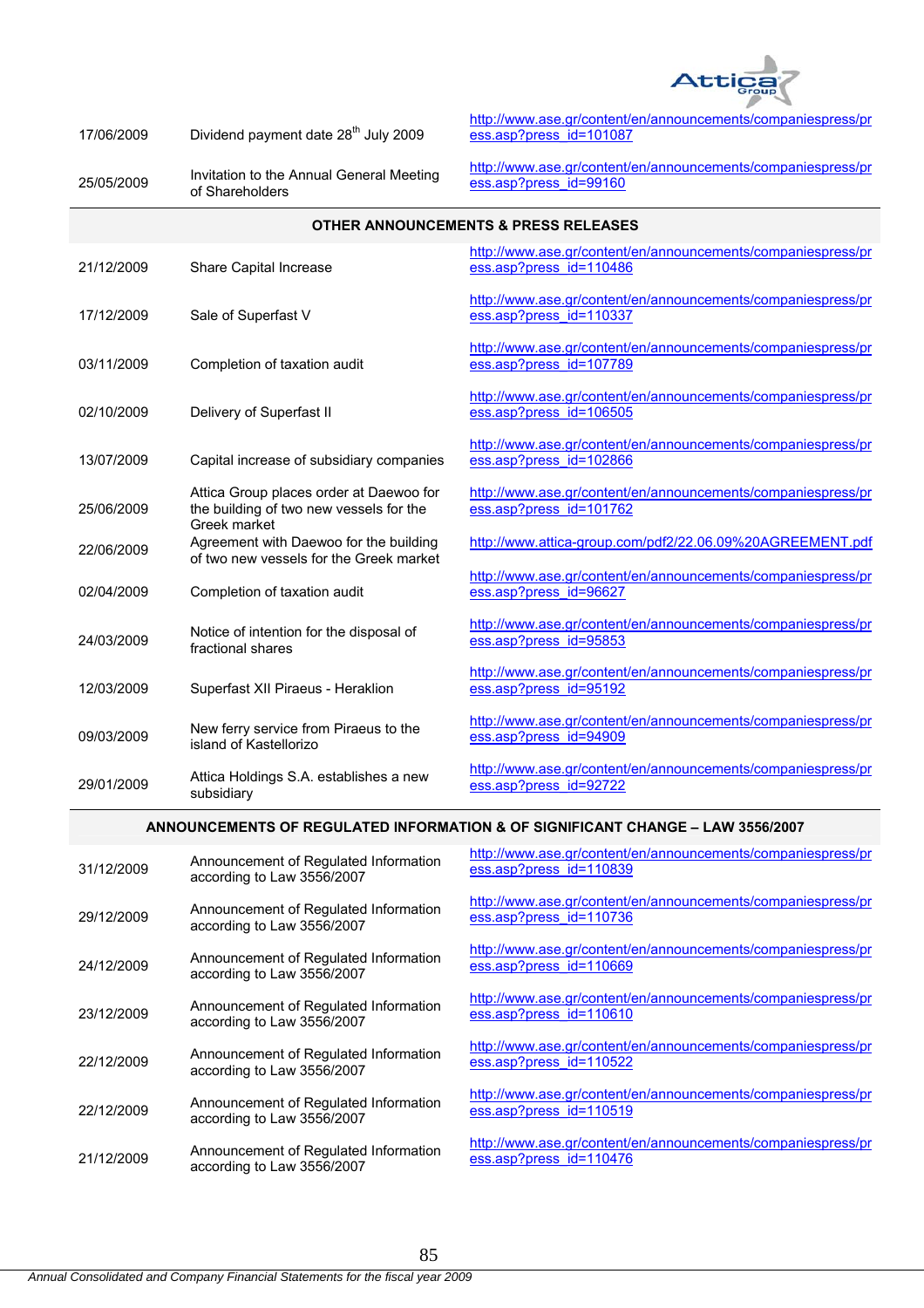

| 21/12/2009 | Announcement of Regulated Information<br>according to Law 3556/2007 | htt<br><u>es</u>        |
|------------|---------------------------------------------------------------------|-------------------------|
| 18/12/2009 | Announcement of Regulated Information<br>according to Law 3556/2007 | <u>hti</u><br>$es$      |
| 18/12/2009 | Announcement of Regulated Information<br>according to Law 3556/2007 | <u>hti</u><br><u>es</u> |
| 17/12/2009 | Announcement of Regulated Information<br>according to Law 3556/2007 | hti<br><u>es</u>        |
| 16/12/2009 | Announcement of Regulated Information<br>according to Law 3556/2007 | hti<br><u>es</u>        |
| 14/12/2009 | Announcement of Regulated Information<br>according to Law 3556/2007 | hti<br><u>es</u>        |
| 11/12/2009 | Announcement of Regulated Information<br>according to Law 3556/2007 | htt<br><u>es</u>        |
| 10/12/2009 | Announcement of Regulated Information<br>according to Law 3556/2007 | hti<br><u>es</u>        |
| 09/12/2009 | Announcement of Regulated Information<br>according to Law 3556/2007 | hti<br><u>es</u>        |
| 07/12/2009 | Announcement of Regulated Information<br>according to Law 3556/2007 | hti<br><u>es</u>        |
| 04/12/2009 | Announcement of Regulated Information<br>according to Law 3556/2007 | <u>hti</u><br><u>es</u> |
| 03/12/2009 | Announcement of Regulated Information<br>according to Law 3556/2007 | hti<br><u>es</u>        |
| 30/11/2009 | Announcement of Regulated Information<br>according to Law 3556/2007 | htt<br><u>es</u>        |
| 27/11/2009 | Announcement of Regulated Information<br>according to Law 3556/2007 | <u>hti</u><br><u>es</u> |
| 25/11/2009 | Announcement of Regulated Information<br>according to Law 3556/2007 | hti<br><u>es</u>        |
| 23/11/2009 | Announcement of Regulated Information<br>according to Law 3556/2007 | hti<br><u>es</u>        |
| 20/11/2009 | Announcement of Regulated Information<br>according to Law 3556/2007 | <u>hti</u><br><u>es</u> |
| 18/11/2009 | Announcement of Regulated Information<br>according to Law 3556/2007 | hti<br><u>es</u>        |
| 16/11/2009 | Announcement of Regulated Information<br>according to Law 3556/2007 | <u>hti</u><br><u>es</u> |
| 06/11/2009 | Announcement of Regulated Information<br>according to Law 3556/2007 | hti<br><u>es</u>        |
| 04/11/2009 | Announcement of Regulated Information<br>according to Law 3556/2007 | hti<br><u>es</u>        |
| 30/10/2009 | Announcement of Regulated Information<br>according to Law 3556/2007 | <u>hti</u><br>$es$      |

tp://www.ase.gr/content/en/announcements/companiespress/pr ess.asp?press\_id=110472

tp://www.ase.gr/content/en/announcements/companiespress/pr ss.asp?press\_id=110401

tp://www.ase.gr/content/en/announcements/companiespress/pr ss.asp?press\_id=110399

tp://www.ase.gr/content/en/announcements/companiespress/pr ss.asp?press\_id=110278

tp://www.ase.gr/content/en/announcements/companiespress/pr ss.asp?press\_id=110274

tp://www.ase.gr/content/en/announcements/companiespress/pr ess.asp?press\_id=110125

tp://www.ase.gr/content/en/announcements/companiespress/pr ss.asp?press\_id=110063

tp://www.ase.gr/content/en/announcements/companiespress/pr ss.asp?press\_id=109993

tp://www.ase.gr/content/en/announcements/companiespress/pr ss.asp?press\_id=109885

tp://www.ase.gr/content/en/announcements/companiespress/pr ss.asp?press\_id=109765

tp://www.ase.gr/content/en/announcements/companiespress/pr ss.asp?press\_id=109705

tp://www.ase.gr/content/en/announcements/companiespress/pr ss.asp?press\_id=109655

tp://www.ase.gr/content/en/announcements/companiespress/pr ss.asp?press\_id=109367

tp://www.ase.gr/content/en/announcements/companiespress/pr ess.asp?press\_id=109206

tp://www.ase.gr/content/en/announcements/companiespress/pr ess.asp?press\_id=108936

tp://www.ase.gr/content/en/announcements/companiespress/pr ss.asp?press\_id=108758

tp://www.ase.gr/content/en/announcements/companiespress/pr ss.asp?press\_id=108702

tp://www.ase.gr/content/en/announcements/companiespress/pr ss.asp?press\_id=108544

tp://www.ase.gr/content/en/announcements/companiespress/pr ss.asp?press\_id=108397

tp://www.ase.gr/content/en/announcements/companiespress/pr ss.asp?press\_id=108017

tp://www.ase.gr/content/en/announcements/companiespress/pr ss.asp?press\_id=107907

tp://www.ase.gr/content/en/announcements/companiespress/pr ss.asp?press\_id=107667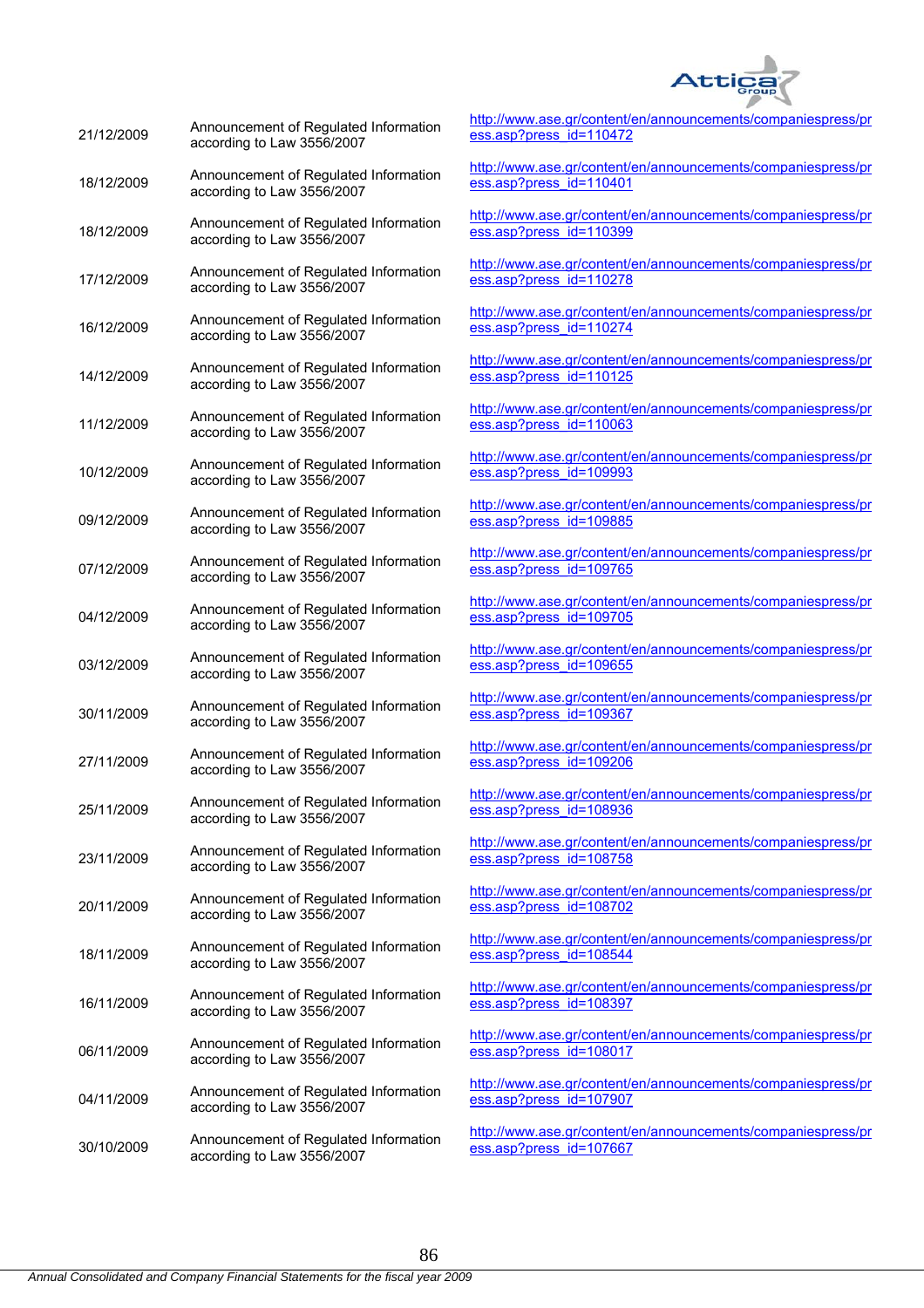

| 29/10/2009 | Announcement of Regulated Information<br>according to Law 3556/2007 | htt<br>ess                |
|------------|---------------------------------------------------------------------|---------------------------|
| 21/10/2009 | Announcement of Regulated Information<br>according to Law 3556/2007 | <u>http</u><br><u>ess</u> |
| 16/10/2009 | Announcement of Regulated Information<br>according to Law 3556/2007 | <u>http</u><br><u>ess</u> |
| 14/10/2009 | Announcement of Regulated Information<br>according to Law 3556/2007 | httı<br>ess               |
| 13/10/2009 | Announcement of Regulated Information<br>according to Law 3556/2007 | httı<br><u>ess</u>        |
| 09/10/2009 | Announcement of Regulated Information<br>according to Law 3556/2007 | htti<br><u>ess</u>        |
| 07/10/2009 | Announcement of Regulated Information<br>according to Law 3556/2007 | htti<br><u>ess</u>        |
| 06/10/2009 | Announcement of Regulated Information<br>according to Law 3556/2007 | htti<br><u>ess</u>        |
| 05/10/2009 | Announcement of Regulated Information<br>according to Law 3556/2007 | httı<br>ess               |
| 02/10/2009 | Announcement of Regulated Information<br>according to Law 3556/2007 | htt<br><u>ess</u>         |
| 01/10/2009 | Announcement of Regulated Information<br>according to Law 3556/2007 | htti<br><u>ess</u>        |
| 29/09/2009 | Announcement of Regulated Information<br>according to Law 3556/2007 | <u>httı</u><br><u>ess</u> |
| 28/09/2009 | Announcement of Regulated Information<br>according to Law 3556/2007 | htti<br><u>ess</u>        |
| 25/09/2009 | Announcement of Regulated Information<br>according to Law 3556/2007 | <u>http</u><br>ess        |
| 24/09/2009 | Announcement of Regulated Information<br>according to Law 3556/2007 | httı<br><u>ess</u>        |
| 23/09/2009 | Announcement of Regulated Information<br>according to Law 3556/2007 | httı<br><u>ess</u>        |
| 22/09/2009 | Announcement of Regulated Information<br>according to Law 3556/2007 | <u>httı</u><br><u>ess</u> |
| 21/09/2009 | Announcement of Regulated Information<br>according to Law 3556/2007 | httı<br>ess               |
| 17/09/2009 | Announcement of Regulated Information<br>according to Law 3556/2007 | htt<br><u>ess</u>         |
| 16/09/2009 | Announcement of Regulated Information<br>according to Law 3556/2007 | <u>http</u><br><u>ess</u> |
| 15/09/2009 | Announcement of Regulated Information<br>according to Law 3556/2007 | <u>http</u><br>ess        |
| 14/09/2009 | Announcement of Regulated Information<br>according to Law 3556/2007 | <u>http</u><br><u>ess</u> |

p://www.ase.gr/content/en/announcements/companiespress/pr s.asp?press\_id=107622

p://www.ase.gr/content/en/announcements/companiespress/pr s.asp?press\_id=107282

p://www.ase.gr/content/en/announcements/companiespress/pr s.asp?press\_id=107100

p://www.ase.gr/content/en/announcements/companiespress/pr s.asp?press\_id=106974

p://www.ase.gr/content/en/announcements/companiespress/pr s.asp?press\_id=106901

p://www.ase.gr/content/en/announcements/companiespress/pr s.asp?press\_id=106781

p://www.ase.gr/content/en/announcements/companiespress/pr s.asp?press\_id=106686

p://www.ase.gr/content/en/announcements/companiespress/pr s.asp?press\_id=106600

p://www.ase.gr/content/en/announcements/companiespress/pr s.asp?press\_id=106563

p://www.ase.gr/content/en/announcements/companiespress/pr s.asp?press\_id=106484

p://www.ase.gr/content/en/announcements/companiespress/pr s.asp?press\_id=106442

p://www.ase.gr/content/en/announcements/companiespress/pr s.asp?press\_id=106267

p://www.ase.gr/content/en/announcements/companiespress/pr s.asp?press\_id=106216

p://www.ase.gr/content/en/announcements/companiespress/pr s.asp?press\_id=106121

p://www.ase.gr/content/en/announcements/companiespress/pr s.asp?press\_id=106074

p://www.ase.gr/content/en/announcements/companiespress/pr s.asp?press\_id=106033

p://www.ase.gr/content/en/announcements/companiespress/pr s.asp?press\_id=105950

p://www.ase.gr/content/en/announcements/companiespress/pr s.asp?press\_id=105904

p://www.ase.gr/content/en/announcements/companiespress/pr s.asp?press\_id=105787

p://www.ase.gr/content/en/announcements/companiespress/pr s.asp?press\_id=105745

p://www.ase.gr/content/en/announcements/companiespress/pr s.asp?press\_id=105705

p://www.ase.gr/content/en/announcements/companiespress/pr s.asp?press\_id=105645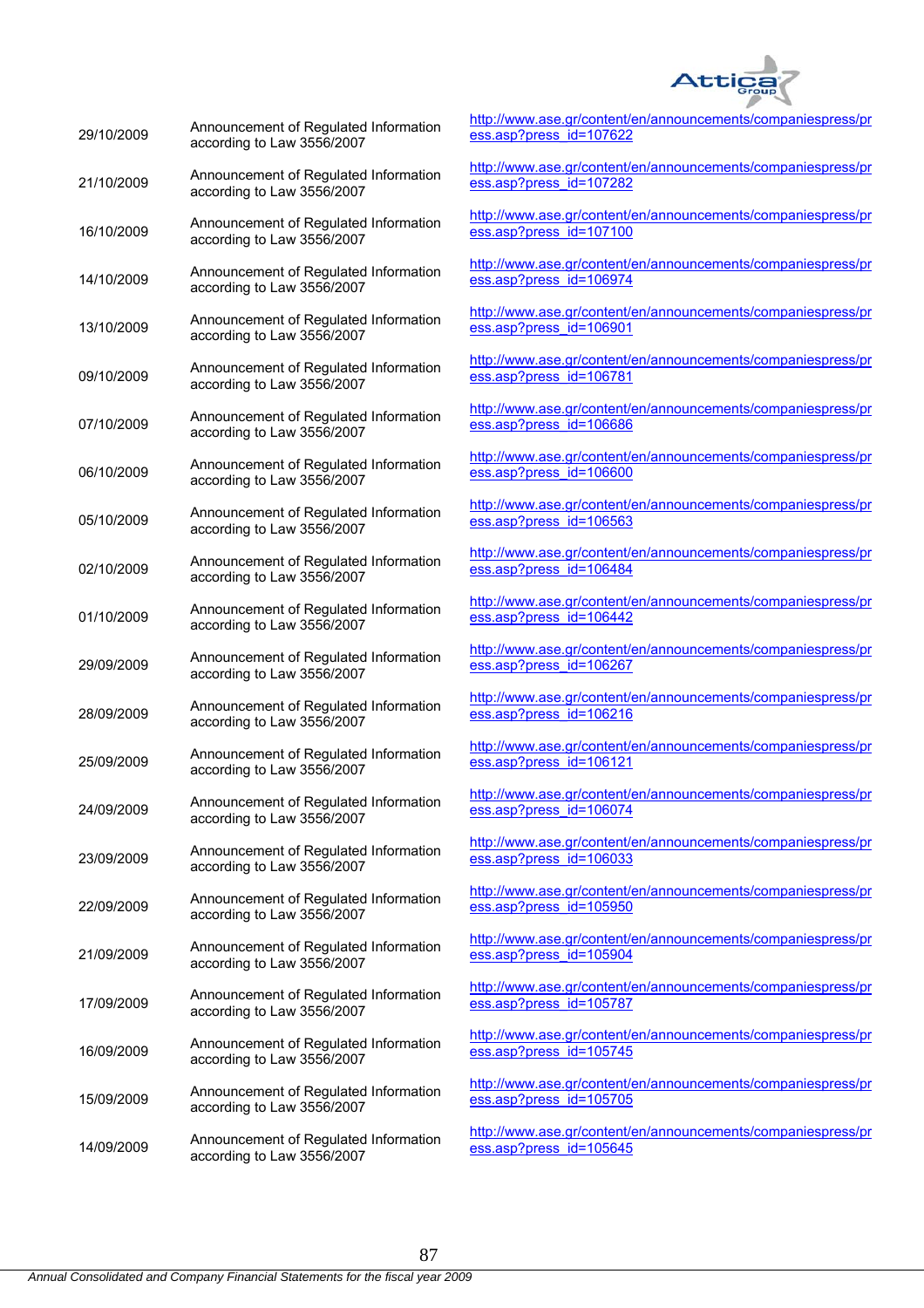

| 10/09/2009 | Announcement of Regulated Information<br>according to Law 3556/2007 | http<br>ess               |
|------------|---------------------------------------------------------------------|---------------------------|
| 09/09/2009 | Announcement of Regulated Information<br>according to Law 3556/2007 | http<br>ess               |
| 08/09/2009 | Announcement of Regulated Information<br>according to Law 3556/2007 | <u>http</u><br><u>ess</u> |
| 04/09/2009 | Announcement of Regulated Information<br>according to Law 3556/2007 | <u>http</u><br>ess        |
| 02/09/2009 | Announcement of Regulated Information<br>according to Law 3556/2007 | <u>http</u><br><b>ess</b> |
| 31/08/2009 | Announcement of Regulated Information<br>according to Law 3556/2007 | <u>http</u><br>ess        |
| 28/08/2009 | Announcement of Regulated Information<br>according to Law 3556/2007 | http<br>ess               |
| 26/08/2009 | Announcement of Regulated Information<br>according to Law 3556/2007 | http<br><u>ess</u>        |
| 25/08/2009 | Announcement of Regulated Information<br>according to Law 3556/2007 | <u>http</u><br>ess        |
| 25/08/2009 | Announcement of Regulated Information<br>according to Law 3556/2007 | <u>http</u><br><b>ess</b> |
| 25/08/2009 | Announcement of Regulated Information<br>according to Law 3556/2007 | <u>http</u><br>ess        |
| 17/08/2009 | Announcement of Regulated Information<br>according to Law 3556/2007 | <u>http</u><br>ess        |
| 12/08/2009 | Announcement of Regulated Information<br>according to Law 3556/2007 | http<br>ess               |
| 10/08/2009 | Announcement of Regulated Information<br>according to Law 3556/2007 | <u>http</u><br>ess        |
| 05/08/2009 | Announcement of Regulated Information<br>according to Law 3556/2007 | <u>http</u><br><u>ess</u> |
| 03/08/2009 | Announcement of Regulated Information<br>according to Law 3556/2007 | <u>http</u><br><b>ess</b> |
| 31/07/2009 | Announcement of Regulated Information<br>according to Law 3556/2007 | <u>http</u><br><b>ess</b> |
| 30/07/2009 | Announcement of Regulated Information<br>according to Law 3556/2007 | <u>http</u><br>ess        |
| 28/07/2009 | Announcement of Regulated Information<br>according to Law 3556/2007 | http<br><u>ess</u>        |
| 27/07/2009 | Announcement of Regulated Information<br>according to Law 3556/2007 | <u>http</u><br><b>ess</b> |
| 16/07/2009 | Announcement of Regulated Information<br>according to Law 3556/2007 | <u>http</u><br>ess        |
| 06/07/2009 | Announcement of Regulated Information<br>according to Law 3556/2007 | <u>http</u><br><b>ess</b> |

http://www.ase.gr/content/en/announcements/companiespress/pr .asp?press\_id=105546

://www.ase.gr/content/en/announcements/companiespress/pr ess.asp?press\_id=105488

://www.ase.gr/content/en/announcements/companiespress/pr .asp?press\_id=105430

://www.ase.gr/content/en/announcements/companiespress/pr .asp?press\_id=105287

://www.ase.gr/content/en/announcements/companiespress/pr .asp?press\_id=105200

://www.ase.gr/content/en/announcements/companiespress/pr ess.asp?press\_id=105025

://www.ase.gr/content/en/announcements/companiespress/pr .asp?press\_id=104880

://www.ase.gr/content/en/announcements/companiespress/pr .asp?press\_id=104693

://www.ase.gr/content/en/announcements/companiespress/pr .asp?press\_id=104601

://www.ase.gr/content/en/announcements/companiespress/pr .asp?press\_id=104599

://www.ase.gr/content/en/announcements/companiespress/pr .asp?press\_id=104597

://www.ase.gr/content/en/announcements/companiespress/pr .asp?press\_id=104333

http://www.ase.gr/content/en/announcements/companiespress/pr .asp?press\_id=104237

://www.ase.gr/content/en/announcements/companiespress/pr .asp?press\_id=104161

://www.ase.gr/content/en/announcements/companiespress/pr ess.asp?press\_id=103929

://www.ase.gr/content/en/announcements/companiespress/pr .asp?press\_id=103783

http://www.ase.gr/content/en/announcements/companiespress/pr .asp?press\_id=103702

://www.ase.gr/content/en/announcements/companiespress/pr .asp?press\_id=103635

://www.ase.gr/content/en/announcements/companiespress/pr .asp?press\_id=103491

://www.ase.gr/content/en/announcements/companiespress/pr ess.asp?press\_id=103456

://www.ase.gr/content/en/announcements/companiespress/pr asp?press\_id=103051

://www.ase.gr/content/en/announcements/companiespress/pr .asp?press\_id=102524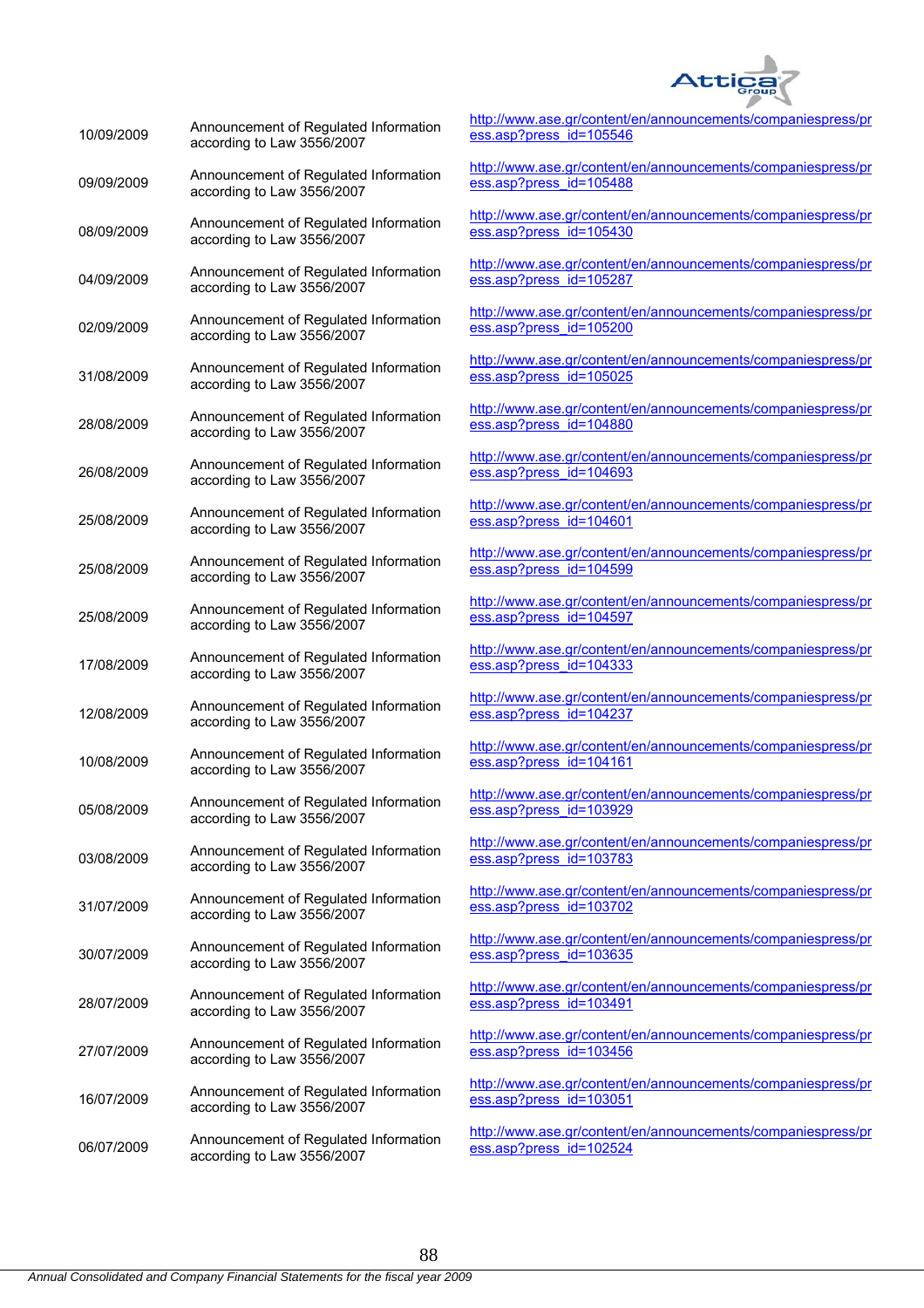

| 03/07/2009 | Announcement of Regulated Information<br>according to Law 3556/2007 | <u>htt</u><br>es        |
|------------|---------------------------------------------------------------------|-------------------------|
| 02/07/2009 | Announcement of Regulated Information<br>according to Law 3556/2007 | <u>htt</u><br><u>es</u> |
| 29/06/2009 | Announcement of Regulated Information<br>according to Law 3556/2007 | htt<br>$es$             |
| 26/06/2009 | Announcement of Regulated Information<br>according to Law 3556/2007 | htt<br>es               |
| 23/06/2009 | Announcement of Regulated Information<br>according to Law 3556/2007 | htt<br>$es$             |
| 22/06/2009 | Announcement of Regulated Information<br>according to Law 3556/2007 | htt<br><u>es</u>        |
| 17/06/2009 | Announcement of Regulated Information<br>according to Law 3556/2007 | htt<br>$\mathbf{es}$    |
| 12/06/2009 | Announcement of Regulated Information<br>according to Law 3556/2007 | htt<br><u>es</u>        |
| 03/06/2009 | Announcement of Regulated Information<br>according to Law 3556/2007 | htt<br>es               |
| 30/04/2009 | Announcement of Regulated Information<br>according to Law 3556/2007 | htt<br>$es$             |
| 24/04/2009 | Announcement of Regulated Information<br>according to Law 3556/2007 | <u>htt</u><br><u>es</u> |
| 22/04/2009 | Announcement of Regulated Information<br>according to Law 3556/2007 | <u>htt</u><br>es        |
| 16/04/2009 | Announcement of Regulated Information<br>according to Law 3556/2007 | htt<br>$\mathbf{es}$    |
| 06/04/2009 | Announcement of Regulated Information<br>according to Law 3556/2007 | htt<br>$\mathbf{es}$    |
| 02/04/2009 | Announcement of Regulated Information<br>according to Law 3556/2007 | <u>htt</u><br><u>es</u> |
| 01/04/2009 | Announcement of Regulated Information<br>according to Law 3556/2007 | htt<br><u>es</u>        |
| 31/03/2009 | Announcement of Regulated Information<br>according to Law 3556/2007 | <u>htt</u><br><u>es</u> |
| 30/03/2009 | Announcement of Regulated Information<br>according to Law 3556/2007 | htt<br>es               |
| 27/03/2009 | Announcement of Regulated Information<br>according to Law 3556/2007 | htt<br><u>es</u>        |
| 26/03/2009 | Announcement of Regulated Information<br>according to Law 3556/2007 | htt<br>$es$             |
| 24/03/2009 | Announcement of Regulated Information<br>according to Law 3556/2007 | htt<br><u>es</u>        |
| 23/03/2009 | Announcement of Regulated Information<br>according to Law 3556/2007 | <u>htt</u><br>$es$      |

mttwww.ase.gr/content/en/announcements/companiespress/pr s.asp?press\_id=102451

rp://www.ase.gr/content/en/announcements/companiespress/pr s.asp?press\_id=102338

p://www.ase.gr/content/en/announcements/companiespress/pr s.asp?press\_id=101963

p://www.ase.gr/content/en/announcements/companiespress/pr s.asp?press\_id=101819

p://www.ase.gr/content/en/announcements/companiespress/pr s.asp?press\_id=101487

rp://www.ase.gr/content/en/announcements/companiespress/pr s.asp?press\_id=101390

:p://www.ase.gr/content/en/announcements/companiespress/pr s.asp?press\_id=101122

:p://www.ase.gr/content/en/announcements/companiespress/pr s.asp?press\_id=100856

:p://www.ase.gr/content/en/announcements/companiespress/pr s.asp?press\_id=100243

:p://www.ase.gr/content/en/announcements/companiespress/pr s.asp?press\_id=97812

:p://www.ase.gr/content/en/announcements/companiespress/pr s.asp?press\_id=97472

p://www.ase.gr/content/en/announcements/companiespress/pr s.asp?press\_id=97386

:p://www.ase.gr/content/en/announcements/companiespress/pr s.asp?press\_id=97278

p://www.ase.gr/content/en/announcements/companiespress/pr s.asp?press\_id=96800

p://www.ase.gr/content/en/announcements/companiespress/pr s.asp?press\_id=96633

p://www.ase.gr/content/en/announcements/companiespress/pr s.asp?press\_id=96544

:p://www.ase.gr/content/en/announcements/companiespress/pr s.asp?press\_id=96423

btthttp://www.ase.gr/content/en/announcements/companiespress/pr s.asp?press\_id=96216

:p://www.ase.gr/content/en/announcements/companiespress/pr s.asp?press\_id=96076

p://www.ase.gr/content/en/announcements/companiespress/pr s.asp?press\_id=95984

:p://www.ase.gr/content/en/announcements/companiespress/pr s.asp?press\_id=95889

p://www.ase.gr/content/en/announcements/companiespress/pr s.asp?press\_id=95814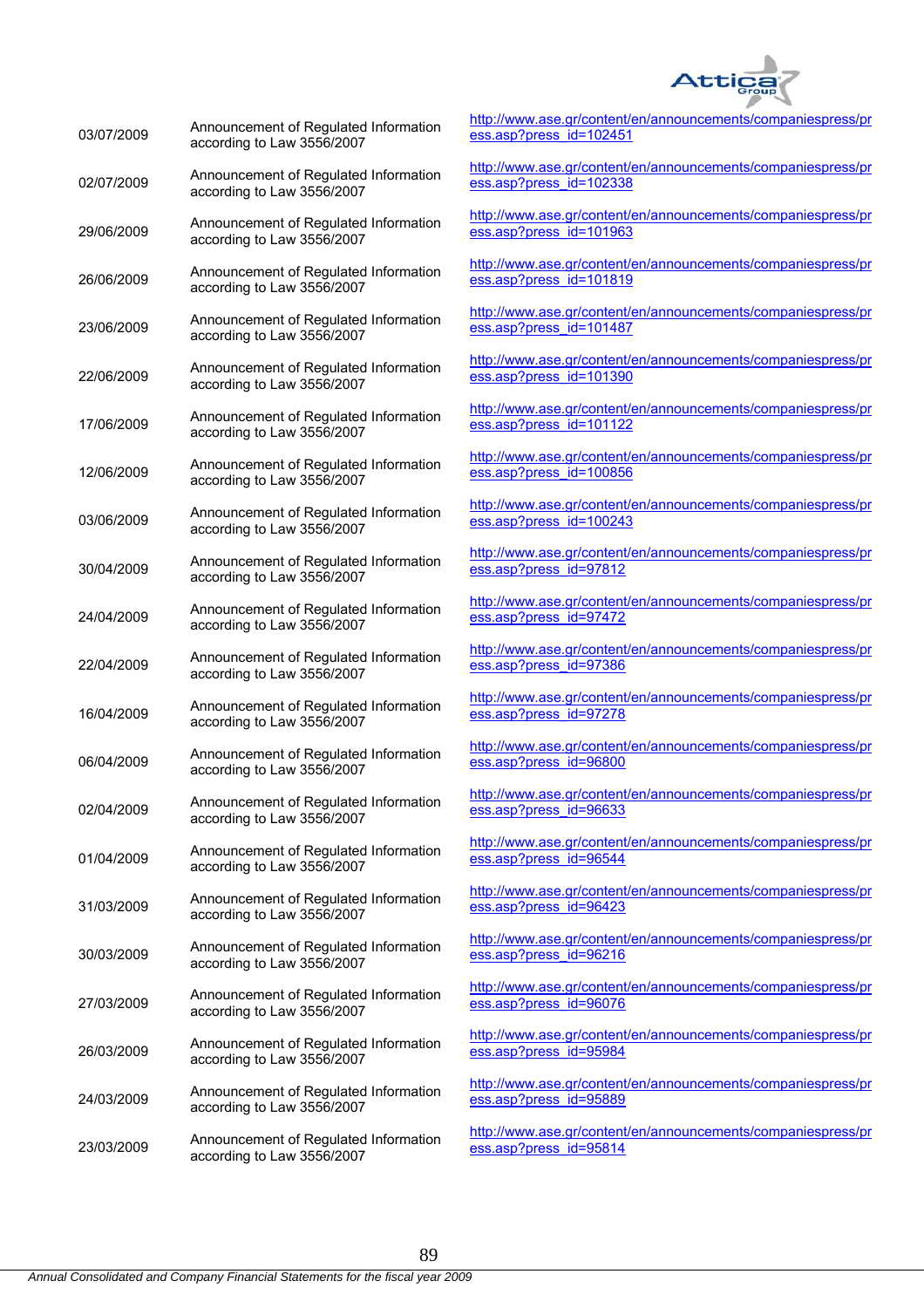

| 20/03/2009 | Announcement of Regulated Information<br>according to Law 3556/2007 | htt<br>$\mathbf{es}$                  |
|------------|---------------------------------------------------------------------|---------------------------------------|
| 19/03/2009 | Announcement of Regulated Information<br>according to Law 3556/2007 | <u>htt</u><br><u>es</u>               |
| 18/03/2009 | Announcement of Regulated Information<br>according to Law 3556/2007 | htt<br><u>es</u>                      |
| 17/03/2009 | Announcement of Regulated Information<br>according to Law 3556/2007 | htt<br>$es$                           |
| 16/03/2009 | Announcement of Regulated Information<br>according to Law 3556/2007 | htt<br>$es$                           |
| 12/03/2009 | Announcement of Regulated Information<br>according to Law 3556/2007 | <u>htt</u><br><u>es</u>               |
| 11/03/2009 | Announcement of Regulated Information<br>according to Law 3556/2007 | <u>htt</u><br>$\mathbf{es}$           |
| 10/03/2009 | Announcement of Regulated Information<br>according to Law 3556/2007 | htt<br>$\mathbf{es}$                  |
| 09/03/2009 | Announcement of Regulated Information<br>according to Law 3556/2007 | htt<br>$\mathbf{es}$                  |
| 06/03/2009 | Announcement of Regulated Information<br>according to Law 3556/2007 | htt<br>$es$                           |
| 05/03/2009 | Announcement of Regulated Information<br>according to Law 3556/2007 | htt<br><u>es</u>                      |
| 04/03/2009 | Announcement of Regulated Information<br>according to Law 3556/2007 | htt<br><u>es</u>                      |
| 27/02/2009 | Announcement of Regulated Information<br>according to Law 3556/2007 | htt<br>$\mathbf{es}$                  |
| 26/02/2009 | Announcement of Regulated Information<br>according to Law 3556/2007 | htt<br>$\mathbf{es}$                  |
| 25/02/2009 | Announcement of Regulated Information<br>according to Law 3556/2007 | <u>htt</u><br><u>gra</u><br><u>ul</u> |
| 24/02/2009 | Announcement of Regulated Information<br>according to Law 3556/2007 | htt<br>es                             |
| 20/02/2009 | Announcement of Regulated Information<br>according to Law 3556/2007 | htt<br>$es$                           |
| 27/01/2009 | Announcement of Regulated Information<br>according to Law 3556/2007 | htt<br>$es$                           |
| 23/01/2009 | Announcement of Regulated Information<br>according to Law 3556/2007 | htt<br><u>es</u>                      |
| 21/01/2009 | Announcement of Regulated Information<br>according to Law 3556/2007 | <u>htt</u><br>$es$                    |
| 20/01/2009 | Announcement of Regulated Information<br>according to Law 3556/2007 | htt<br>$\mathbf{es}$                  |
| 15/01/2009 | Announcement of Regulated Information<br>according to Law 3556/2007 | htt<br>$es$                           |

tp://www.ase.gr/content/en/announcements/companiespress/pr s.asp?press\_id=95693

tp://www.ase.gr/content/en/announcements/companiespress/pr ess.asp?press\_id=95596

tp://www.ase.gr/content/en/announcements/companiespress/pr ss.asp?press\_id=95504

tp://www.ase.gr/content/en/announcements/companiespress/pr ess.asp?press\_id=95414

tp://www.ase.gr/content/en/announcements/companiespress/pr ss.asp?press\_id=95330

tp://www.ase.gr/content/en/announcements/companiespress/pr ess.asp?press\_id=95194

tp://www.ase.gr/content/en/announcements/companiespress/pr ss.asp?press\_id=95095

tp://www.ase.gr/content/en/announcements/companiespress/pr ss.asp?press\_id=95024

tp://www.ase.gr/content/en/announcements/companiespress/pr s.asp?press\_id=94911

tp://www.ase.gr/content/en/announcements/companiespress/pr s.asp?press\_id=94816

tp://www.ase.gr/content/en/announcements/companiespress/pr ss.asp?press\_id=94746

tp://www.ase.gr/content/en/announcements/companiespress/pr ess.asp?press\_id=94663

tp://www.ase.gr/content/en/announcements/companiespress/pr s.asp?press\_id=94493

tp://www.ase.gr/content/en/announcements/companiespress/pr ess.asp?press\_id=94388

#### http://www.attica-

group.com/pdf/25.02.09%20ANNOUNCEMENT%20OF%20REG ULATED%20INFORMATION.pdf

tp://www.ase.gr/content/en/announcements/companiespress/pr ss.asp?press\_id=94207

tp://www.ase.gr/content/en/announcements/companiespress/pr s.asp?press\_id=94034

tp://www.ase.gr/content/en/announcements/companiespress/pr s.asp?press\_id=92550

tp://www.ase.gr/content/en/announcements/companiespress/pr s.asp?press\_id=92402

tp://www.ase.gr/content/en/announcements/companiespress/pr ess.asp?press\_id=92248

tp://www.ase.gr/content/en/announcements/companiespress/pr s.asp?press\_id=92190

tp://www.ase.gr/content/en/announcements/companiespress/pr ess.asp?press\_id=91932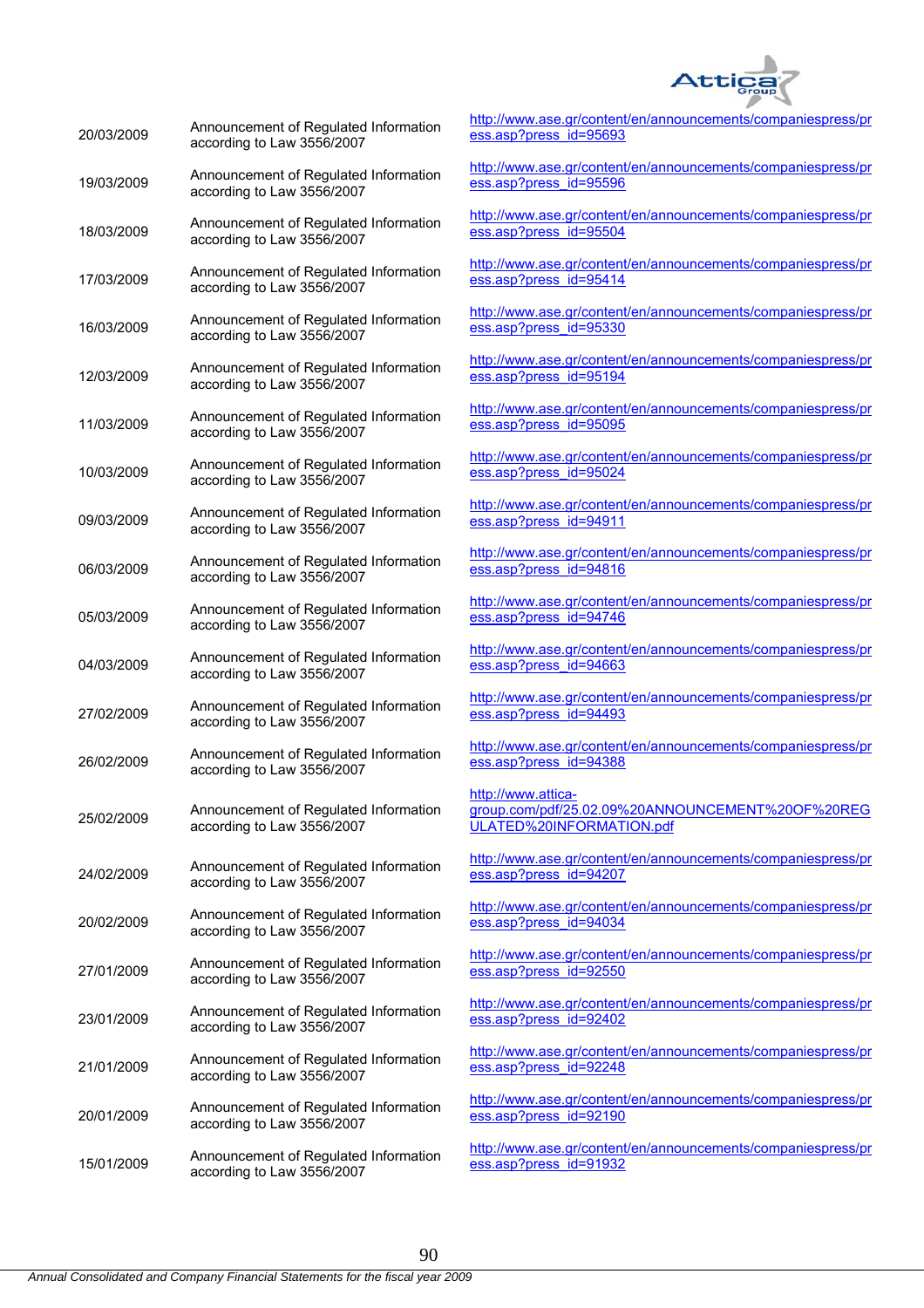

| 14/01/2009 | Announcement of Regulated Information<br>according to Law 3556/2007                                              |
|------------|------------------------------------------------------------------------------------------------------------------|
| 13/01/2009 | Announcement of Regulated Information<br>according to Law 3556/2007                                              |
| 08/01/2009 | Announcement of Regulated Information<br>according to Law 3556/2007                                              |
| 05/01/2009 | Announcement of Significant Change to<br>the Voting Rights according to Law<br>3556/2007                         |
| 05/01/2009 | Announcement of Regulated Information<br>according to Law 3556/2007 - New<br>shares that emerged from the Merger |
| 02/01/2009 | Announcement of Regulated Information<br>according to Law 3556/2007                                              |

http://www.ase.gr/content/en/announcements/companiespress/pr ess.asp?press\_id=91833

http://www.ase.gr/content/en/announcements/companiespress/pr ess.asp?press\_id=91773

http://www.ase.gr/content/en/announcements/companiespress/pr ess.asp?press\_id=91563

http://www.ase.gr/content/en/announcements/companiespress/pr ess.asp?press\_id=91434

http://www.ase.gr/content/en/announcements/companiespress/pr ess.asp?press\_id=91432

http://www.ase.gr/content/en/announcements/companiespress/pr ess.asp?press\_id=91350